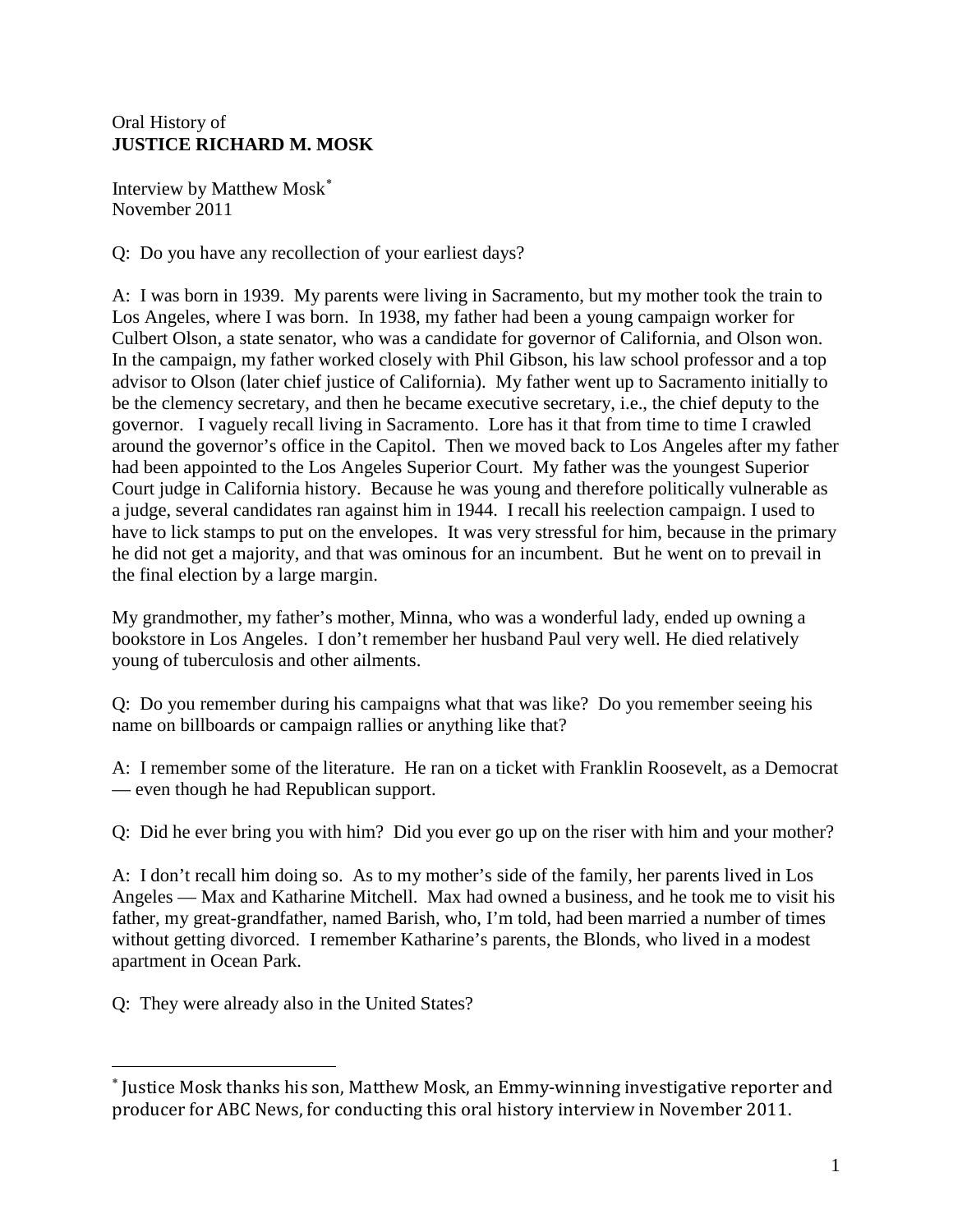A: Yes. And Max had brought his entire family over from Europe. Some went from New York to Canada, where my mother was born, and then to Los Angeles.

Q: Did they speak English?

A: Yes. I don't remember if Barish did. I think he did speak some. The others did. Max could not write, even though he was running a business.

Q: Do you remember what it was like meeting them? Do you have any recollection of that?

A: No. At the time I suppose, as most grandchildren or great grandchildren, I was not particularly eager to go visit grandparents or great grandparents. But I did go to see them. Just like some of them, I find myself giving unwelcome advice to my grandchildren. I believe my mother and I either lived with them or saw a lot of them when my father enlisted in the Army. When my father was away then, we communicated with him by mail and by recorded phonograph records that were mailed.

Q: Do you want to talk about growing up and what you remember about the Warner Avenue house and what life was like there?

A: My father was sitting as a Superior Court judge (having been reappointed upon returning from the war), and we lived in Westwood on Warner Avenue. I started off at the University Elementary School, which was a lab school for UCLA. I think my father had helped get that funded and established there, probably for my benefit. Then the lab school moved over to UCLA, and Warner Avenue Elementary School was established on the Warner Avenue site, and I went there. I walked to school and played on the playground all the time, something not generally available to kids these days.

My father was quite a sports fan. He took me to the minor league baseball games at Gilmore Field — the Hollywood Stars in the Pacific Coast League — and at Wrigley Field — the Los Angeles Angels — also in the Pacific Coast League. We went to see the Los Angeles Rams and Los Angeles Dons play professional football in the Coliseum and the Los Angeles Bulldogs and Hollywood Bears — minor league football teams — at Gilmore Stadium. I was a fanatic UCLA rooter. I remember listening to the games on the radio, especially the famous 1947 Rose Bowl. UCLA was undefeated, and wanted to play undefeated Army, but it couldn't because of an arrangement between the Pacific Coast Conference and the Big Ten Conference. So it got the second-rate Illinois team, which proceeded to beat UCLA 45 to 14. Because we did not have a television set, I used to listen to sports events on the radio. I listened to Joe Louis fights and football and baseball games. I heard the Bobby Thompson home run to win the pennant ("shot heard 'round the world") at a recess in Emerson Junior High School with my friend Dick Greene, now a prominent San Francisco attorney.

Q: And you and Stanley shared a lot of your time together through sports?

A: Yes, we went to many athletic and sporting events. He took me to all kinds of sporting events. I remember seeing a Sugar Ray Robinson fight at Wrigley Field, and he even took me to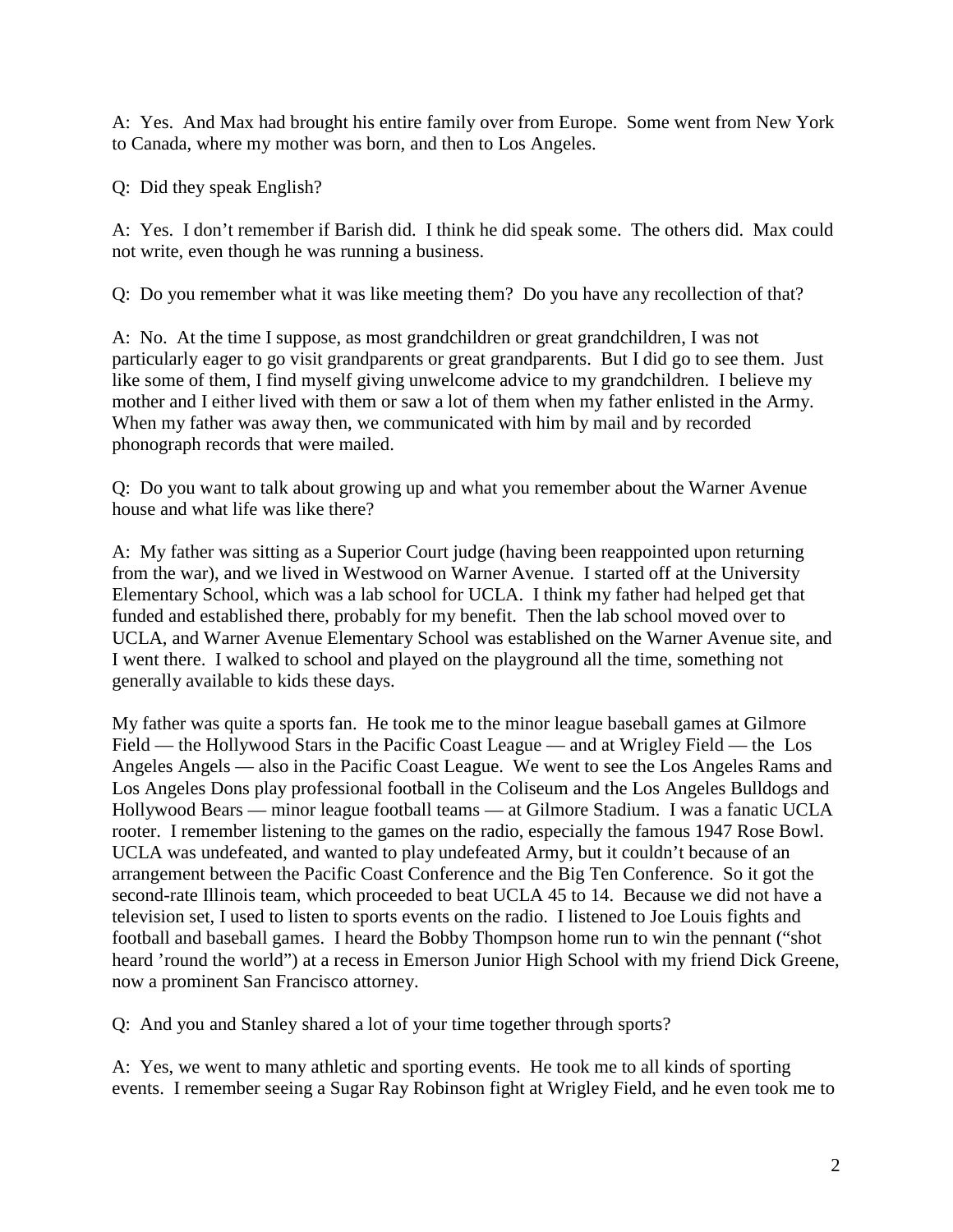a Mr. America contest and a weight-lifting event. We saw soccer, tennis, track and field, and polo — all kinds of sports activities. All this exposure is probably why I got into collecting sports memorabilia, particularly football programs. I also collected stamps and coins and, it seemed, everything else there was.

Q: Comic books.

A: Yes, comic books, which, unfortunately, my mother threw out. She didn't throw the programs away. Somehow they ended up in my uncle's garage, and I retrieved those years later. I continued to add to it, amassing 3,500 programs, some going back into the 1800s. I donated them to Stanford. They will be kept as a collection in the athletic facility under my name. The comic books would probably be valuable today. I read comic books, including classic comic books, which was an introduction to literature.

Q: You have listed here, "father in military." Was this World War II? Do you remember that?

A: Yes. I remember that during the early part of World War II, he was in the Coast Guard Reserve, and he would go out with his binoculars and look for Japanese submarines, or whatever. But as it turns out, I didn't realize it at the time, he desperately wanted to get into the active military because he felt awkward as a young male in public when most young males were off at war. He was exempt because he was a judge, and his vision was 20/800 or something like that. It turned out that after he was reelected, he was constantly writing his brother Ed, my Uncle Ed, who was serving in the OSS in Yugoslavia and Italy, as to how he could get in. He wanted to get into the OSS, or he wanted to get in the military any way he could.

Finally he went up to see the director of Selective Service in California. The director left him alone to memorize the eye chart, and he memorized it, and therefore passed the eye test. He went into the army as a private — in the Transportation Corps — an odd assignment for someone so nearsighted. Ultimately he was going to get a commission, and he was on the verge of being sent to the Philippines for the Japanese invasion when the atomic bomb was dropped; he could have been at severe risk invading the Japanese islands.

Q: This all happened when you were pretty young. Were you interested in the news, following the war? Do you remember when the atomic bomb went off, how you heard that?

A: I don't remember much of it. Hitler and Tojo were well-known villains. I do remember him being away, and my mother was working. She was trying to earn a living selling ties, and I think she did volunteer work for the Red Cross. We were alone for a period of time. I vaguely recall seeing Lassie or Laddie (son of Lassie) movies — the American dog was up against a German Shepherd during the war. I remember when FDR died. That was a somber moment nationwide.

Q: I remember reading that Stanley grew up with a lot of relatives around him. Did you have a lot of relatives around you? Did your parents take care of their parents?

A: I was an only child, but my mother's parents and Minna were around, as was my grandfather's brother, Ed Mitchell. We spent some time with him. He was a very wealthy,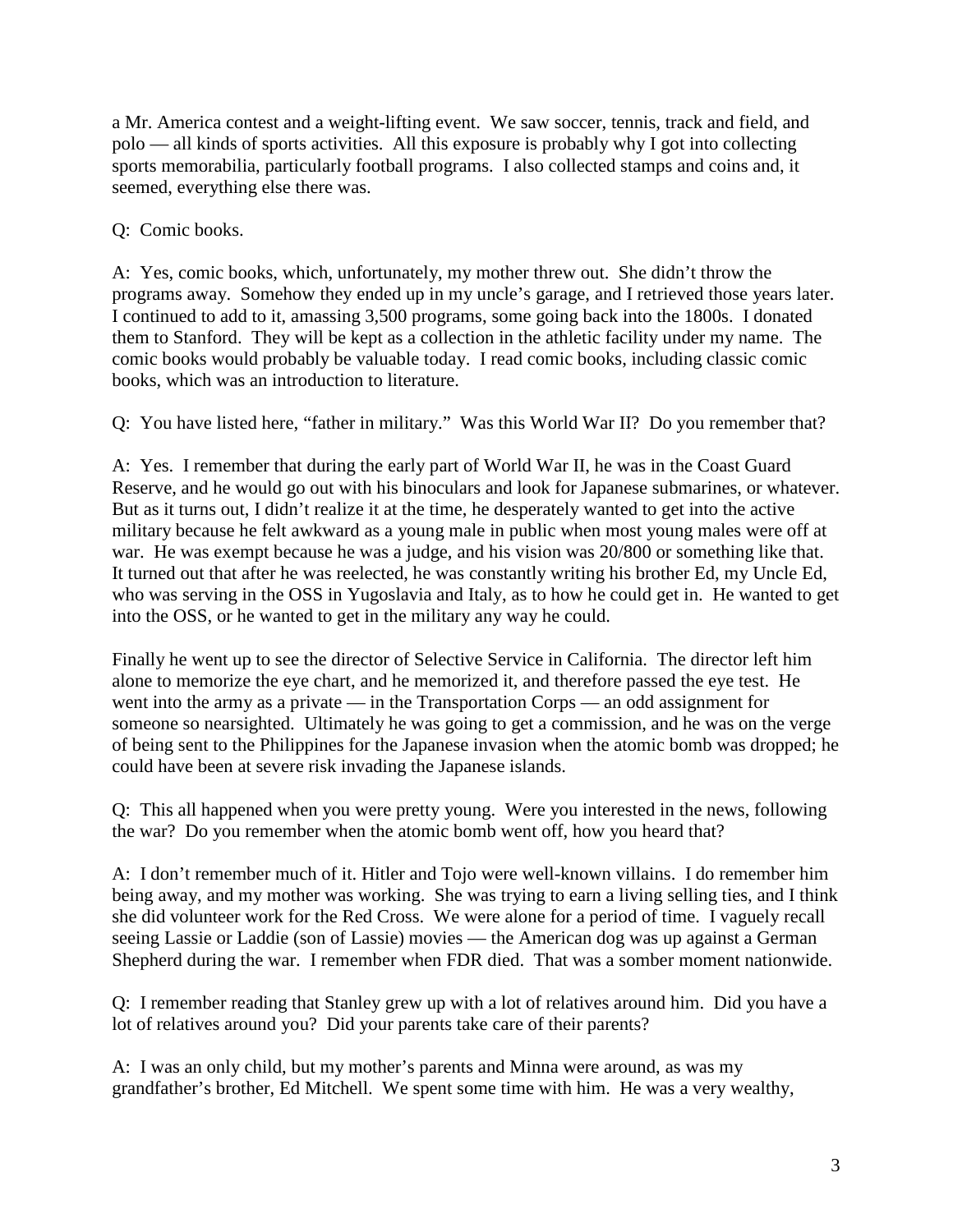successful businessman. My Uncle Ed, Stanley's brother, who was away for the war, and his wife Fern were around from time to time. But there was not a lot of family around, although there were many Mitchells. I've seen pictures and films of a lot of Mitchells, but I don't recall them being around that much. I did see my mother's brother Carl from time to time.

Q: You were Jewish in L.A. at a time when there probably weren't too many Jews in L.A., but your family wasn't particularly religious.

A: We didn't celebrate Jewish holidays. We had Christmas trees. I did not have a Bar Mitzvah. On the other hand, my parents insisted that I at least get confirmed, and so I went to University Synagogue, where I was confirmed.

Q: When you were in grammar school, do you remember anything about the politics of the time?

A: In 1948 was the Dewey–Truman presidential race, and I recall that the kids took an interest in it. We saw newsreels all the time. We used to go to the theater and see Harry Truman being hissed during the newsreels. There were two of us — Donald Kaufman and I in grammar school — who supported Truman, and the rest were for Dewey. And we yelled back and forth. It was something that was of interest even to little kids. I don't see that happening today. People aren't as aware. My father threw a birthday party for me, and he played the game Pin the Mustache on Dewey, sort of a take-off on Pin the Tail on the Donkey.

We used to go to day camps. Mine was called Matson Club, and we'd go on outings. I still have friends who went to those after-school and weekend camps with me. During the summers I'd go away to a camp for six or eight weeks, sleepover camps, in Big Bear or Arrowhead. We slept in cabins. My mother said I wrote one time and said I'd only thrown up three times, something like that, and the letter was censored; the camp censor or director wrote on it, "Ritchie is having a great time."

When I was in grammar school there was one black child in the school. His name was Lionel. I was friendly with him, and I remember that he was there because his mother was a maid for a senior partner at a major law firm here in Los Angeles. The partner lived in Bel Air. I would go up and play at their house, and he'd come and play at my house. One time I was having a birthday party. My mother told me that a number of parents called and said, "Do you realize that Lionel is colored?" And my mother said, "No, I didn't; what color is he?" Years later when I was in law school, this same senior partner came to interview students for his firm, and I recounted this story to him. He said, "Yes, and in deference to the fine neighbors of Westwood, we didn't let Lionel come to the party." I said, "No, no, no, he did come to the party." And we got into a little argument about that, which was not the best thing to do in an interview. That firm did not hire Jews at that time anyway.

I went to junior high school, and I noticed suddenly there were Asians showing up, Japanese Americans. I suppose they had been around for a few years. I hadn't seen them before. Nobody knew where they came from. Of course they had been off in relocation camps, but nobody knew about that. I don't know where they went to grammar school. I once asked my father why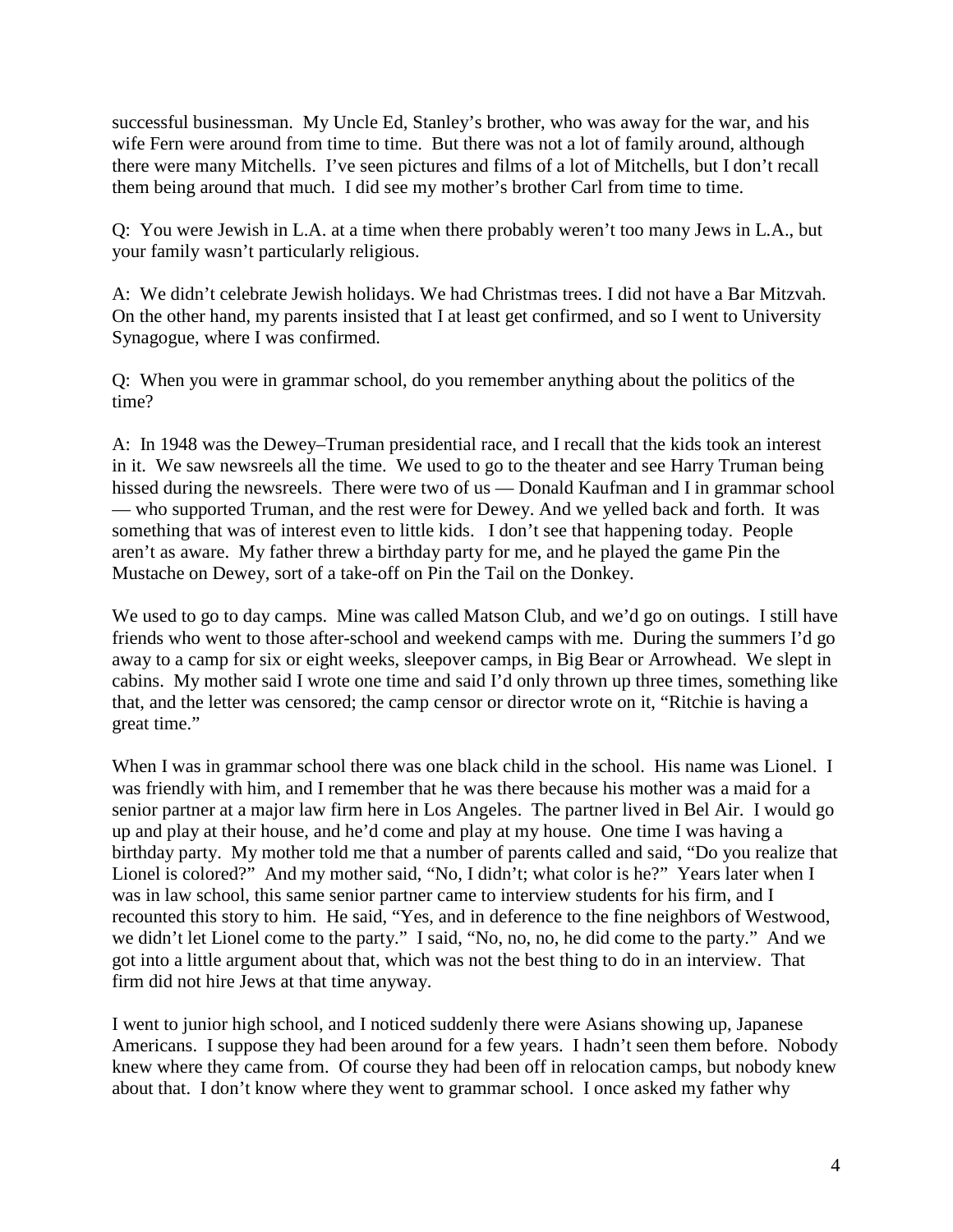Governor Olson and Attorney General Earl Warren were so supportive of relocation, and why he didn't do anything. He said after Pearl Harbor, everyone was so afraid — they thought every Japanese gardener could be a Japanese admiral. Earl Warren once told me this was his most serious mistake. The kids themselves never talked about it. They were very popular.

We started a pen-pal program, in junior high school, with students in Japan. I started writing to a Japanese boy named Shinzo Yoshida. At first he wrote in Japanese, and I used to have to have the letters translated by the gardener. But he learned to write English, and we'd write back and forth We actually kept up writing each other for over fifty years.

Q: Do you remember why that was of such interest to you? I'm sure not all kids adopted the program the way that you did, took to it the way you did.

A: I don't know. Part of it may have to do with the stamps; part of it was it was interesting, and I just kept up with it. It became part of my life. I visited him once when I was in college and working on a ship. It landed in Yokohama, and I met him then. And then my wife Sandy and I went over there in the early 1970s and saw him and his family. I guess I always hoped that he'd end up as head of Mitsubishi or prime minister or something like that, but they take a test and if they don't succeed on the test they were diverted into blue-collar jobs. And that is how he ended up. When we were there he must have used up his whole vacation and much of his salary entertaining us. He didn't speak English, but we were able to communicate somehow. He was a wonderful person, as was his family. He died not long ago. We had kept up all these years, and it really struck me. So we went over there to see the family. It was very moving. I still correspond with his daughters once in a while.

Q: Do you remember the content of the letters at all? Were they fairly surface level, back and forth? I assume at the time the purpose of the program was to rebuild relations with the Japanese after the war.

A: I think it was something educational. He would write about his family. It was pretty superficial. As time went on, we'd write about our health, about school, where I was and what he was doing, our marriages, our children, and so forth. I have given all of the letters I had and the Yoshida family had to UCLA Library (Special Collections), which was eager to have them as part of its Asian and Japanese American collections.

Q: Your father was working as a judge, and what was your mother doing? Was she working as well, or was she helping his political career? What do you remember about her?

A: She worked. As I mentioned, she had something to do with ties. She had some business with Jimmie Davis of Louisiana, who wrote or was associated with the song "You Are My Sunshine" and became governor of Louisiana. She finally got into real estate as a broker, and she became one of the most successful brokers in Los Angeles. She never wanted to do it on her own, so she always worked with other people. For example, she worked for Jack Hupp, who had been a USC basketball star, and one of her partners was Betty Reddin, the wife of Tom Reddin, who later became Los Angeles chief of police.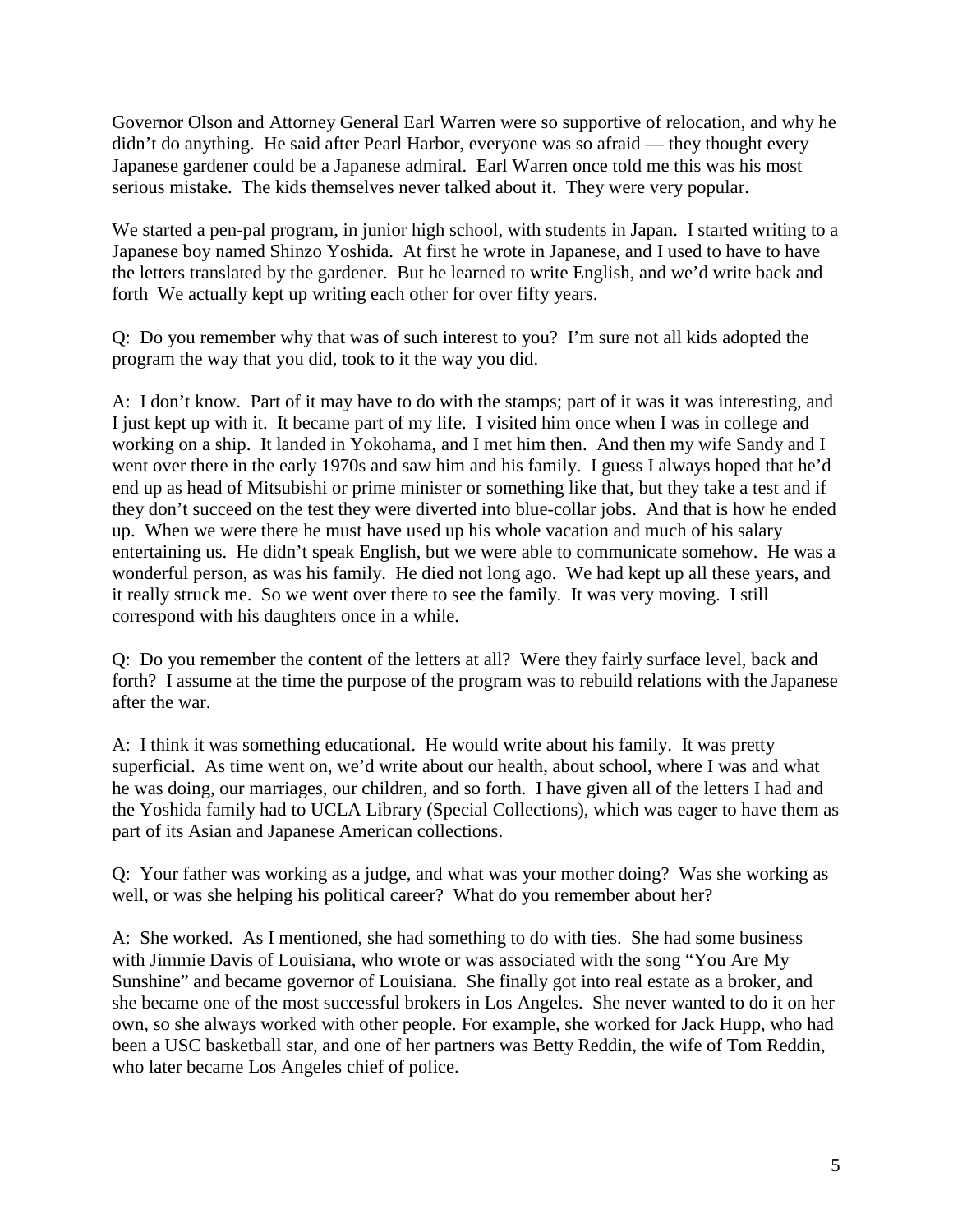Q: Was it unusual at that time for a woman to be working? Was she a trailblazer in some ways?

A: I don't know about a trailblazer, but there weren't many women doing what she was doing. She was certainly one of the few successful businesswomen in those days. She was involved in the sale of many homes in Beverly Hills and Westwood. She said she could tell you 5 percent of any number — that was the commission in those days. She was also a significant fundraiser for my father's political aspirations. She was interested in politics and had done campaign work for other candidates. My mother was intensely loyal to her friends and family.

We also took some trips when I was young. I think around when I was 10 or 11 we took a cruise to Alaska; we drove to Vancouver, and there picked up the cruise ship. One of my classmates and her family were on the trip. Years later she married Irwin Barnet , who would become my partner — one of a number of examples of the duration of my contacts. Then with my grandmother and parents — my grandfather didn't want to travel — I flew to New York. We saw Broadway plays. I was very young at the time, but we saw *Call Me Madam* with Ethel Merman and *Guys and Dolls*. Then we took the *Queen Elizabeth* over to London and took an American Express tour of Europe — like *If This is Tuesday, It Must Be Belgium* (movie) type trip.

It was very educational, and it was rigorous for a little kid like me. Sometimes I'd go off on my own. But for the most part I stuck with the tour. Then we took the *Queen Mary* back. I think a fellow named Randy Turpin, who was a boxer, was on the ship. He was going to fight a rematch with Sugar Ray Robinson for the middleweight championship. I was such a Sugar Ray fan. Turpin had upset Robinson in the first fight.

Q: For my kids and future generations it would probably be hard to understand what travel at that time was like. Can you describe a little bit about what traveling on a cruise ship or flying across country was like in the fifties?

A: Actually it was 1951. The flying obviously took a lot longer. There were props, not jets, so they did take longer. I don't remember much about it. As far as the cruise ships were concerned, they didn't offer all the amenities they do today. We did have to sit at the specified tables and dress up. In Europe, we saw remnants of World War II, especially in London — bombed out places. The food in England was still sparse, because they'd been on rations. It was terrifically educational, but I saw more churches and museums than I certainly would want to see.

As a result when I took you and Julie, our children, on trips; we always took half the day for R&R, for something that you liked to do — a zoo or a park or exercise — because I had experienced nonstop museums and churches.

We met the Pope in Rome. My father had arranged an audience with the Pope. So we went out to the summer residence of the Pope, and it was a relatively small group of about thirty people, and the Pope came into the room and most everybody else went down. We did not.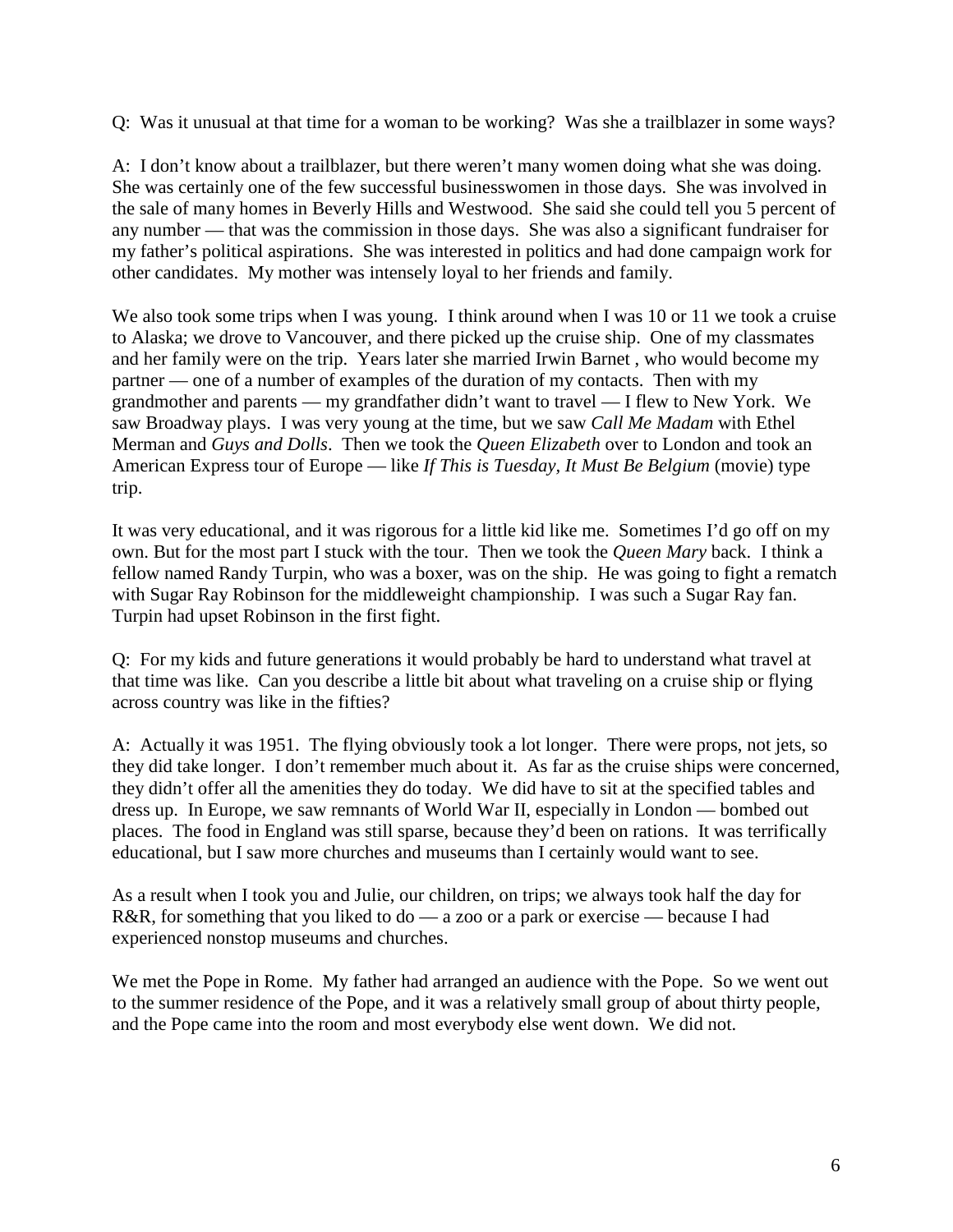Q: Went down?

A: On their knees, you know.

Q: Which Pope was this?

A: It was Pope Pius XII.

Q: The summer residence?

A: Castel Gandolfo.

Q: This is a drive outside of Rome?

A: Yes. He came around and many people kissed his ring, and we didn't. But he blessed me. I hope it works, just in case. He asked me, "Where do you go to school?" I told him I went to Emerson Junior High School. I had a picture taken, a group picture, taken with him, and I'm right next to him, so you can see me with the Pope.

Q: Do you remember what you thought of him when you met him?

A: I thought it was very interesting. I knew this was a significant figure. I didn't realize that he would later turn out to be a controversial figure. There are books written that he was complicit or at least was apathetic during the Holocaust. The Catholic Church denies that, and I think there's a question about whether or not he's headed toward sainthood.

Q: Was there any discussion in your house about the Holocaust or Nuremberg or any of that, being in a legal family? Do you remember talking about it at all, learning about it? When you were a child, people were just learning what had happened, right?

A: I don't remember much about that. Maybe in the newsreels they had it, but I don't recall anything. Los Angeles was somewhat segregated, not only by race but by religion, and we'll get into that when I talk about law firms.

Back to Los Angeles. We used to go to the UCLA campus. There were few buildings and a lot of land. There was brush, with a stream, and vast athletic fields. We would stage our own track meets, football games and other games there. I was a ball boy for the UCLA baseball team and was able to watch John Wooden when he first began coaching basketball in the old men's gym. Wooden was an exciting coach. He used a fast break. He also had no reluctance to have black players. UCLA had a history of black athletes. USC did not. We also went to many other collegiate athletic events on campus.

After Emerson Junior High School, I went to University High School in West Los Angeles, a public high school. The thing about University High School (Uni Hi) was that it had a diverse student body, and it had the smartest group of people I'd ever been with before and maybe after, at least those in the star classes, which I was in. They would take the better academic performers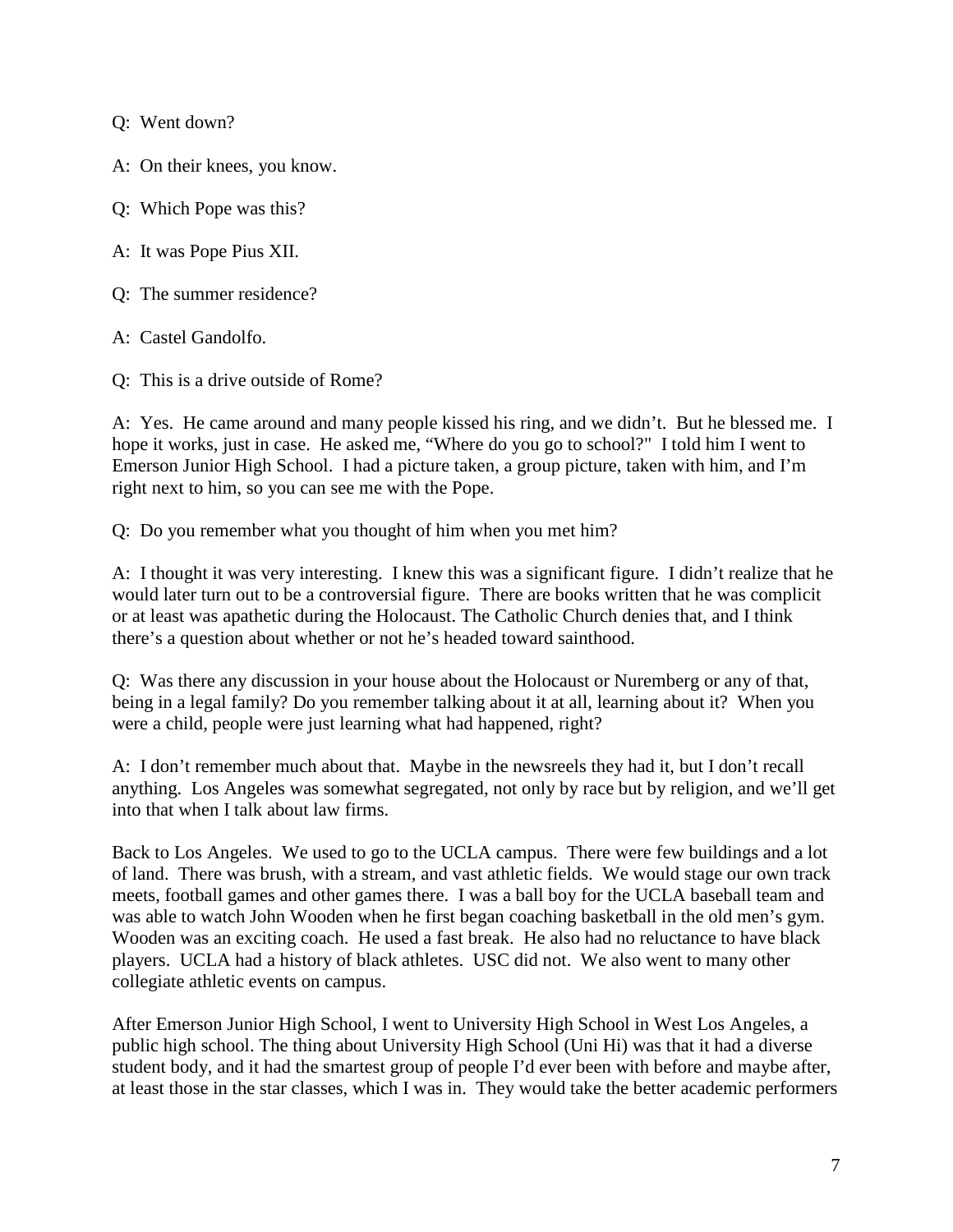and put them in certain classes together — the "starred classes." I finished lower in my high school class than I did in college or law school. It was a really outstanding group, and we had some interesting people. The year behind me was Nancy Sinatra, and in my class was Jack Jones, and so we had some entertainers. Others included Margaret O'Brien (although she went to a Hollywood school, she was technically enrolled at Uni) and Billy Gray, who were in films; and Noel Blanc, who carried on after his father as the voice of Bugs Bunny and other cartoon characters. We had some people who became very successful. Some became well-regarded doctors, at least one judge besides me, lawyers, academics, and others successful in business.

Q: Do you remember your classes at all, what it was like to be in class at Uni High?

A: Yes. I don't think we took the kinds of classes they do today. I don't think we had advanced calculus or history of Western civilization. But we had fine teachers and they concentrated on the basics. We had hardly any Blacks in the school. We had large Latino and Japanese populations. We took language, but we did not become fluent — at least I did not. Language was not taught well. I regret that. Every now and then a classmate would appear in juvenile court, where my father occasionally sat. At least one wore a Uni High jacket. He must have done well because he told me my father was a great guy. This could have been embarrassing.

Getting into tennis, my father always used to try to get me to play, and he'd take me to the La Cienega Tennis Courts in Beverly Hills. I would watch him play. He tried to get me to take lessons. I finally took some. But I really got into tennis when I began playing with a classmate and old friend, Leslie Epstein, the son of Philip Epstein, who, along with his identical twin, wrote the Academy Award–winning motion picture, C*asablanca*. We started playing every day. We'd go to UCLA; and the tennis coach was J.D. Morgan at the time (later athletic director). He had to shoo us off on many occasions. I never remembered him very fondly as a result. When I was at Stanford, we competed against his teams.

Q: Meaning, you were out on the courts and he'd have to come and kick you off because he needed the courts for his team? Leslie was your high school friend?

A: Yes and yes. Leslie had been in day camp with me earlier, much earlier. He was in my high school class for a year. He became a Rhodes Scholar and is now a highly regarded author and professor.

Q: You and he both took up tennis around the same time?

A: Correct. We started playing at UCLA, and then going to La Cienega, where there's some really good junior players, who became collegiate and tournament stars — e.g., Roger Werksman, Ed Atkinson, and Allen Fox. We would play as much as we could. We'd hitchhike to the courts, and we'd play into the evening. It was free as long as some adult wasn't using the court.

Q: So you'd finish the school day at Uni High, and describe your journey from there.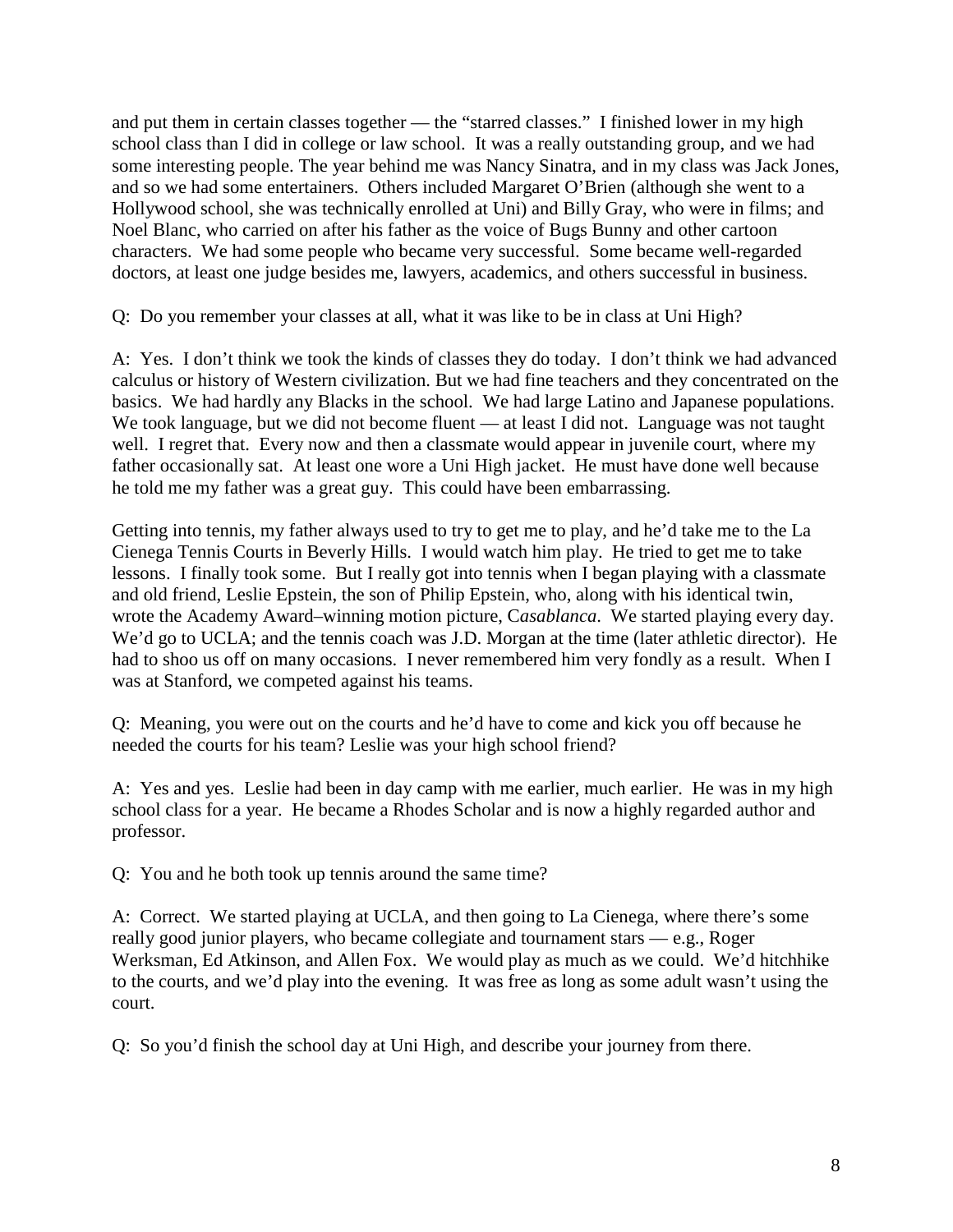A: Somehow we'd get to — when I was at least 14, 15, maybe toward the end of junior high or beginning of high school, we'd hitchhike or take the bus to La Cienega or UCLA, and we'd play.

Q: Put your thumb out and a stranger would pick you up?

A: Yes. In those days it was fine. Parents didn't care. It was a way of getting around. And we would play. Then I started going to tournaments. They had many of them. I started late agewise, because many of the kids had already been playing tournaments. Roger Werksman was ranked second and Norm Perry, with whom I went to grammar school, was first in the 15-andunder classification in Southern California (second in the country). Ed Atkinson was very highly ranked. Allen Fox later became a Wimbledon quarterfinalist. Most of the kids ended up highly ranked in the United States as juniors and men.

Q: How did you guys do it? You were all at La Cienega; how did you know who was playing whom? Did you do round robins, or what was it like at the park?

A: We'd just play, and we'd play for Cokes and play for balls. The others were very nice to play with me, because they were better than I was in those days. We started traveling to these tournaments. I don't know how we got there, like Ventura or Santa Barbara. The first year I played competitively in the 15-and-under category, I actually ended up being ranked eighth in Southern California. I won the Pasadena tournament, beating at least one nationally ranked player — I believe he was ranked third in the U.S. That was the zenith of my tennis career; I never won another singles tournament in the U.S., although I got to the finals of one, losing to Fox. Roger Werksman and I played in the Dudley Cup doubles for our high school team, and we won.

When we played at the Dudley Cup in Santa Monica I remember Roger Werksman saying, "Mosk, you take care of the alleys and I'll take care of the rest of the court." But we ended up winning it, and my high school team was loaded with good players. We had many highly ranked players. I won the city doubles championship twice and was all-city. Our team won the city championship all three years I was there. But the competition was not that rigorous. I think L.A. High had the actor Dustin Hoffman playing on the team; I don't think he was a great tennis player.

Tennis in Southern California was ruled by Perry T. Jones, the head of tennis in Southern California. He was nice to me; he always said, "How's your father?" I remember he did not care much for Pancho Gonzales. He was reputed not to be very open-minded. I was told he wrote a letter on behalf of Ron Schoenberg and Tom Freiberg, ranked players, who were going up north to play in tournaments, so they could get housing; he wrote "They're nice boys, even though they are Jewish." He was at the L.A. Tennis Club, which did not allow any Jews or other minorities to become members.

Q: So I don't want to skip anything. We have something here called "McCarthy era." What was that about?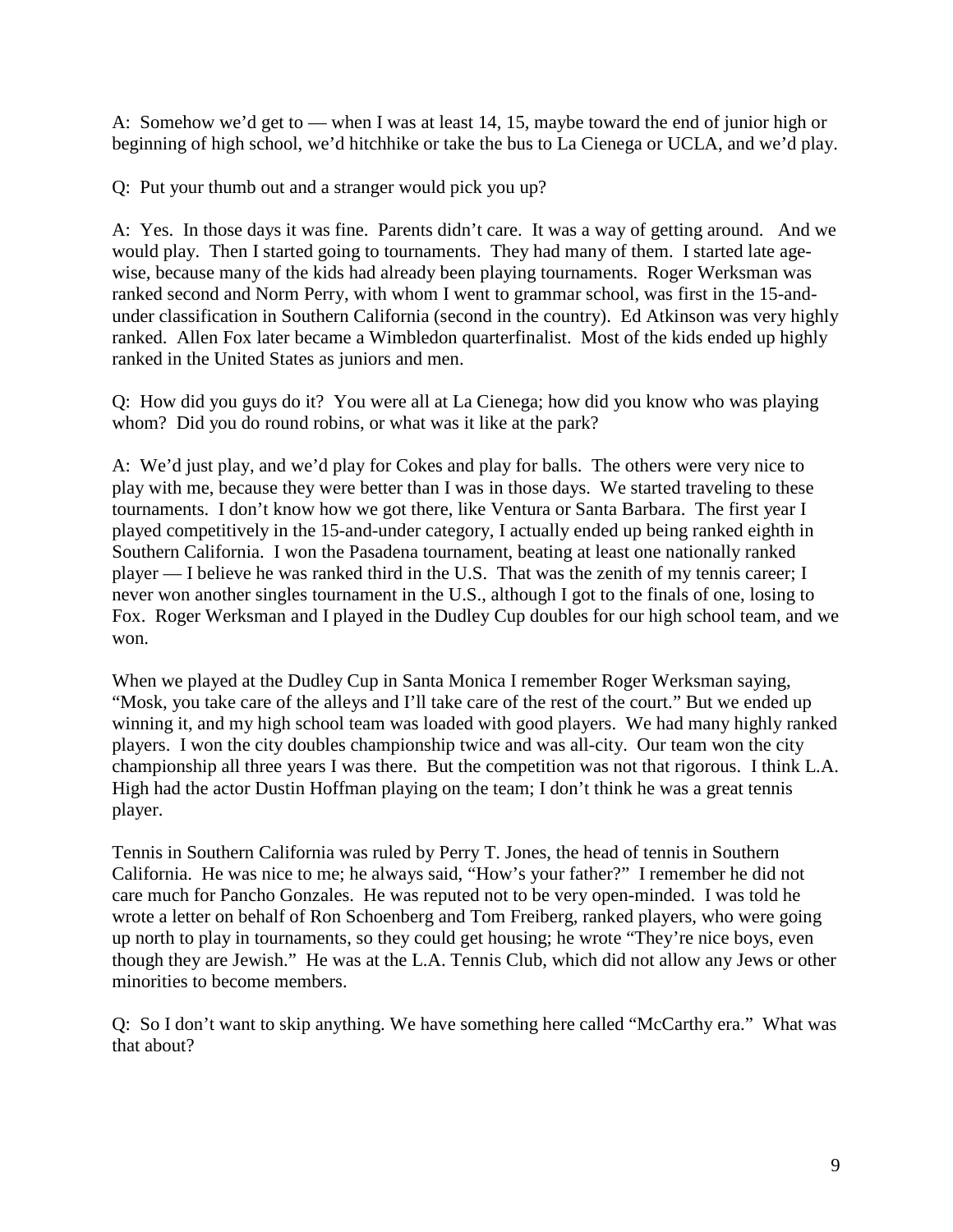A: During the McCarthy era, I watched the Army–McCarthy hearings on TV, and as a result I stayed away from signing any petitions of any kind. I had this fear that somehow it would come back to haunt me. My Uncle Ed had been Southern California chairman of the Henry Wallace Progressive Party campaign for President in 1948. He was labeled as a leftist, and I think that probably killed his political career, although he was a very fine lawyer, but politically he was dead as a result. I didn't know it at the time, but the FBI was even investigating my father; unnamed sources said he might be a Communist. Later he was accused of speaking at a Soviet– U.S. Friendship Rally. He was sent there by the U.S. Government to sell war bonds.

Q: There was a lot of interest in communism in that part of the family, right? Didn't Stanley have relatives who were interested in it?

A: The family of Fern, Ed's wife, may have been Communist Party members or sympathizers. They were quite leftist, and Ed himself didn't see much wrong with the Soviet Union. He said, "Well, everything has its pluses and its minuses," and he was enigmatic about it. But I think he was somewhat favorably inclined toward progressive, even far-left, views. He represented Russian and Eastern European heirs of Americans in some important and published cases.

Q: But that got dangerous at a certain point.

A: It did. As a young child I also played with a child named Steve Rossen, whose father was Robert Rossen, who wrote, produced and directed the Academy Award–winning picture, *All the King's Men*, and later *The Hustler*, and some really great pictures. But after *All the King's Men* he "named names." In other words, he went before the House Un-American Activities Committee and named names of those who had been in communist or leftist organizations with him; he became somewhat of a pariah. They moved to Europe for a period of time, and then he came back, and he did some wonderful pictures. I spent a lot of time with the Rossens, and I think I was aware of what was going on with them. My mother tells the story that the Westwood Democratic Club used to meet in our house, and Ronald Reagan was a member of the Westwood Democratic Club. She said that many of the members thought that Reagan was a little too far left for them.

Q: Do you remember all this activity in your house, the political activity being around you? Do you remember what that was like?

A: I remember Paul Ziffren who later became Democratic National Committeeman. When people came over I was sent up to my room. We had a number of celebrity weddings in our house. My father would perform them - Hedy Lamarr and other Hollywood stars. All I remember is they used to throw rice around, and I'd have to help clean it up afterward.

Q: I don't want to skip ahead, but I'm curious how Stanford got on your radar, given that you were spending so much time at UCLA and were such a big fan. Did you think about going to UCLA? Your friends Werksman and Perry were going there, and Fox.

A: I don't know how I got interested in Stanford. When it came to applying, it wasn't quite as hard to get into college in those days as it is today, although Stanford and the Ivy League schools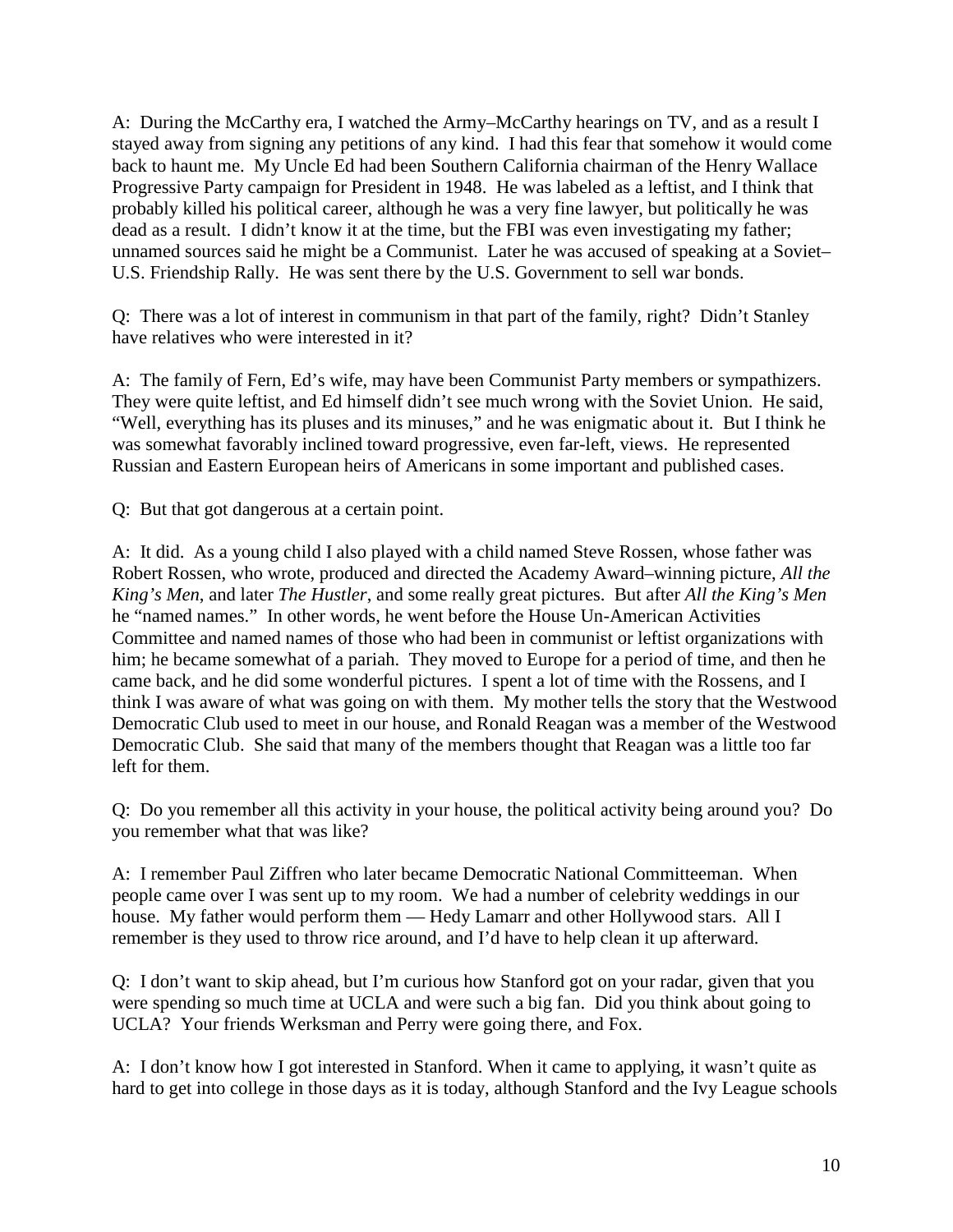were difficult to get into. I applied to Yale because the Yale tennis team would go to Oxford every other year, and I thought that sounded pretty interesting. I applied to Pomona, Stanford, Dartmouth and I guess Berkeley. I think that was pretty much it. Actually, I interviewed with Dartmouth. They have local people do the interviews, and I remember asking an interviewer, "Are there any Jewish quotas at Dartmouth?" And he said, "Well, of course." And I said, "What do you mean?" He said, "Well, look — if we opened it up to applicants totally on the merits, we'd be inundated with New York Jews." I guessed it was common, and I didn't realize it at the time, but basically all the prominent private colleges and universities had quotas against Jews, including Stanford.

But I really tried to get into Stanford. It had a great name, and I thought I could play tennis there. I might have had trouble making the UCLA team. The tennis coach, Robert Renker, was interested in me. The tennis coach called me after I got in and said, "We have a scale here, and in order to get in you have to at least get a 5 (or something like that). And you had a 3." He said he went over to admissions, and said, "There must be a mistake." And he said they found a mistake; and so I got in. I really owe getting into Stanford to Bob Renker, the tennis coach. He was very laid-back. He let studies come before tennis. The team was, nevertheless, one of the better ones in the country, although not up to UCLA. By the way, tuition was \$250 per quarter or \$750 a year. Living expenses probably did not exceed \$1,000.

Q: You knew tennis was going to be part of what you did at college. Was there anything else you remember about Stanford that you found appealing?

A: It had a great name, a great reputation, and the tennis aspect. Stanford at that time was mostly an engineering type school. White people from Pasadena — that type — were predominant, and so I was a little bit of an outlier. People at Uni High who did much better than I did who were Jews didn't get in, and I got in because of the tennis. A number of people from Uni High did get in, including my friend, John Stahler, who played on the basketball team. At Stanford, there were seven men for every four women.

Going back, as part of our interest in tennis, we used to act as either ballboys or linesmen at the Pacific Southwest Tournament, which was probably the most important tournament in the world behind the Grand Slams. We would get to see Pancho Segura, Pancho Gonzales, Frank Sedgman, and all the greats of that era play. I once was removed as a linesman by Pancho Segura, an embarrassing moment (especially for one who was to become a judge), and I was hit in the stomach, accidentally, by the very fast Pancho Gonzales serve. I worked during my summers as a tennis teacher for Carl Earn, a great player who went on the tour with Gonzales at one time. He was at the Beverly Hills Tennis Club. I did qualify to play in the Pacific Southwest Tournament a couple of times. Once I played Alex Olmedo, a Wimbledon champion, in that tournament, on a featured court. He beat me handily, but it was a thrill. I worked on a cruise line in the summer after my freshman year in college. I worked on the *President Wilson*. The owner was a prominent Democrat, so he gave children of some Democratic politicians these jobs, and we worked as pursers, or whatever, and went all over the Far East on this ship. Adlai Stevenson's son worked on a different cruise. The son of Paul Butler, chairman of the Democratic National Committee, was on my cruise.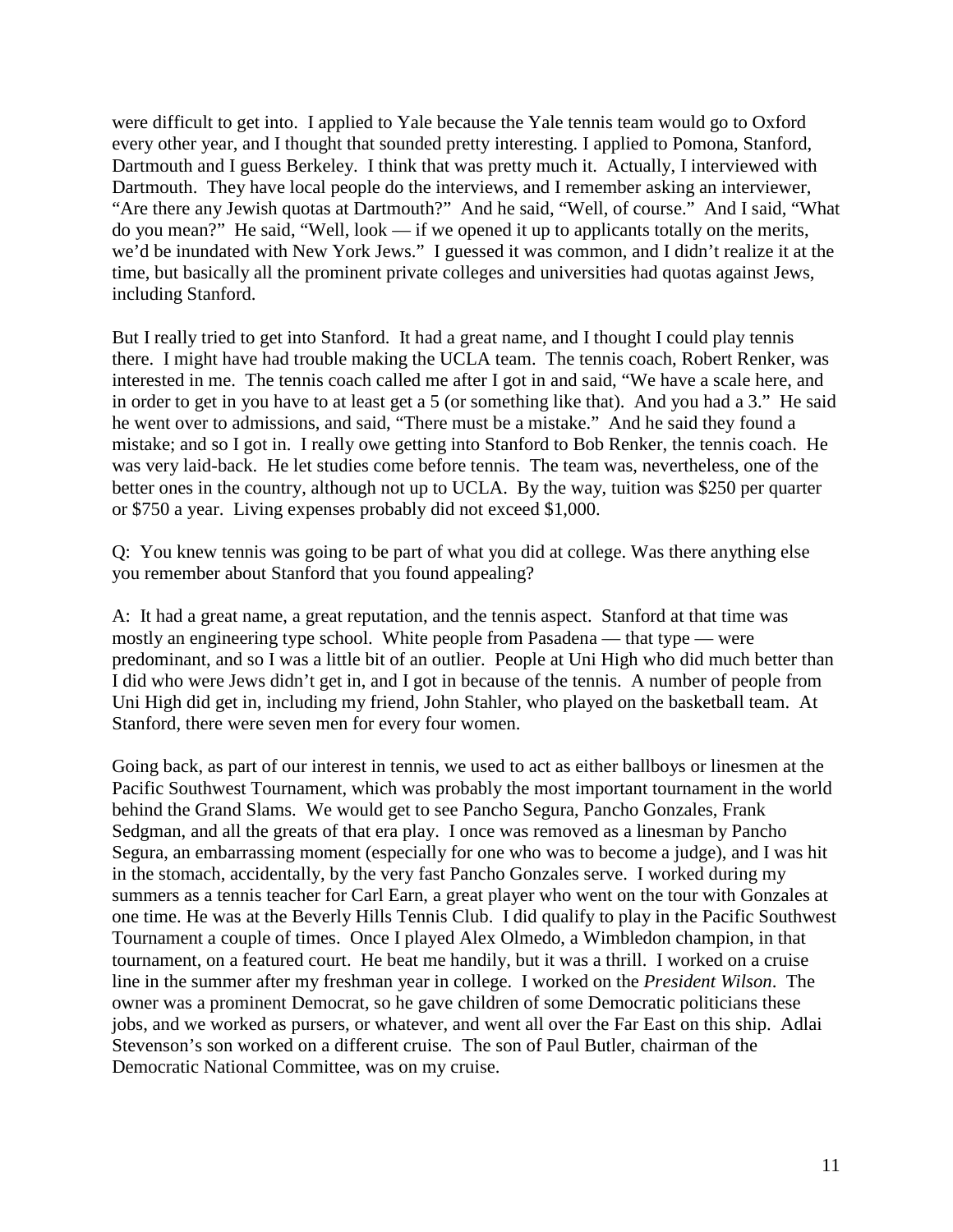Q: Do you remember what that was like? Was the job menial?

A: Yes, it was pretty menial, basically in the purser's office. They told us we couldn't fraternize with the passengers, notwithstanding the young women who were there, and we lived in rather cramped quarters as the crewmen did. But it was very interesting. I remember going to Hong Kong, which now is such a great and affluent place, but then to me, at least the Kowloon side, was incredibly slum-ridden. We got off the ship and the rickshaw people would try to take us to the prostitutes. That seemed to be the big industry there at the time. In Manila, the people seemed hostile to Americans, even though the U.S. had liberated the country. I guess there was a history of occupation. In Japan the people could not have been nicer.

Q: Did you have household help, somebody who worked when you were growing up that was a sort of surrogate parent figure?

A: Yes, Louberta. My mother worked. We had a lady who lived there in-house, and she cooked, and in a sense it was like the old South. I mean, she kind of raised me in part. She was black.

Q: What do you remember about her?

A: Well, she was big and robust and very pleasant. I can't remember any conflict at all with her. She was very nice.

Q: Did she work there during the day, spend the night?

A: Yes. She lived in the house.

Q: I understand that Leslie Epstein has referred to you in articles and books, including your designation as the "Penguin."

A: When we were young I was known as "The Penguin." Leslie was known as "The duck," and Allen Fox, who became a great tennis player, was known as "The Pumpkin" — because he had a chipped tooth. Leslie has usually included in most of his published works a character named "Mosk."

Q: Why did they call you "The Penguin?"

A: I guess I looked like a penguin.

Q: "In one article he wrote about all of you in your youth, and he refers to the Penguin as a "Dour little man who waddles around the tennis court slapping at the ball."

A: Yes. (laughs)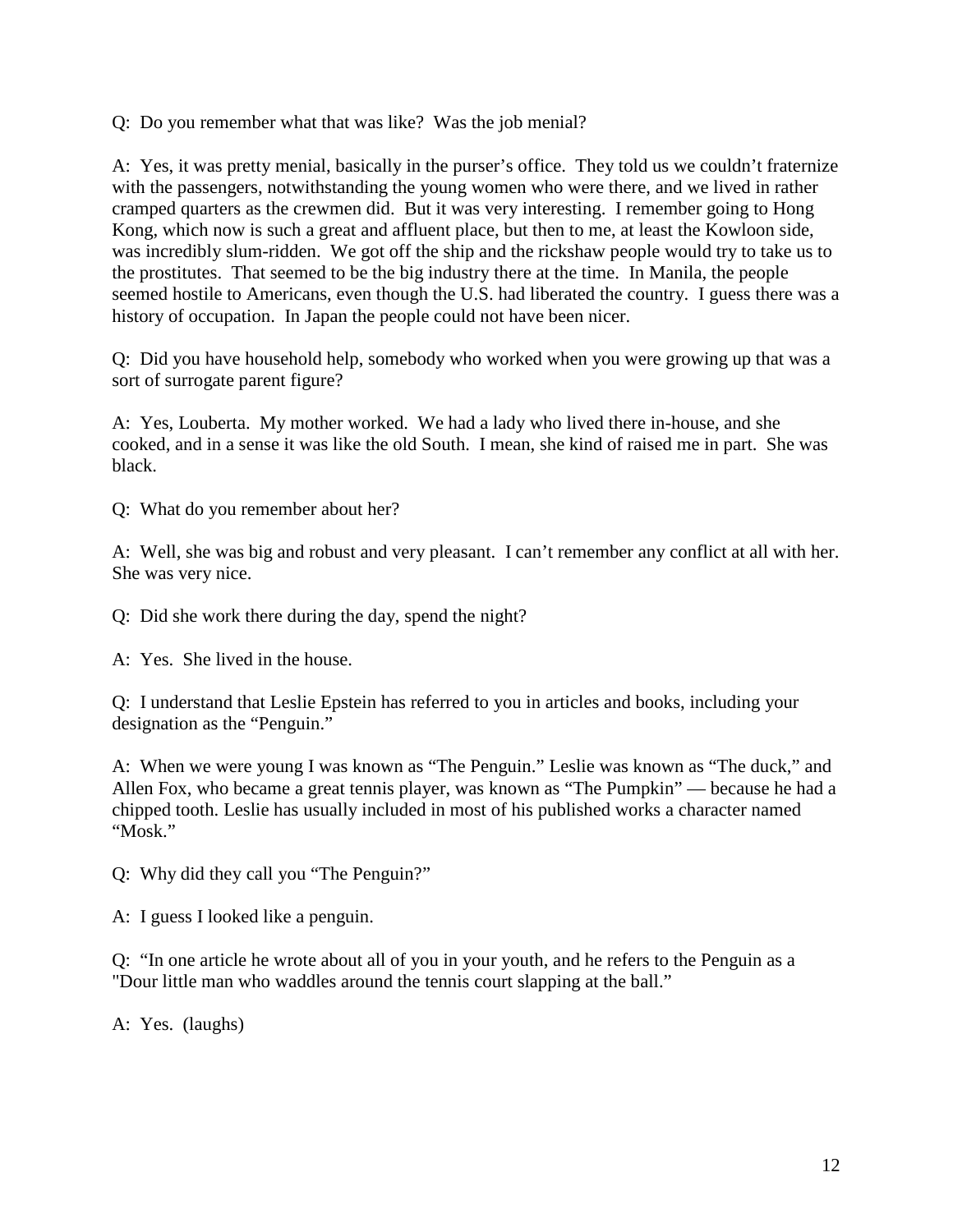Q: So you were explaining how you ended up at Stanford. Do you want to talk about college life?

A: Yes, I loved Stanford, and I loved playing on the tennis team there. As required, I lived in the freshman dorm, and there were some very interesting people in my dorm. One, Steve Schroeder, went on to be a doctor and head of the Robert Wood Johnson Foundation. There were some football players in my dorm. We couldn't join a fraternity until later in our first year or stay in one until our second year. In the dorm, I had a roommate, a fellow named "Kicker" McKenney, who came from, and ended up in, Pasadena. He was on the track team. He became a lawyer and a member of the Board of Education in Pasadena.

Q: How did they orient you? What do you remember how you started in college?

A: Unlike today, when the mother comes in at the start of the freshman year and makes the bed, my father drove me up and dropped me and my luggage off on the sidewalk outside the dorm. Before that, on the way up he pulled me over to the side and said, "I've never really talked to you much about sex or things like that." He started to talk about protection. I said, "Don't bother. I don't want to hear anything about it." It sort of reminded me of when you were in college, I started to talk to you a little bit about the risk of AIDS in heterosexual sex, and you said, "Don't bother." Later I joined a fraternity, Theta Delta Chi, one of the few that would take Jews, notwithstanding its charter. Unlike other universities, Stanford had no Jewish fraternities. One of my roommates was Steve Sutro, son of the legendary San Francisco lawyer, John Sutro. Steve later became a Navy pilot and was killed in a plane crash. A number of my fraternity brothers became successful investors, engineers, businessmen, doctors, etc. One is still my accountant. The women had no sororities, so they all lived in dorms. One woman in our class was divorced, and for some reason, she lived in separate housing her freshman year.

Stanford had required courses. I was pretty frightened because I'd been admitted on tennis and thought maybe I wasn't as well qualified as all these kids from Exeter, Lawrenceville, and so forth, but I did pretty well. We were graded on a curve.

One thing I tell my classes today, when I was at Stanford, because I was a little apprehensive about grades, except for the required classes, of which there were many, I took classes I could do very easily, or I thought I could do easily — poly sci classes and so forth. I did quite well in my junior year, and then in my senior year after getting into law school and getting whatever honors I received, I decided I'd take classes like music, art and literature, and I found them very exciting, and I did just as well in them as I had been doing. I regretted that I hadn't taken them in the earlier years. I tell students that they should take classes in which they can really learn something and enjoy and not worry so much about the grades. The grades will come. Although politics was not of great interest at Stanford in those days, there was interest in a debate between Professor Sibley, a foe of nuclear weapons, and Professor Kendall, a strong conservative, who favored them. The subject of their debate was nuclear weapons. Stanford was known as a "Cold War" university. (I believe Sibley was not offered tenure despite student support.) Stanford had the Hoover Institution, which, to many, has been known as having a conservative outlook.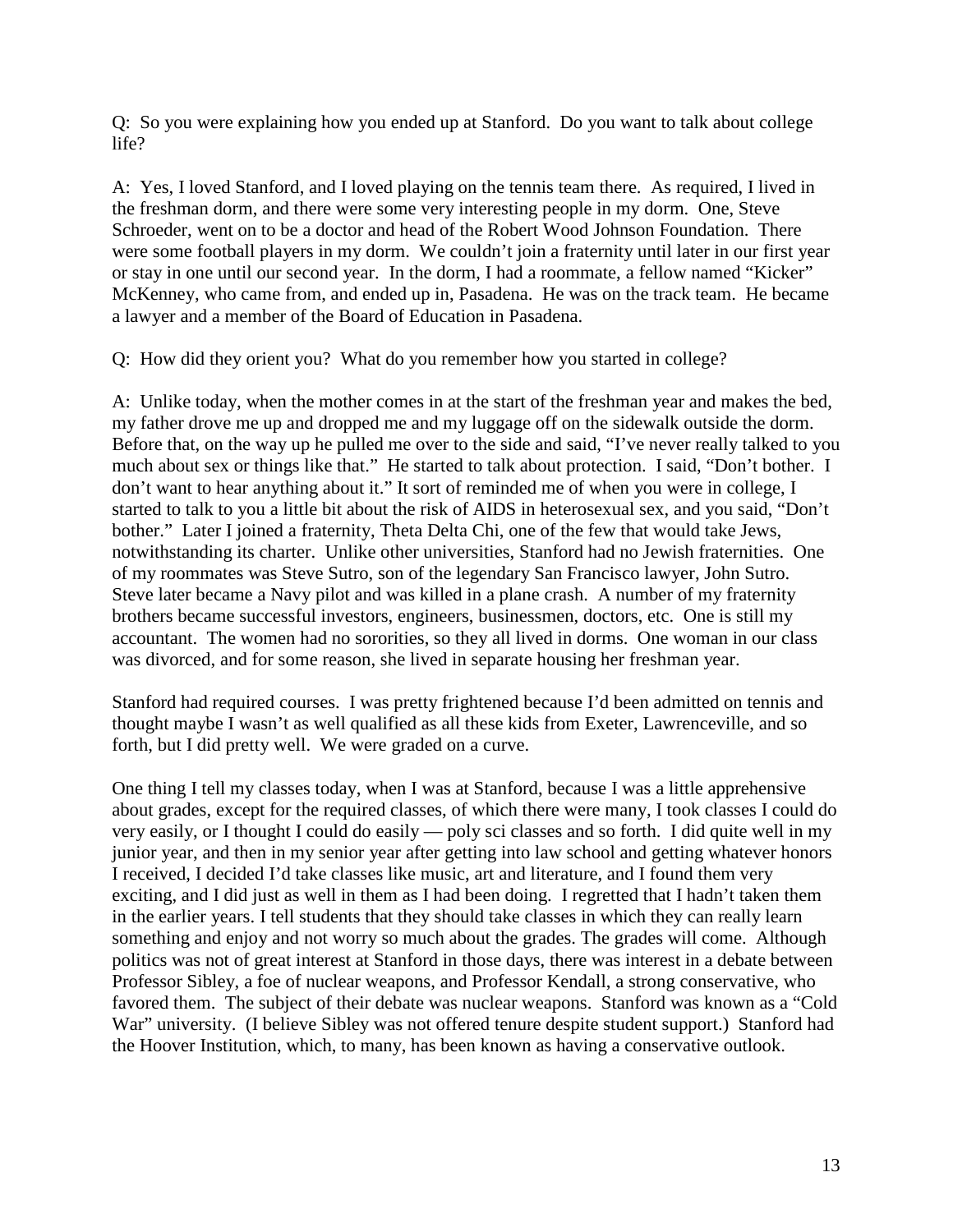I'd say one of the highlights was playing intercollegiate tennis. I'm proud that I scored a point against each of UCLA, USC and Cal, and I really enjoyed it. The tennis team was a major aspect of my college career. We had a fellow named Jack Douglas, who was the founder of the Jon Douglas Company here in Los Angeles. He made a lot of money with real estate. He was a spectacular athlete, first on the tennis team, and as a quarterback on the football team; he was quite an outstanding athlete and student. Although drafted by an NFL team, he played Davis Cup tennis. I have stayed in touch with some of my teammates. One, Dick Gould, became the most successful collegiate tennis coach in history. A number of others became successful lawyers.

Q: You were renowned for your language skills. How did you manage to survive with language classes and science and math?

A: Struggled.

Q: Do you remember any particular dark moments?

A: No. I worked hard. I studied very hard, and I was ranked pretty high. They used to rank you by year, by men and by those in liberal arts. There were 700 men, 400 women. I did reasonably well in my freshman year, not quite as well my sophomore year, and then when I was able to pick my classes in junior and senior years I did much better — ranking as high as third in the classification. I was able to graduate with honors.

Q: Did you have a system? Did you develop a system for study, a place you always went?

A: I probably did, but I don't remember it. I know we on the tennis team had to play tennis three hours a day every day all academic year long. One thing I didn't like about Stanford was the quarter system, in which we were taking mid-terms or tests every two minutes because the quarter was shorter than semesters. As I said, most of the students were engineer types. We had some good liberal arts courses. We had very good faculty there at the time. Professors Horn, Bunzel and Watkins were all very good political science professors. Thomas Bailey, a wellregarded history professor was there then, I believe. Stanford was conservative but generally apolitical.

In 1959, I brought the chairman of the Democratic National Committee, Paul Butler, up to my fraternity house. He had dinner, but nobody was really that interested. Most were engineering or pre-med students. Butler deserves credit for resurgence of the Democratic Party after Eisenhower.

I invited Alexander Kerensky up there. He had been prime minister of Russia until the Bolsheviks overthrew him, and he was at the Hoover Institution and lectured at Stanford. There was a mild interest in him, but not that much. I remember I was pressing him, "What was Lenin like, what was Trotsky like?" and so forth. He of course had known them. He said, "Let's get off this and let's look at some of those nice-looking women over there." He was renowned for being a ladies' man when he was in the Russian government. I also invited JFK to the fraternity, but received a telegram giving his regrets.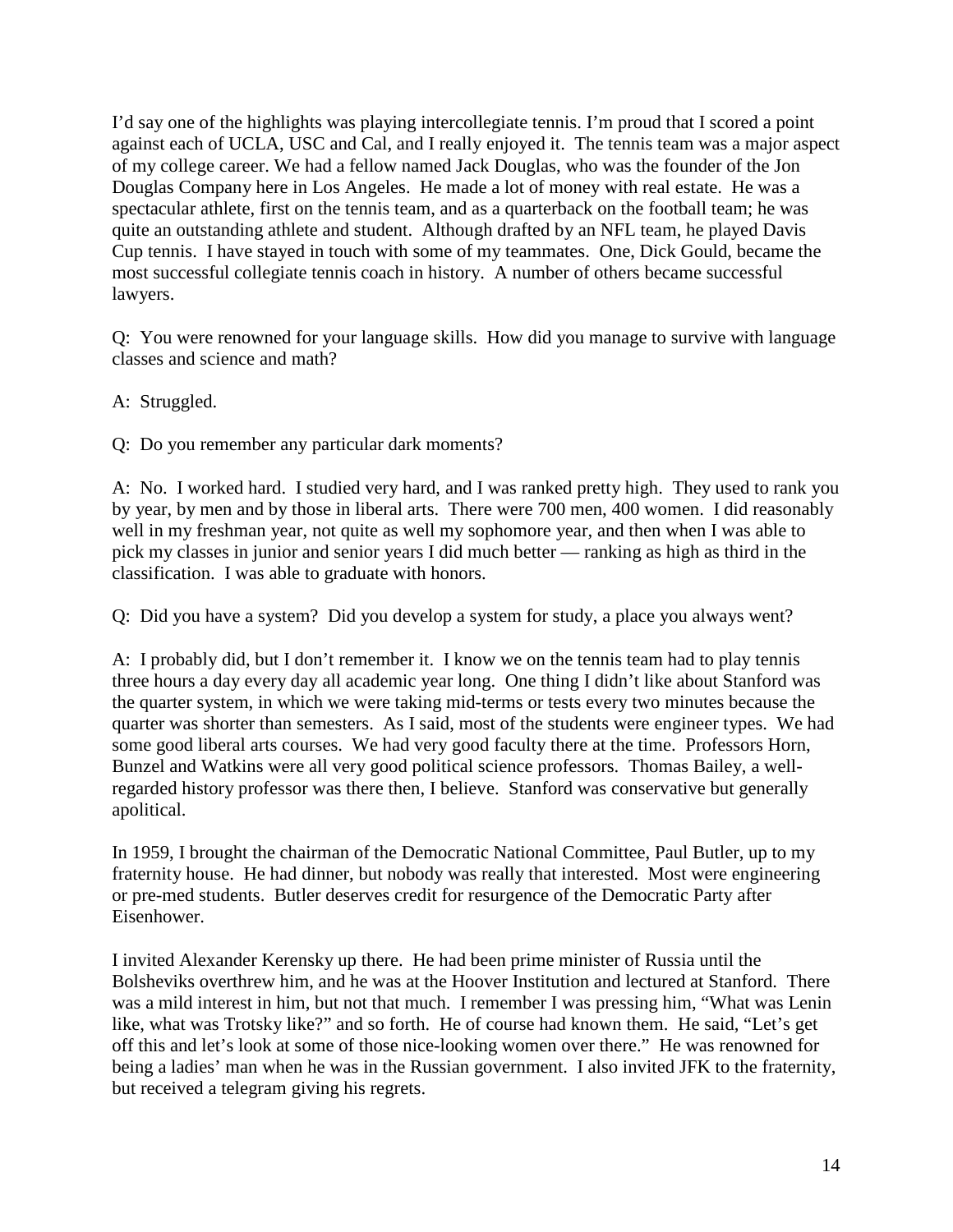Q: Did you know when you went to college that you wanted to be a lawyer, or did that come later? How did you figure out where your career was headed?

A: I thought about being a political science professor, and I did get a Woodrow Wilson Fellowship to study under Harold Lasswell at Yale. Then one day I saw one of the associate professors, who did not have tenure, crying, and I said, "What's the matter?" Apparently he didn't get tenure. I thought academia was supposed to be nice and pleasant. You don't make a lot of money, but it's at least a nice way of living. If it's going to be a rat race like anything else, I might as well get into the real rat race. And so I decided ultimately to go to law school. I applied to Harvard and Yale and I got in. And I decided between them, and I chose Harvard.

Q: You have listed here Theta Delta Chi Hell Week.

- A: Yes, we used to have Hell Weeks.
- Q: More than one?

A: Every year for the new pledges. So, one for me, and they were brutal. I remember reading about some kid at the USC Hell Week. They made him swallow a goldfish or maybe a piece of liver on a string and then pull it up. He ended up choking to death. My father then was attorney general. He started going after this hazing. I'd tell the fellows in the fraternity house, "Look, guys, this is risky." You know, they were taking guys out and leaving them in the nude out somewhere. I said, "What if somebody gets killed"? Because my father would be on it, I tried to stay away from it. Hell Week was not frowned upon in those days. Today such hazing is strictly prohibited.

While I was at Stanford my father decided to run for attorney general. He originally wanted to run for the U.S. Senate. Pat Brown was then running for governor and wanted Clair Engle, a congressman, to run for the Senate on the ticket. So my father decided to run for attorney general and had a primary opponent named Robert McCarthy, a state senator from San Francisco. They ran a relatively genteel campaign against each other; they liked each other, and it was a nice campaign, but very, very close. Indeed, the day after the primary election, the headlines were that McCarthy had beaten my father. In fact one of the professors in class said, "Sorry your father lost." It took days before the votes finally came rolling in from Southern California, and my father had eked out a narrow victory. (McCarthy had eight children. When my mother was asked how many she had, she said she had one, but if it would help, she would have seven more.) Then in the final, my father ran against Nixon's protégé, a fellow named Pat Hillings, who was a congressman, and he beat him by the largest margin of any contested race in the country that election, leading the ticket in California. Hillings had noted in his campaign literature that my father was Jewish. That apparently had no effect. I think my father was the first Jew elected to a statewide constitutional (non-judicial) office.

Q: What was it like having your father on the ballot running an active campaign while you were at college?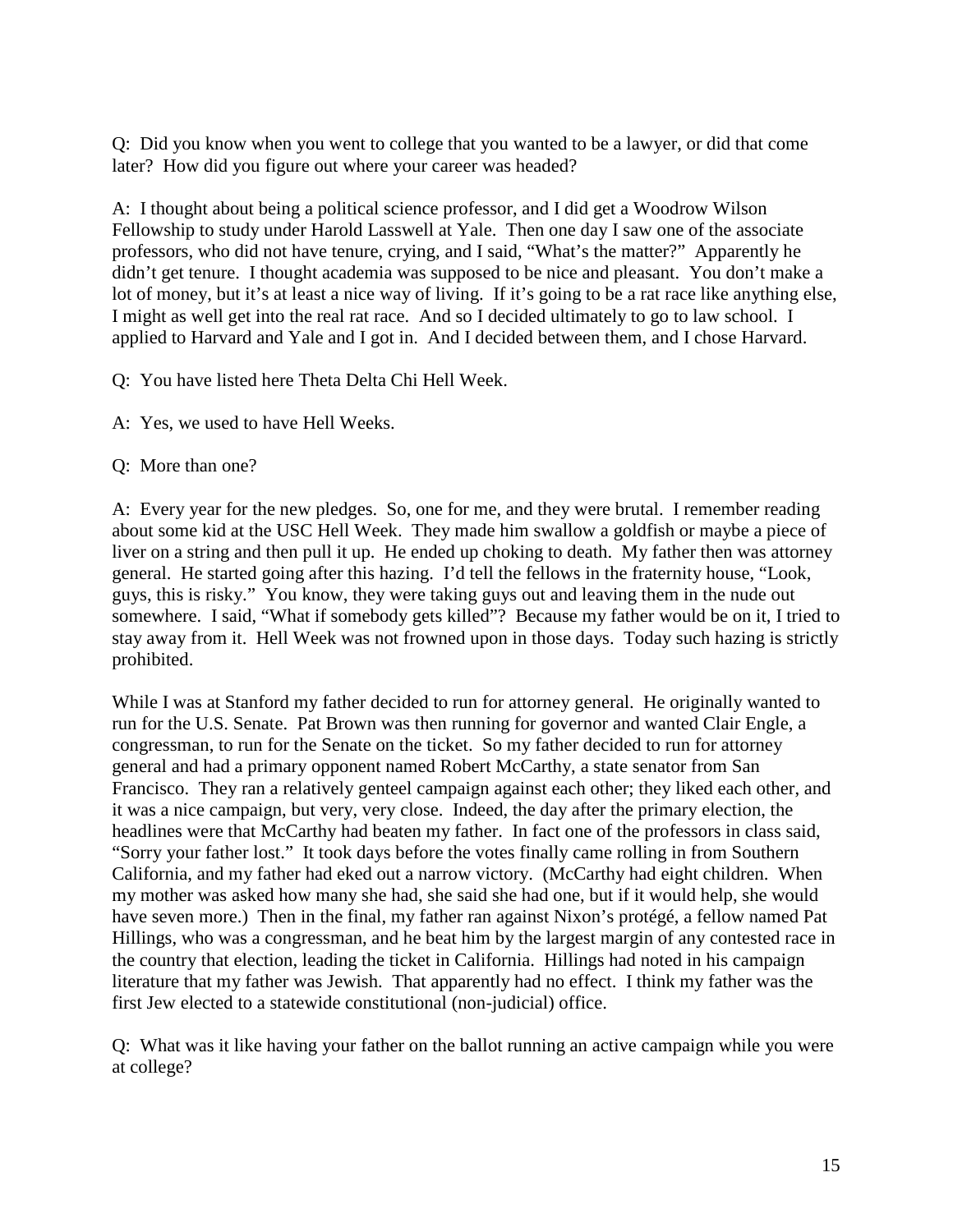A: The only time I got active — at least a little bit — in the campaign, was in the summers, and I remember trying to raise some money from somebody. He gave me a \$25 or \$50 campaign contribution, and I brought it home proudly. And my mother said, "You ruined it all; we had him down for \$1,000 and now he's given you \$50, and that's all he's going to give."

So my mother was quite a fundraiser at that time. But in college I didn't pay that much attention. I was interested, but it didn't seem to impact me. I was doing my own thing there.

Q: So you weren't out leafleting or organizing rallies or doing fieldwork for him, anything like that?

A: No, nothing like that.

Q: Hu and Burton?

A: There's some very interesting people that got involved in my father's campaign. Philip Burton who was an assemblyman (later a congressman) and his brother John Burton (later a state legislator and congressman) were very active, and Jackson Hu, a Chinese leader in San Francisco also was. I remember my father rode in the Chinese New Year Parade, and they'd put the name of the driver on the side of the car, and the driver's name was Mr. Jue. (laughs) Los Angeles Supervisor Kenny Hahn was the first public official to endorse my father. He had great support in the Black community. As a judge, he had declared invalid racial restrictive covenants, before the U.S. Supreme Court did so, and thus he was popular in the Black community.

Q: Did Stanley have a machine, an organization? How did he do it?

A: Well, the CDC, the California Democratic Council, which was a liberal group of Democratic clubs all over the state, was backing him at the time. So he did have that. And he'd always been very active politically even though he was a superior court judge. He'd kept his contacts from his days in the Culbert Olson Administration. He was a good campaigner, not a great fundraiser, although my mother was. But in those days, with a few hundred thousand dollars, you could go pretty far. Earl Warren once told me that on his last campaign for governor he spent \$50,000.

Q: So your father was attorney general, and you were headed to law school?

A: During my senior year at Stanford, he was attorney general, and then I headed to law school.

Q: Do you remember his reaction? Did he weigh in on Harvard versus Yale? Did you discuss going to law school with him?

A: In those days parents were much more passive about college and graduate admissions for their children than today. When I applied to college, I did my own applications; I did everything by myself, and if I needed help, I'd go to my parents and say, "Is there anybody you know that has some contacts here or there?" Same thing in law school. Parents were in the background. But they were interested. He took me to interviews at Harvard and Yale law schools.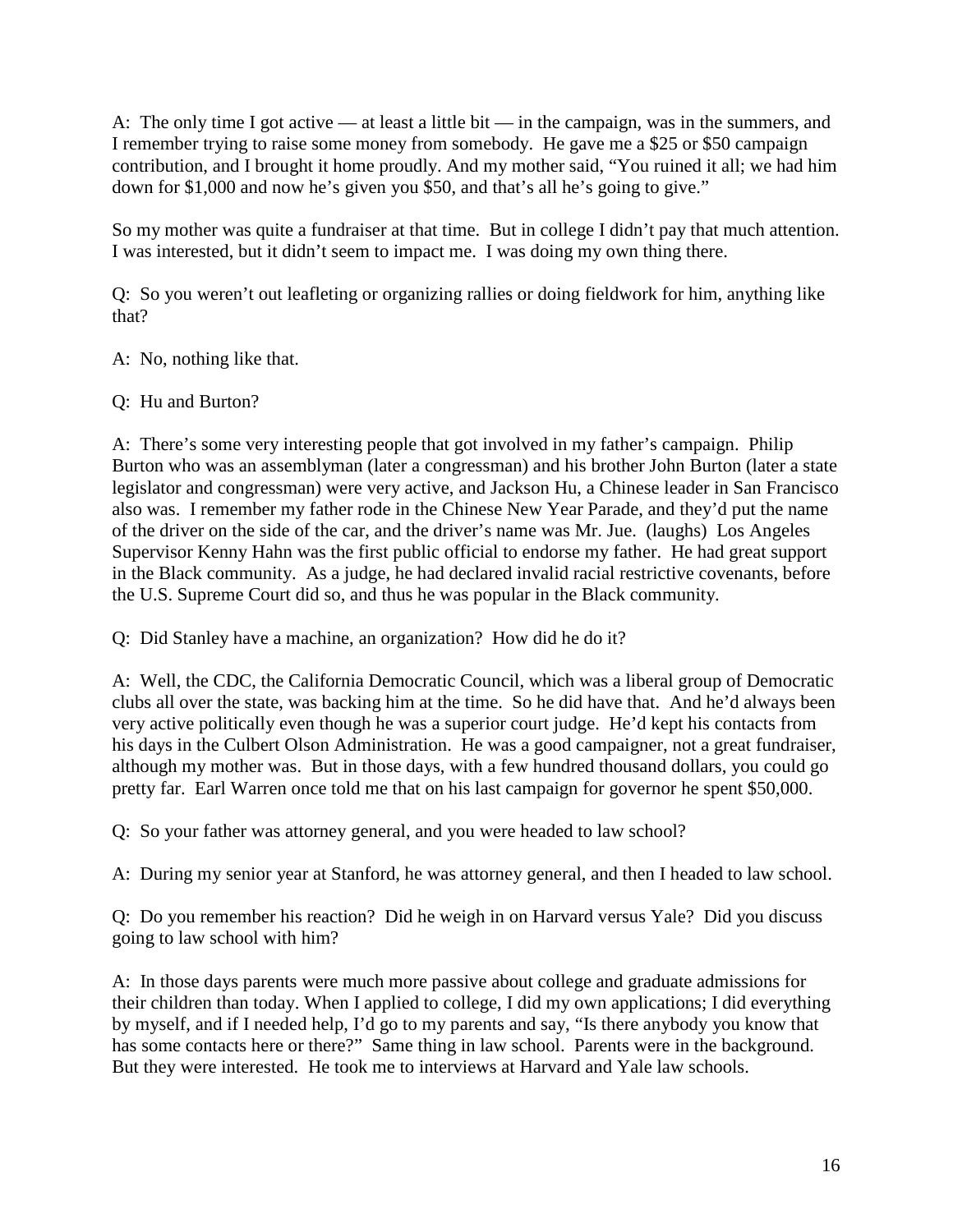It's different today when the parents hover over their children and get them counseling and help on test-taking and so forth. In those days we did it on our own basically. So he was interested, but much more passive.

Q: Do you remember what he said when you told him you were making this decision?

A: I think I went to him and said, "Do you have any ideas on how to get me into this place?" I think he helped with whatever contacts he had. But it wasn't like he had gone to either place, so he wasn't like the Bushes at Yale.

Q: Did he express any ambition for you, what he wanted you to do with a legal career?

A: I think ultimately he would have liked to have me run for office. And after law school that was something that came up.

Q: What was that conversation?

A: He said, "Why don't you run for office?" When I came down to Los Angeles, there was an open Assembly seat, and I thought about it. I went around exploring the possibility. There was a fellow named Alan Sieroty and another person who were actively waging a campaign for the seat, and I thought about running. I thought I could maybe pull it off on name recognition alone. My father's name was quite well known. But unlike Jerry Brown, who did do that, capitalized on his name, and started in that type of position, I just didn't have it in me to do it. Maybe I'm just a little too conservative — not in the political sense. I remember John Burton, then an assemblyman, called and said, "You ought to run." He said, "We make \$20,000; you could make \$20,000 a year doing this and still have your law practice" (which was more than I was earning then). He urged me to get into it.

I asked Paul Ziffren, the former Democratic National Committeeman from California, about it, and I said, "Why don't I rely on getting appointed? Why go out there and put it on the line?" He said, "All the power is in the elected official, and if you want the power you should run." Notwithstanding all that advice, I just didn't have it in me to do it.

I remember, interestingly, when my father was sworn in in January of '59 that Pat Brown was sworn in at the same time, and I met Jerry who was then in a seminary. He was there in his long black robe. I guess at the seminary they didn't get out very much or they didn't do much talking. So the first time I met Jerry Brown was at the swearing in.

Q: So law school.

A: There were a couple events of some significance before we get to law school. In 1959, Kennedy and Nixon both came to speak at Stanford. Nixon was good; he said, "You young men and women, you're the future," and the usual incantations. Kennedy, then seeking the nomination, came, and he said, "I have a 6-point [or 10-point] program for Latin America," and it was a serious adult speech. It was great. I remember meeting him afterward. I went up to him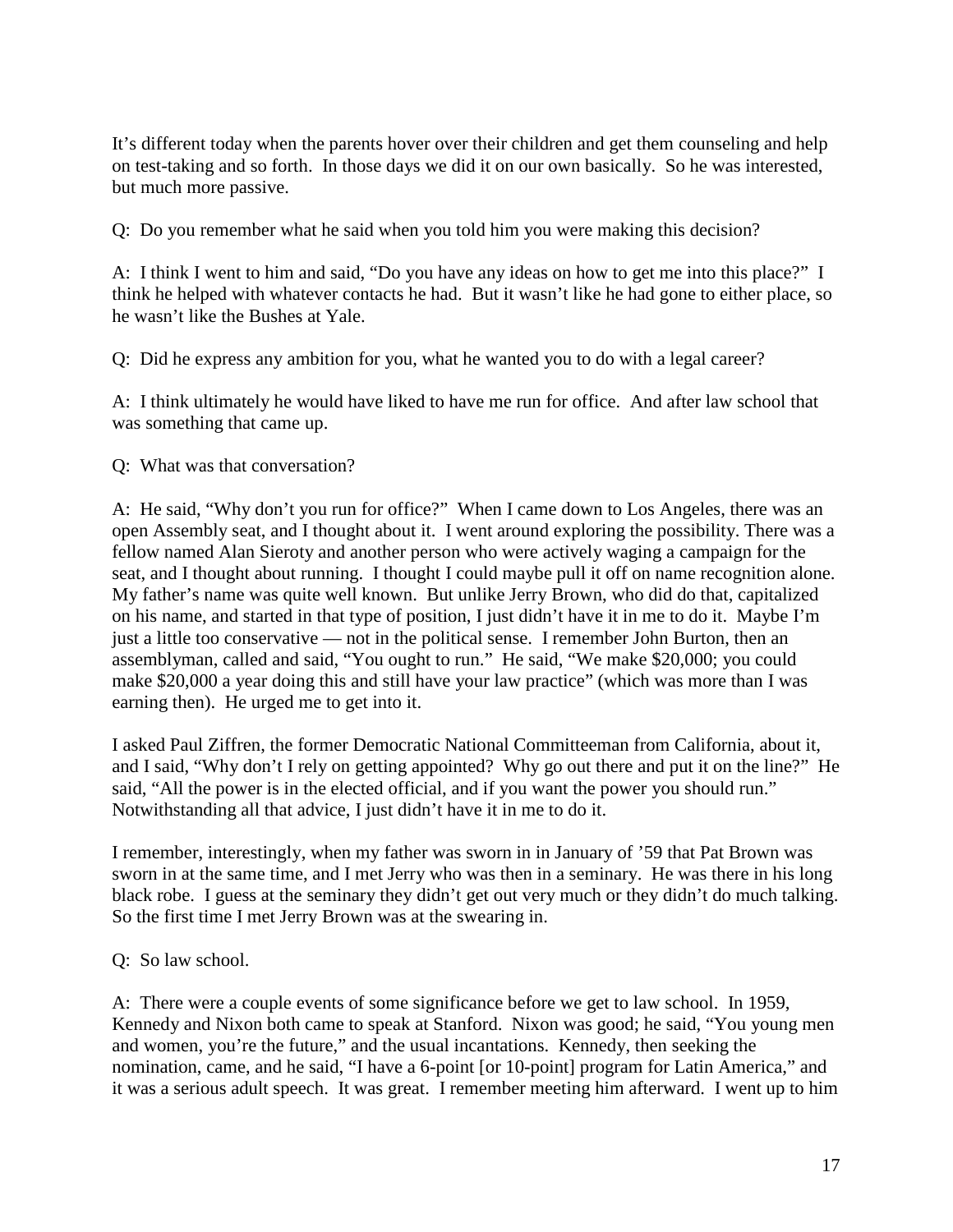and introduced myself. He said, "I'm going to see your parents in Fresno in a week or so," and apparently in Fresno he met my mother and said, "I saw your son Richard at Stanford." That wowed her. I don't know if this was the reason, but my father came out very early for Jack Kennedy in the primary.

My father took me back to Washington, and we had lunch at the Senate Dining Room with Hubert Humphrey, who was trying to woo his support during the nomination process. I had navy bean soup, which was famous in the Senate Dining Room. I liked Humphrey; I liked him a lot.

I also remember seeing Nixon speak at the dedication of the Sports Arena in Los Angeles. I sat on the stage with my father, and Nixon got up and gave a 40-minute speech without a single note, and without an "uh" or a pause. I really was impressed with his speechmaking ability. I introduced myself, and he was very nice, notwithstanding the fact that he and my father obviously were on opposite extremes politically. He was held in contempt by the California Democratic establishment for his unsavory campaigns. The 1960 Democratic National Convention was held here in Los Angeles, and I worked for the California delegation. My father was involved.

### Q: Was he a delegate?

A: He was a delegate, and he had come out for Kennedy, and Pat Brown wanted him to become Democratic National Committeeman from California (the sole one at that time) because, for some reason, he didn't want Paul Ziffren, who was then the Democratic National Committeeman. Ziffren was a friend of my father's, but nevertheless my father ran against him and got the spot. And I remember Pat Brown saying to my father, "Stanley, if there's anything you ever want it's yours." I overheard him say that, and as we go on we'll see whether or not he lived up to that promise. (laughs) Paul Ziffren was justifiably angry as were many Ziffren supporters. He got over it. I remained friendly with the Ziffrens for years. Paul was a leader in the 1984 Olympic Games here and a prominent attorney.

At the Convention as an aide to the California delegation, I was supposed to keep everybody out of a room but somebody knocked on the door and demanded to be let in. He said, "Don't you know who I am?" I said, no. He said, "I'm Sam Yorty." Well, Sam Yorty, as it turned out later, became mayor of Los Angeles, but at the time I thought he was a rather rude fellow. He was a friend of my father's when he was in the California Assembly during the Olson years. He later appointed me to a commission.

During the general campaign, JFK's brother Edward came out to run the campaign in California. He was young and knew no one. So he had trouble navigating out here. When I was in law school, my father's friend, Massachusetts Attorney General Ed McCormack, the nephew of the speaker of the House, ran against Ted Kennedy for an open Senate seat. Ted won because of JFK. McCormack famously suggested that if Ted Kennedy's name was Edward Moore, he would have no chance.

Q: You were impressed with Nixon. Did you ever consider being a Republican? Did that thought ever cross your mind?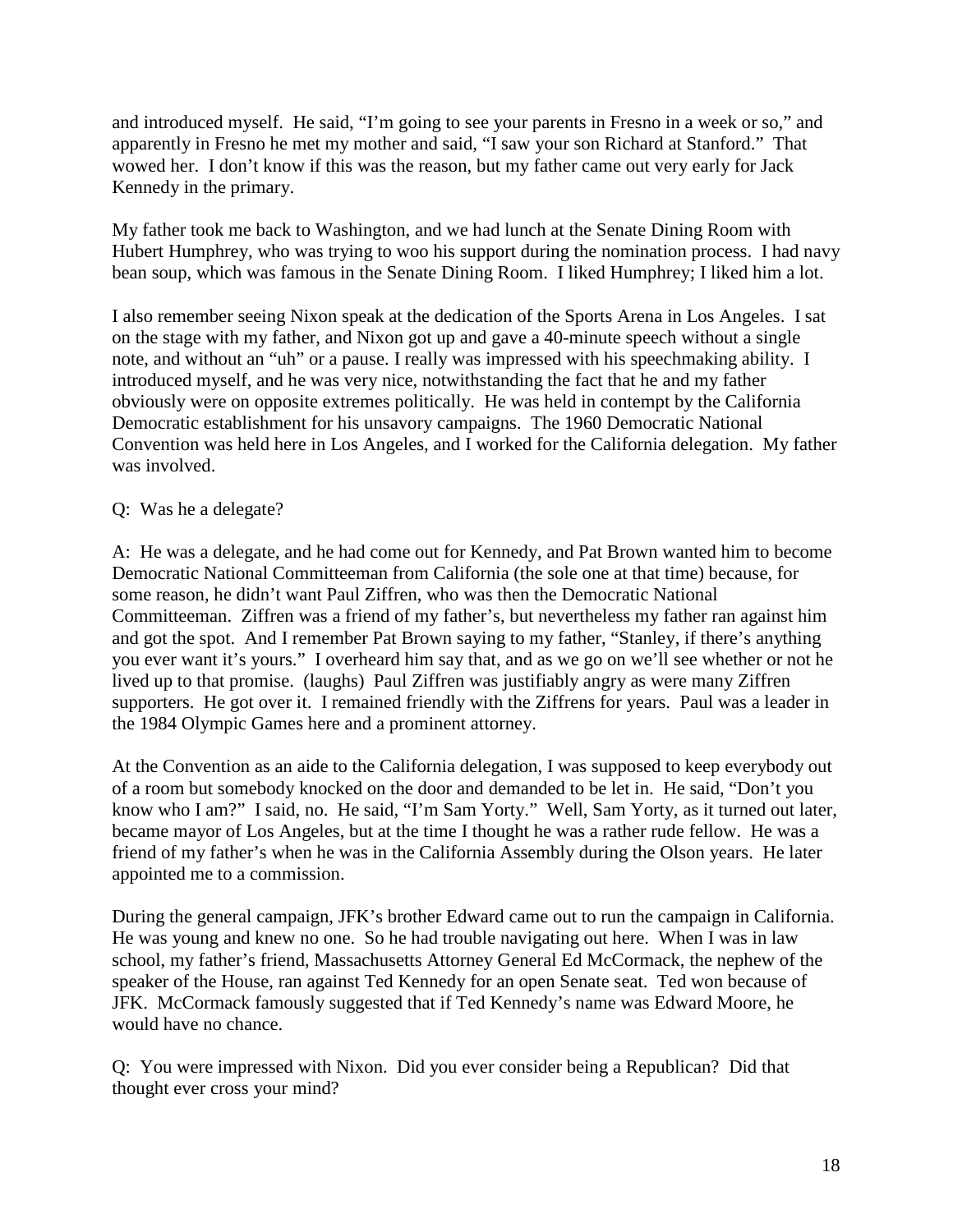A: Never crossed my mind. I was just brought up as a Democrat and was always a Democrat. By the way, looking back, aside from Watergate, Nixon was not a bad President. He believed government could solve problems. Maybe there were more opportunities in the Republican Party, because not too many people with my background were active in it.

Q: Anything else you remember about the Convention? Do you remember the speeches, do you remember Kennedy getting the nomination? What that was like?

A: Yes. I remember it was Wyoming that gave him the final votes. Sen. Lyndon Johnson was a candidate; I remember seeing him there, as was Sen. Symington. There was a movement for Adlai Stevenson, especially from a lot of the Californians. Pat Brown was a favorite son but pledged to Kennedy, and some of his delegates were trying to bolt for Stevenson. So, when Pat Brown was nominated as a favorite son, he was roundly booed; it was very embarrassing for him.

Speaking of that, I went to a football game, a Cal–Stanford game, and Pat Brown was introduced and was booed by the fans primarily because of the Chessman case. Caryl Chessman was the "red light rapist" at Mulholland Drive in Los Angeles. He'd go up and take women out of cars where they were getting the view with a boyfriend and then rape them. He didn't kill anybody but was sentenced to death. He moved the victim, so that was the kidnapping element, which in those days, resulted in a possible death penalty. Chessman was on death row for a long time and kept appealing his death sentence. He wrote a book and was regarded to be quite literate. The question was whether his death sentence should be commuted. My father, as attorney general, on behalf of the people of California, was trying to fend off all the legal challenges.

When it came to commuting his death sentence, my father supported Pat Brown — another favor for the governor. Pat Brown tried to get it commuted, and he was off and on. Finally he did it. But the Supreme Court, which was required to approve such a commutation if a person had prior felonies, with a 4-to-3 decision did not approve it. So Chessman was executed. The whole event led to considerable dismay with Pat Brown at the time.

I might add that any politician who is introduced at a sporting event risks being booed. My father was booed when he was introduced at a boxing match at the old Olympic Arena.

Q: We didn't talk about this when we were talking about you growing up, but I think when anybody reads this or watches it, they know L.A. as an enormous, sprawling, megalopolis with ten million plus people, maybe more. What was L.A. like when you were growing up and when Stanley was a Superior Court judge? Can you describe it a little bit?

A: It was paradise at the time far as I was concerned. There wasn't that much traffic. I pointed out you could hitchhike and take buses. I never had to go out of the area; I never was in the San Fernando Valley, and rarely downtown.

Q: What was in the San Fernando Valley?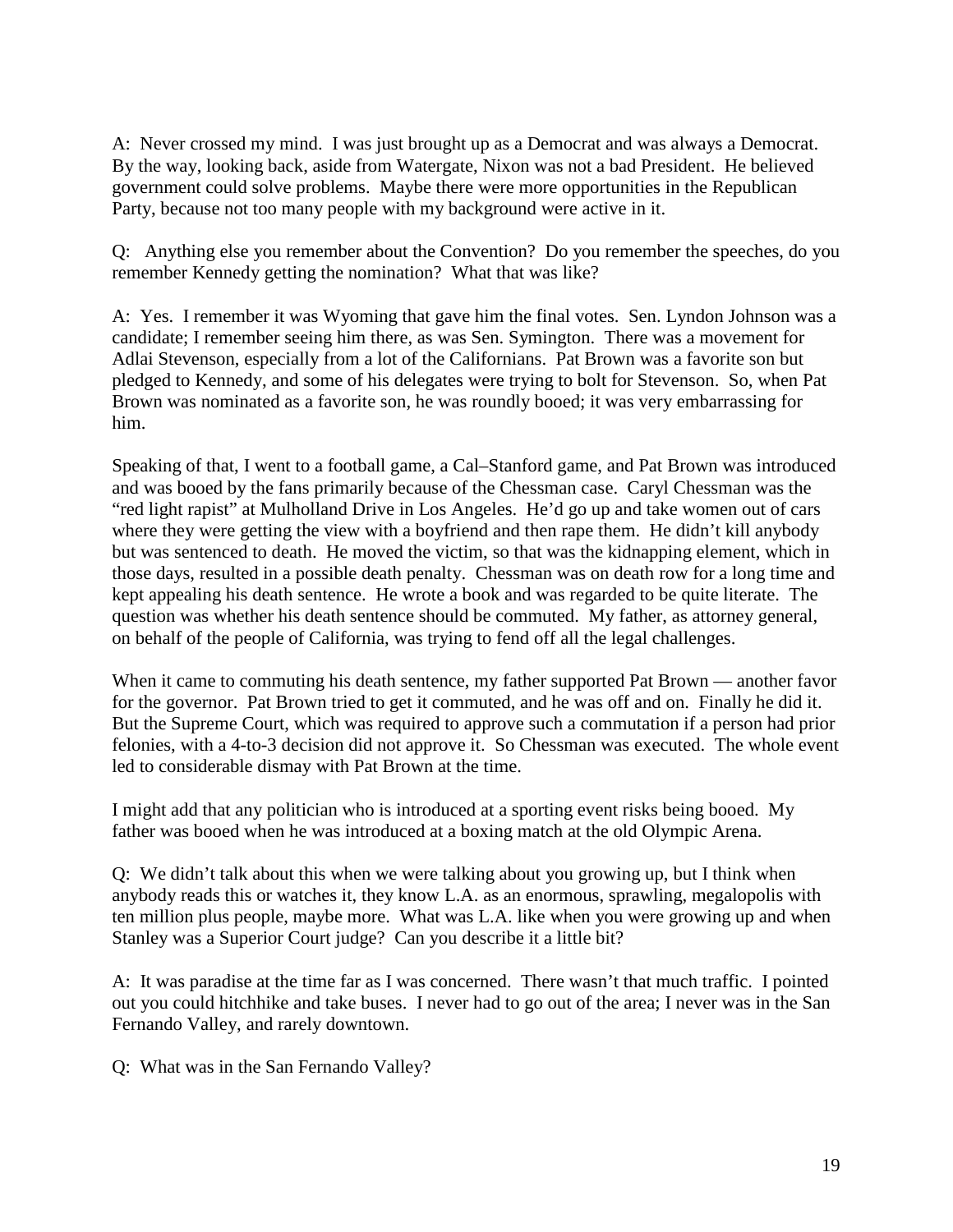A: Not much. I don't know. I never was out there. There were some people living out there, but it was not a sprawl. Probably vacant or farm land. The first freeway was built in the fifties — the Pasadena Freeway. We had the Red Cars, which were street cars, and they ultimately were taken out by virtue of a supposed anti-trust violation by some industries, tire or concrete or car. It was a shame; we had the largest urban rail system in the world at that time. Now admittedly there were problems with them, but still they were great. You didn't have the traffic, the crime, and the weather was good, but smoggy in those days, a lot of smog. I used to play in these tennis tournaments against people who came from out of state and suddenly their chest would start hurting, and they thought they were going to have a heart attack. I was used to it — just smog in my lungs. I wasn't thinking about cancer or anything like that. I didn't wear sunscreen.

I should mention that not only was getting around easy, but also there seemed to be no shortage of open playgrounds and parks. As I mentioned, we used to go over and play at UCLA, which at that time only had four or five buildings and plenty of land. Playgrounds at the schools were left open. They did not have organized activities like today; it was free play so to speak.

Also, I was able to ride my bicycle to Emerson Junior High School, so it was a much easier time. There were no malls and no multiplex theaters.

Q: You've made a lot of references to Hollywood and movie stars that were circulating in Stanley's orbit. Did that affect your worldview in any way? Do you remember how you looked upon Hollywood and the movies?

A: When I was teaching tennis, Carl Earn, a well known tennis professional , for whom I was working, would have me teach various people — some of whom were Hollywood stars or celebrities. I taught Dean Martin's kids at his house, Lorna Luft and Louis Jourdan or his kid, and I played at Dinah Shore's court and Ginger Rogers's court; and Gilbert Roland was at the Beverly Hills Tennis Club, where I taught and was a member. There were a number of Hollywood people at the tennis club. The Ephrons were there. I knew Nora, who became a great success as a writer and moviemaker. I was a little more blasé about movie stars because I had access to them, and it didn't make that much difference to me. It was obviously a little boost when you see some of them. I remember one time my father and I had dinner with Frank Sinatra and a group, and Frank Sinatra invited me to come out to the lot the next day. I went out there, and he was making a picture with Gina Lollobrigida. He was very nice, and showed me around. I remember somebody passed by, one of the actors, and Sinatra said, "Hasn't that guy got a great face?" I said, "Well, I guess so." It was Charles Bronson. My father had movie stars in his court, and my mother probably sold them houses. My father's cases included portions of the Charlie Chaplain paternity case and the Joe DiMaggio–Marilyn Monroe divorce. As I mentioned, some came over to the house to be married. By the way, Carl Earn was a great tennis player. He had gone on tours with Pancho Gonzales and Pancho Segura. I played Carl many times, but he was too good for me, even though he was quite a bit older.

Starting in the late fifties, we'd go to the Rose Bowl every year with Earl Warren, who was chief justice — and go to a party in Pasadena where he was and get to the game in a motorcade with motorcycle escorts.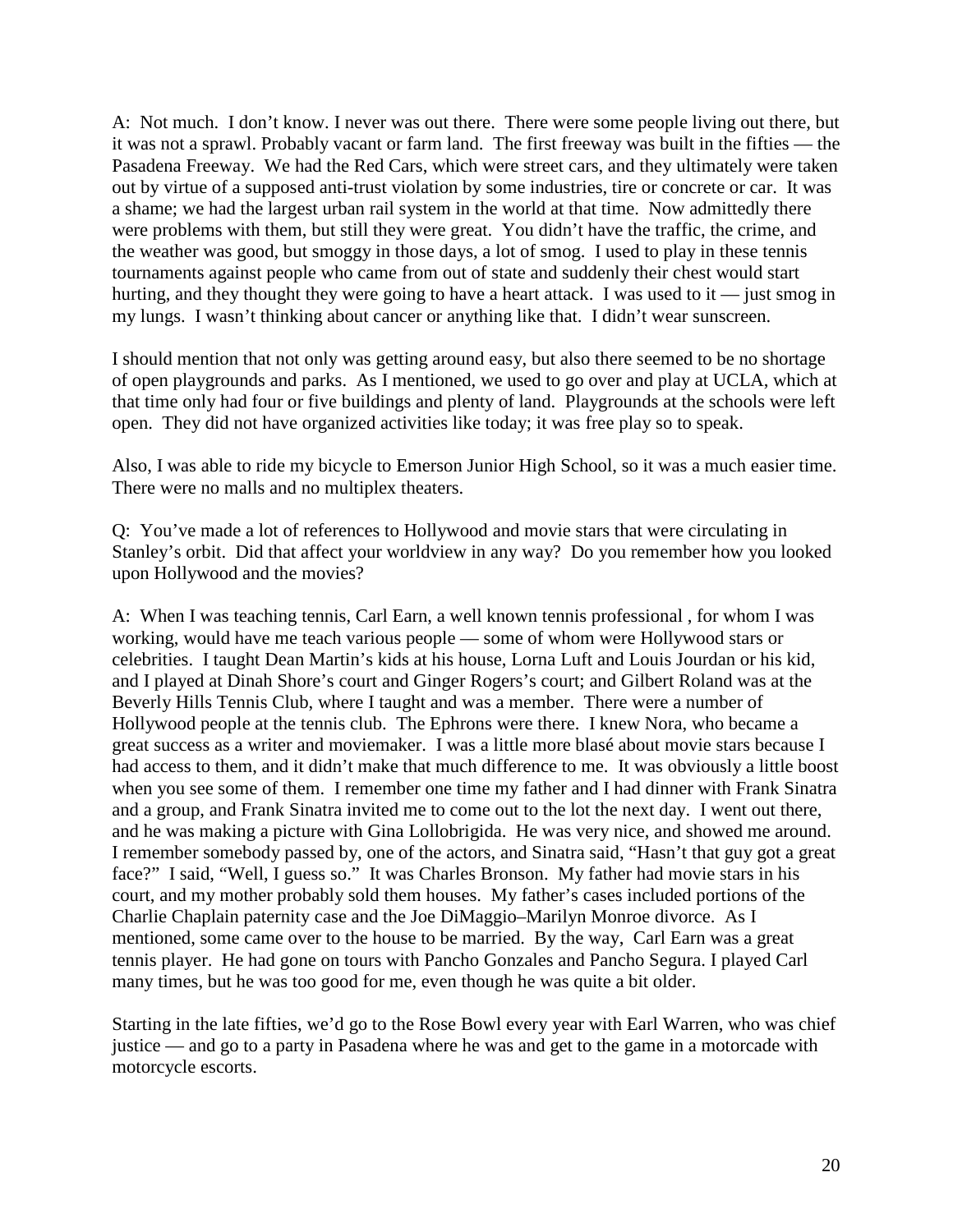My father had known Chief Justice Warren in the Olson Administration. Those in the Olson Administration hated Republican Attorney General Warren because he was the political enemy. Warren had been a partisan conservative and even a red-baiter. Warren ran against and beat Olson. But when my father went off to war, Warren held his judicial seat open, and then reappointed him when he came back, which was a pretty noble thing to do. He could have just appointed a Republican, but he held the seat open. In any event, my father always said he regretted every vote he cast against Warren. (My father had tried to help Jimmy Roosevelt in his losing campaign to Warren.)

Once, when I went to the Rose Bowl with Warren, Nixon was the grand marshal of the Rose Parade. Nixon announced he was going to change sides at half-time because he was vice president of the whole country, and he didn't want to show any favoritism. I said, "Chief, you're Chief Justice of the United States, but you're such an unabashed rooter for the Pacific Coast Conference team. What about Nixon?" He said, "Look, if that guy can't pick a side in a football game, we're in real trouble." He hated Nixon because of the way Nixon had sabotaged him at the '52 convention. I believe Chief Justice Warren would have made a great President. He had good judgment and was principled and decent. Harry Truman has said that when he was running for reelection against Dewey and Warren, and Truman came to Sacramento, Warren greeted him because he felt the President deserved such respect. Truman thought highly of him. He said Warren should have been a Democrat. As to Warren's love of sports, he said to me that when he read the newspaper he always read the sports page first to read about man's accomplishments; and then he read the first page to read about their failures. I have read the sports page first since I was a child.

Q: Was it jarring to leave all of that when you went to law school? Was law school your first experience living in icy cold, snowy . . .

A: Yes. I went back and had no overcoat whatsoever, and I started noticing, "It's getting a little chilly around here," and so I went to Jordan Marsh department store and bought the cheapest overcoat it had. In those days we wore a coat and tie or a coat to class every day. Law school was a great experience.

Q: Harvard Law School is a notorious system for the "Paper Chase." Can you describe what that was like? Did you know what you were getting into? You knew that was what it was going to be like?

A: Once again, as with Stanford, I was scared stiff, and so I studied very hard. We had about 500 students. There were about twelve women in my class, including Janet Reno; and in surrounding classes at the time we had Elizabeth Dole (then Liddy Hanford), later a cabinet member and U.S. senator; Pat Schroeder, later a congresswoman; and Liz Holtzman, later a D.A. The women who came then were quite successful. We were divided into four sections, so there were about 125 people in each section; they were big classes. Each class was for the year, with one three-hour test at the end of the year. You really didn't get to know the professors very well, but they were great professors in our first year, but more authoritarian than now — we did not give evaluations of them. I once asked a professor a question after class because my notes were confused, and he said, "What do you want me to do, certify the authenticity of your notes?"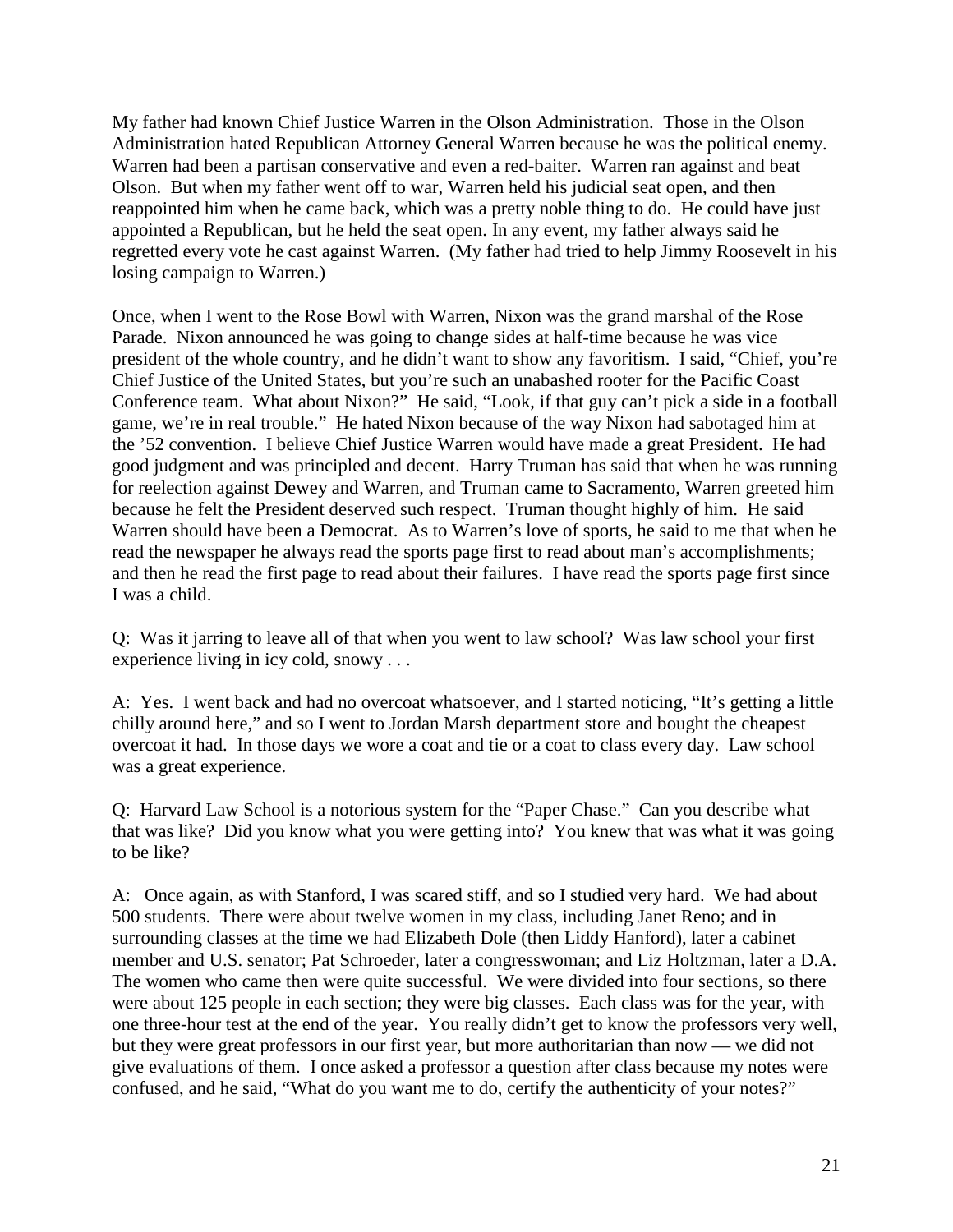Q: Did you want to get called on, or were you afraid to get called on?

A: I didn't want to get called on, but I put up my hand from time to time. Indeed, in one property class involving conveyances, our textbook asked about a conveyance. It gave a citation to the yearbooks, which are old, thirteenth to sixteenth centuries. I went into the rare book collection and looked it up. So the professor said, "What kind of a conveyance transaction do you think this is?" I put up my hand and said, "It's a covenant to stand seized." And I heard people hissing. The professor absolutely ignored me, because it ruined his class. At the end he said, "Yes, it's a covenant to stand seized, as he said up there." Charles Haar taught property, John Dawson taught contracts, Louis Jaffe taught torts, and Richard Baxter, who later went on the International Court of Justice, taught criminal law. They were great professors, great teachers.

I was very fortunate in that we'd have study groups like they had in the motion picture, *The Paper Chase*. The group I was in all did spectacularly well. Richard Blake, Steve Banner and Charles Normandin all ended up on the *Law Review*, and I guess they dragged me with them. I didn't make it to the *Law Review*, but I did pretty well. So I was pleasantly relieved that I could make it through law school. When we got there, they ranked the students based on their grades from one to five hundred. It changed so that only those in the honors area were ranked. We were graded on a curve with numbers. I recall being 75 places ahead of someone else with the difference being a few decimal points. Some of my classmates became well-known professors — Jerry Frug and Charles Nesson. Pete du Pont became governor of Delaware. Pierre Leval and Diarmuid O'Scannlain became federal Court of Appeals judges. Sam Heyman, Roy Furman, Loren Rothschild, Steve Banner, and Bill Kartozian were highly successful in the business world. John Bohn, also from Stanford, became head of the Import-Export Bank. Justice Steve Breyer was in the class ahead of me at Stanford, and because of study abroad, the year behind me at law school. I was on the Griswold Moot Court team. Erwin Griswold was the dean and known for being gruff. I did get to know him. I also had a brief meeting with former Harvard Law School Dean Roscoe Pound, who was quite old. He had served as the first dean at the new UCLA law school. He did not speak well of the UCLA law school because, he said, it used a political science professor to teach constitutional law. I also was in a trust class in which Austin Scott (*Scott on Trusts*) gave a lecture. He also was very old at the time. I took labor law from Derek Bok (later president of Harvard) and I took classes from Braucher and Kaplan, both of whom were experts in their fields and went on to be on the Massachusetts Supreme Judicial Court.

#### Q: How did you let off steam in law school?

A: By going outside, I guess. (laughs) During the spring I started playing tennis with Alan Goldman who had played on the Harvard team, and I also learned squash, and started playing squash there. In my second year and third year we lived in houses. We lived in a dorm the first year, and second year I lived with Bill Kartozian among others — kind of a famous guy at Stanford — a ribald and very popular cheerleader. Stanford students actually brought him back from Harvard one weekend to lead cheers at a game. My third year I roomed with Richard Blake (was a partner in Simpson, Thatcher in New York), Robert Falk (now an investment banker with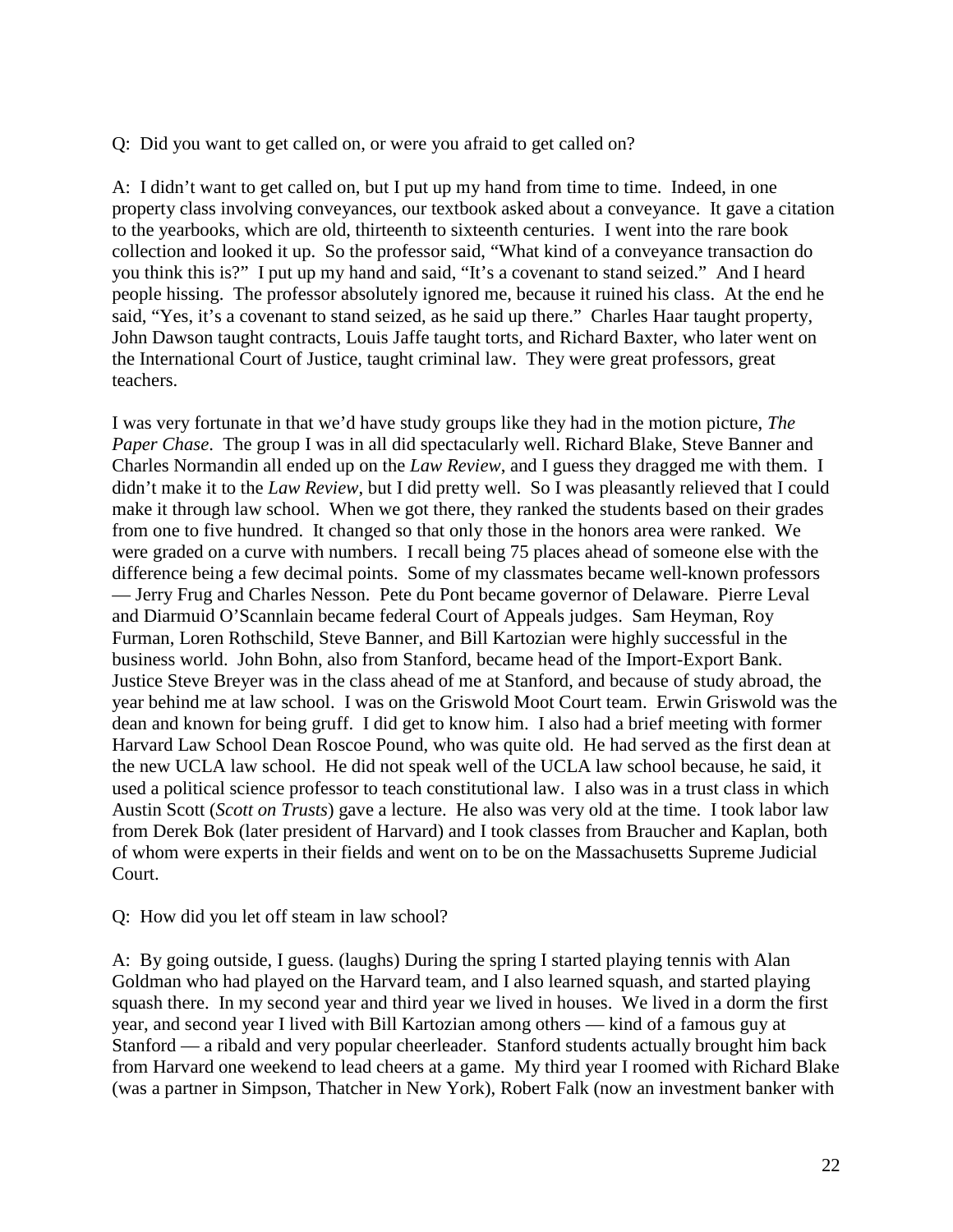Apollo) and Harold Parkman (was a partner in a prominent Mobile, Alabama law firm), who somehow took a role in getting me together with your mother Sandy.

Q: Wasn't there some competition for how many dates you could go on, something like that?

A: No, I think I set the record for number of dates that didn't go anywhere.

Q: First dates without second dates?

A: That's true. (laughs)

Q: What were these dates like? Do you remember any of them?

A: Oh, yes.

Q: What was the worst date you went on?

A: I can't say — various women came from schools such as Wellesley, Radcliff, Harvard Graduate School, and Lesley College, which was right across the street from us — a little teachers college. I don't remember too much about them. Once on a double date with me at Wellesley, Richard Blake had a blind date with the daughter of the famous poet, Phyllis McGinley. He ended up marrying her — Patsy.

Q: How did you meet, where did you find these?

A: Mixers or referrals.

Q: You guys would all steel your courage and go out together to these mixers and then introduce yourself to people?

A: Yes. These were pretty awkward events.

Q: I see some things here I don't fully understand — Miss Paraguay?

A: One summer I was teaching tennis, and one of the guys at the club said, "Do you want to go to a Miss Universe party?" They were having the Miss Universe or comparable contest there in town. I said, "Sure, why not?" So I went, and all these contestants were around. I gathered the way to get anywhere was to say that I was a Hollywood producer or director. In any event, I offered to teach Miss Paraguay tennis, and I did teach her tennis. Then I asked her out. (I was correctly warned that dating a tennis pupil led to a non-paying pupil.) She said, "I can't go out without my mother (a dueña), who has to accompany us." I said, "Well, we're going to the Hollywood Bowl; do we have to get a ticket for Mom, too?" She said, "Yes." So I got a ticket for Mom, and finally I said, "When do we get rid of Mom?" She said, "Not until we get engaged."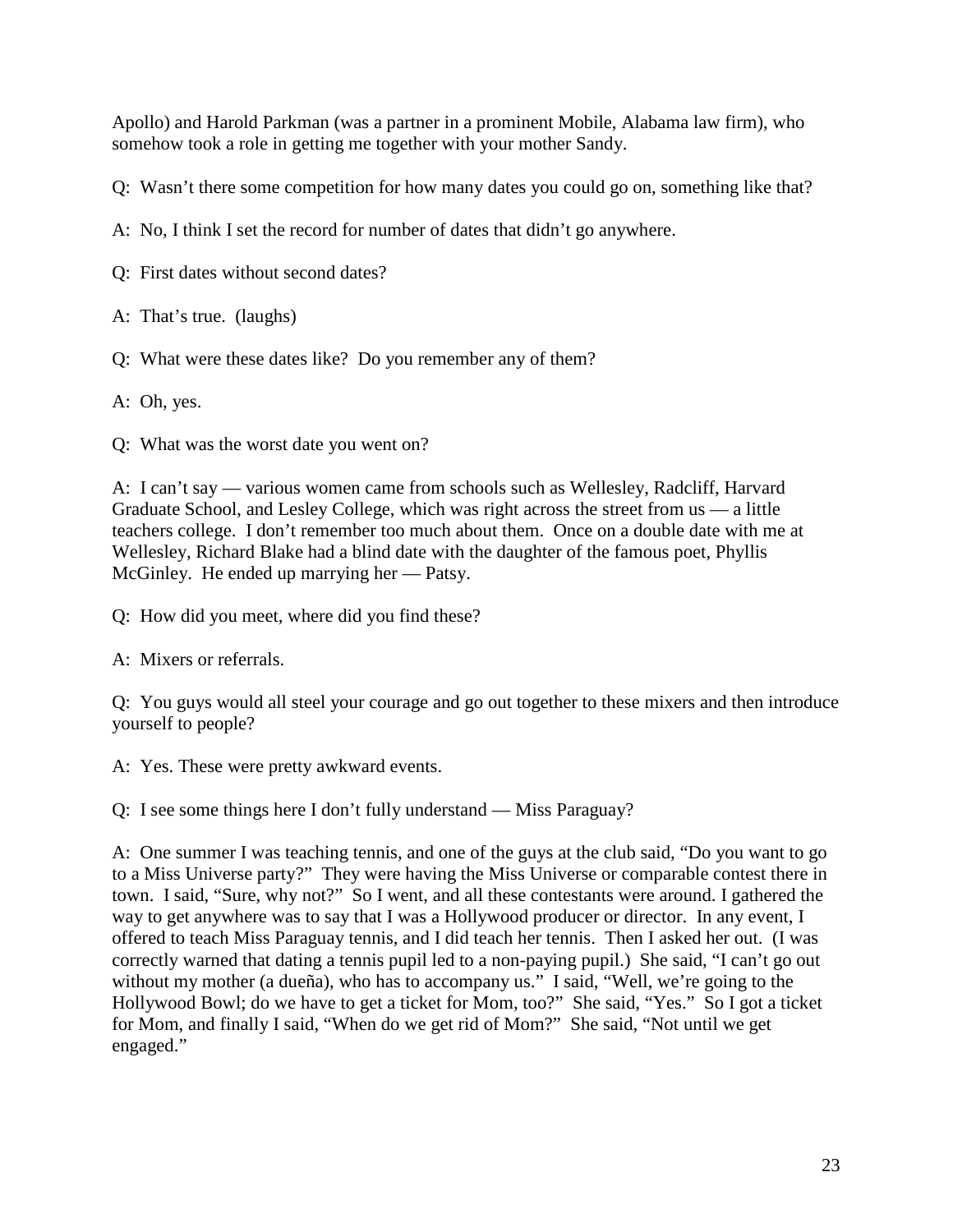The sad thing about Miss Paraguay is what happened to her. I didn't pursue it too far — she was very pretty and spoke very well; she'd gone to an American college and so forth. I guess having grown up under that system, she sort of broke loose. And she ended up living with people or getting married a couple of times. I don't think it ended up well for her — at least up to the time I last heard about her.

Q: Do you want to tell the story of how you met Mom?

A: In my third year, after running through all these women, I noticed there were three attractive ladies eating at Harkness Commons, which is where we ate. We used to say the food there is in the shape of chicken because everything there was tasteless. So I noticed these three, and there was one whose looks I particularly liked. I stalked her a little bit to find out who she was. I asked for her name, and the name I got was one of the other ladies'. So when I picked her up, it was the wrong one. But, I figured what the heck. But we didn't get along all that well, and that sort of ended. I was mentioning this to my roommate, Harold Parkman, and he said, "I'll call the one you are interested in and explain it to her." I was reticent. So Harold called up Sandy and said, "You know, my roommate here would like to take you out, but he took out one of your roommates by mistake, and would you mind?" And she said, "No." And so that's how it occurred. She was going to the Harvard Graduate School of Education, having graduated from Brown with her identical twin sister.

Q: Do you remember where you took her?

A: Usually I took her back to our place to watch television. That was about it. I didn't have a lot of money. Maybe a movie at best. I broke her in for what was going to happen for the next fifty years.

Q: A lot of television at home.

A: That's right.

Q: You're not a particularly romantic person, but at some point you must have realized you wanted to marry her.

A: We got along and stayed in touch, and she came out one summer.

Q: Came to L.A.

A: To L.A. She was traveling, and I told her to get out to Los Angeles — why doesn't she abandon the other girl she was with and get out to L.A. and stay for a few days because my parents were out of town. So she did. And then when I went into the military, we corresponded, and she visited me in Amarillo. I visited her at her house in Worcester, Massachusetts, and ultimately we got engaged. We were married when I was in Washington.

Getting back to law school, in my second year, Richard Blake and I decided to go to Los Angeles where we had summer jobs. We drove through the South to see what it was like, because at that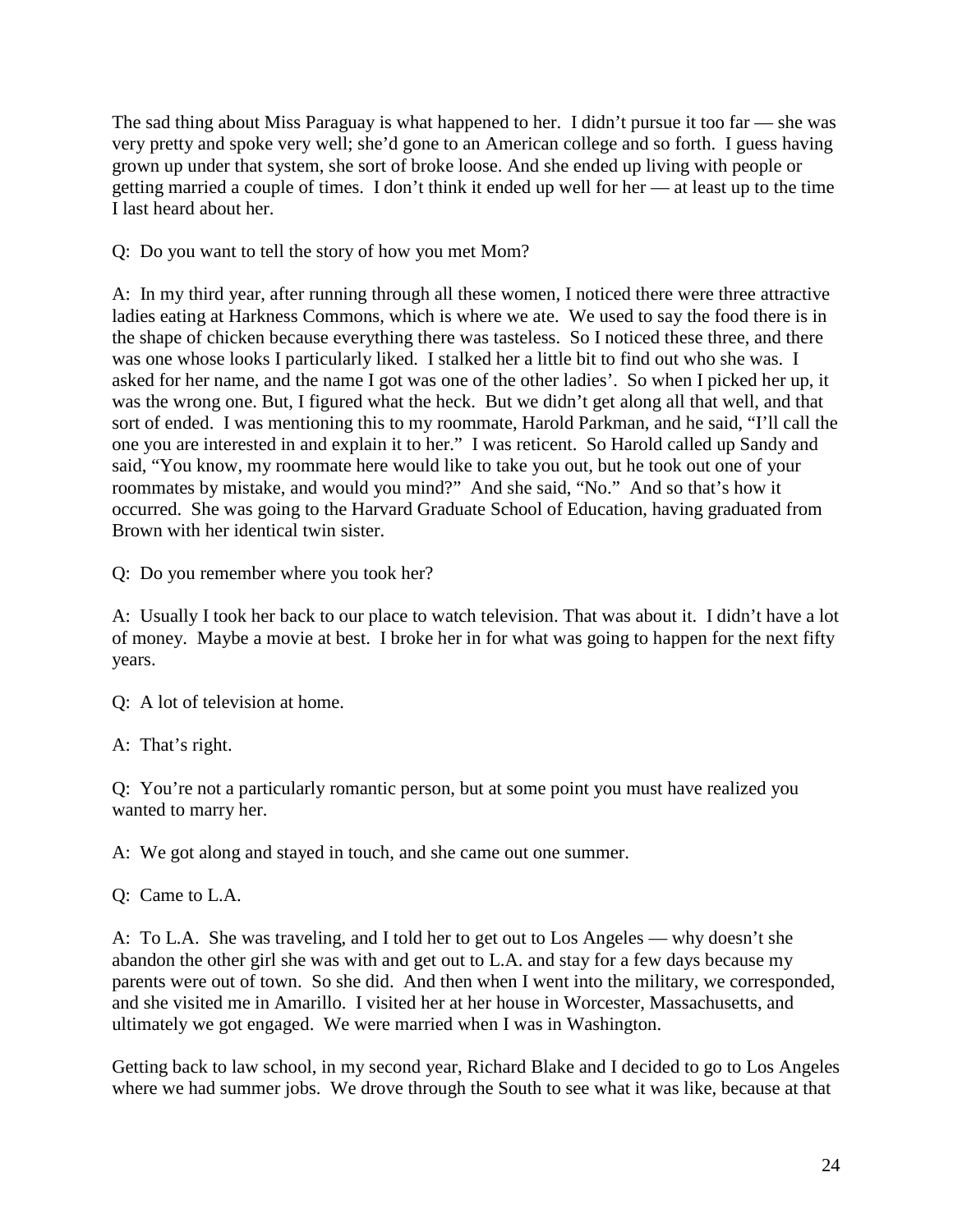time, it was just prior to the sit-ins. So we went through the South, and on the way I insisted that we stop at Dayton, Tennessee, the location of the Scopes trial, the famous trial on evolution. They had a little sign in front of the courthouse saying, "This is the place where the Scopes Trial took place that William Jennings Bryan won." (See *Inherit the Wind.*) Well, he did technically win, but it destroyed him. I sent postcards from Dayton, Tennessee, saying, "You'll never make a monkey out of me."

The South was shocking to see — the "White only," "Colored only" signs. I remember going to a gas station, and they wouldn't let a black man drink out of the drinking fountain. They handed him a cup. Meanwhile, they'd let their dog drink out of the drinking fountain. I purposely got on a bus to see the Blacks sitting in the back of the bus, and it was quite a sight.

Q: What made you and Blake do this? Do you remember how that came about?

A: I think we were just interested in seeing another part of the country rather than driving straight across the farmland.

Q: The Civil Rights Movement hadn't really begun yet?

A: It was about to begin, I think.

Q: And you guys were aware of that?

A: Yes. My Uncle Ed, not then but later, participated in some of the sit-ins down south.

On another matter during that time, in my father's 1962 reelection campaign, Harry Truman came out to speak at a fundraiser in San Francisco for my father. I picked him up at the airport in my Plymouth, and he came off without any Secret Service or anything else, just a bag over his shoulder. I put him in the back seat of my Plymouth, and I drove him in to town. I asked him lots of questions: "What did you think of Eisenhower?" I remember him saying, "That son of a bitch." I said, "Why is that?" He said, "You know, he didn't defend George Marshall when McCarthy went after Marshall, who had been Eisenhower's patron. Eisenhower didn't have the nerve to stick up for him." So he didn't think well of him. And he'd say, "Let's go get a bourbon." So Truman was fun to drive. It was great to be there alone with an ex-President.

I also had the opportunity to meet Indira Gandhi and her son Rajiv, both of whom became prime ministers of India. We had dinner with my parents and Justice Douglas's son. There were benefits to being my father's son. I went to see Mort Sahl perform, and he welcomed me backstage in San Francisco. He later turned into a manic Kennedy assassination conspiracy theorist. I also became friendly with British Law Lord Kenneth Diplock, a great jurist, and Sir Denys Roberts, the attorney general and chief justice of Hong Kong (the last non-Chinese to hold the post). I think Denys served in high legal and judicial positions (attorney general and chief justice) in Gibraltar, Bermuda, and Brunei.

Q: Tell me about the military — Air Force JAG and Amarillo.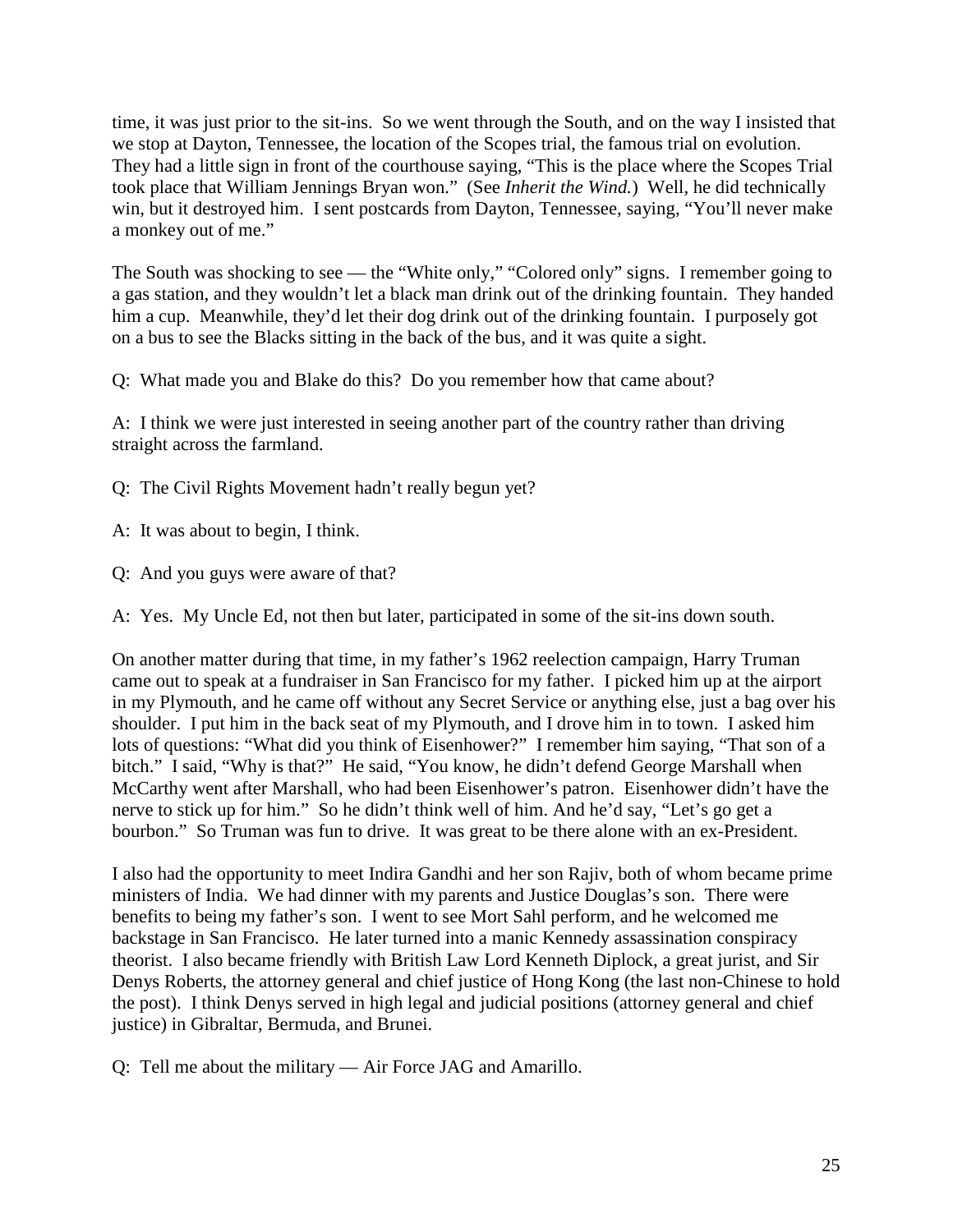A: While in law school, because we were concerned about the draft, and at that time there were the Berlin and Cuban crises, a number of us went to the Air Force to see about getting into a JAG unit. They put us through a physical, and I had no trouble with push-ups and so forth. I remember these big guys with ducktails came in on motorcycles and couldn't do a push-up; they were so out of shape. Later we all got letters saying, "Sorry, we can't take you, we could only take 20 percent of the people that applied." None of us Harvard Law students had ever been rejected from anything before, and we were amazed. How did we not qualify in the top 20 percent of Air Force JAG applicants?

Later when I was in the military, I went to the JAG office to see who these supermen were and asked the fellow, "Where did you go to law school?" He said he went to Washburn Law School in Kansas or some similar place. I said, "Where'd you finish in the class?" He said, "Well, not very well." I figured the Air Force knew what they were doing; they were taking people who would stay, not people who would just be in for a few years and then get out. Maybe that is why we were rejected.

Also in the second year summer, law firms didn't have many summer associate programs, but Pacht, Ross, Warne and Bernhard hired me for the summer. It was excellent training. Law schools didn't have the clinical programs, and I think correctly so because they taught us how to think like lawyers; that was the object, not to show us how to draft a complaint or how to deal with a client. They correctly believed we'd learn that on the job. I did learn that summer under Roy Aaron and Clore Warne how to research and draft memos, and it was a good learning experience.

## A: What led you to Amarillo?

Q: Before that, in my third year in law school, we began interviewing law firms. My father had even mentioned to Justice Bill Douglas that I was applying to law firms; he said, "Why doesn't he apply where my clerk is at?" And I believe Douglas sent a letter suggesting me. So it wasn't until later that I found out that most of the downtown firms were not hiring Jews, or not many of them. Only the Jewish firms were available to most of us. If that happened today, there would be a great deal of agitation. But in those days, we were resigned to it. Also, the elite Los Angeles clubs — California Club, Jonathan Club, Los Angeles Country Club and others, along with the law firms, would not allow Jewish members. They were also politically conservative. My father said when Jack Kennedy's helicopter landed at the Los Angeles Country Club across the street from the Beverly Hilton Hotel, my father said to Kennedy, "Mr. President, I hope you notice that the only ones applauding you here are those who consist of the hired help." Fortunately, all that has changed.

I ultimately was offered a job at the Los Angeles firm of Mitchell, Silberberg & Knupp, which was a big entertainment firm and was Jewish and Gentile. (It even had a woman lawyer — a rarity for law firms.) It was the third or fourth largest firm in the city. But I had decided to do a clerkship. I had applied to Mathew Tobriner on the California Supreme Court, a great labor lawyer, who was put on the Court by Governor Pat Brown. I got the job, but I had to defer a year because I decided I'd go in the military and get it out of the way. (My classmate Loren Rothschild took my place.) I had applied for a Knox Fellowship, which would have taken me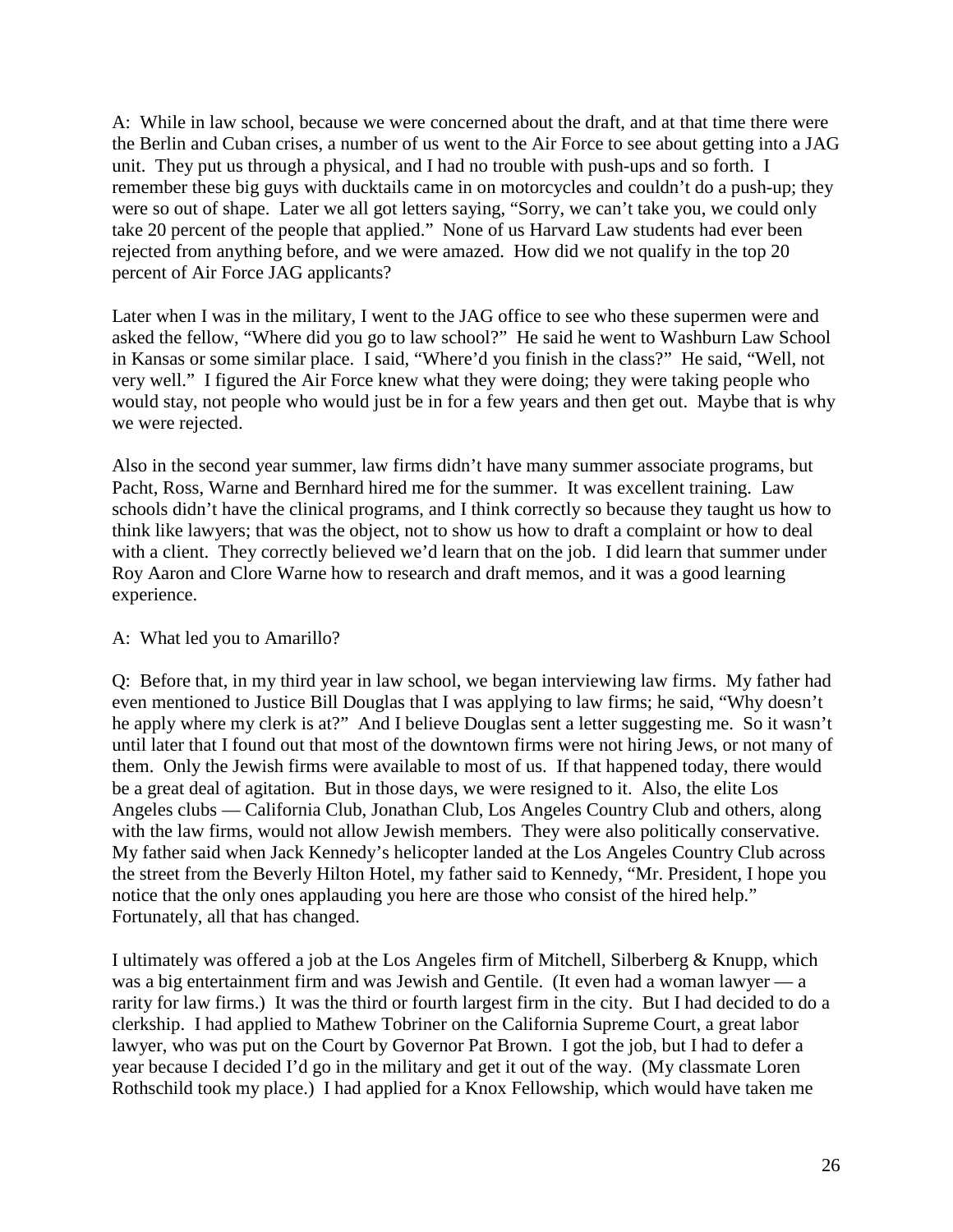abroad, and missed by one. I was admitted to the London School of Economics anyway. But I decided I'd get the military out of the way and not defer another year. I was a year ahead of myself. So I was a little young, and thus vulnerable to the draft. I couldn't make it to 26, which was the cut-off time, unless I took another year in school, which I decided not to do. Most of my contemporaries avoided the draft by staying in school until age 26.

Q: What was happening in the world at that time? What year are we talking about?

A: In 1963, it was just pre-Vietnam. We'd had the Berlin Airlift. There was a call-up. And they had the Cuban Missile Crisis. So, I went up to see the director of Selective Service in California, who was the same person who had gone out of the room and let my father memorize the eye chart to get him into the army in World War II. I sort of said, "How do I get out of this?" He said, "Wait a minute, your father fought hard to get in, and you're trying to get out?" He sort of shamed me into enlisting, which I did. I enlisted in the Air National Guard for a six-month program. I did basic training at Lackland Air Force Base in San Antonio.

Q: What was that like when you first arrived? Do you remember when you first got there?

A: I remember the drill instructor took away all my pills. (laughs) Which was fine; I got along without them. But I was in pretty decent physical shape. I wasn't happy there particularly. I mean it was ...

Q: This was basic training?

A: Basic training. The same process men had long gone through.

Q: So you were thrown in with whom?

A: They were all types — some with higher education and some 18-year-olds, draftee-types. But here I was out of law school and I'm being yelled and screamed at by some recent ROTC college graduates and sergeants who were career military. But we had some interesting people. We had a person in my unit who was one of the Disney Mouseketeers, a fellow named Tommy Cole.

Q: Had you ever held a gun before you went there?

A: I don't remember if I had. We learned how to shoot. I never really could take the rifle apart and put it back together again. I remember whenever there was any kind of a religious holiday, I always put up my hand, whether Catholic, Protestant, Jewish, whatever, in order to get out of the routine for a brief period. I was a clerk typist at Amarillo after basic training, and learned how to type well. But it was cold. It was 20 below zero there. Lloyd Hand, who was a friend of my father's and Lyndon Johnson's chief of protocol, arranged for me to meet a fellow named Wales Madden, who was T. Boone Pickens's lawyer. He was very nice; he and his family took me to the country club on weekends. I also met my cousin Dave Rousso at the Amarillo base where he was serving.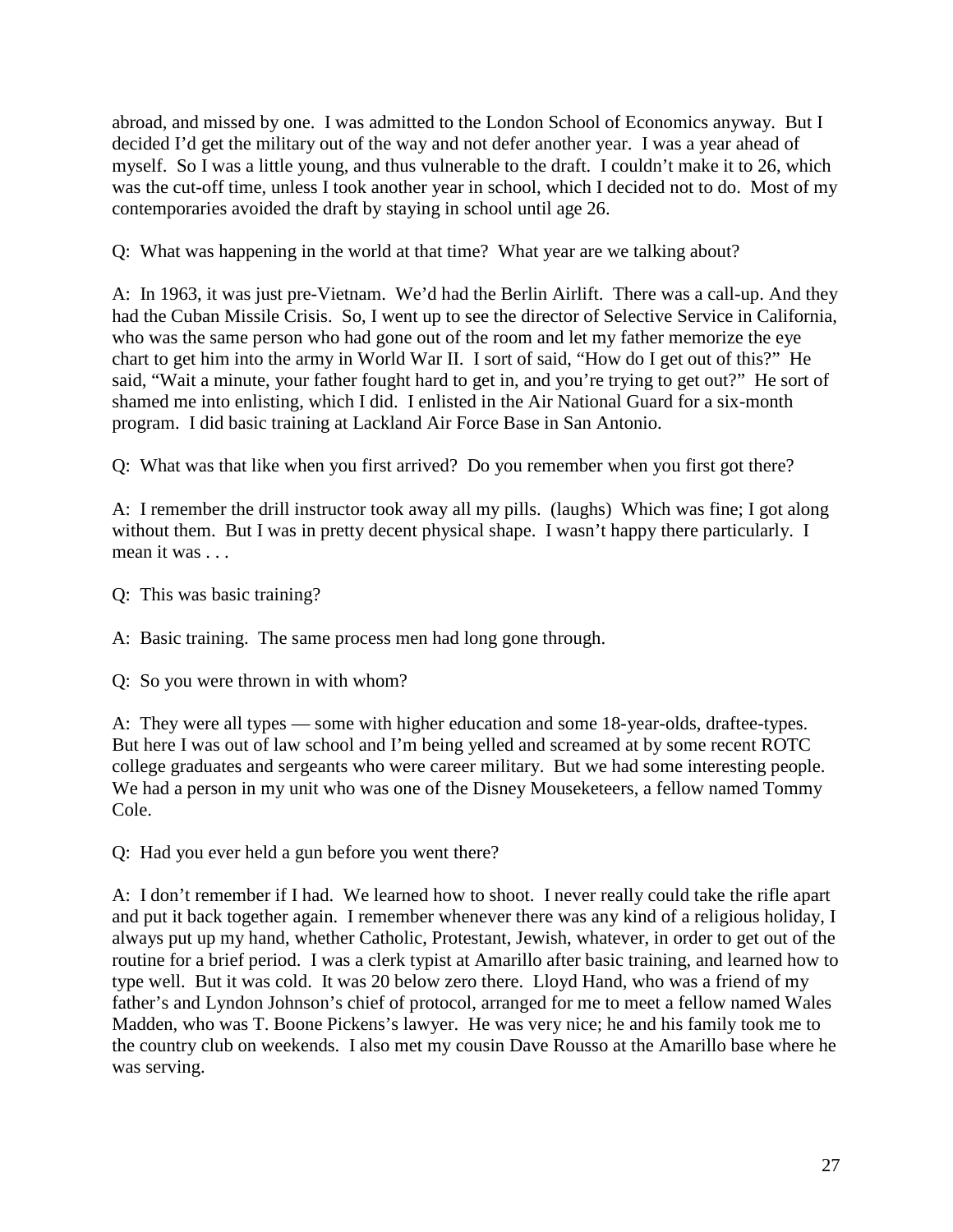I volunteered for the basketball team, exaggerating my credentials — and I think I was exposed early. I did volunteer in the Legal Office there, and remember they called me in one time. I thought, "What did I do now?" They gave me a telegram saying that "You passed the bar examination." I had taken the bar exam before leaving for the military, and so I was sworn in there by an officer at the Air Force base.

Q: In this day and age people don't normally enlist in the military. What was going on? Why did you feel it was important to do this?

A: There was a draft as a starter, and I was exposed. The other thing is, I did have some political ambitions, and I thought having a military record, not having ducked it, would be an asset. As it turned out, Bill Clinton got elected President even though he dodged the draft, and most of my contemporaries didn't go. Jerry Brown certainly didn't go, and it didn't seem to matter. The same is true for Vice President Cheney. As a matter of fact, my father said, when he got out of the military he thought having a military background would be an enhancement to his career. The American Legion and other organizations would seem to have been influential. But it never really was a big thing. If you were a war hero like Kennedy or Bush (Bush 41), it apparently made some difference. Otherwise, it didn't.

Q: What year were you in Amarillo?

A: I was in Amarillo in '63. I was there at the time the Kennedy assassination took place.

Q: So what do you remember about that?

A: I remember it having occurred and being transfixed to the television set and watching Jack Ruby shoot Oswald. It was pretty traumatic. The jets on the Air Force base scrambled. They didn't know what this meant and that is why they did so.

Q: What do you mean? What did they think?

A: Well, the perpetrator could have been the Russians, the Cubans. Nobody knew who was responsible for this.

Q: Was there anything unique about being in Texas at this time?

A: No, we were pretty isolated.

Q: And how did the appointment to the Warren Commission staff come about?

A: I saw they were going to form a commission to investigate the events. I was going to work at the law firm between when I got out of the service and the clerkship. So I wrote the chief justice. Initially, the general counsel, J. Lee Rankin, wrote me and said they were not hiring. Apparently the chief or Rankin wrote back and accepted me. But the letter never got to me. So the chief called, or he saw my mother and he said, "How come your son hasn't responded to me?" So I never got the letter at the Amarillo Air Force Base. Maybe they didn't like Earl Warren.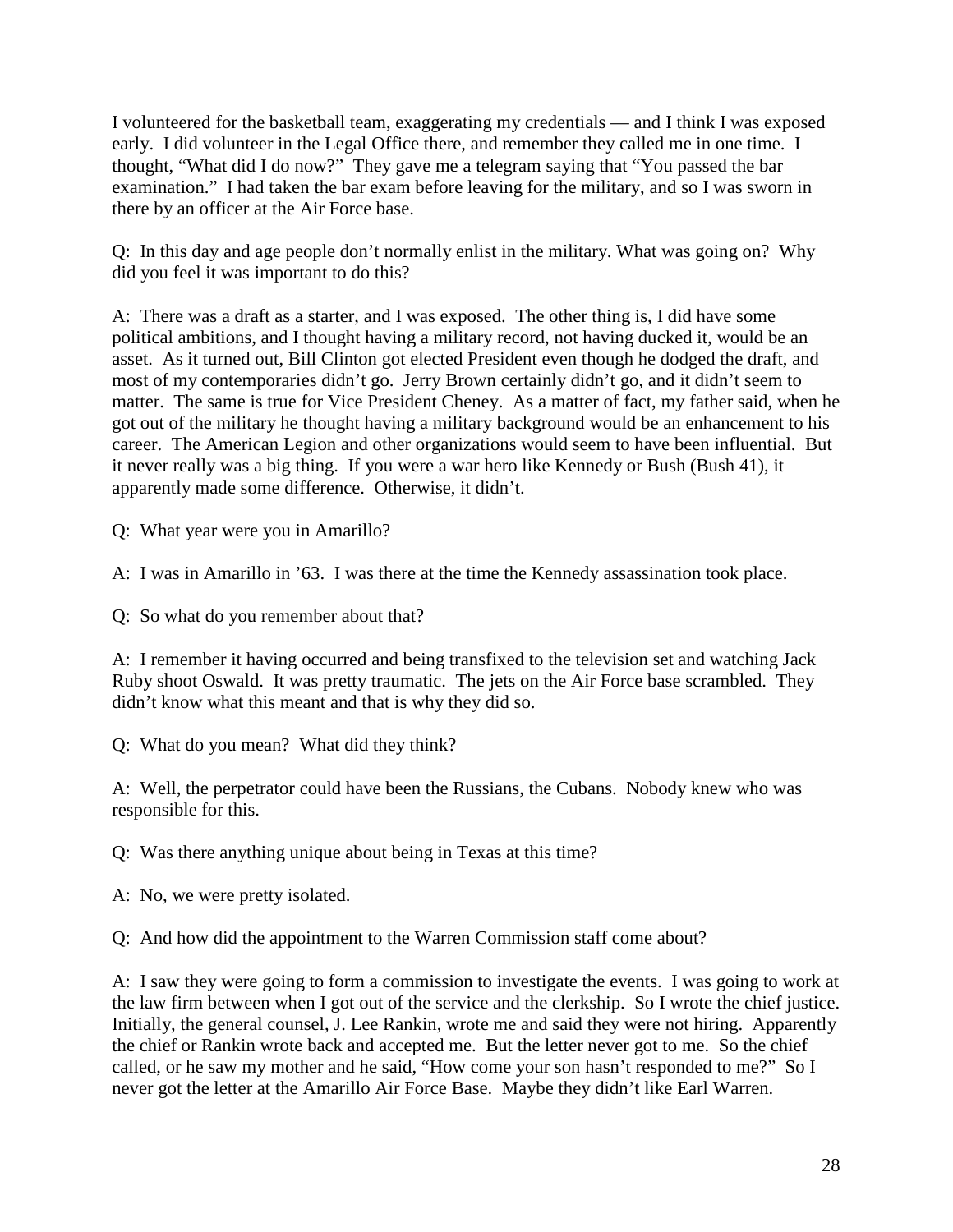I was accepted basically to be the equivalent of a young associate in a law firm, which the Warren Commission staff loosely resembled. When I got out of the military, I had to do some weekend duty in Van Nuys, and I recall I had to fly back to Washington immediately to join the Warren Commission staff. I didn't realize they would pay for me, so I was going to fly back to Washington in my uniform with orders cut so I could go for free. I went out to the Air Force base for my meeting on Sunday, and I was going to take a red-eye on Sunday night. Sunday I go out to the base and they say, "Mosk, you're going to do KP." I said, "I'm flying back to the Warren Commission; I don't want to get my uniform dirty in KP" (Kitchen Patrol). My plea went unheeded. When I got into KP, they said, "Pots and pans." And so I was pretty grimy. But I got on the plane. I flew the red-eye, and 9:00 the next morning I walk into the Supreme Court , and there I am with the chief justice of the United States. Quite a change from hours earlier when I was doing pots and pans. He told me, "Richard, our only client is truth." So that's how I started.

Q: When you started, were there assumptions about what had happened?

A: Yes, they had a report from the FBI that had identified Oswald as the assassin — he had been arrested. The FBI also reported on Ruby's shooting of Oswald. It was a skeleton report on everything that had happened and concluded that they couldn't find any evidence of a conspiracy. So that's how it started out.

By the way, when I went to Washington I had no place to stay, so I stayed with Fred Wertheimer, an acquaintance from the Harvard Law School, who is well known for having been in Common Cause, and promoting the disclosure and limits on financing election campaigns. He is married now to Linda Wertheimer of NPR. The Warren Commission was an impressive group of people. It had J. Lee Rankin, who was the former solicitor general, as general counsel. The senior counsel came from around the country, including Joe Ball from California, Bert Jenner of Jenner and Block in Chicago, Leon Hubert from Louisiana and Bill Coleman — the great civil rights lawyer. Norm Redlich of NYU, and Howard Willens from the Department of Justice, were sort of administrators.

Q: Tell us more about it. I think the names aren't going to mean that much to most people.

A: These were prominent attorneys. Under them they had what you'd call the junior partners; these were people who were about in their mid-30s who'd been on the Harvard and Yale law reviews. They were the best and the brightest from big firms. I was the first person comparable to an associate. I was the youngest at the time. Later came John Hart Ely (later constitutional scholar and Stanford Law School dean), who was available after military service because his draft board rejected a request by the chief justice to defer him for a clerkship with the chief justice. He had the same role as I had. The lawyers became prominent attorneys, judges and professors. I was able to work for all of them, although generally my assignments came from the deputy general counsel, Howard Willens.

Q: Everybody had convened in Washington on this mission to do what? What was going to happen?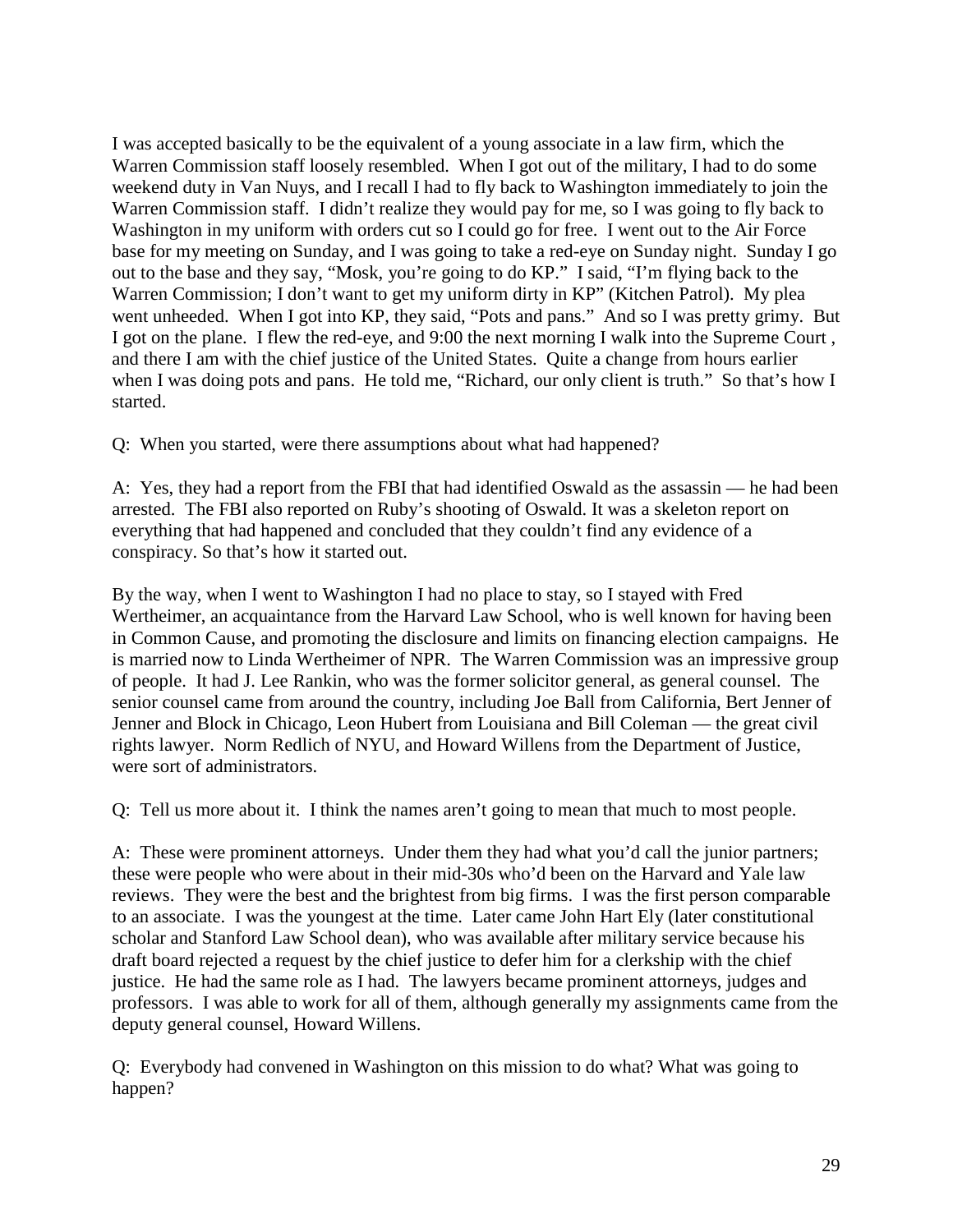A: The idea was to investigate and determine the facts surrounding the events of November 22, 1963, and the few days thereafter.

Q: And how did they do that? What did they do to divide up the labor?

A: They divided into subjects. Dave Slawson (later a USC law professor) and Bill Coleman were basically to deal with foreign issues. Bert Jenner and Mel Eisenberg (later a Boalt Hall professor) were to concentrate on Oswald and domestic matters; Leon Hubert and Bert Griffin (later an Ohio judge) were to concentrate on Ruby. We all had to get top-secret security clearances, and mine took forever. I couldn't imagine why. I had never done anything remotely questionable. I hadn't signed anything. (Growing up in the McCarthy era caused me to shy away from anything remotely or potentially suspect.) I suspected it was probably because of my uncle or my father. But it finally came through. With Norman Redlich who was the NYU law professor, the FBI came in and said to Warren, "Do you realize that he wrote that taking the Fifth Amendment should not be considered evidence of guilt?" And Warren said, in effect, "So what." This became somewhat controversial, but Warren insisted that was not going to be a disqualifying factor. Vestiges of the McCarthy era remained.

Q: So everybody had been given different assignments. What was your assignment?

A: I was thumbing through my papers just to see what I worked on, and I first worked on the ability of the Commission to administer oaths and to issue subpoenas. I worked on Oswald's marksmanship, his finances and his biography. I worked on some odd matters, like the Dallas newspaper in which there was an ad just before the assassination that said "Running Man, please call me. Lee." It looked kind of suspicious, so I looked into it; and turned out that was just a little promo for a movie called "Running Man" starring Lee Remick. I put together all the books Oswald checked out of the library and possessed. If he read them, he was well read.

I worked on the passport issues: Did the State Department violate any laws in connection with Oswald and his repatriation? Commissioner Gerald Ford seemed interested in the State Department. I worked on legislation for making it a federal crime to assault or assassinate a President or a federal official, which became a recommendation of the Commission. Because the staff was heavily composed of lawyers, I was given a number of research projects dealing with evidentiary issues, which probably didn't make much difference in this type of investigation. I suppose someone could question the value of evidence that normally was not admissible in evaluating issues if Oswald had been tried. Or those evidentiary issues might also be relevant to whether Oswald would have been convicted. But in hindsight, those legal questions were of little consequence. I also summarized transcripts of testimony. I opined on copyright issues regarding the Report and dealt with the printer. I worked on the history of presidential protection. I analyzed Oswald's proficiency with respect to rifles and his finances.

In dealing with Oswald's finances to see if he had any unknown sources of income that might suggest payment for the shooting, I found every possible expenditure he made and used some Labor Department statistics for normal expenditures for such items as food. Then I collected information on all of his income. The balance sheet came out with the expenses and income only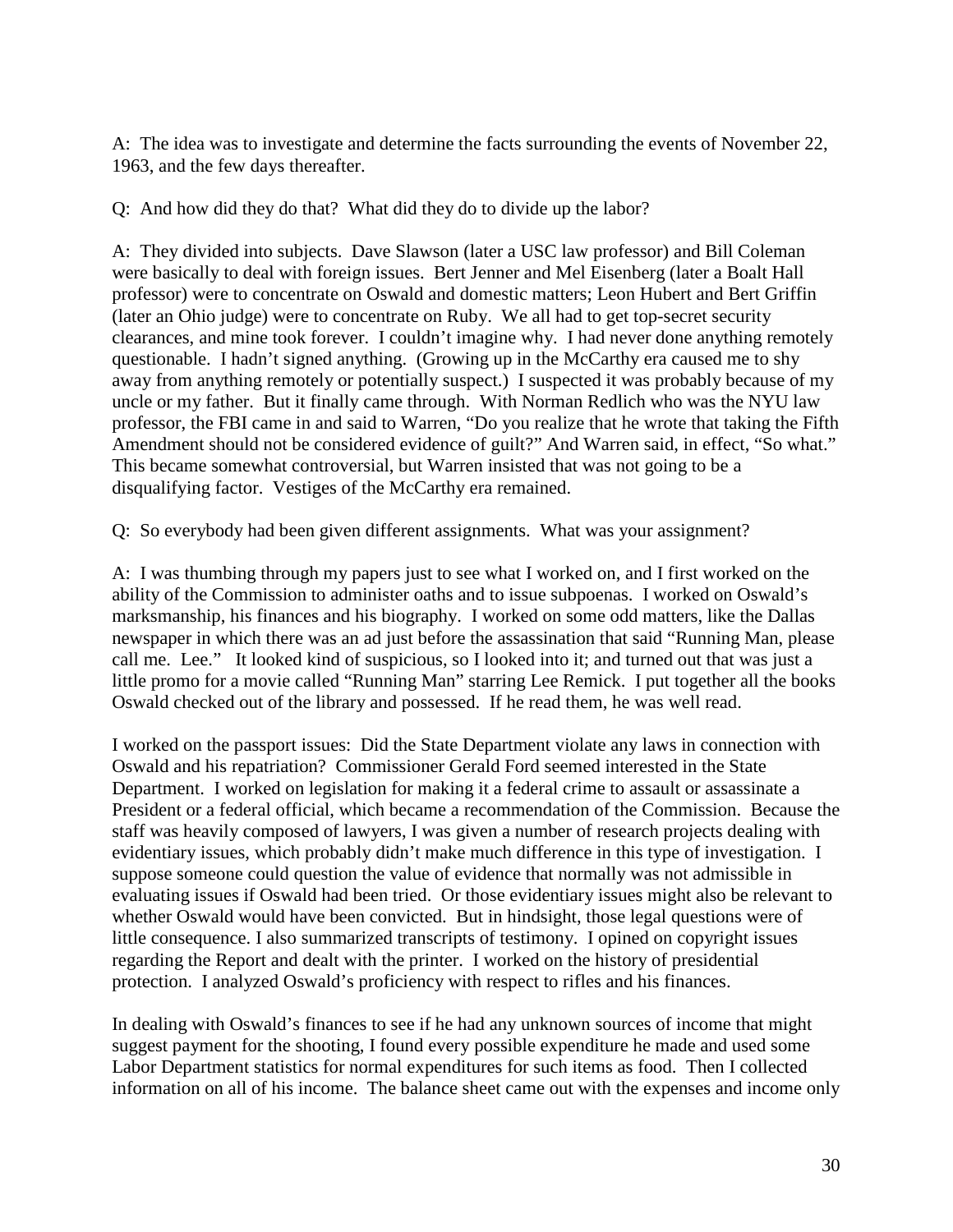a few dollars apart. This suggested he had no unknown sources of income that might indicate a conspiracy. I had to cite authority for each piece of information. At one point, I was attempting to obtain Oswald's subscription to *Time* magazine, and I called someone in circulation. I said I was calling from the Warren Commission, but he continued to ask what business I was calling from. When I asked for a copy of Oswald's subscription order, he asked, "Where does he live now?" This suggested that our mission was not as widely known as I had thought. I also worked with the cryptologists in connection with seeing if any documents had microdots in them.

Q: What does that mean?

A: I guess there's a way of communicating through using microdots. So we wanted to see if any of Oswald's materials had them. I prepared some of the attorneys for witnesses. So it was a full range. I roamed through all areas. My office mate was John Hart Ely. He died not too long ago, but he has written some important books.

Q: Did you interview witnesses? Like what kind of people?

A: All kinds. I remember there were a couple of ladies from Solvang, California, who traveled to the Soviet Union. In those days the Russians wouldn't allow anybody to take photographs. They tried to stop it. These ladies were in Minsk on vacation, and one took a photograph of the other in front of a church. In the picture, right behind one of the ladies, was walking none other than Lee Harvey Oswald. Apparently the authorities here would ask people for copies of their pictures they took in the Soviet Union (because the Soviets prohibited picture-taking at least in certain areas), and I don't know how our government did this, but they found one of these photographs with Lee Harvey Oswald. So we could pinpoint his whereabouts at that time.

So I talked to the ladies about when they took the photograph and where were they, and so forth.

Q: Do you know which agency had the photograph? How did that come about?

A: I do not recall.

Q: That's an incredible thing that they would have somebody's vacation pictures.

A: Yes. I don't know. I don't know how they did it. That was my recollection. They went through their pictures and found it.

Q: What did the ladies think when you called them and said, "We have your vacation picture with Lee Harvey Oswald?"

A: I don't recall their reaction. They were cooperative.

One of the problems I had was that I had these weekend National Guard meetings. I had to go once a month. I tried to get out of those because I was working on weekends at the Commission, and they required me to go to meetings at Andrews Air Force Base in Maryland while I was at the Commission doing work for the federal government. My father even wrote Walter Jenkins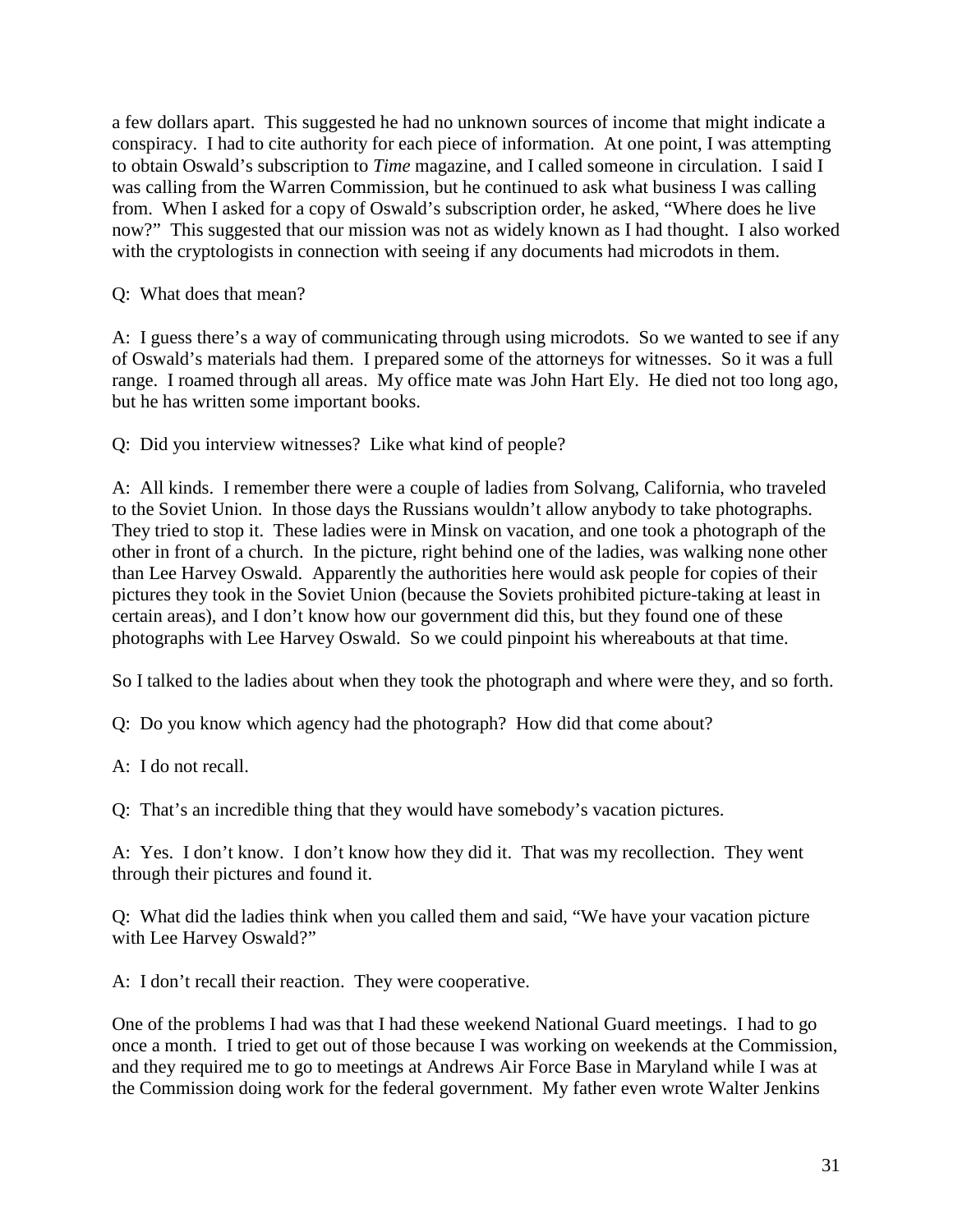who worked for President Johnson, and said, in effect, "This is ridiculous." Jenkins replied, "We just can't do anything about it." I went to see Senator Richard Russell who was on the Commission. I saw his assistant, and all he said was, "We'll have the meetings deferred, but you'll have to make them up when you go back to California." So I did that, because I worked quite hard there.

As a matter of fact, when I got married, I flew down to Worcester, Massachusetts, late Friday to get married on Saturday, and we drove back that night. I was back in the office on Monday. I remember my mother saw Warren at some point and said, "I'd just like you to know, Richard is really working hard. He didn't even take a honeymoon; he left on Friday and came back Monday." And Warren said, "Well, who let him off for Saturday?" After I left, Warren wrote my father that I had done good work for the Commission.

By the time I started getting in, late into July, I owed the Air National Guard all these weekends, and I said, "I can't stay any longer." I had to leave, much to my chagrin, and get back and start making up the meetings in California. As a result, I missed the tail end of the Commission activity, when apparently all of the cite checking was being done by U.S. Supreme Court clerks that had to come over to the Commission. Stuart Pollak (now a California Court of Appeal justice) came over earlier. I did make one trip back to Washington to help out on certain matters prior to publication of the Report.

Q: Okay. The other thing we wanted to touch on was, once the Warren Commission finished its work, what your impressions were of their findings, of your findings.

A: They weren't my findings. They were the findings of the Commission itself, which was composed of Earl Warren and Republican leaders and Democratic leaders in Congress and other luminaries. I had no reservations or doubts whatsoever as to the conclusions of the Report. We did have a so-called "devil's advocate," not intentionally, but one of the members of the staff, Jim Liebeler (later a UCLA law professor), did try to poke holes in things. By the way, the chief justice ordered Jim Liebeler to shave off his beard, which he refused to do. But essentially I thought the Commission Report would allay any suspicions. It didn't dawn on anyone that the doubts would continue to be so strong.

There were suspicions. There were those on the left who thought it was the oil people, or people on the right thought it was Communists. There were people who thought it was Russians, Cubans, the Mafia, and so forth. But I saw no evidence that the conclusions of the Warren Commission were not correct.

For a while, people seemed to accept the Report. But suddenly books started coming out. Mark Lane, who had been a New York legislator, started writing books. And pretty soon for some reason people bought into conspiracy theories. They couldn't believe the Report. The problem was that it was so hard to accept that the leader of the free world, a man like John Kennedy, could be brought down by such an insignificant person. There had to be more to it. And then when you had the Ruby thing added to it, that certainly spawned a number of suspicions.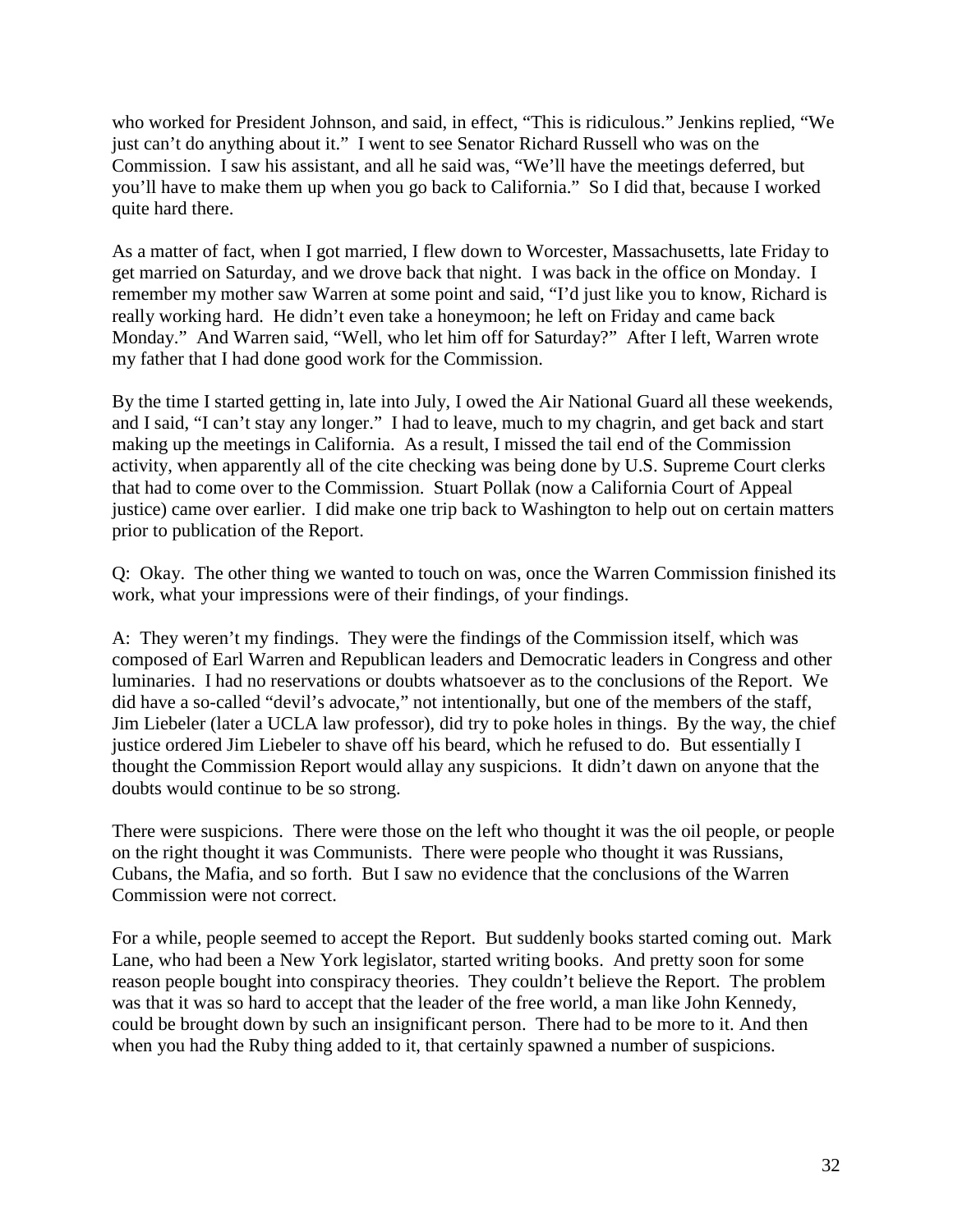Q: The "Ruby thing" being him killing Oswald?

A: Yes.

Q: Oswald's travels to Russia, the grassy knoll. You've certainly pored over all these theories. Were there any that raised new suspicions on your part?

A: No. If you're a lawyer, you realize that in even the simplest intersection case some people see that the light was red, and some people will see it was green, and you just have to put the facts together and see what's most likely. The fact that some people say the light was red, doesn't mean the light was red, because the light being red, has to also be consistent with all the other facts. So the fact that somebody saw somebody on the grassy knoll is simply inconsistent with the physical evidence and all of the other evidence that came in.

As I said, as years go on, the conspiracy theorists have poured out hundreds of books and articles, including some on the Warren Commission itself. I understand there will be many more for the fiftieth anniversary of the assassination. Vince Bugliosi, in his book *Reclaiming History*, did a masterful job in the multi-volume work analyzing the evidence and concluding that the Warren Commission had the correct result. There were decisions that may have contributed to the conspiracy theories, such as not disclosing the autopsy photos to some who should have seen them. The CIA did not disclose attempts on the life of Castro. Sometimes the chief justice made a few decisions with which we disagreed. But none of these decisions detracts from the soundness of the conclusions. Had we looked at the actual autopsy photos or known about the attempts on Castro, there is nothing more that we or anyone else could have done. The wounds and Cuba were thoroughly investigated. The Commission has many accomplishments in addition to its findings: legislation, presidential protection, forensic advances, the procedures it utilized, and providing a rich source of material for historians. I have sent all my papers to the National Archives in Maryland. My material will be kept together as a collection.

Q: Well, the movie, the Oliver Stone movie, *JFK*, which basically tried to give credence to some of the conspiracy theories, that got under your skin a little bit, right?

A: He and I debated in a magazine, and he more or less suggested that we were all part of the conspiracy, which I felt was over the top, as were his theories.

Q: That was a great moment for you to acknowledge that you've been participating in this conspiracy.

A: (laughs) That's right. Art Hoppe, a writer for the *San Francisco Chronicle*, once did a satirical article about the Madison Square Garden filled with all the conspirators planning on what to do next. It's sort of the same idea. I was upset that the studio that did the movie *JFK*, to promote the movie, sent the conspiracy material to schools as if it consisted of historical fact.

Since the movie *J. Edgar* has just come out, it reminded me that not only did Hoover investigate my father during the forties and later on in trying to find Communists, communism, and so forth — but with respect to the Warren Commission, he was fairly hostile because of the suggestion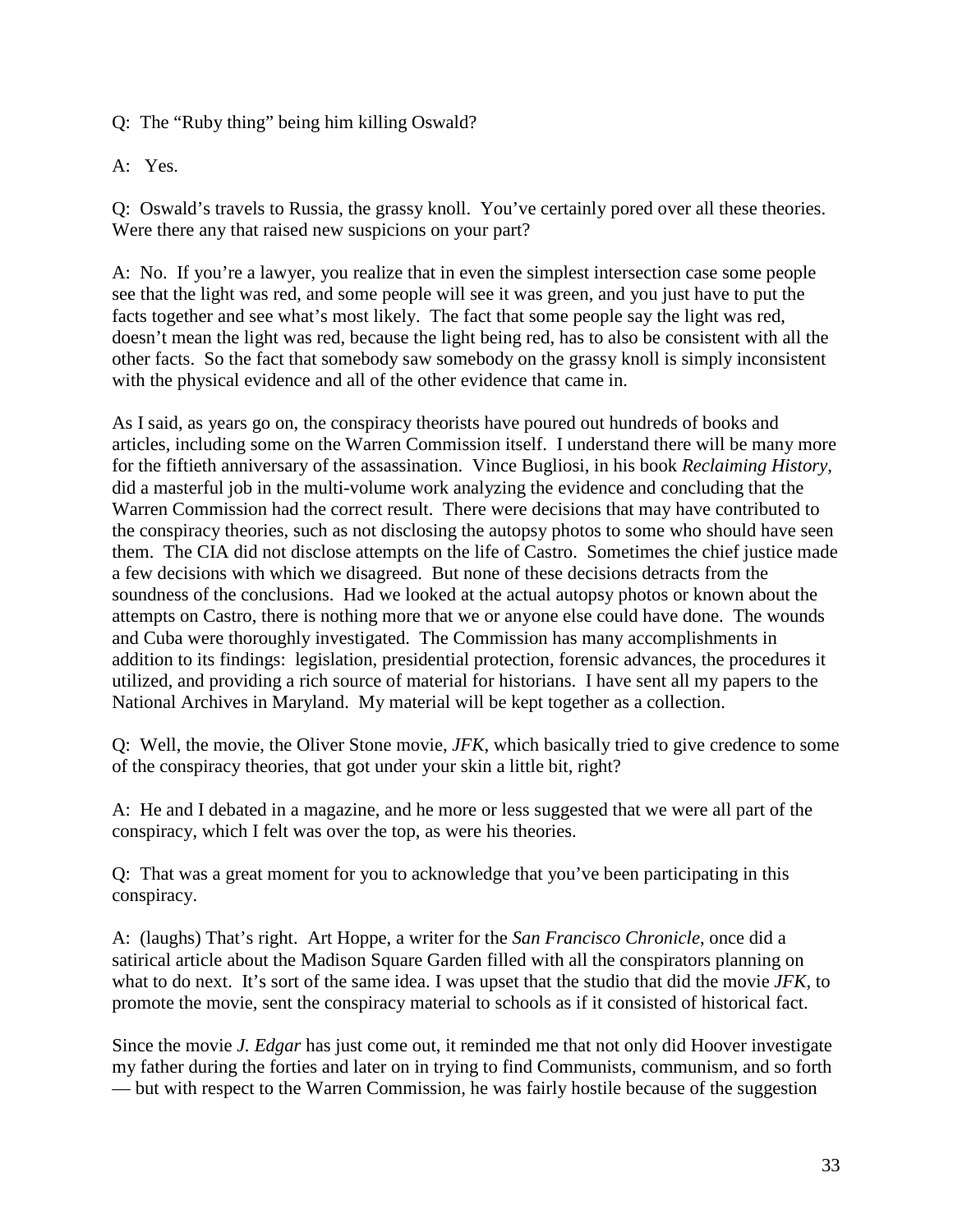that the FBI didn't do everything perfectly. Also, there was one agent apparently who had been tracking Oswald and sort of lost contact with him.

Q: An agent had been tracking Oswald before the assassination?

A: Before the assassination. He went to see Oswald, and didn't follow up with him, so there was some criticism of the FBI in that regard. In any event, it's come to my attention recently that Hoover put out a missive that agents were supposed to dig up whatever negative information they could on any member of the staff, which included me. Whether they got any negative information, I don't know. I've never sent away for my materials under the FOIA. I'm sort of afraid to do so, but we'll let you do that.

Q: I will.

A: Let me add as to the assassination, the night before Oswald had asked his estranged wife to reconcile and to look with him the next day for an apartment in Dallas. She refused. If she had said "Yes," there would have been no assassination. And if a postal inspector had not shown up at the last moment to question Oswald at his holding cell delaying his transfer, Oswald would have been gone when Ruby showed up. These improbable events dispel the idea of any wellplanned conspiracy.

Q: So you were then back to California

A: Yes. Before that, I forgot to mention that when I was in Washington I did go to see Warren Christopher, who was then deputy secretary of state. He had been looking for an assistant, and he had already selected somebody. But his advice to me was, "I know you'd like to get involved in government, but the best way to do it is to go back to your community, build up your name and your reputation, and then you'll have a better opportunity than floating around on the Hill."

I'm not so sure that's right. It seems to me that as time has gone on, many people who held government staff jobs have moved up the chain in Washington politics and government. It may be harder as an outsider.

Q: We brushed by your getting married. Do you want to talk about that further?

A: We were married in Worcester, Massachusetts. It was snowing, and some of my friends were eager to watch UCLA play for the NCAA basketball championship — Wooden's first. Sandy's father was a prominent cardiologist in Worcester and helped bring the University of Massachusetts Medical School to Worcester. We drove back, and Sandy got a job at the Democratic National Committee. Stanley helped get that for her. She was a receptionist there, but she met a lot of very interesting people. Through that position, we met John Anderson, later a prominent San Francisco attorney who has been a friend ever since.

Q: And was she working in the Watergate Hotel, Watergate Office Building?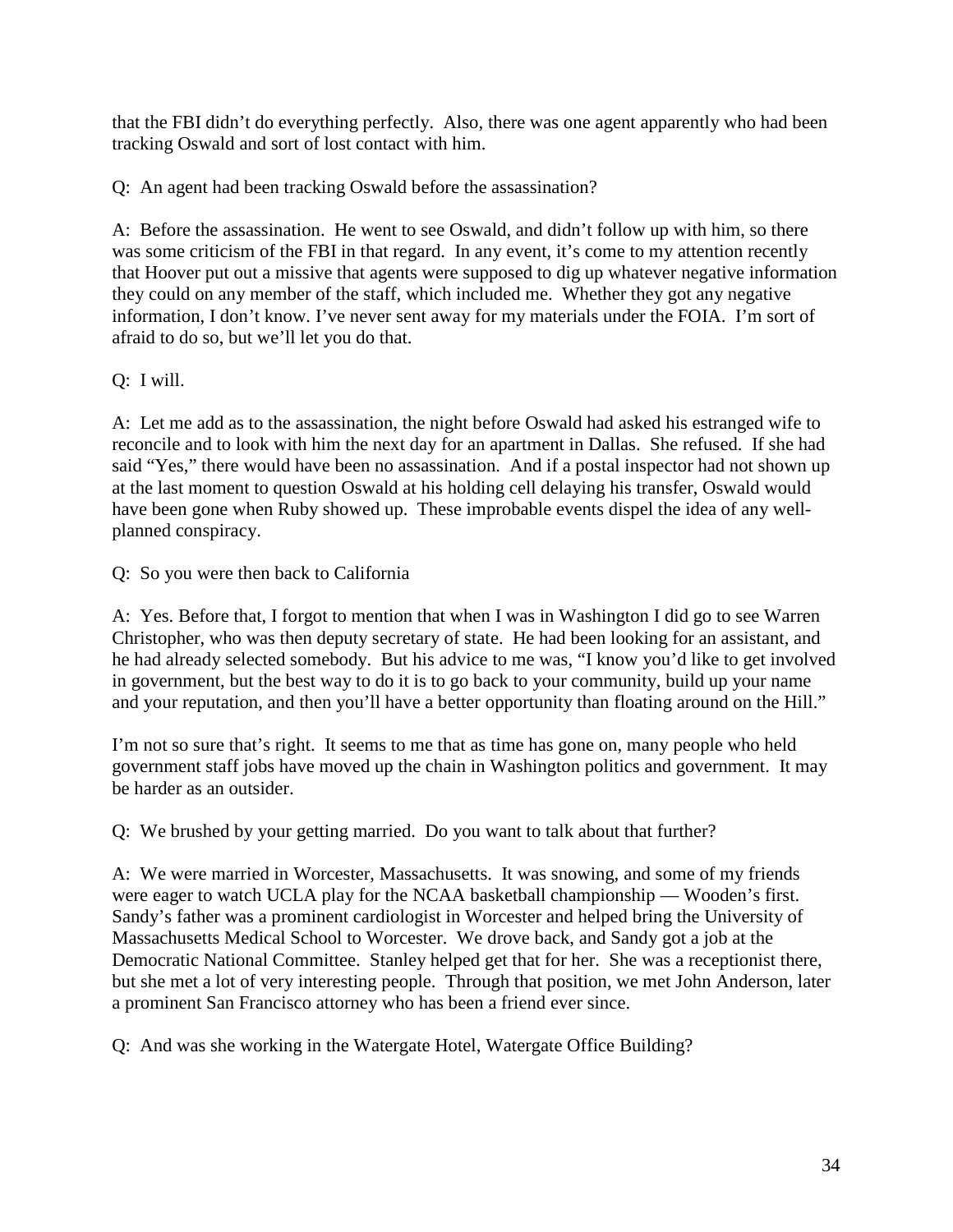A: Wherever the DNC was at that time. I do not think the Watergate Office Building had been completed by then.

Q: '64 Senate?

A: That was a sad story. My father was the leading candidate for the U.S. Senate because incumbent Senator Clair Engle had gotten a brain tumor, and likely couldn't run again. President Kennedy indicated he would support my father. Alan Cranston, who was the controller, wanted to run. Pat Brown was supporting Cranston, probably because his aide, Hale Champion, wanted to be appointed controller.

Now you remember Pat Brown said at the Convention, "Anything you ever want, Stanley." And worse than just the lack of support, however, is a recent tape unearthed at the Lyndon Johnson Library that has a phone call from Pat Brown to Lyndon Johnson saying, "You know, I got Stanley Mosk out of the race. And you know how I did it." And Johnson said "Yeah," and Pat said, "I don't want to talk about it on the phone." And he did it by, I guess, circulating or spreading rumors about my father and drying up his financial support by inducing contributors not to contribute. And ultimately even though my father was leading in the polls by a wide margin, he decided to pull out of the race.

But in any event, to the disappointment of many, he decided not to run. My father got even by inducing Pierre Salinger, Kennedy's press secretary, to run against Cranston and issuing an opinion that he could legally do so. Salinger won the primary but lost to the actor George Murphy.

Q: He was forced out.

A: He was forced out essentially.

# Q: Hardball politics?

A: Yes, it was. Then when Pat Brown appointed him to the California Supreme Court, it was as associate justice and not chief justice. My father was quite angry about that because I think Brown had promised him the next spot, which was the chief justice spot. He was certainly well qualified to be chief justice, having had administrative experience as attorney general and judicial experience as a trial judge. So Pat did put him on the Court, but whether it was a deal or whether, as many suspected, he did it to get rid of him so that he could put his friend Tom Lynch, who was the district attorney of San Francisco, in as the attorney general, I don't know, but the latter was probably a more likely rationale. FBI reports show Pat Brown even said some negative things about my father to agents. In later years I asked my father, "Aren't you really angry at Pat Brown for the way he's treated you?" And he said, "Well, how can you dislike Pat Brown?" I said, "Well, I could." Nevertheless, I maintained a friendly relationship with Pat. We had lunch a number of times before his health deteriorated. But that was Stanley. He got along with people, and he didn't hold grudges, and he just took it as it came. He wasn't quite so forgiving in his views about Pat's son.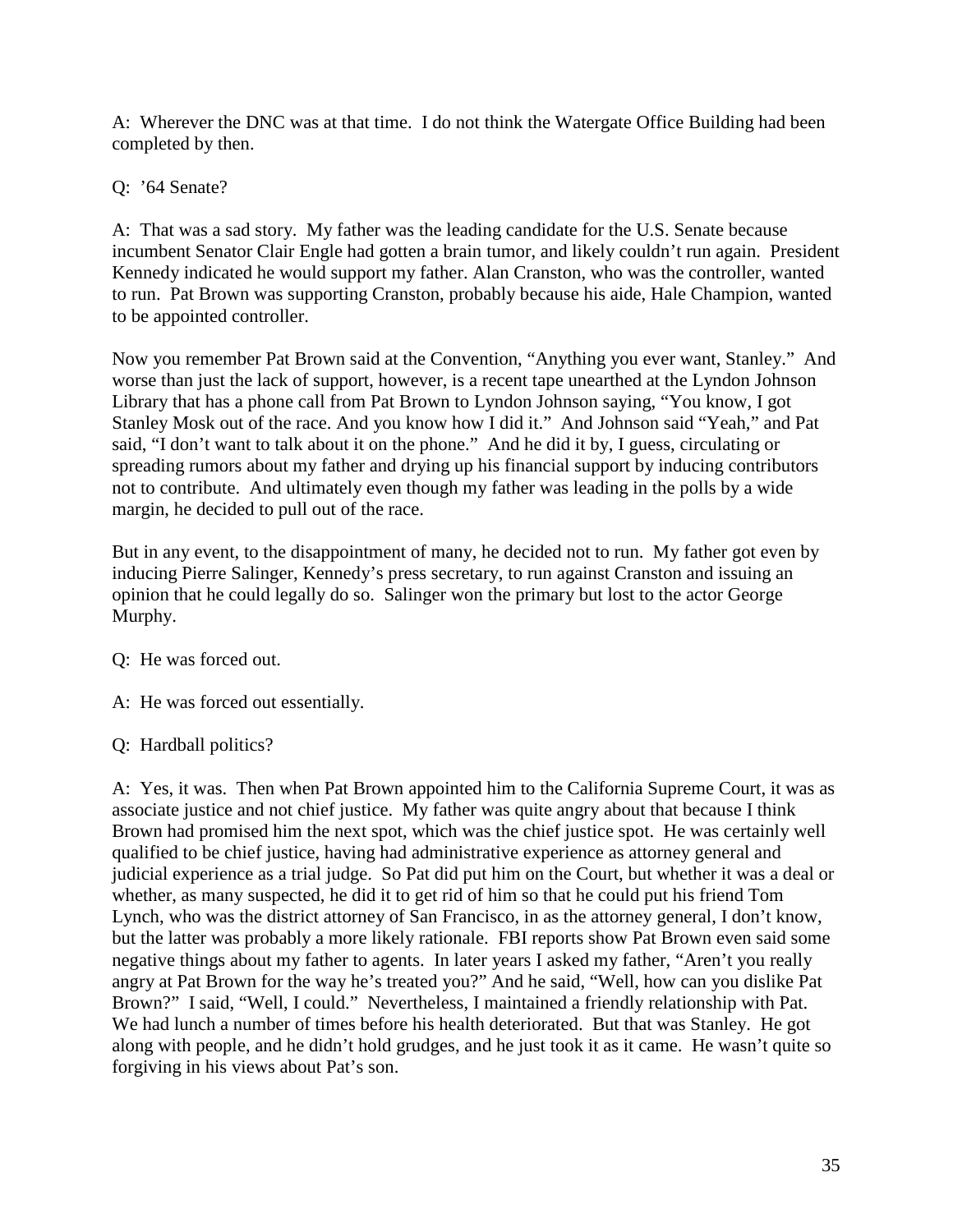Q: You and Jerry Brown were clerking together around this time, right?

A: Yes. At the clerkship for Justice Tobriner, Jerry Brown was one of my co-clerks, as were two others, one of whom was shared with Roger Traynor. At that time it was really a great Supreme Court — like the 1927 Yankees. They were one of the great state courts: Traynor, Tobriner, Mosk, Peters, Sullivan. And we had some fine clerks: Jerry Frug, my law school classmate, who became a professor at Harvard Law School was clerking for Traynor. And Steve Uman, a well-known lawyer, Washington lawyer, and Rhodes Scholar also clerked for Traynor. Roger Traynor was a highly respected justice around the country. We had some really outstanding people at the time; most clerks were recent law school graduates, who would clerk for a year. Now, generally, there are permanent or career clerks — in the state system. Traynor had a splendid career clerk who really knew the law. My father inherited as a permanent clerk Peter Belton, a Harvard Law School graduate who was confined to a wheelchair because of polio. I remember Jerry Brown as an affable fellow, but was known for keeping unconventional hours.

Q: Do you remember any of the cases you worked on?

A: Yes. There were many criminal cases involving a case called *People v. Dorado*, that was authored by Justice Tobriner, and was the forerunner of *Miranda*, which requires that a suspect be advised of his rights prior to an interrogation. This rule had been enunciated in *Dorado* by the California Supreme Court. I remember adding a footnote in the case alluding to the fact that this had been the practice of the FBI and military for quite some time, so it wasn't like it had inhibited law enforcement.

Q: That's always been controversial, right?

A: It has been controversial. In fact, at the time there was a case in which the police did not comply with these requirements because the arrest took place prior to *Dorado*, but the person was caught practically red-handed, confessed, and then got on the stand and, in effect, confessed. Justice Tobriner held that the conviction nevertheless had to be reversed because the testimony or the confession on the stand was the product of an illegal interrogation. I remember going to him and saying, "Is there no limit to this? I mean, all the evidence is overwhelming. Do you really have to reverse in a case like this?" And he said, "Yes, we must stick by the rules," and we argued a little bit about that. The "harmless error" concept apparently was not as widely used then. The evidence was the product of an interrogation to which *Dorado* applied retroactively.

Q: Now you're a judge, and you've seen a lot of these cases go by. What do you think? Would you do it the way Tobriner did it, or do you think that he was wrong?

A: We now have a concept of "harmless error," and maybe that would have been harmless error beyond a reasonable doubt. I'm always a little concerned, as is Justice Scalia, about the "harmless error" rule because we put ourselves in the place of the jurors in many instances. In many of these cases, because *Dorado* applied retroactively, the warnings hadn't been given, and thus a number of cases were reversed. That generally just meant a retrial. Defendants did not go free.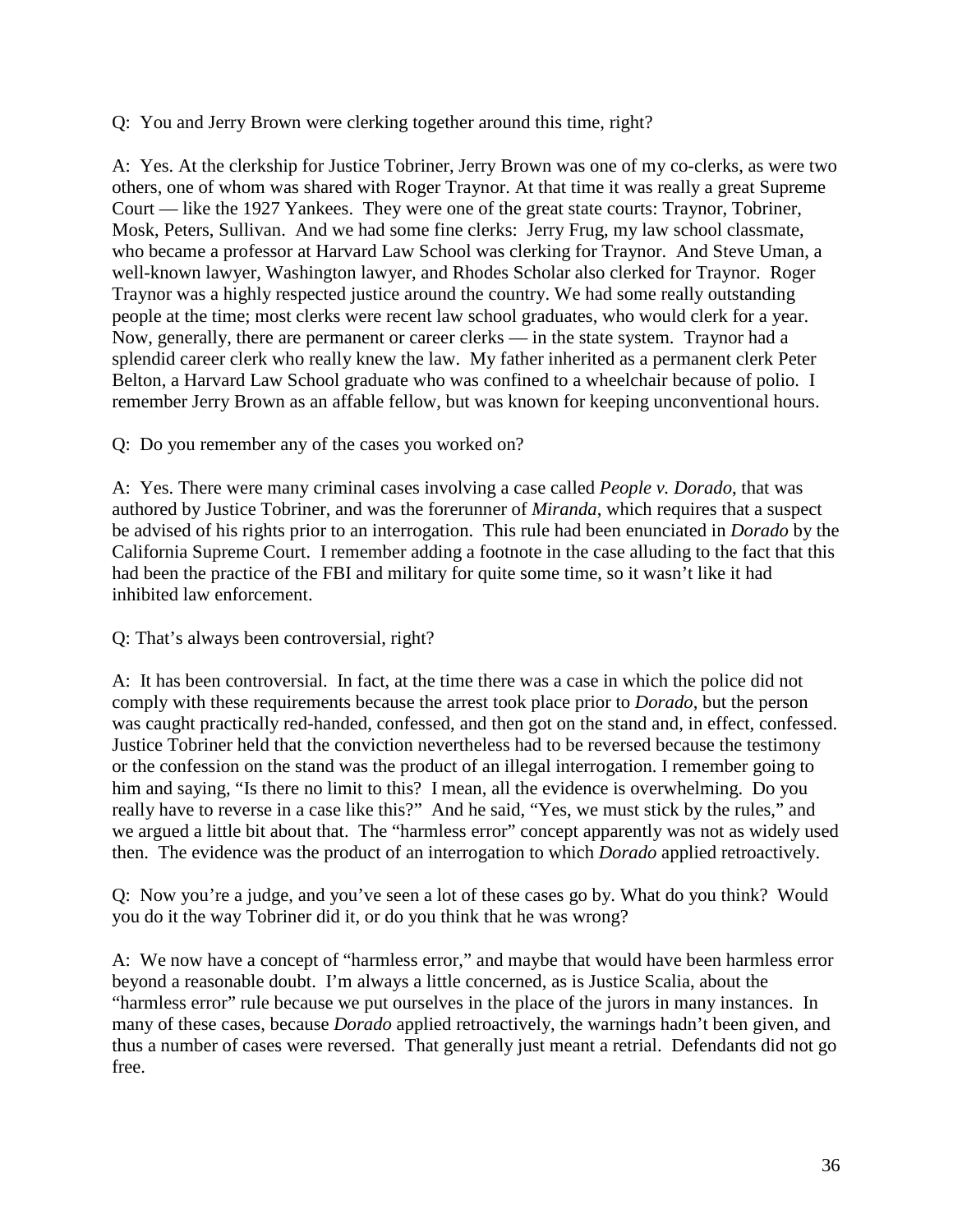I had a really great experience and a terrific relationship with Justice Tobriner. I think he was one of the great jurists and a great human being. My father came on the Supreme Court at the time I was clerking, and that was interesting because he now was down the hall. I remember one case came through called *Manjares v. Newton*. It was about a Latino family that lived outside of some town; and the school bus didn't quite go far enough to pick the children up. The family had moved there so that their kids could go to a good school, but they didn't have the wherewithal to drive the kids to school. The mother worked. So they brought a lawsuit in which they claimed they should be able to get transportation to the school, and that there's no reason why the bus couldn't go an extra distance to pick them up. That appealed to me, and it seemed to me, why not? So I recommended the Supreme Court hear the case, and Justice Tobriner agreed, and the Court took it over. Ultimately my father wrote the opinion in favor of the family. I thought it has been an overlooked case, but it was meaningful at the time.

Q: So you had brought it in, and he . . .

A: Wrapped it up.

Q: (laughs) He was working down the hall. A lot of what you've described there was some distance between you and your father, but now you were working in the same office essentially.

A: Distance, you mean geographically?

Q: Geographic or he was working and you were in school. Did you get to know him in a better, a different way in this period of time?

A: There was certainly nothing other than geographic distance between us. I'd lived with him for many years. (laughs)

Another interesting case we had was called *Ballard v. Superior Court*. A dentist was accused of sexually abusing his patient. He said it was totally untrue, and he said the woman had psychological problems and she should be compelled to submit to a psychiatric exam because it was just his word against her word.

I had recommended, and Justice Tobriner agreed, and the Court agreed, that in the discretion of the trial court, she could be compelled to submit to a psychiatric exam. And if she decided she didn't want to, then the defense could comment upon that to the jury. Later on, the women's groups and others disagreed with that proposition. I guess I could understand why. Ultimately it was legislatively overturned.

I remember sharing a car ride with Governor Deukmejian — a very nice man — when he was attorney general, and I talked to him about it because he had been in favor of overturning the case. I said, "Why?" He said, "You wouldn't compel a bank teller to submit to a psychiatric exam in a bank robbery case, would you? Why should you do it in this type of case?" I do think there's a difference, but I can understand the concerns. (My California Supreme Court — Tobriner — papers are with the Supreme Court library.)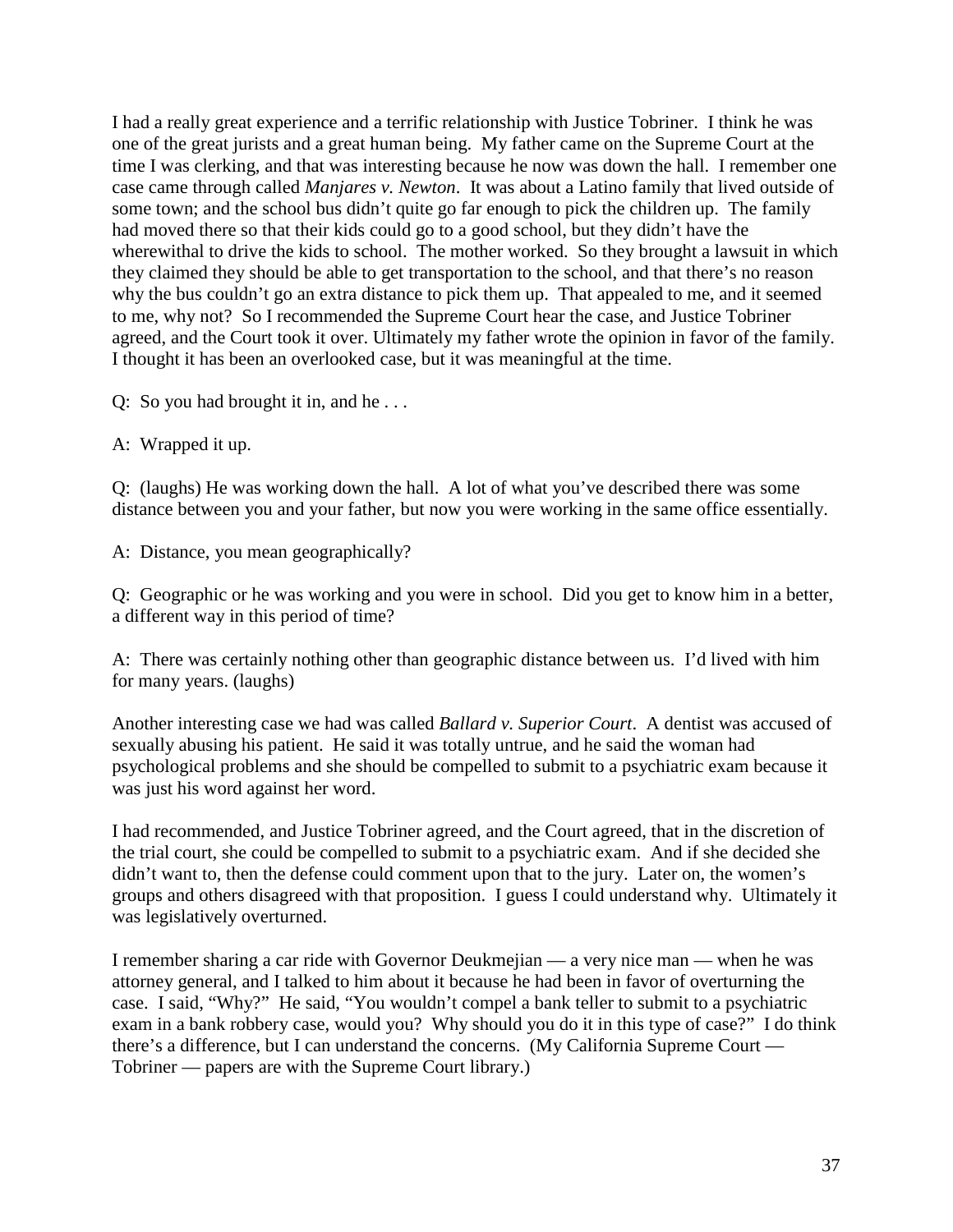- Q: So after the clerkship, what was your next move?
- A: It was to Mitchell, Silberberg & Knupp.
- Q: You'd been holding them off for a while.

A: Yes, I had. I had an offer from Gene Wyman to join his firm. Roz and Gene Wyman had been very active politically and in my father's campaign. Roz had been a well-regarded Los Angeles city councilwoman. Gene Wyman started up a very successful firm. I asked, "Gene, what would happen if you got hit by a truck?" — because he brought in all the business. He said, "The firm would be in big trouble." It so happened some years later he did die of a heart attack, unexpectedly. But the firm nevertheless thrived. I remember Chuck Manatt asked me about coming with him and a fellow named Tom Phelps, and they had a little office out in the Valley. I thought about it, but it was a little risky. That firm ended up as Manatt, Phelps & Phillips, a very successful law firm. Chuck Manatt became chairman of the Democratic National Committee and later an ambassador. Those were two opportunities I passed on. I was also offered a job as an in-house counsel to United Artists Theatre Circuit in San Francisco at almost twice my pay. I am told everyone there ended up quite wealthy. I recommended my classmate Bill Kartozian for the job, and he took it. He did quite well.

Mitchell, Silberberg & Knupp in those days was the most prominent entertainment law firm in the world. It represented studios. In fact, it had an office out at Columbia Studios, having a lawyer on site. It also represented talent and agents. Conflicts didn't seem to bother anyone in those days. They had a young lawyer named Abe Somer who brought in all the big recording stars, plus he represented recording companies. And there was Lee Phillips, who also represented recording stars. So it had a huge entertainment practice. A prominent entertainment lawyer was Eddie Rubin, who later became president of the State Bar. He had gone to Duke Law School with Richard Nixon and had been friendly with him. He and I had adjoining offices for many years. His son is now a colleague on the Court of Appeal. The firm also was well regarded for commercial litigation, headed up by Arthur Groman, a great litigator, for whom I did much of my work. Interestingly, Silberberg was a major Republican figure. He had not supported my father when he ran for attorney general, but did not oppose him. As attorney general, my father could hire the attorneys for some major institution. My father took the business away from Mitchell, Silberberg & Knupp and gave it to the Pacht firm. Silberberg was furious. But they hired me anyway.

I mentioned the Air National Guard. When I was in San Francisco, I found I could join the United States Naval Reserve as a JAG officer. As Vietnam was heating up, I thought if there was a big call-up, I would have preferred to have gone in as a legal officer in the Navy than as a clerk-typist in the Air National Guard. So I joined the Naval Reserve, and when we came to Los Angeles we used to meet at the county courthouse for lunch. I recall I had an order that in the event of an emergency, I was supposed to report to Yokohama in ten days. Someone else had to get to Hawaii in thirty days, and another was to report to Pasadena in ninety days. At least this was the essence of the orders. Maybe I exaggerate, but that is my recollection. We did fly to Washington in a DC-3 to be sworn in before the U.S. Supreme Court and the U.S. Court of Military Appeals. In those days, admission to the Supreme Court was done personally. Chief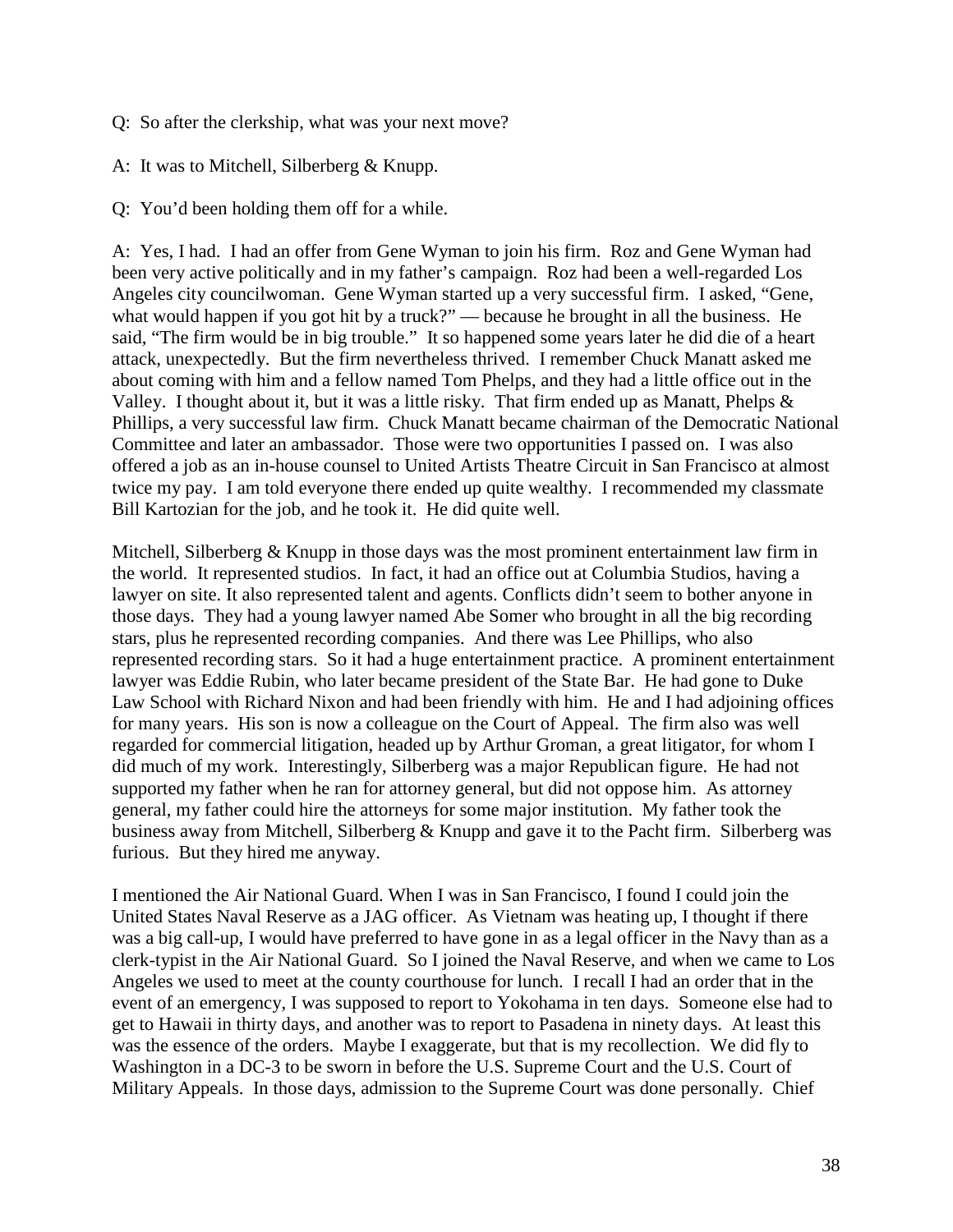Justice Burger swore us in. Chief Justice Warren was noted for being most gracious at these ceremonies. Burger was also. I greeted Dean Griswold, who then was solicitor general, as he waited to argue.

Q: Back to your law practice.

A: As far as Mitchell Silberberg was concerned, it was, first of all, great training. No letter could go out without the approval of a partner, even for an extension of time. In those days, there was no lateral movement among law firms. If you did good work, a partnership was likely. I did work for studios, talent, and agents. I did work for Steve McQueen. He wanted to defeat the motorcycle helmet proposed law because he was a big motorcyclist and he felt that motorcycle helmets interfered with his motorcycle driving. I made an arrangement for McQueen to testify in front of a legislative committee with Jesse Unruh, the well-known speaker of the Assembly (an ally of my father), and I was about to go up with McQueen, and he said, "I don't feel like going." After all that effort.

I did some work for Paul Newman. He wanted a stoplight at Coldwater and Heather where he lived, and so we worked on getting him a stoplight there.

Q: And did you succeed?

A: Yes, there's a stoplight at Heather and Coldwater now. The name "Paul Newman" didn't hurt any.

As time went on I was very fortunate to represent some other interesting people. I did work for Armand Hammer, who was the head of Occidental Petroleum. I remember Hammer saying, "Hurry up, Richard, I have to go see Ceausescu of Romania." I said, "Well, right now you've got to deal with me, Mr. Hammer; we've got to prepare you for this deposition." And Armand Hammer also would say, "Well, Richard, what do you want me to say?" I'd say, "Well, Mr. Hammer, let's start with the truth and then we'll work from there." (laughs)

Q: He was an oil magnate?

A: He came to California. He'd made money somewhere. I believe he did a thriving business with the Communist regime in Russia. He came to California, bought a small oil company, Occidental Petroleum, and built it into a behemoth. I did work for him on some matters. He had some dispute over his Ankeny cattle that he owned. When we went to Russia, I had a letter of introduction from Hammer. That got me into the Gold Room at the Hermitage Museum in Leningrad, without the usual authorizations from a consulate. I worked on and successfully argued the appeal of the *No Oil* case. Occidental wanted to drill in the Pacific Palisades. A group called "No Oil" opposed it. This case involved an Environmental Impact Report. Ultimately, No Oil defeated the project with an initiative.

I also did work for Norton Simon, who was the prominent businessman/art collector, and who established the Norton Simon Museum. We had a case involving an eleventh-century Nataraja statue that was taken out of a temple in India by a bronze cleaner, and a replica was made and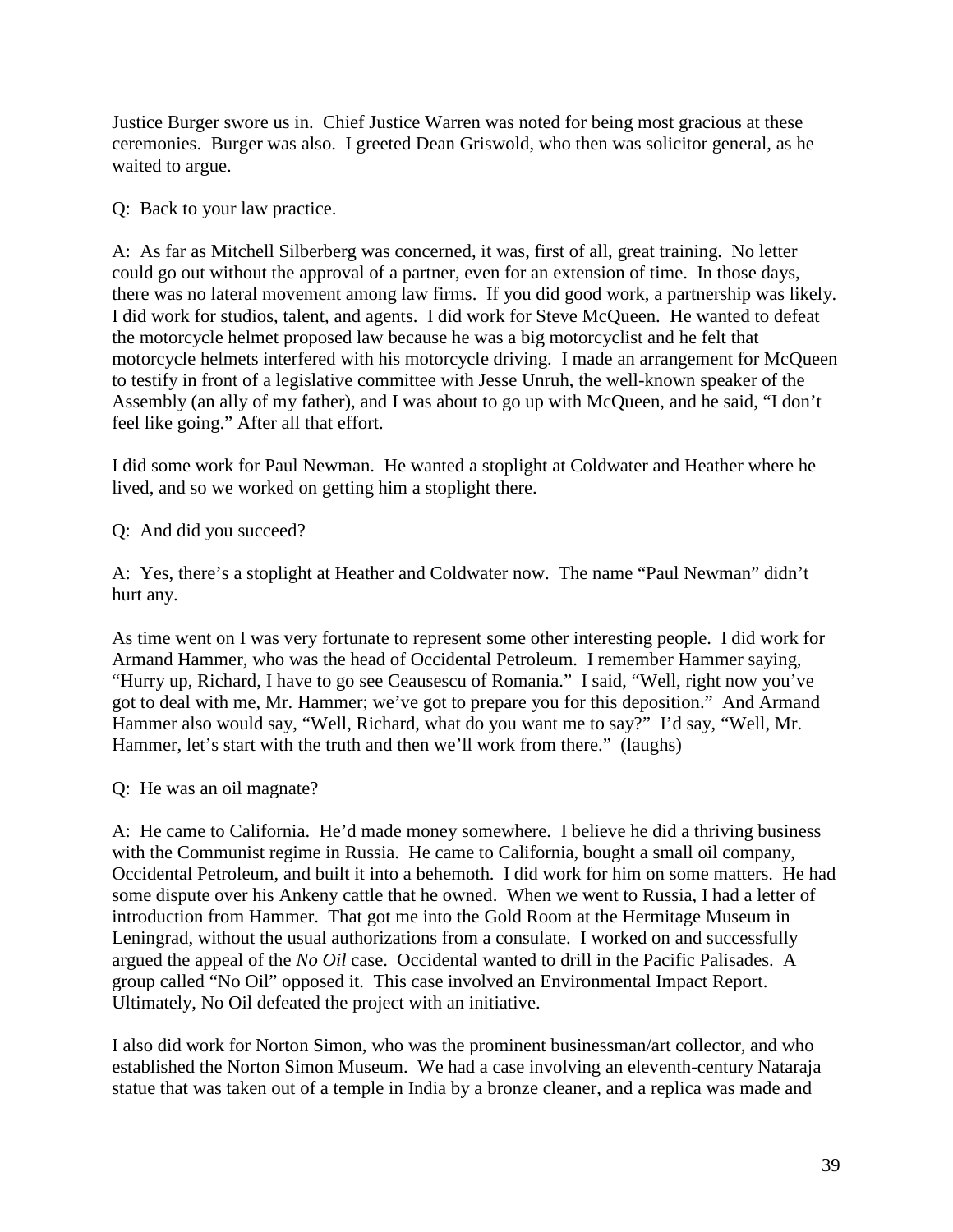put in its place. The original floated around in Indian homes for a while, and then ultimately was sold to the Norton Simon Museum. The Indian government came after it and said that it wanted the return of this statue. It was a fascinating case because of the choice-of-law issue.

Q: What did you argue? How did you argue that case?

A: We argued that the Indian government was complicit in the sense that the statue had resided in government officials' houses, we thought; and also that the statute of limitations had run. There were interesting questions of which law applied because could it be Indian law, California law where it was purchased, New York law where the transaction took place, or London where it was actually physically located for bronze cleaning.

Q: Where did they bring the case?

A: In California and New York. We settled, with Simon getting the best of it I think. The Norton Simon Museum agreed to return the statue in ten years. In return, the dealer gave the Museum about four or five very valuable pieces, Indian pieces, probably stolen too for all I know. Then in ten years, Simon called me and said, "Do we really have to return this?" I said, "You did make a deal." I told him he should bring it back with his famous wife, the actress Jennifer Jones. He did allow its return.

I did some work for Ed Kienholz, the artist. He was married to Chief Tom Reddin's daughter, Nancy. In the sixties he had done a work called "Back Seat Dodge '38," which depicted a couple making love in the back seat of a car. The L.A. Board of Supervisors kicked up a fuss about it so that it had to be removed from the Los Angeles County Museum of Art. Years later, the Museum asked for Kienholz's permission through me to include that work in a publication. It is now well accepted. I also supplied him the law books for his piece depicting the United States Supreme Court. We went up to his compound or colony in Idaho once.

Another memorable client was Jack Kent Cooke. We represented the Lakers and the Kings, which he owned, and I also did work for the National Hockey League. There were some very interesting cases. One was brought by a young hockey player who'd lost his eye. In Canada, as you well know, hockey players didn't really get too much education, they just play hockey. This kid, a talented and up-and-coming player, had lost one of his eyes because of a hockey stick, and he wanted to continue to play. Indeed he was good enough to be drafted by the Buffalo Sabers of the National Hockey League. The League had a rule that said no one-eyed hockey players; they didn't want a kid going blind in front of 16,000 people and millions on television. We prevailed on that. We also had . . .

Q: You prevailed with the League, kept him from playing?

A: Kept him from playing. It's an ethical dilemma. It's like the football players today should they be able to play with five concussions?

Q: Would a case like that, did that go to a jury, or can you describe how the case unfolded?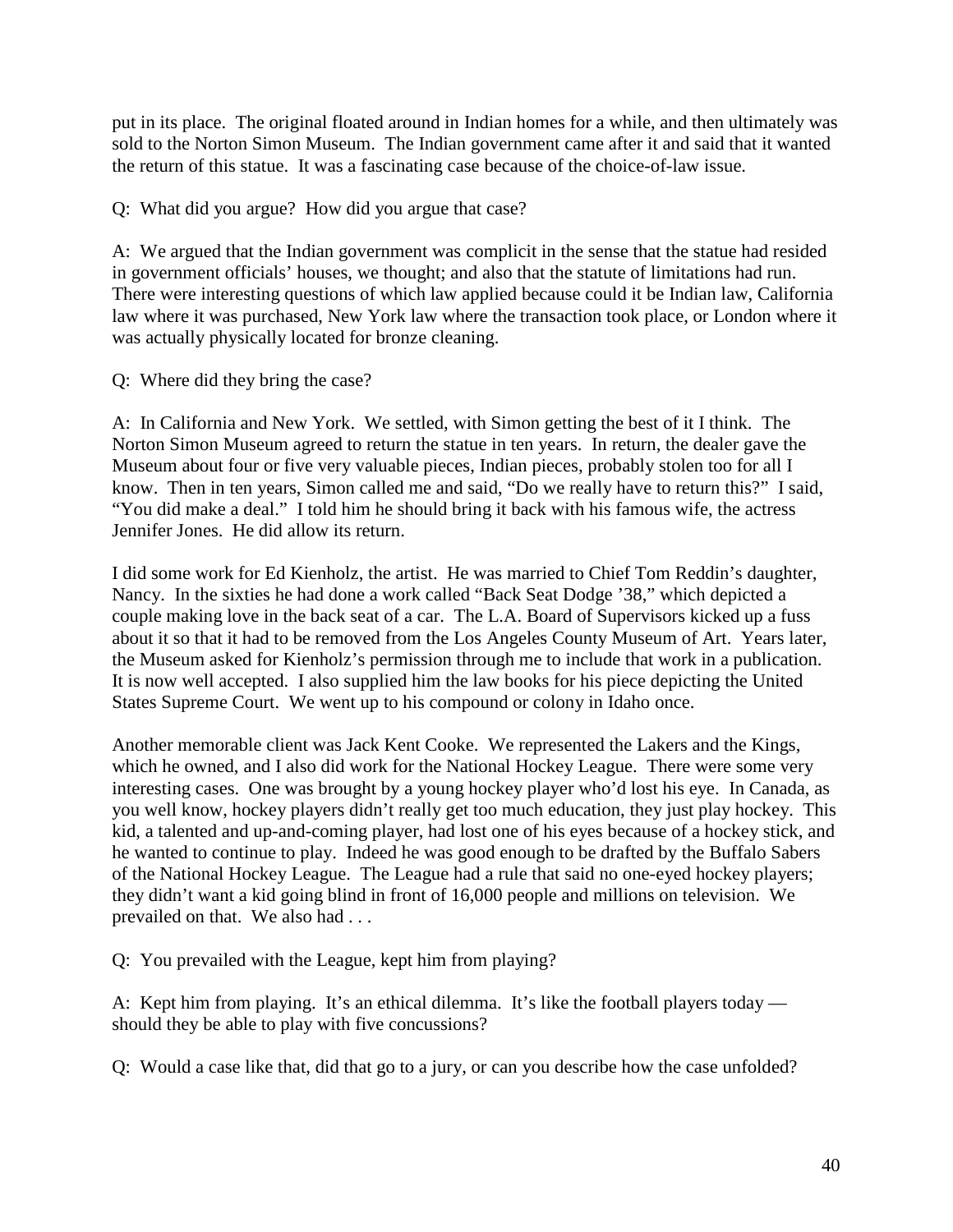A: We got a summary judgment, and it went up on appeal, and we prevailed on appeal. The case was an anti-trust case.

We had another one about the San Francisco Seals. They wanted to move to Vancouver, and the League wouldn't let them. We were able to prevent that move. The court held there was no antitrust violation. Later authorities seemed to go the other way, at least with the Oakland Raiders.

A league started up called the World Hockey Association and brought an anti-trust case against the National Hockey League, whom we represented. So those were very interesting cases. We also did work for the Lakers.

I did some work for some NBA basketball players, Jim Chones and Bob McAdoo, who got into squabbles with their agent, a fellow named Al Ross. I did work for Computer Sciences that had the off-track betting agreement with the City of New York, and I did work for Bechtel. On behalf of Cooke, who was promoting the Ali–Norton heavyweight championship fight, I defended the fight against a number of attempts to enjoin it. Later, I met Ali at an event.

Q: So you were spending some time circulating with people like Jack Kent Cooke or Armand Hammer, these extremely wealthy, successful businesspeople. What was that like? Did you form impressions of them, or were there any takeaways for you about people who were very wealthy?

A: I found that they are risk-takers. Also, they are bold, they're bright, but most importantly they are risk-takers. When Norton Simon negotiated, he would change positions; he was a moving target. It was almost like he was irrational, and it made it very difficult for the opposition to negotiate with him because they didn't know where he'd end up. I thought it was a very effective way of negotiating, assuming you have the cards to do it. People like Hammer, Cooke and Simon also took a keen personal interest in their cases. They didn't delegate everything. I think they appreciated my calling them all the time at all hours to give them updates. I recall going to an NHL Board of Governors meeting. I knew Cooke would ask what the odds were of winning the case. I was told to say a bit over 50 percent because Cooke liked to be positive, but I should leave enough of a cover in case we lost. When he asked what the odds were for winning, I was carried away and said between 65 and 75 percent. He then asked, "Which is it, Richard?" Also, once, when I was at a hockey game, the usher came up to me and said there was a phone call. I couldn't imagine how anyone would find me or what emergency had occurred. It was Cooke asking that I demand a long-delayed ruling from a federal judge. I told him such a demand was not likely to lead to a desired result.

We also represented a number of people in the music industry — Earth, Wind and Fire for example, a great group. The firm did work for the Beatles and I think for Mick Jagger.

Q: You were working for a music band, and did they come into the law firm to meet with you? Did you meet with them, or were you only dealing with the business manager?

A: Occasionally I got to meet with them. I remember Barbra Streisand; her deposition was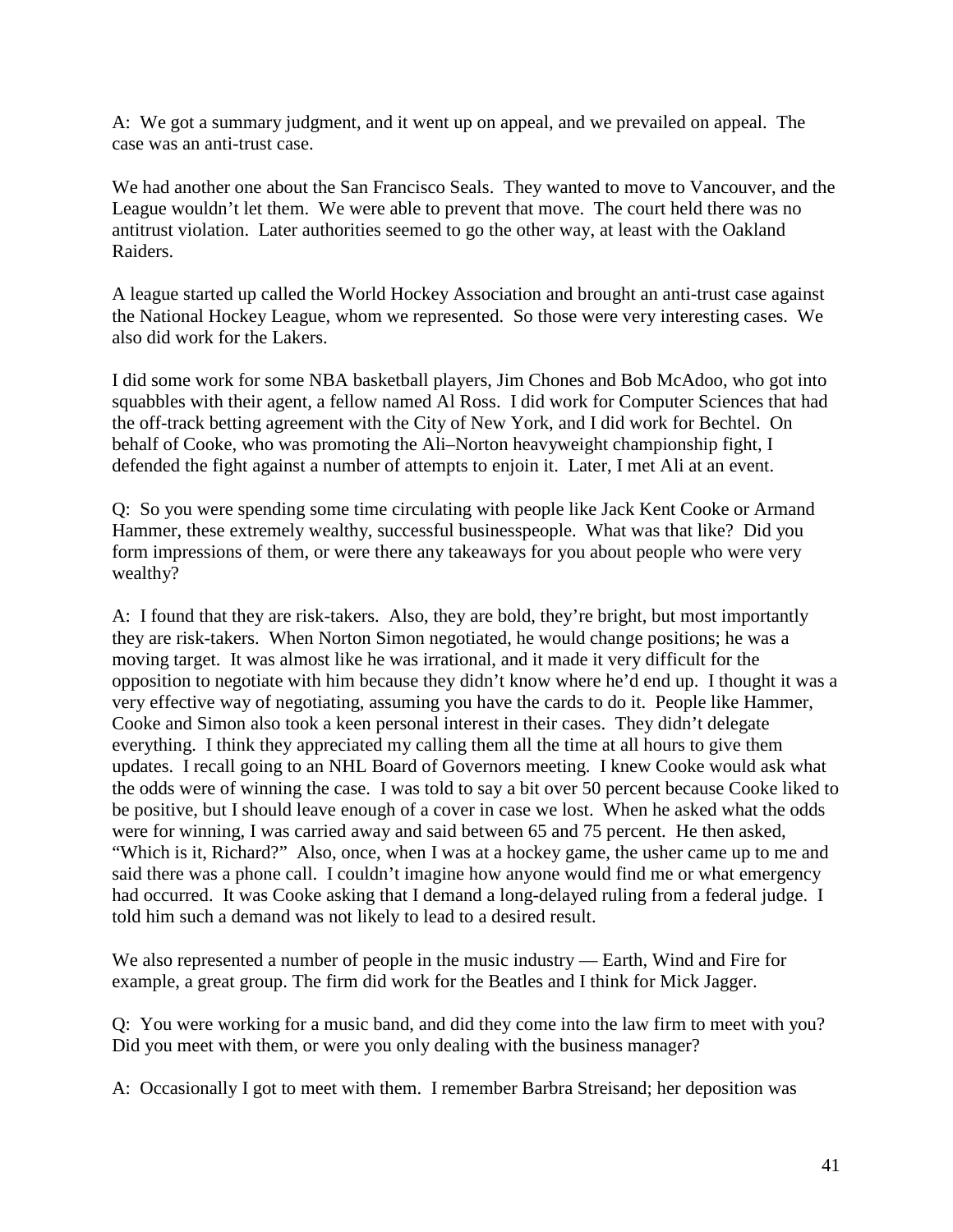taken, and I had to go prepare her and sit with her in her deposition. The lawyer asked the most outrageous questions knowing I would object. I think he wanted to burden her with multiple depositions. Thus, I did get to meet and deal with the actual stars sometimes. Often it was through their agents. I did work for Robert Wagner. He told me once that a certain actress was so bad that when she played Anne Frank in a play, as the Nazis came, the audience yelled, "She's up in the attic." Once I read scripts for a new Perry Mason TV show to make sure the stories did not diverge too far from legal principles. It was difficult to accomplish this for a show that ran for less than an hour.

Q: Did you like this kind of practice? Were you mostly out of the courtroom? Most of the work was done . . . .

A: Yes, with business litigation very few matters actually went to trial. It was pretrial activities. You can't really call yourself a trial lawyer in that kind of a practice. I did try some cases. The first case I ever tried as a new associate was a Municipal Court case; it involved Teledyne. It was a \$5,000 case, but Mitchell Silberberg allowed me to try the whole matter in the Municipal Court. They had a partner sitting with me during the trial. It was great training.

Q: What was the outcome of your first case?

A: I won. (laughs) Although I was a litigator, I was able to get involved in other areas. I handled a Franchise Tax matter for the NHL; a few family law cases; a public offering for an aerospace company owned by a former tennis pupil of mine — Leo Wyler; some labor matters; an occasional bankruptcy case; and some administrative matters. I did some pro bono work, including after the Watts riots, but never had any trials from such activities.

Q: Did you feel at the time like this is what you wanted to be doing with your career, or did you feel like there were more things that you wanted to do that you were planning for or thinking about?

A: I always had the feeling that I'd like to do something different at least every five-to-ten years. You only go through life once. One problem with private practice was the intra-firm intrigue. A pie had to be divided among a bunch of highly driven people. All these people had always succeeded; now the measure of success was compensation. So even if the discrepancies in pay seemed trivial, they were not to the lawyers. Also, litigation had its moments of stress. The cases we had went on for years and involved the expenditure of considerable sums. Thus, there was pressure for a result that justified that amount of time and expenditure. In addition, you deal with a person, the opposing lawyer, who is trying to prevent you from getting what you want. It is competitive — sort of like at a tennis match. Opposing lawyers could be unpleasant, but not all of them. I became friendly with a number of opposing counsel, such as my now colleague, Justice Arthur Gilbert. The idea there was civility among lawyers in the past is a bit of a fiction. When I was a young associate, I asked a partner how he felt about an attorney who had opposed him for years in one case. He replied, "hatred diluted only by contempt."

I did some appeals, some in the California Supreme Court. One involved the Industrial Welfare Commission rules. I represented the National Association of Theatre Owners, whose president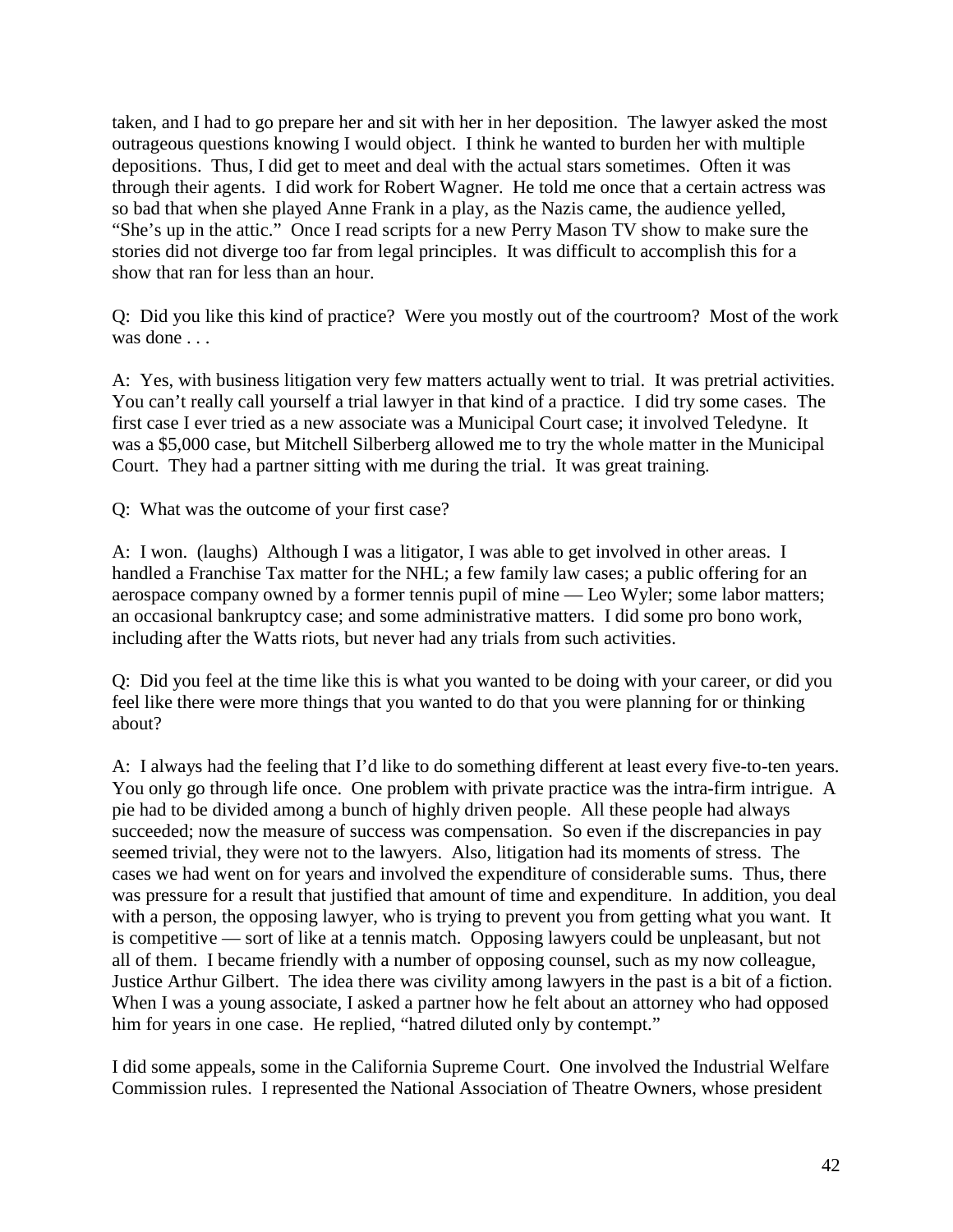was Bill Kartozian. I had a few other cases that went up on appeal. I liked appellate work. I was always looking for something else, however. I tried to become a district attorney. When a district attorney had retired, died or left, the Board of Supervisors picked a successor. The first time, I thought maybe I could pull it off, with three Democratic supervisors. I was one of the finalists. I don't think it was ever in the cards. I was very young and inexperienced.

Q: What year would this have been? Do you remember, roughly?

A: Probably was in 1971, something like that. I was a finalist for the same position a few years later. Then, too, I thought I had a chance.

Q: This kept to your theory that it would be better to get appointed to something than to try to . . .

A: Get elected, yes. I remember going up to Earl Warren because he knew some of those supervisors, and seeing if he could weigh in. He knew them from the days when he was governor. I went up to the Fairmont Hotel, and I asked him, and he said, "No, Richard, I'm not going to contact them. They're just a bunch of crooks anyway." (laughs) So, he was an outspoken guy.

Q: You note in here that it was during this period that you met your good friend Ken Reich, the newspaper reporter. Do you remember what the context of that first meeting was?

A: Yes, we represented the homeowners association in Westwood, and they were fighting with UCLA over parking on the streets. Ken was covering it for the *L.A. Times*. There were some funny things: some of the neighbors were complaining that condoms were thrown on their front lawn, things like that. So that's how I first met Ken, and I found Ken always to be fun-to-bearound, a little quirky but fun. We stayed friendly until he passed away a few years ago.

Q: You meet a lot of people in daily life but not all become lifelong friends. What was it about that connection, do you think, that you ended up being so close with him?

A: I don't know. We just kind of hit it off; I enjoyed listening to him. He used to call me up every time some new story broke to let me know about it. Generally, journalists are interesting people. They should be knowledgeable in many fields, and they cover matters that are by definition newsworthy. You, as a journalist, would agree. Ken covered politics, earthquakes, Olympics, and so forth. Incidentally, my father was interested in journalism when he was young and, for the most part, admired journalists. He had many journalist friends throughout his career. He also was friendly with newspaper owners, including Otis Chandler, the Ritter family, and the McClatchy family. Similarly, I have always enjoyed knowing journalists. I knew Tom Brokaw, the NBC anchor, when he worked for local television, and I knew various *Los Angeles Times* reporters, many of whom I met through Ken Reich.

Q: You talked about arguing before the Supreme Court and your interest in appellate work. Were there any issues created? Did any of the opposing counsel object in any way to having an attorney named Mosk before a court that had a justice named Mosk?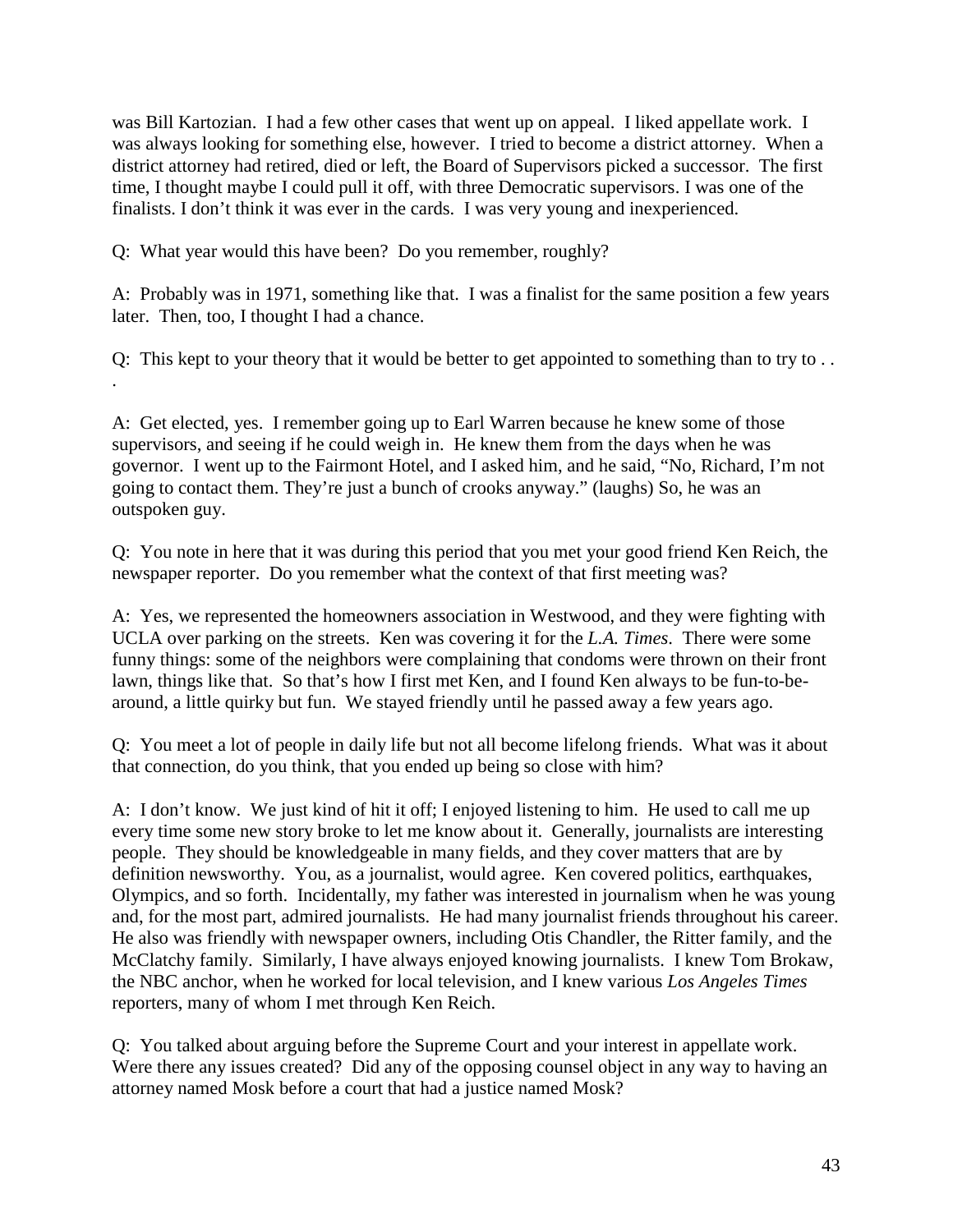A: No. My father would always disqualify himself in those situations.

Q: Right. But you knew all the justices, and he knew all of them.

A: Yes, I knew some of them. I remember my father argued before the U.S. Supreme Court in *Arizona v. California*, an important water case, and he said when he was sitting in the front row waiting to appear, he got a note from one of the justices, either Goldberg, Brennan, or Douglas, saying, "How about dinner tonight?" But he lost 8 to 1.

Q: When you were going to go make your first arguments before the California Supreme Court, did you talk to Stanley about it? Did he ever offer you advice? Was he a sounding board or anything for you on legal cases?

A: No, I was always — he used to say that whenever I called him I'd say, "Outrageous." He said, "The only time you call is to criticize my opinions," (laughs) I don't think he gave me advice. I think he may have watched the argument from behind the curtain someplace.

Q: Did he ever talk to you about your interest in being a judge? Did that ever come up?

A: Yes. He encouraged it. He thought I should get Jerry Brown to put me on the Superior Court. My name was submitted to the screening committee for the Court of Appeal, but I withdrew when I was appointed to the Iran–U.S. Claims Tribunal. I expressed some interest in an appellate court judgeship after I came back from the Iran–U.S. Claims Tribunal, when Deukmejian was governor. I met with Marvin Baxter, who was his legal affairs secretary, and I said, "I'd like to be on the Court of Appeal." He said, "Our policy is that you must start and work your way up from the trial bench." I said, "Does that mean if the attorney general, William French Smith, came back to California and wanted to be on the Court of Appeal you'd have to say, you would have to start him on the Municipal Court?" He said, "That's our policy." He did suggest a Superior Court judgeship. It turns out that Marvin Baxter got appointed to the Court of Appeal without having been a trial court judge. Later he was elevated to the Supreme Court. (He has been a fine jurist.) I don't think being a trial court judge is essential for being an appellate court justice. It might help, but they involve different skills.

Q: That's funny. He offered you, or there was a possibility of a Superior Court judgeship, but that didn't interest you?

A: No, I didn't really think I was cut out for that. My father encouraged me to take it. He said he liked it and thought it would be worthwhile and I could work my way up. But somehow or other, I was a little more impatient; if I wanted to be something I wanted to be that and not work my way up at that stage. As I mentioned, I was on track to go straight to the Court of Appeal just before I was appointed to the Iran–U.S. Claims Tribunal, but that appointment ended the possibility of a Court of Appeal appointment at that time.

Q: Superior Court is a grueling kind of judgeship, right? You're seeing ...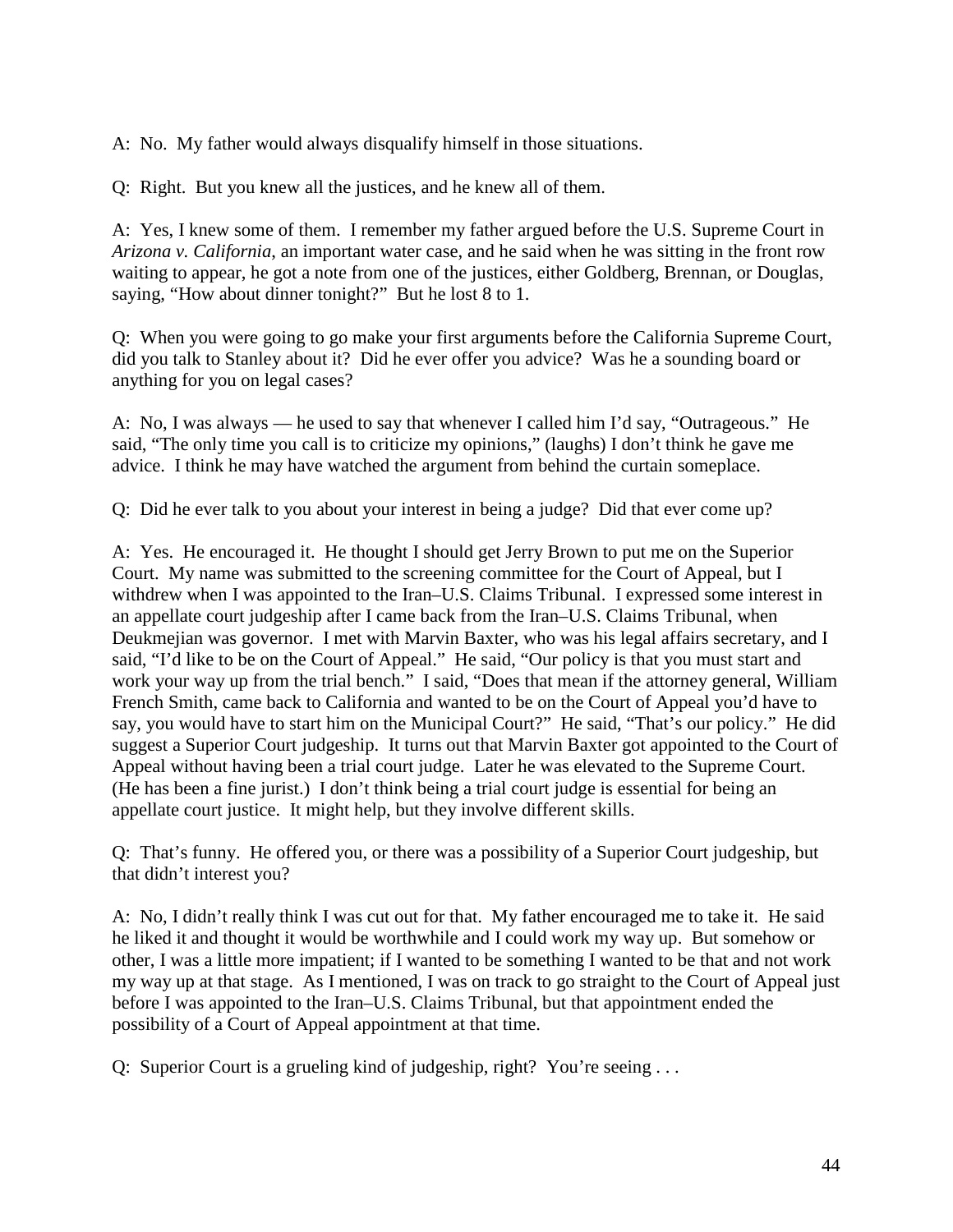A: No, not really. But the idea of just sitting there troubled me — sitting passively.

Q: You note here, "death penalty cases." Do you want to talk a little bit about that?

A: Yes. I did some pro bono work for the NAACP Legal Defense Fund — some briefs on capital cases. One of them I thought looked like a good bet to go to the U.S. Supreme Court. It was an older man and a younger man, and the younger man was clearly under the sway of the older man. And the younger man was also not very bright. The older man had killed somebody in connection with the robbery. The younger man was with him. The older man got life and the younger man got death. So I thought this was a pretty good case as to whether or not a nontriggerman could be executed.

It was a case out of Ohio, and I remember getting up one morning and seeing in the newspaper, "The Supreme Court Takes Ohio Death Penalty Case," and I thought, "Wow, I got it." But it was another case involving the getaway driver or aider and abettor who was given death, and the perpetrators received life.

Q: So it was similar. The court was looking to take a case like this — a non-triggerman — but they took a different one.

A: Right.

Q: Were you interested in death penalty cases? Did you have moral feelings about the death penalty?

A: I personally was opposed to the death penalty, yes. I wasn't out picketing, and I wasn't actively involved, but when these cases came along I thought they were interesting and worthwhile cases to take.

Q: This is a political topic that's surfaced over and over again in California in conjunction with Stanley. Did you and Stanley talk about the death penalty at all or how to approach the topic?

A: He always took the position that he was personally opposed to it. In fact, he even testified against it, but he would carry it out as a judge and seek to enforce it as attorney general. People seemed to accept that notion. I don't know that they are quite so tolerant these days, although I think Jerry Brown has probably been able to do that. I asked my father, "What about Eichmann? Is there some limit?" He said, "No, I'm just opposed to the death penalty, period."

When I applied for a federal judgeship later on, I was selected by the committee recommending appointments of federal judges and went up to be interviewed by Senator Dianne Feinstein. And she asked me my position on the death penalty, and I said, "I'm personally opposed to it, but I'd carry it out if I were a judge." Capital cases generally at that time didn't come before federal judges. I said, "Maybe Eichmann, and maybe if I think Eichmann should be executed, I'm a little bit pregnant in that sense." That wasn't good enough for her. She just wouldn't accept anybody who had any reservations about the death penalty.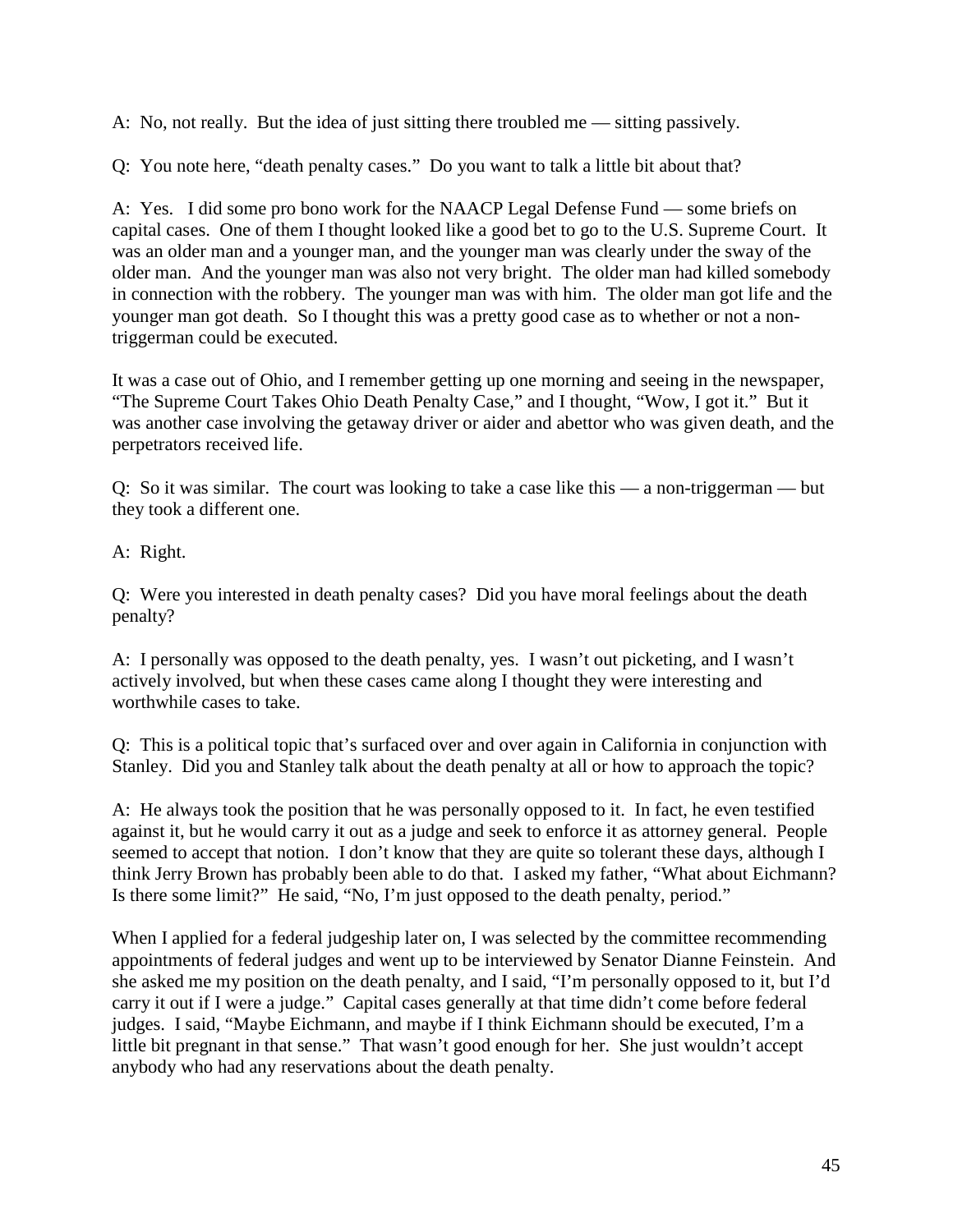Q: It was too politically difficult for her.

A: No, I think she had been on the Parole Board as a young person and been opposed to the death penalty, but allegedly she had an epiphany when she was running for statewide office. Maybe it had to do with the murder of Harvey Milk, with whom she served on the San Francisco Board of Supervisors. I'm not sure. But that was her position.

Q: What is the Judicial Procedures Commission?

A: That was a Los Angeles County commission that Kenny Hahn, Supervisor Hahn put me on. We'd make recommendations to the Board of Supervisors with respect to the court system. Also a little earlier I was on another local commission . . .

Strangely enough, Sam Yorty, whom I mentioned earlier . . .

Q: Who you slammed the door in his face.

A: Yes, who was then mayor, and had been in the Legislature during the Olson days and was a friend of my father. He put me on this L.A. City–County Fire Board of Inquiry, which arose after some devastating fires in the area. Unfortunately, it sort of devolved into a fight between the wood shingle industry and the non-wood shingle roofing industry. It's so obvious that you couldn't have wood shingles in fire areas. But I ultimately wrote a "concurring opinion," in which I made a number of recommendations: for "Super Scoopers," and even controlled burning as a possibility, and fire-breaks and communications enhancements between various departments. So just like many blue ribbon commissions, I'm not sure the recommendations ever had much impact. Paul Ziffren, who lived in Malibu — a fire-prone area — was also on the committee and joined in my opinion. (My Board papers are with the Huntington Library.)

Q: During this time you did a lot of traveling with Mom or with friends, or do you want to talk a little bit about how the world was changing, as you saw it at that time?

A: We took various trips. Japan, Europe, and Israel. I remember one — my parents had gone to Morocco, and they went into a rug store in Fez. My mother bought a rug, but she was a little concerned about whether it would be sent. And so she said, "You know, my husband is a judge. I just want you to know that." And the man said, "Oh, a judge," and he went back and he brought some bounced checks from Americans and gave them to my father and said, "Can you collect these?" And my father, not wishing to offend him, took them and then gave them to me. I wrote collection letters on Mitchell, Silberberg & Knupp stationery, and these people all paid after a big firm letter came to them. He was so excited. He sent us gifts.

Ultimately we went over there, and he treated us quite nicely. He took us up to his mansion for dinner. He had asked us to pick out any rugs that we liked at his store, so I picked out a whole bunch. Then he put them down on the grass after dinner and said, "Which one do you want?" It was like a game show. I didn't know: "Is he going to give it to me, or is he going to sell it to me? If he's going to sell it to me, I just want the cheapest one. If he's going to give it to me, I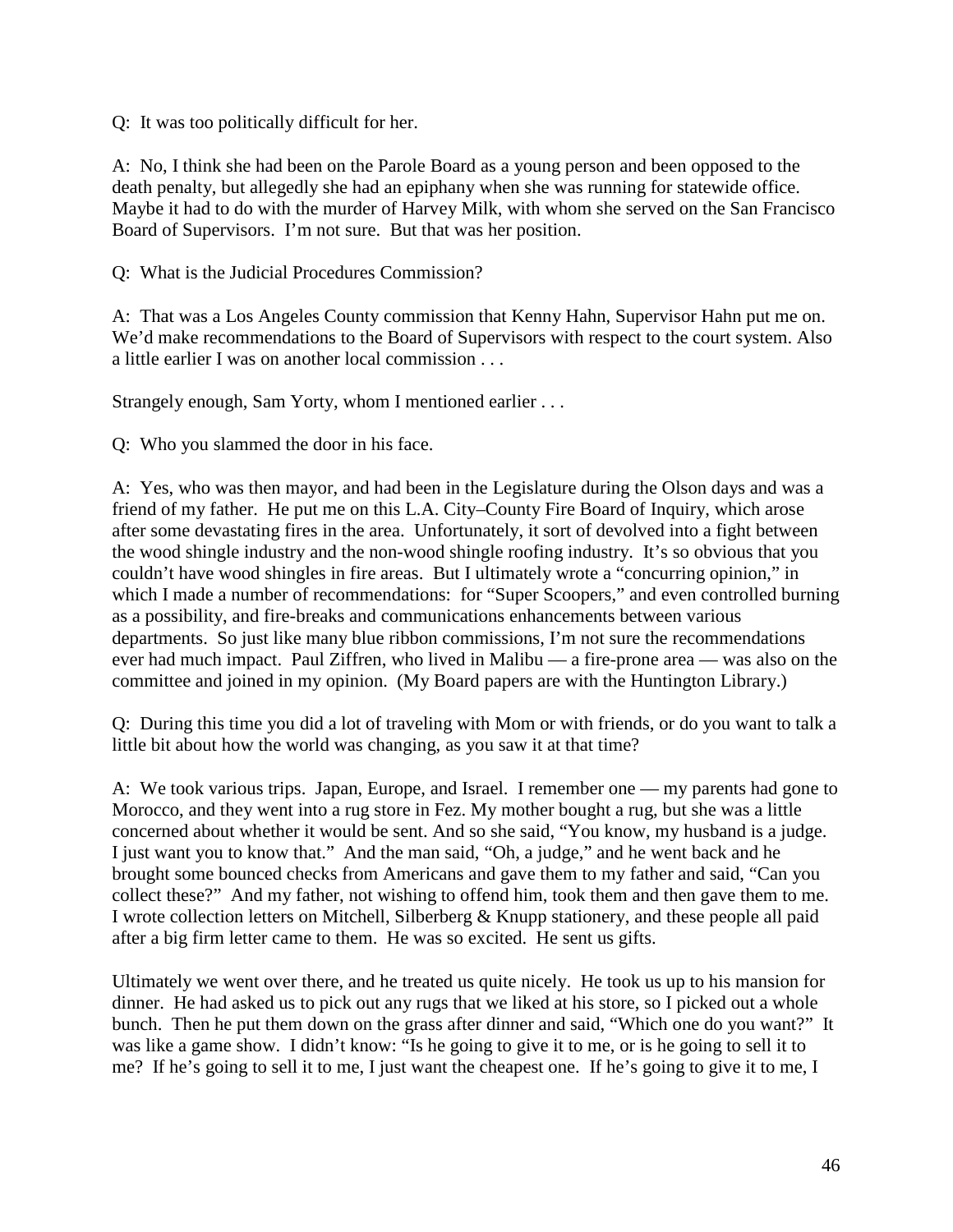want the most expensive one." Since my nature is conservative, I picked the cheapest one, and he gave it to me. Wrong again.

Q: (laughs)

A: You ultimately hooked up with his son, and . . .

Q: Three generations. That was quite a good deed that Stanley did, with you doing the actual heavy lifting.

A: Also, in the seventies I took a leave of absence to work for the Federal Public Defender Office. John Van de Kamp was the federal public defender — a great public servant. He became district attorney and attorney general. We were sitting together, and I was saying I'd like to do something else. And he said, "Why don't you come down to the Public Defender's Office?" So I took a leave of absence, and I tried criminal cases down there as a public defender. It was a great experience because I actually tried jury cases (and I handled the appeals). I won one and lost the rest.

Q: Is that the norm for the public defender?

A: Yes. I remember one of the judges took me aside and said, "Richard, just plead them all guilty." But the one that I won, I had some help from Alan Isaacman, who became famous later on as Larry Flynt's lawyer. The assistant U.S. attorney on the other side, Howard Matz (later a U.S. District Court judge), really didn't like the idea that I won this case because the assistant U.S. attorneys got called up to the office of the U.S. attorney to explain how they could lose a case. So I guess he blamed me. There was some hostility there, and it carried over. I had applied for, and Alan Cranston, who had become a U.S. senator, had agreed to make me, U.S. attorney. He promised it to me. He said, "Now all you have to do is get through this committee." Well, the committee was like a nightmare for me because the members had their own constituencies. The Latino wanted a Latino. The African American wanted an African American. There was pretty keen competition to get through. And because of this assistant U.S. attorney with whom I had had a conflict, some opposition to me from within the office was generated.

In any event, I was one of the ones recommended by the committee. When I got back to my office one day there's a call from Cranston. I thought, "Well, he's going to come through here for me." And he said, "Richard, I've decided to appoint Andrea Ordin. She's a Latina — but how about a judgeship?" I said, "You promised the U.S. attorney spot. I'm not interested in the judgeship." I was pretty annoyed by that. And especially since Cranston had basically helped spread some of the rumors about my father in order to get the Senate nomination.

- Q: Did you know that at the time?
- A: Oh, yes. I was hoping he'd redeem himself, but he didn't.
- Q: What about Stanley's political career?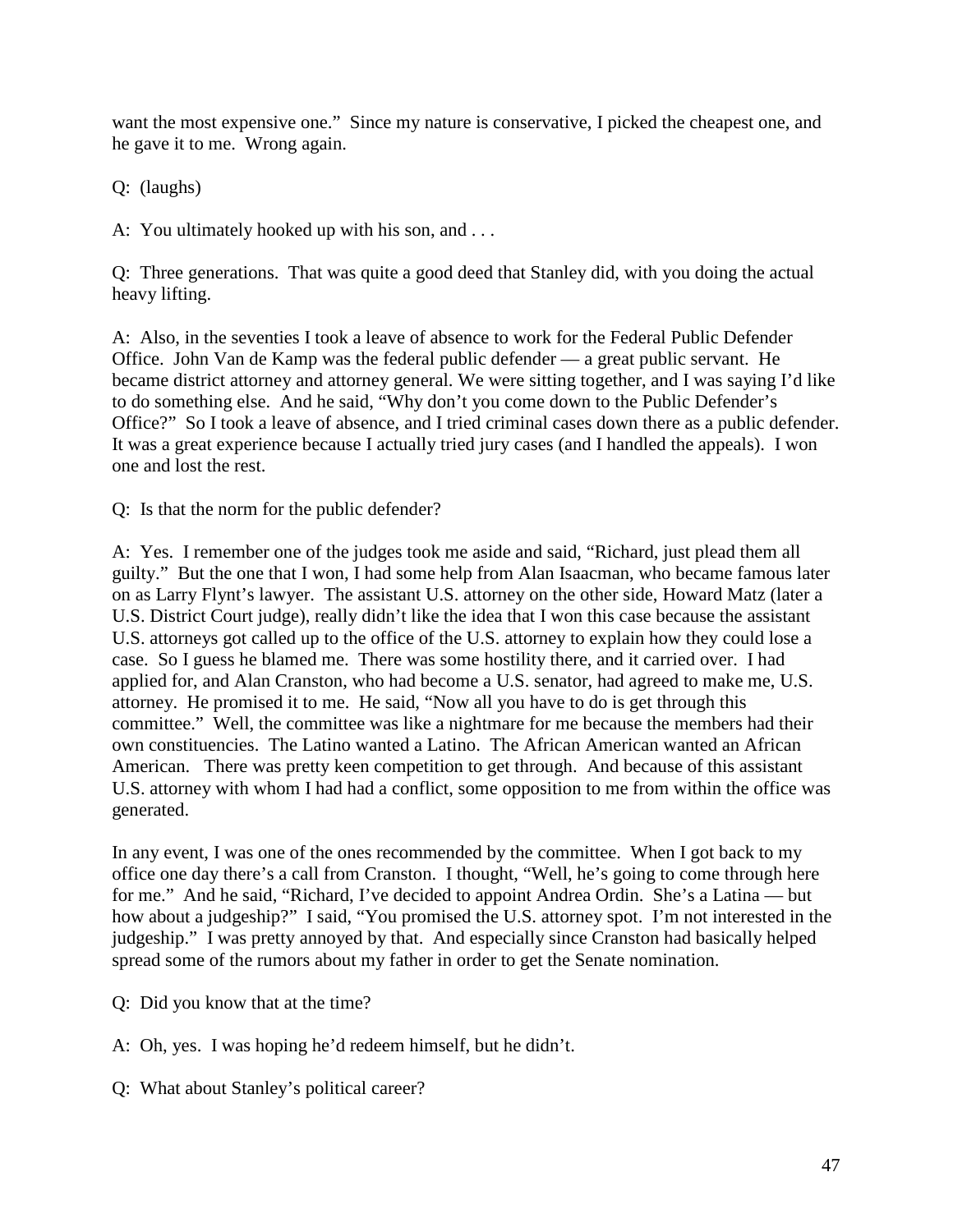A: In '66 my father thought about running for governor. Pat Brown decided he would run for reelection, and so my father didn't run for governor. And then in '68 he thought about running for the Senate, but it just seemed too difficult to beat the incumbent Republican, Tommy Kuchel. It turned out that Kuchel got knocked off by a right-winger named Max Rafferty. And Cranston ran and won and had been there for quite some time until some little scandal turned up years later. But in the '68 campaign for President, Lyndon Johnson had decided not to run for reelection — Gene McCarthy had opposed him and beat him I think, or come close to him in New Hampshire. Then Bobby Kennedy decided to run. My father was relatively close to Bobby Kennedy. When he was attorney general and Bob Kennedy was U.S. attorney general, they cooperated quite a bit. And of course, my father was an early supporter of JFK, something the Kennedys did not forget.

Q: So did you get involved in the 1968 campaign?

A: Kennedy, then a senator from New York, was running against Minnesota Senator Eugene McCarthy for the Democratic nomination. Vice President Humphrey, a candidate, did not run in California. I got involved as an advance man for Bobby Kennedy here in Los Angeles, and that basically meant arranging his schedule and turning out the crowds. I remember that we had scheduled an event at noontime in front of Canter's Delicatessen on Fairfax Avenue. We figured we'd get a huge crowd because that's a big lunch crowd. Mrs. Canter went nuts because it was ruining her lunch business. I think I said, "The next President of the United States is going to be here in front of your place." This did not satisfy her.

Then we had an event at Temple Isaiah, and I sat on the stage with Senator Kennedy. RFK was an exciting person, and I think would have been a great President. I went with another lawyer and friend, Sol Rosenthal (who had worked on the campaign), to the Ambassador Hotel, but we left before the assassination took place.

- Q: Can you recount that night at all? Do you remember how that went?
- A: Yes. I was at the Ambassador, and it was festive.
- Q: You'd done advance work for this? What was your role there?
- A: I had no role in this event. This was election night.

Q: Okay. So you'd worked on the campaign, the California primary, and it had come down to election night, and take it from there.

A: Kennedy was winning, and I went home early to watch the results and the victory statement and then saw the actual events that unfolded, the shooting of Bob Kennedy by Sirhan Sirhan. It was quite shocking. At that point I was on the delegation; I was an alternate. My mother was a delegate. So we went to the 1968 Convention in Chicago, which was a tumultuous one. You could see the demonstrators out there. We were rooting for Senator George McGovern as the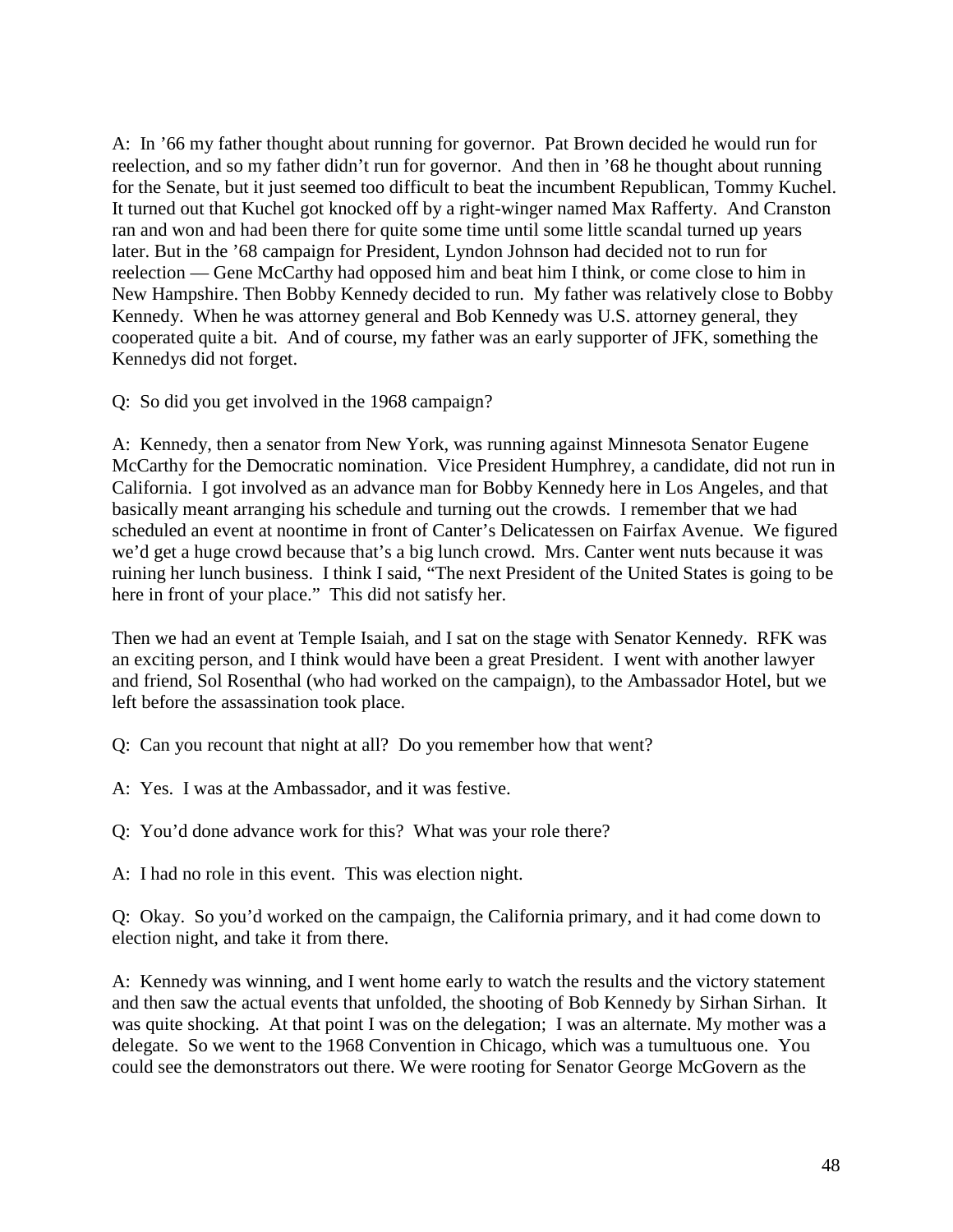alternative candidate. I liked Hubert Humphrey, but we thought McGovern would be more Kennedyesque.

Q: He was a war hero.

A: The fact that he was a war hero was not widely known. It wasn't like PT-109 for Jack Kennedy or the war exploits for George H.W. Bush. McGovern didn't promote that aspect. He should have. But he was a progressive, bright, articulate fellow. I liked Humphrey, and it's a shame that he got nosed out by Nixon.

Q: Did you witness the actual lobbying and pursuit of support from delegates at the Convention? What did it look like? How did it work?

A: People were running around. There were demonstrations in the streets of Chicago. It was pandemonium. There were efforts to extract votes and promise votes and deliver delegations. I do remember Mayor Daley in the front row. I can't remember who it was that was speaking — it may have been Connecticut Senator Abraham Ribicoff — but Daley was standing shaking his fist. It was a very ugly convention.

Q: Conventions now aren't like this anymore. But when you went to that convention or the convention in Los Angeles, the nominee wasn't really settled?

A: No. It didn't go 121 ballots, "Alabama casts 24 votes for Oscar W. Underwood" in 1924 (there were 103 ballots). But nevertheless it wasn't a sure thing. And delegations weren't automatically pledged; they could move around. I think they could switch at least after the first ballot. And nowadays, because of primary elections, matters have been determined at the outset.

Q: So when your mother went . . .

A: And my father went, although as a jurist, he was not a member of a delegation.

Q: . . . And your father, everybody pretty much knew whom they supported. Or do you think there was wiggle-room where you could have been persuaded to move? Were there efforts to pressure?

A: No. Certainly my mother, who was the delegate, was going to vote for her choice. She was pledged to Bob Kennedy, and I think she decided to go for George McGovern, and that was that. I think Hubert Humphrey unfortunately became the person to be against. He was a good man, and the world would have been a much better place had he won the general election.

Q: You have reference here to Joey Bishop.

A: Yes. After the assassination of Robert Kennedy, Joey Bishop, one of the Hollywood "rat pack" (with Sinatra, Sammy Davis, and Dean Martin), had been a client or at least his agent was a client. He had a national television talk show that was very big at the time, and he had me on the show with Charles Evers, who was Medgar Evers's brother. Medgar Evers had also been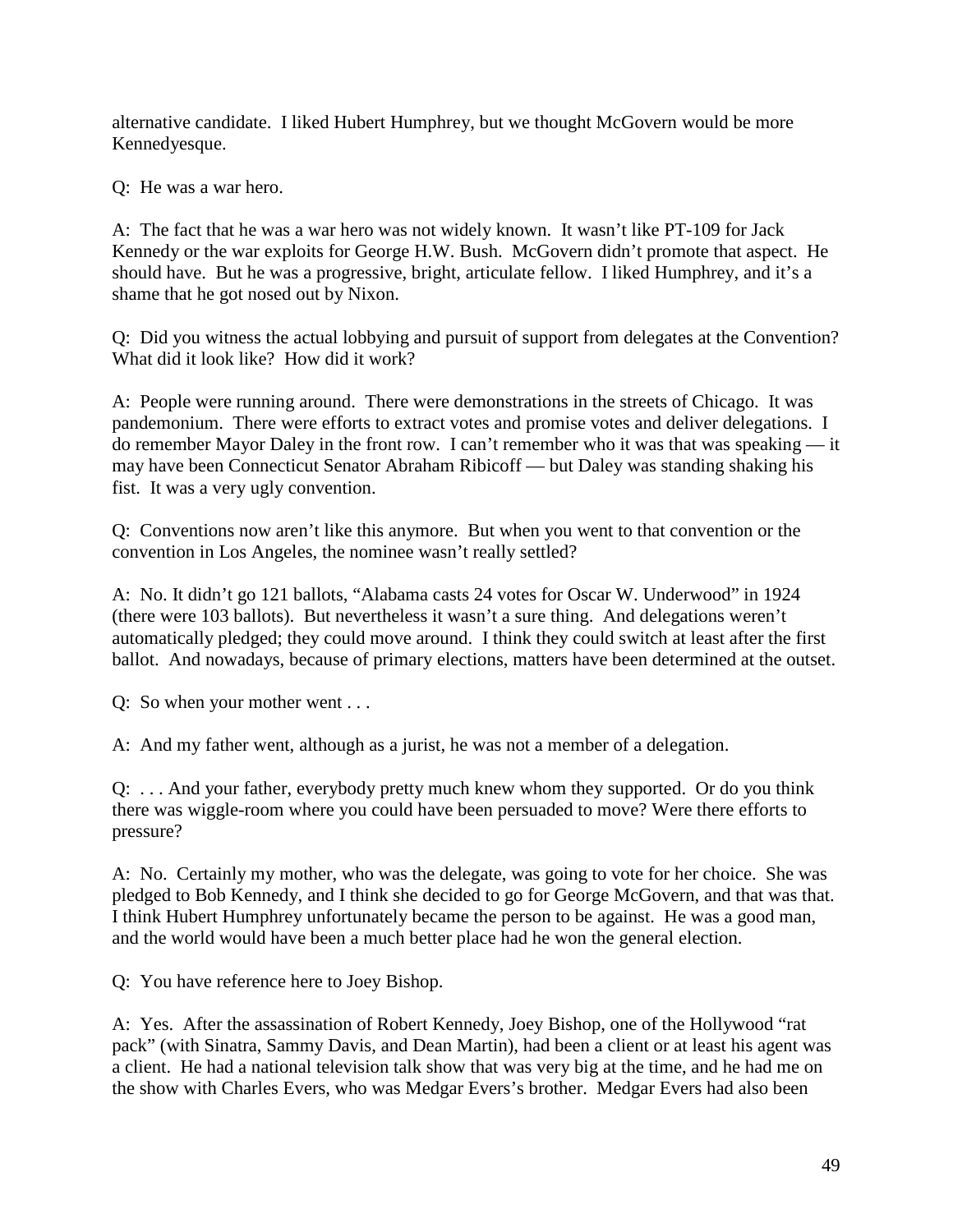assassinated — he had been a civil rights leader in the South. We talked about gun control. The National Rifle Association representative was on the show, and there was a debate about gun control at the time. I felt that the fact that these assassins got a hold of weapons that were not hunting weapons seemed to be incompatible with law and order.

Q: To that point had gun control been a long-running, big issue or did the assassinations give rise to the issue?

A: No, I think it had been an issue; but just as anytime we'd get into mass murders now, suddenly people start wondering, "Why are all these guns floating around?"

Q: You met Benjamin Netanyahu?

A: Yes, I had lunch with him when he was U.N. ambassador. My cousin Jon Mitchell set it up. Netanyahu was bright and articulate. He was quite impressive.

Also, I became active in the local chapter of the Federal Bar Association, becoming president. It gave me a chance to invite public figures to speak to the group. Incidentally, I found a job in Los Angeles for the husband of my wife's identical twin. He was a patent lawyer, and he helped found a patent firm here. I believe they did work for Apple Computer. He and the twin live up the street from us and have children the same age as our children.

Q: I don't want to go out of order, but you're talking about this incredible grounding you had in politics firsthand, both watching your father and his maneuvering, and watching the Kennedys — their successful JFK campaign and Bobby Kennedy's campaign. Did you become more engaged yourself in political campaigns? Is that something you wanted to do?

A: People welcomed my participation, especially my name that was well known because of my father. It started to become less well known as time went on, but yes, I supported Tom Bradley when he ran for mayor. I remember organizing a law enforcement rally for him, and it wasn't easy to do because most of law enforcement supported the incumbent, Sam Yorty. I put together this big rally at the request of Bill Norris, who was working for Bradley. I thought it was successful. I never got a thank-you or anything from it. I learned then that you can't work for somebody not the candidate or a close aide of the candidate. I'm sure Bill Norris is a fine person — but I suspect he took credit for it. If you're going to get anywhere, you've got to do it directly with the candidate or a top aide because others will take the credit. Bradley helped Norris and Steve Reinhardt get on the Ninth Circuit Court of Appeals. Norris had been a strong supporter of my father and ran for attorney general. He is a fine lawyer. At some point I was the state chairman for Kenny Hahn when he ran for the U.S. Senate against Congressmen John Tunney and George Brown. Hahn did very well considering he never got out of the County of Los Angeles. He was very popular here. But we couldn't get him up to Redwood City, or someplace like that. I felt I owed him because he was the first major officeholder to endorse my father in his 1958 campaign for attorney general. I also helped his son Jim when he successfully ran for mayor.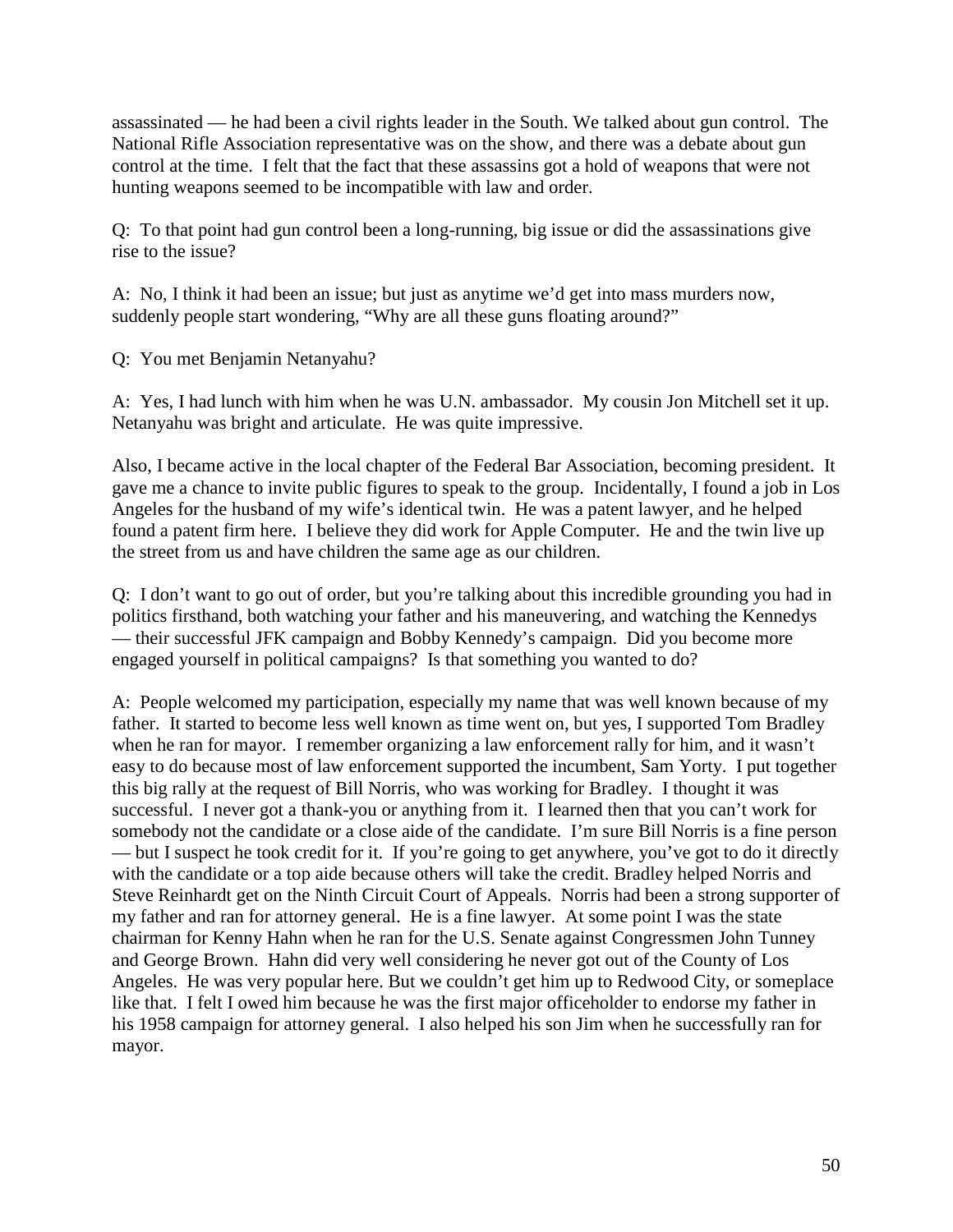I think I tried to help out Lloyd Hand who ran for lieutenant governor. He had been chief of protocol for President Johnson. I believe he lost in the primary. I helped an assortment of other candidates. When my friend Ron Schoenberg (son of the famous composer Arnold Schoenberg) ran against an incumbent judge, I sent him to Joe Cerrell, who had worked for my father when he was Democratic National Committeeman. This was Joe's first judicial candidate. When Ron won, Joe was the person most judicial candidates hired. Also, another candidate at that election designated himself as "retired judge," and I challenged in court that ballot designation as not being an "occupation." The judge agreed with me.

When Jerry Brown first ran for the Junior College Board of Trustees, it was the first time there was any election for those positions. They were new positions, so there were a lot of candidates who ran. He was "Edmund G. Brown, Jr.," so he had name identification. I got signatures for him to get on the ballot. And I also recall — I don't know if it's that election or another — when he asked me to drive down to the *Herald Examiner* with him, and there was a strike against the *Herald Examiner*. We got there and Jerry said, "Could you bring this press release in for me?" I didn't think much about it; I crossed a picket line. They took my picture, or they said they took my picture. I got back in the car, and I said, "I don't think we should have done that." But Jerry didn't do it. He had me do it. Pretty cunning of him. Jerry won quite handily.

The next thing I got involved with was the 1972 Democratic Convention. I was on the Hubert Humphrey delegation. At that time there was a push and even a rule mandating diversity, and Gene Wyman was picking the delegates. He wanted to have a certain representation of Latinos and Blacks and women and so forth. So he had it all worked out, and he finally picked somebody named Mrs. Gozar. I just remember that name. And I said, "What did you pick her for?" He says, "Well, it's a woman and Latina and fills both requirements." She wasn't a Latina, but he said "close enough." I was a member of the delegation.

The Humphrey delegation lost to Senator George McGovern in the California primary election. It was winner take all at that time. We took the position that that was wrong, and it should be proportional representation. So we went to the Convention demanding that we be proportionally represented, and there was a big fight — this was in Miami. I remember Willie Brown, who was on the McGovern delegation, getting up before the Convention and saying, "Give me back my delegation." John Burton also was a leader of the McGovern delegation. Ultimately, I think we were "de-seated," so to speak.

Q: So you went to the Convention, but there was no seat for you?

A: No seat. But I met some interesting people, including Ed Sanders, a well-known lawyer, who was on the rival McGovern delegation; years later we became partners. He was in the White House under Jimmy Carter.

Q: When did Jerry Brown run for governor, or are we too far ahead of ourselves to talk about that?

A: No. Jerry, first ran for secretary of state. And Frank Jordan and his father had been secretary of state since the early 1900s. Jerry was going to challenge him, but Frank Jordan died and left a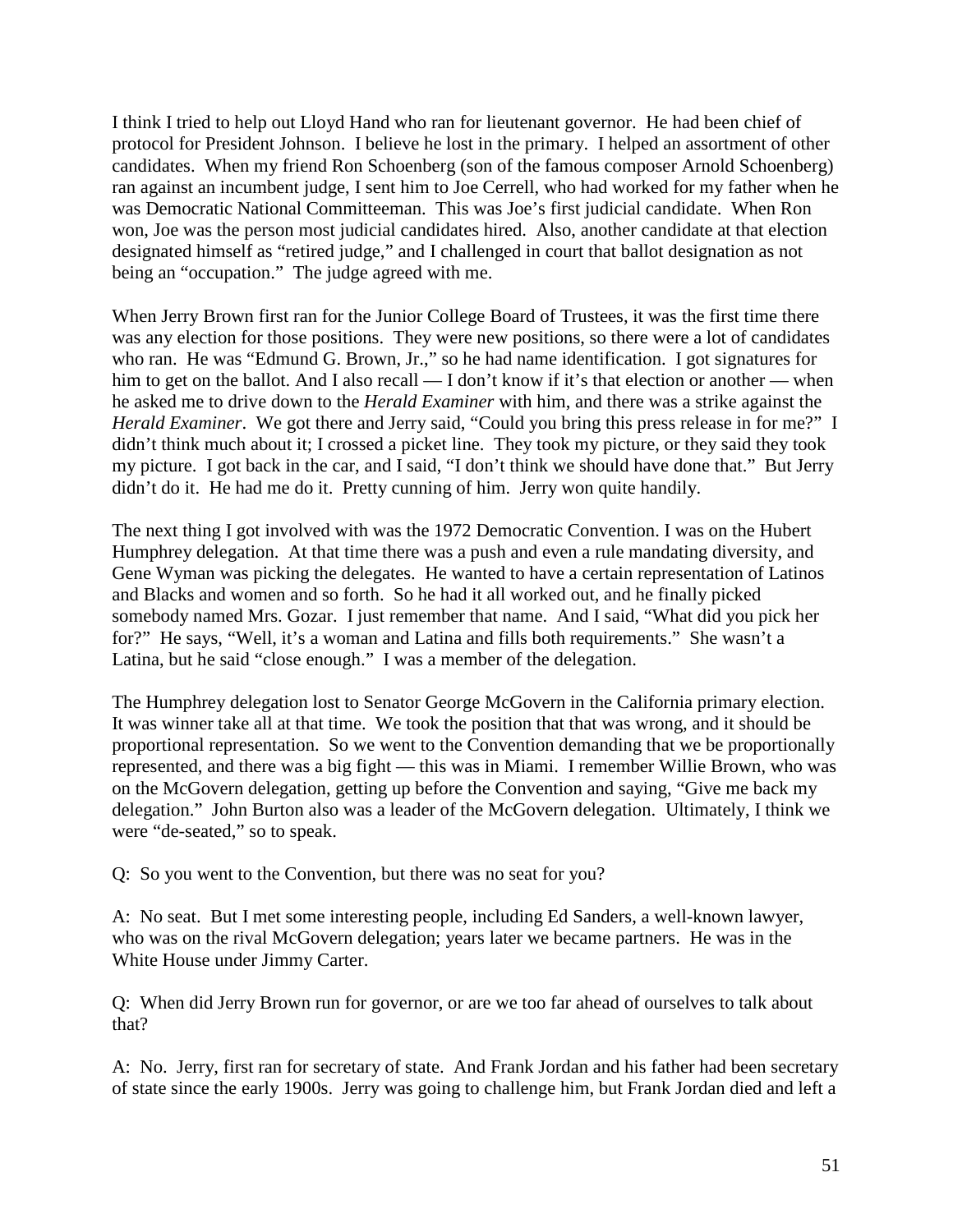vacancy. Governor Reagan was going to leave the spot open for the winner of the Republican primary so that he could run as an incumbent. I came up with an idea. I found some authority that you couldn't leave the secretary of state's office open; otherwise, charters and things that were filed might not be effective. At least that was the theory. Jerry jumped on that, and Reagan felt compelled to appoint an interim secretary of state. So Jerry didn't have to run against an incumbent. I thought that was a very important aspect to his winning. I was also chairman of one of his dinners; I raised a lot of money for him. And he got elected secretary of state.

I also handled some litigation for him as time went on. Then Jerry ran for governor when Reagan's term was up, which I guess would be in 1974. I was one of the insiders. I got all of my friends to contribute to his campaign, and raised a lot of money for him. I got some heavy hitters in his campaign.

I remember Gloria Allred, the famous feminist attorney, was a driver for him, as was somebody named Rose Bird, whom I'll talk about in a while. Jerry got elected, and that was sort of the last I heard from him. Recently I asked him about that, and he said, "You never asked for anything." I said, "I didn't think I really had to." But . . .

Q: Do you want to talk about how your life was evolving during this period, the early to middle seventies?

A: I made partner at Mitchell Silberberg in five years, which was probably the minimum amount of time. In a firm like Mitchell Silberberg, business-getting was important. Mitchell Silberberg was one of the largest firms in L.A., but it was more entrepreneurial. It didn't have these large corporations with the retainers, so it did require business-getting. So I did make efforts to go out and get business, and I did pretty well at that. As I mentioned, I was a litigator, but not really a trial lawyer. I tried cases, but not like personal injury or criminal lawyers. I did some appellate work, but just on my own cases.

I also did some work for the State of California. At least people in the Brown Administration knew me. I was hired to deal with representing the state involving cases upholding our due-onsale clause restrictions. The Federal Home Loan Bank Board claimed the restrictions were preempted as to federally chartered savings and loan associations. We ultimately did not prevail on that issue, so that the federal savings and loans were able to avoid our California rules on dueon-sale clauses. I did some work for the California Energy Commission — again, dealing with preemption questions, concerning our regulation of nuclear facilities here. So I got some business out of the State of California. I also was appointed to the Museum of Science and Industry — now the California Science Museum. A few members of that board were to serve on the Coliseum Commission. That was my incentive. But I did not get on the Coliseum Commission. I found the museum position interesting. The Board was composed of some highpowered Los Angeles leaders — for example, Caroline Ahmanson and Bill Robertson (Los Angeles labor leader). Janice Berman, Congressman Howard Berman's wife, was on the Board, and we usually agreed on issues. Then, the "Industry" aspect was significant because many of the contributors were from the business world. Janice and I wanted less focus on industry. The present name of the museum suggests that is what has occurred. The museum is a very important resource for Los Angeles. Supervisor Ed Edelman appointed Loren Rothschild and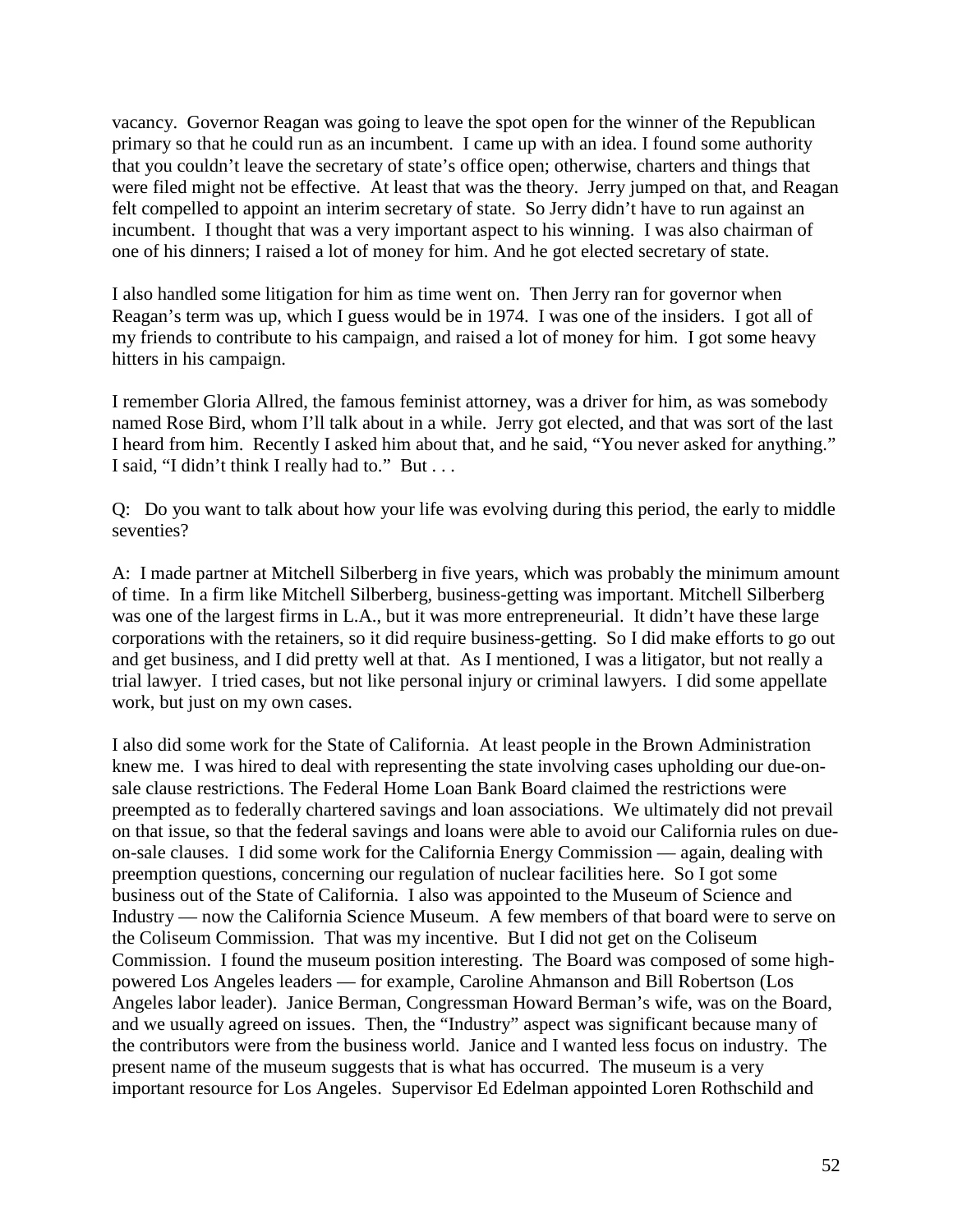me to the Los Angeles County Law Library board. It has been an outstanding law library. I focused on its international law collection.

After Jerry became governor, the chief justice retired and my father, one would think, would be the most logical person to name as chief justice. My mother had actually fed Jerry when he was running for office, and so it seemed logical. The other possibility would have been Mathew Tobriner, although he was a bit older. But Jerry had clerked for him. Jerry decided to appoint Rose Bird, who had been on the California Agricultural Labor Relations Board. She was a controversial character. Indeed, then Bishop (later Cardinal) Mahoney wrote a letter vehemently opposing her, saying she wasn't temperamentally suited for the job. They served on the Agricultural Relations Board together. So it came up before the Judicial Qualifications Commission, and they voted 2 to 1 to approve her. Tobriner voted for her; he was the acting chief. And one of the Court of Appeal justices voted against her. It came down to Evelle Younger who was the attorney general, and he voted for her, inexplicably; although rumor has it that he extracted a promise that one of his deputies, Wiley Manuel, would be appointed to the Supreme Court, and he was.

Rose Bird was a reasonably smart lady and wrote some decent opinions from time to time, but personality-wise was one of the few people with whom my father couldn't get along. He said she'd lock her door. She made all the justices make appointments to see her, rather than just walk in like you ought to be able to do in a collegial court. She had her assistant sit in on all conversations with other justices. She was secretive and difficult.

My father was a little bitter about that appointment, I think. I don't know if "bitter" is the right word, but he was quite angry at Jerry for this. He also felt that Jerry had used the concept of affirmative action for the bench, which might be good policy in theory, to appoint judges who were not qualified and that he had damaged the bench in the name of affirmative action or diversity.

My father wrote the *Bakke* opinion in which he said there shouldn't be any racial quotas. So he was controversial in that regard. Jerry was reported to have indicated this was a reason for not appointing my father as chief justice. I don't know what his motivation was. I think my father's views on affirmative action may have had something to do with the fact that there were once quotas against Jews. That Dartmouth and Stanford had such quotas may have had an effect on him. Certainly no one could suggest he was weak on civil rights. Not only did he strike down racial restrictive covenants, he forced the PGA to accept the black golfer Charles Sifford, and he established a civil rights division in the state Department of Justice. He wrote opinions that supported civil rights. He supported the Anti-Defamation League.

In about 1978, the Supreme Court decided *People v. Tanner.* It concerned some issue prohibiting the grant of probation to one who used a firearm during an offense. There was a concern that Tobriner or the Court had held up this opinion until after the retention election at which Rose Bird was on the ballot. Because of these allegations, Rose Bird unwisely called for an investigation. My father thought it was nuts to do this, and they did set up an investigation panel — the Judicial Performance Commission, which disciplines judges.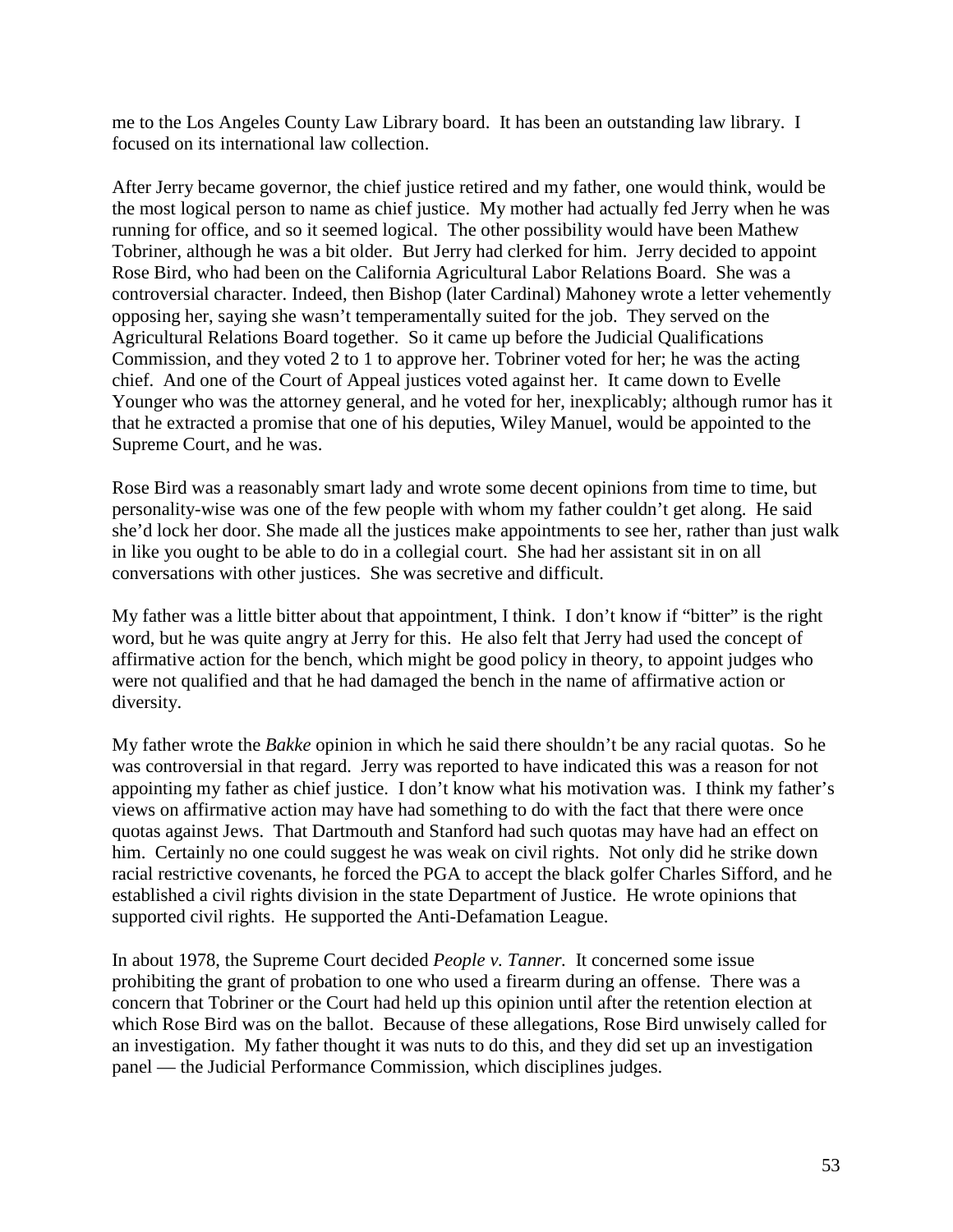Seth Hufstedler became special counsel. He was the husband of Shirley Hufstedler. They were good friends of my father and of me. Shirley Hufstedler had been secretary of education, had been on the Ninth Circuit, and had worked for my father when he represented California in the *Arizona v. California* water case. Seth Hufstedler, a fine lawyer, began this investigation and started subpoenaing the justices to appear on televised hearings and be grilled about their deliberations.

My father took the position that the Constitution said the investigation must be held in private. That's what it said. So he resisted as a matter of principle. He asked me to represent him and to resist the subpoena. We went before the Superior Court, and the judge ordered that the subpoena had to be complied with.

I took an immediate writ up and four Court of Appeal justices signed a peremptory writ that set aside the trial court's order. Hufstedler took the matter up to the Supreme Court. All but one of the justices disqualified themselves. I took the position that they should sit under the rule of necessity, or if there was nobody to hear the matter, then the Court of Appeal opinion should govern. But the chief justice appointed by lot an *ad hoc* Supreme Court composed of seven Court of Appeal justices.

We prevailed 7–0 before the *ad hoc* court, which brought an end to the public hearings. No discipline resulted, but the spectacle caused damage to the Court. The whole matter generated a little bit of conflict between Tobriner and my father.

When there were depositions being taken, I brought my partner, Ed Medvene into the case to help prepare my father for them, because I was a little too close to the matter. I could handle the legal issues, but I didn't want to get into the factual issues. I felt it would be better to have an independent counsel representing him. I recall an associate in Hufstedler's firm, Pierce O'Donnell, who kept castigating my father to the press. I asked Hufstedler to restrain him. O'Donnell ran for Congress shortly thereafter. I guess he felt his name in the paper would help. He later has had some high profile cases and some personal legal difficulties.

Q: Because you were fighting the subpoena it made it look like you were protecting him?

A: Some people suspected that. He didn't really have anything particularly to hide. He had his own position. I think he basically tried to protect everybody he could. That incident had a deleterious effect on Rose Bird when she came up years later for this retention election.

Q: There are a couple things here we may have skipped over I want to make sure we touch on. There was a fairly high profile case you handled involving Edwin Moses, the Olympic hurdle sprinter. How did that come about?

A: Edwin Moses was one of the most spectacular athletes of our time. He repeatedly won the 400-meter hurdles. If you just nick a hurdle, you're finished. And Edwin Moses had won, I don't know, 120 or so consecutive straight races, held the world's record, won the Olympics several times, and he was running in the1984 Olympics here in Los Angeles. He was arrested for soliciting prostitution in Hollywood from what turned out to be an undercover policewoman. He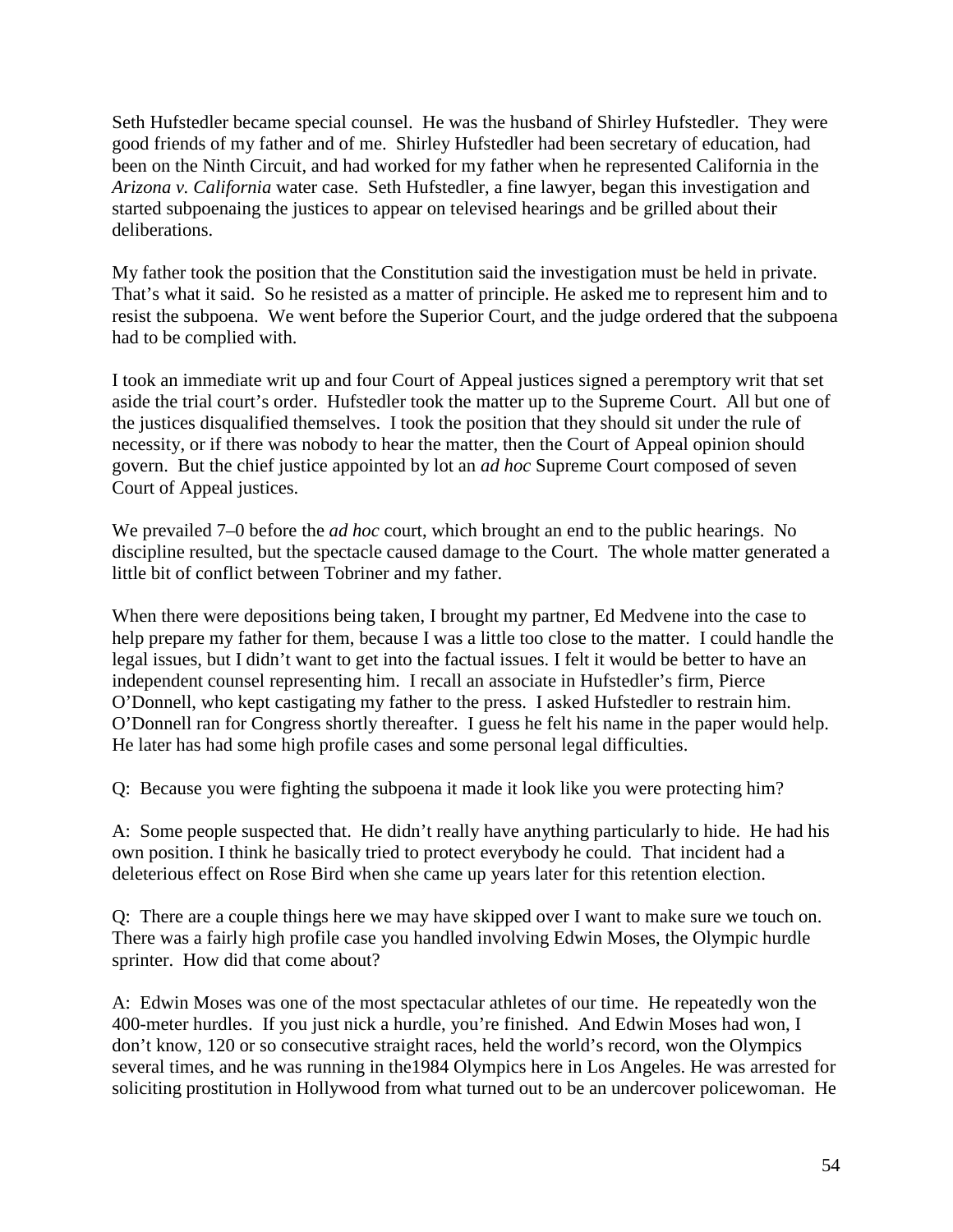allegedly was trying to pick up a prostitute, and they handcuffed him. He said he felt like Kunta Kinte (from *Roots*) when he was hauled off to jail in chains. It was very embarrassing. Of course, it could adversely affect his commercial value.

Q: Can you explain, how did you get this case?

A: It came through somebody in the firm, and it went to Ed Medvene who was a partner of mine, and so Medvene and I both were involved. Ed was much more experienced in criminal law than I was, and so he was the lead counsel. I remember calling the city attorney in charge and saying, "Drop this thing, you're ruining his life, and you're not going to win anyway." And they insisted he should be treated like anybody else and decided to try him.

We got a jury consultant; and Ed and I, mostly Ed, tried the case. Edwin Moses was acquitted, as we predicted.

Q: How did you get him off?

A: I think we raised some doubts as to whether or not he actually did solicit this person.

Q: Or whether he was entrapped?

A: No, it wasn't a question of entrapment. I think it had to do with whether he actually said or did whatever they claimed. I don't remember the specifics.

Q: But this was sort of a show trial at the time, right? This was on TV and . . .

A: This was a big trial.

Q: So that's a big success to get him off, a very high-profile case. Did that lead to more interest on your part in criminal cases, or you left that to Ed Medvene and went on to the next thing?

A: No. We didn't get many criminal cases at that point. I had taken some criminal cases after I was a deputy federal public defender. I took some cases while on the Federal Indigent Defense Panel. But for the most part, you couldn't do criminal law part-time. There wasn't a lot of white-collar crime being prosecuted at the time, other than drug cases I suppose, and we didn't get involved in that.

Q: I turned the page, and it's the first time I've seen something I completely did not recognize or expect. What is this "offer to be a coach at Pepperdine" about?

A: Somewhere along the line my good friend Allen Fox was the tennis coach at Pepperdine. He had left business. I guess he'd made all the money he needed, and he loved coaching. And so at one point he said, "Do you want to be my co-coach?" I thought, "Yes, that would be great to be a coach." I love athletics, and I would like to be a coach. I just didn't do it, but I thought about it. I thought that would be a great opportunity to do something a lot of fun.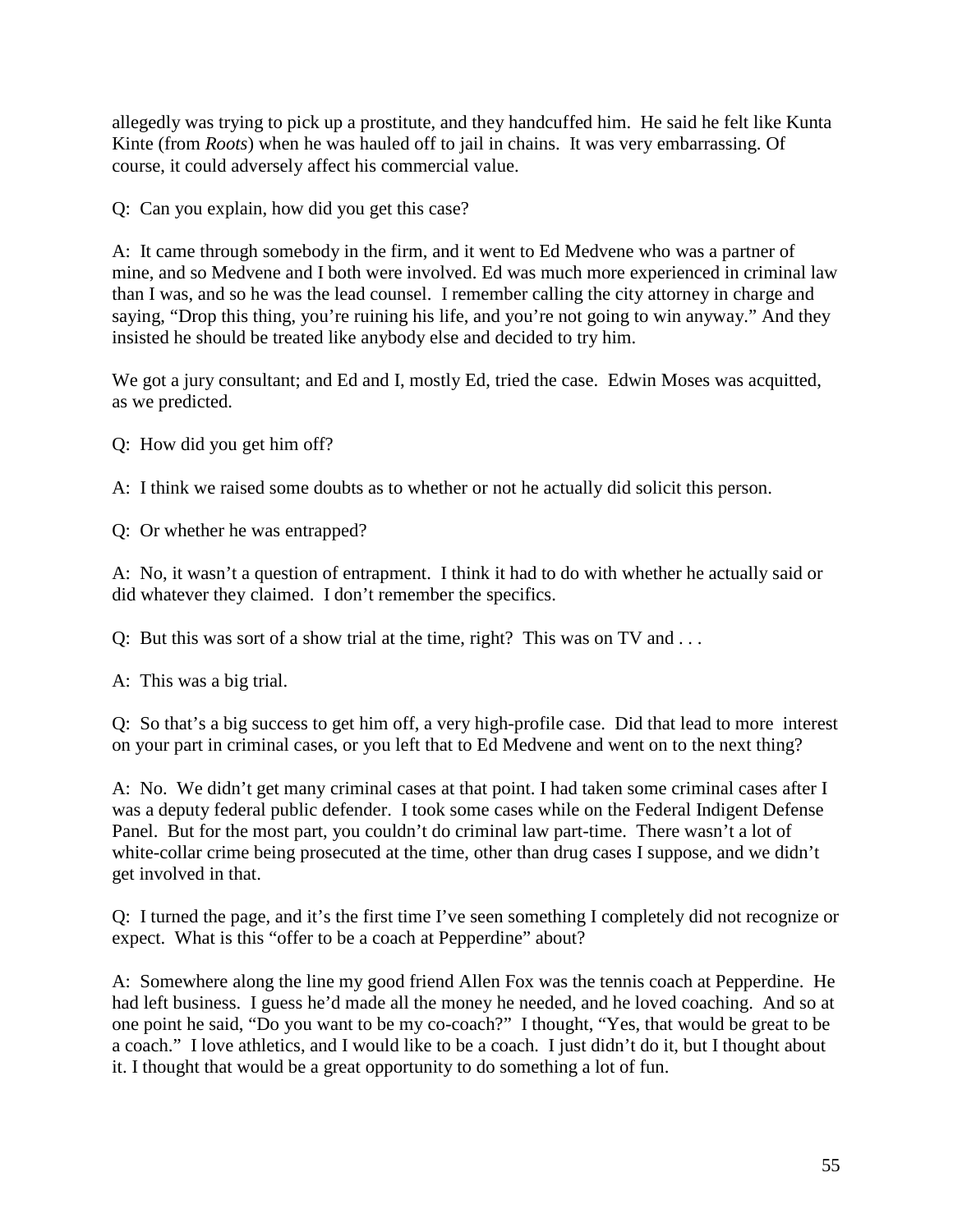Q: Why didn't you do it?

A: Well, I was probably more career-oriented at the time.

Q: You hadn't figured out yet where this career you'd been building all this time was going?

A: No. If they offered it to me today, I might take it. I enjoyed the opportunity to deal with athletes in practice or otherwise. I had the opportunity to get to know the Hall of Fame baseball player, Hank Greenberg. He was a member of my tennis club. The story was that when he was on the verge of breaking Babe Ruth's home run record, the pitchers would not pitch to him because they did not want a Jew to have this record. Greenberg did not support that story. He said he just failed to hit the necessary three home runs.

Q: You're at a point where you had all these different, almost apprentice-like experiences in the Public Defender's Office; as a private attorney and in politics working on campaigns. Did you have a sense of where you wanted to go, what this was all building toward?

A: No. Public service is a matter of luck. It's something you might put yourself in a position to get, but unless you run for something, there are no assurances. To get appointed to positions is a matter of luck. I had my disappointments — the U.S. attorney job, the district attorney position twice, and federal judgeships. There was a second time the opening for district attorney came up and again I was one of the finalists but didn't get it. When I was in the Federal Public Defender's Office, John Van de Kamp and I both were vying for the district attorney position, and Van de Kamp was the one who got it. Other candidates were Judges Manuel Real and Matt Byrne. I believe Byrne may have been mentioned, or may have been mentioned the earlier time. I realistically never had a chance.

My good friend Ed Edelman was on the Board of Supervisors. I first met Ed back in Washington when he was a government lawyer and I was with the Warren Commission, and we had lunch. He said he was going to go back to Los Angeles and run for office. He started to read me his campaign speech — "First, we need civic pride" — and I thought, "You must be crazy." He went back to Los Angeles and won a City Council seat. He later successfully ran for the Board of Supervisors. So he and Kenny Hahn were on the Board. I thought I might have a chance, but I didn't.

In any event, talking about luck, in 1981 I was playing tennis at lunch and I got a call from William Clark who had been a colleague of my father's on the California Supreme Court. He was Reagan's deputy secretary of state. He said there was an opening on the Iran–United States Claims Tribunal, which I'd never heard of, and would I be interested in living in Holland and being on this tribunal. I think he first offered it to my father. He needed me to get back to him quickly because the time deadline for naming members of the Tribunal was running out. At the time, as I mentioned, I was being considered for appointment to the California Court of Appeal. I think Jerry would have done it, but who knows?

I decided to take the appointment to the Tribunal. It was a very interesting process. It was part of the hostage agreement that was negotiated. The Iranians had taken over the American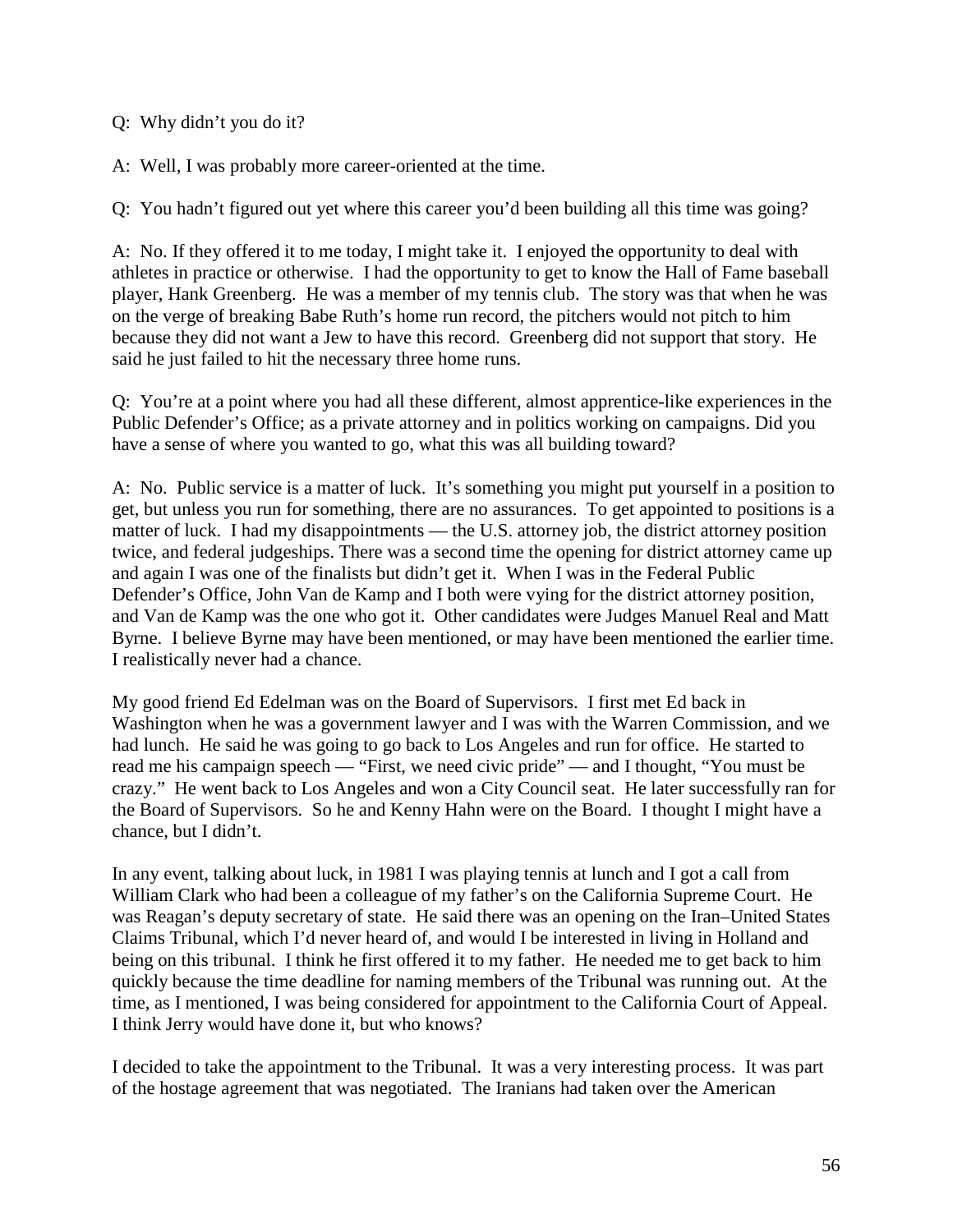Embassy in Tehran and held Americans hostage. To get them released, Deputy Secretary of State Warren Christopher negotiated what's called the Algiers Declarations or Algiers Accords. We had frozen Iran's assets. We agreed to return assets; they had agreed to return the hostages. All disputes between Americans and Iranians and the two governments against each other would be determined by a tribunal in The Hague composed of judges: three Americans, three Iranians, and three from other countries. The agreement called for up to 27 arbitrators, and originally the Iranians named 9. The American government said that's too unwieldy, so it agreed on 9–3 from each side.

I went to Washington to meet the others involved. The first nominee by the U.S. was Judge Malcolm Wilkey from the D.C. Circuit. The Reagan Administration designated the Americans. Bill Clark was a Republican, and he said, they wanted me because I'd had litigation experience and they wanted a litigator on there. They had another person, Howard Holtzmann, who was very knowledgeable about rules in connection with international arbitrations. And they had Wilkey. But then Wilkey found that ethically he couldn't do it; the canons of ethics said one couldn't be a judge and an arbitrator, even if he or she took a leave of absence.

So another State Department person, George Aldrich, who had been ambassador to the Law of the Sea Conference and an aide to Henry Kissinger, was appointed. We went over to The Hague. The American agent was Arthur Rovine, an experienced State Department lawyer.

There were some disruptions in Iran at the time, an explosion I think. This was not long after the Iranian Revolution. So it was unclear if the Iranians would show up, but they did. They appeared, and the first thing we had to do was pick the third-country arbitrators or judges. Of course, we started nominating Brits, Canadians and Australians, and they nominated Pakistanis and Bangladeshis and other Third World people. Ultimately we agreed upon two Swedes: The marshal of the realm of Sweden, Gunnar Lagergren; Swedish Appellate Judge Nils Mangard; and the chief justice of the Court of Cassation, or the French Supreme Court, Pierre Bellet. Then we had to adopt rules. As required, we adapted the UNCITRAL (United Nations Commission on International Trade Law) rules.

We were starting from scratch with thousands of claims. Others had been judges, but I had had a hands-on experience with clerks and filings and things like that, because I had to deal with them as a young lawyer. So I brought over a clerk from the California Supreme Court to help set things up, and we started with what we called a registry or a clerk's office, and file stamps and docket sheets.

We started meeting at the Peace Palace at The Hague, and I had a great office there with books by Grotius and Persian rugs. It was a beautiful facility. And then we got our own building, which we rented, over on Parkweg. The Peace Palace, which has housed the International Court of Justice, looks like it is right out of a drawing by Charles Addams. Its construction was funded by Carnegie. Now, the Deliberation Room and offices of the ICJ are housed in a building behind the Peace Palace.

Q: You had a budget to work with, I assume? Who paid for all of this?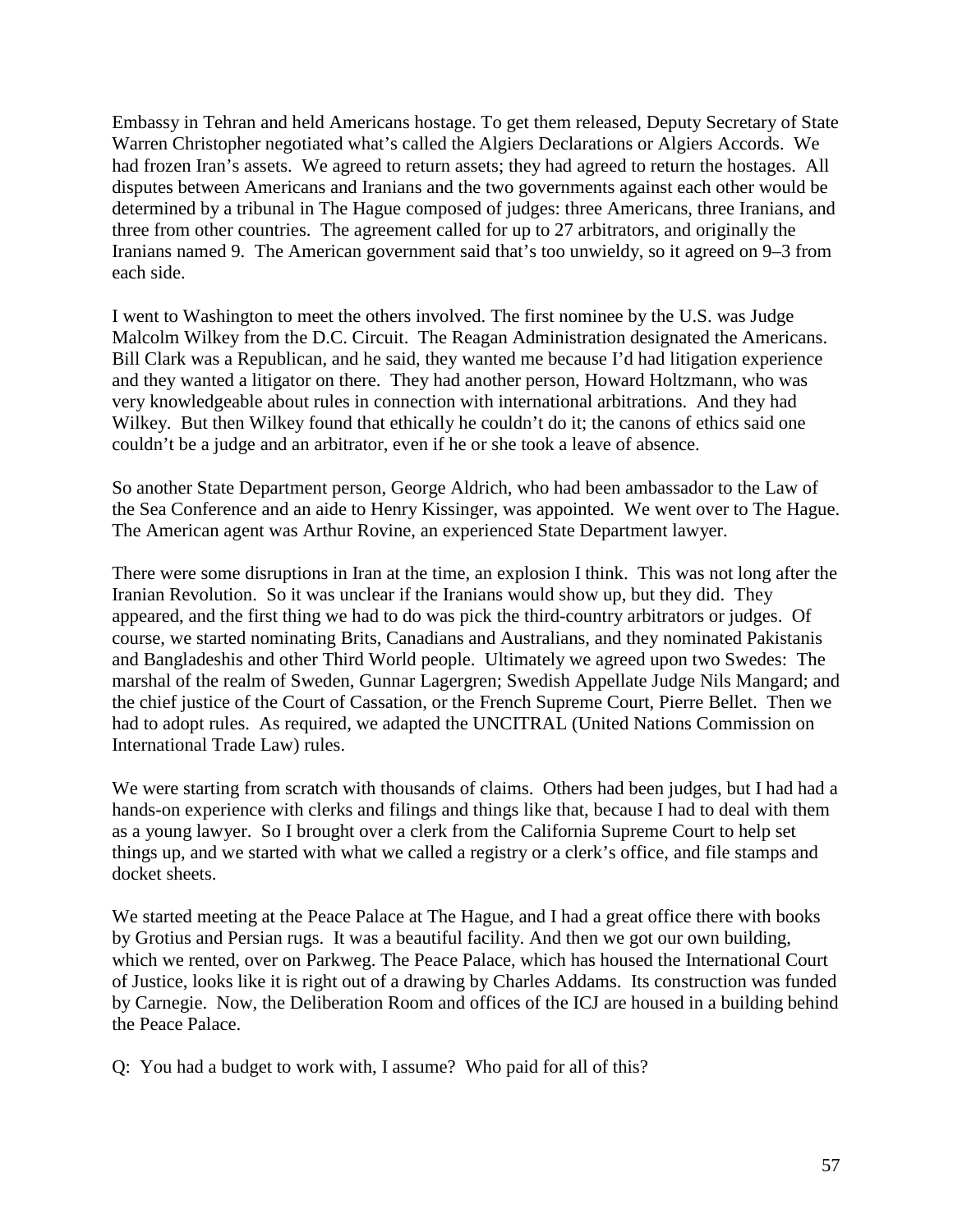A: The American government and the Iranian government. They would provide funds, and we hired a secretary general and an accountant.

Q: You had a number of possible positions and jobs put in front of you up to that point in your career and had for one reason or another passed on them. What was it about this that you think made you take this?

A: I hadn't passed on anything that was really good. I'd been rejected for a few things; I got a few things. I'd always thought about living abroad. I remember telling Lagergren, the president of the Tribunal, that I thought a half-year or year would be our time frame to dispose of all the cases. I said, "Do you think we can get through these things in a year?" And he said, "No, no, no; maybe a couple of years." I'd thought, we could use class-action techniques to get common issues and common facts, but the one thing I didn't count on was that the Iranians were in no hurry to have these claims resolved. Most of the individual claimants were Americans claiming against Iran. So they resisted any kind of processes to expedite this process, at least initially. Part of it was that they didn't have the lawyer capability. Many people had left because of the Revolution, and the ministries were not up and running and efficient and could not get the necessary information. The Tribunal is still operating — for over thirty years and probably for another decade. All of the private claims have been resolved. The remaining cases involve numerous claims by Iran against the United States and involve substantial sums. So in fairness to the Iranians, they had some logistical problems in trying to get these cases heard fast.

Once, the American agent said there were reports of possible terrorist attacks against the Americans at the Tribunal. I asked what I should do. He replied, "Be careful." I showed up for work the next day, but none of the others did.

Q: You were sitting across the table from these Iranian judges. Iran had a revolution, had killed Americans, made hostages of Americans. We weren't at war with Iran, but we were certainly unfriendly with Iran. What was the experience like of working in close consultation with the Iranians at this moment?

A: I made it my business to try to get along with them and to be friendly with them. I didn't know that I'd get anything for it, but I just felt that it was probably the best way to operate. There was no sense having hostilities in a legal mechanism. I remember the Ayatollah Kashani, a very famous ayatollah in the Mosaddegh era back in the fifties. His son was one of the arbitrators, and we used to play ping-pong. I remember that one time I hit the ball and it caromed off the side. He said, "That's unacceptable." I remember we had an introductory dinner, and the Europeans and Americans had wine and, of course, for the Iranians there was apple juice."

Q: What were your impressions of them?

A: They are very bright and very clever. They certainly had more incentive to toe the line with their government. We American arbitrators didn't want to see an American claimant get money to which that claimant wasn't entitled. There was a certain pot, and we'd rather have the money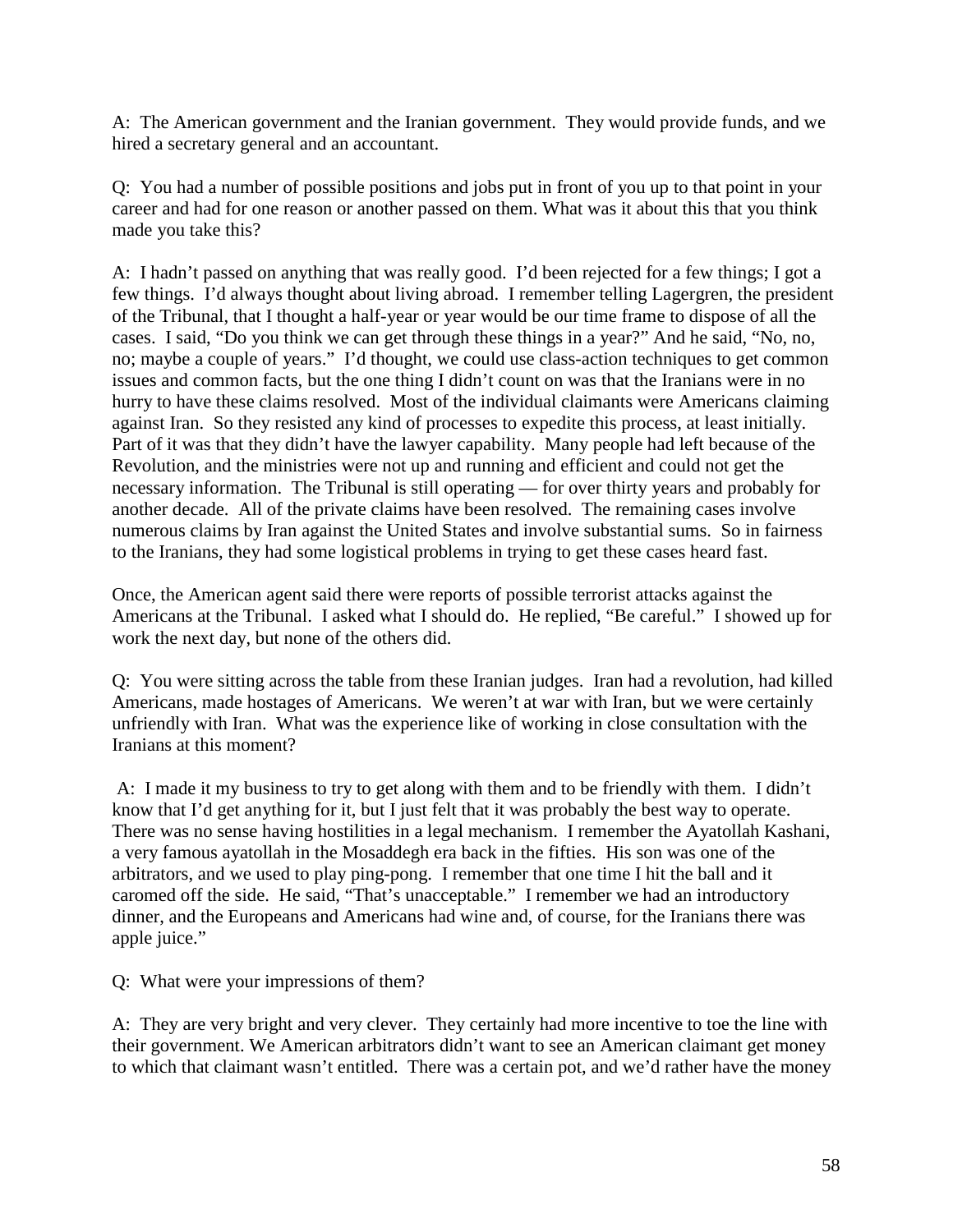go to somebody who was entitled to it The Iranians did have to replenish an account to secure payments once that account dropped below a certain level.

The Tribunal was considered the largest international arbitration mechanism in history. There have been others with more cases. After World War I, the Versailles mechanism had thousands of claims, and there had been others with large volumes, but nothing approaching the dollar amounts that were involved here. We dealt with very significant issues of international law on which there was a paucity of authorities. We were faced with issues of dual nationality, force majeure, forum selection clauses, exchange controls, exchange rates, interest, state responsibility, treaty interpretation, expropriation, standard of compensation, applicable law, application of the UNCITRAL rules, and a whole host of issues on which there had not been significant authorities.

Because many of the Americans' claims had merit, if they were decided properly, the Iranians would lose many of these cases. It was difficult for the third-country judges to rule against the Iranians repeatedly. So they often tried to compromise the decisions. I would always tell them to decide the cases in accordance with the law and the facts, but they expressed the view that compromise was preferable. Perhaps they wanted to keep the Iranians in the process. I felt one of the judges seemed to buckle to Iranian pressures and protestations. I once showed him a clipping saying the tennis player John McEnroe, who ranted at the linesmen, saw fear in their eyes. The judge, a one-time competitive tennis player, wondered what I was getting at. I said, "The Iranians see fear in your eyes." I suggested that if he was going to tilt toward the Iranians because of their pressure, I could exert the same pressure. Of course, I tried to get along with these judges. For the most part, I liked them. I must say, I found international law a bit uncertain and international dispute resolution subject to unexpected results.

The hearings were based on civil law and common law traditions. The cases, including witness testimony, were submitted in written form. The hearings consisted of any witness amplification, limited cross-examination, and argument. The best oral advocates I heard were British. They would meet adverse facts head on. Americans seemed to avoid them in the apparent, but incorrect, belief that if they were not raised by the other side, the judges would not notice them. American lawyers also used idioms ("slam dunk," "whole enchilada," etc.), not recognizing that English was not the first language of the Europeans or Iranians, including the interpreters. At the time, international arbitration was done by a few law firms. Because there were so many American companies that had claims, many lawyers participated. This opened up the field of international arbitration to many lawyers. With international trade expanding, the field of international arbitration is increasing.

Q: So you picked up your family and you moved to Holland. You had been to Holland, to Europe, as a child. How was it different? How jarring was that? You weren't in Los Angeles anymore.

A: I did not go to Holland as a child. We went through Belgium. I had been to Holland before. I went over there several times in early '81, and I don't think the whole family went over until the beginning of 1982. We rented an apartment overlooking the North Sea, and we put the kids in an American school. We made a number of friends who were on or associated with the Tribunal. I became somewhat interested in the International Court of Justice, having been in the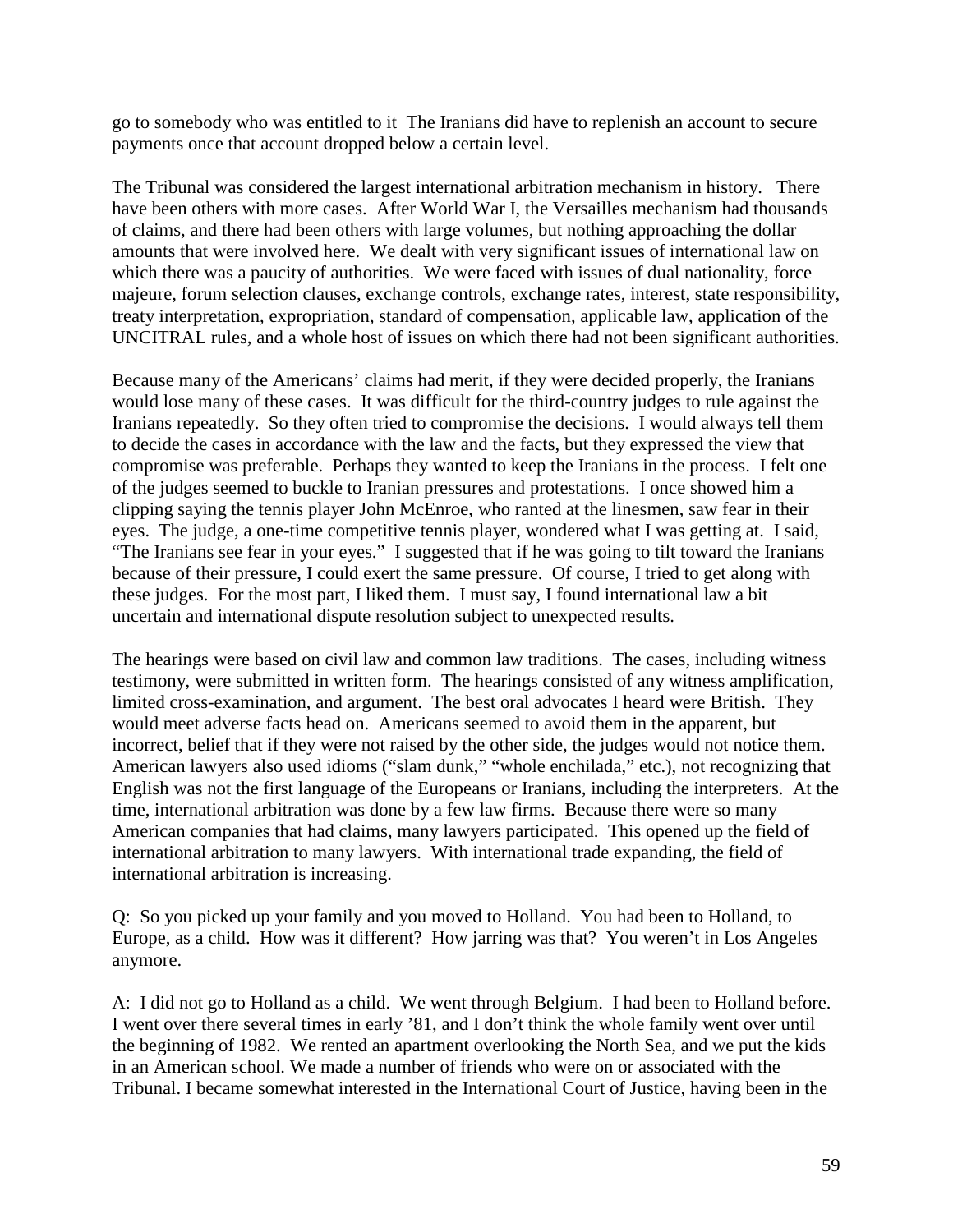Peace Palace. We befriended the American judge, Steve Schwebel, and the U.S. ambassador. We had a nice little community. I also made friends with some of the Iranians and some of the interpreters, although we didn't socialize much with them. I also joined a tennis club. It competed against other clubs. I was put on the third level team — the first being Davis Cup. My level was pretty high. I played against mostly 20-year-olds. We played singles, doubles, and mixed, and it was serious business. We trained for it during the winter. I actually won most of my singles matches. By the time we got around to mixed, I was tired. We played on clay. I once asked what happens if we lose. The person said we would be "degraded." He meant the team would be downgraded or demoted to a lower classification. I met and became friendly with many Dutch people through tennis. Some of the young juniors I played with came over to play at U.S. colleges, and I would see them from time to time. I did win the club championship.

I should have taken more advantage of the ease of travel around Europe while I was there because it's an easy jaunt to other places. But I was living there, and I did what I do when I live in a place — I would get up in the morning, I'd go out and jog and play tennis, and then I'd go to a movie or do something else. So I just lived there, and I didn't take advantage of all the travel that I probably could have done. The kids traveled around Europe on their school teams. I tried to learn French, but not with much success. Everyone there spoke multiple languages.

Q: Were there things about living there that were different that you hadn't anticipated?

A: No, I don't think so. Everybody spoke English in large part. The bureaucracies there are a little more rigid than they are here. Whenever I'd go someplace I'd expect to hear, "It is not possible," and I used to say, "Before you say anything to me, please don't say, "It is not possible." (laughs)

Q: Still, it was jarring culturally I'd think. I remember Mr. Rademaker, the man who used to pick you up at the airport. Didn't he have like animal skins in his car? There were things that you were seeing that you wouldn't have seen in L.A.

A: He was an avid hunter, and he used to have these dead ducks or rabbits or whatever they were in the trunk. I noticed a smell, and I finally figured out what it was.

Q: Do you remember your family's reaction, our reaction? Kids' reaction, Mom's reaction to the news that you were considering doing this? When you were making the decision, how did Mom react? This is a big decision to pick up and move from your routine and your life.

A: I think she thought it was exciting, and I don't know what you kids thought about it; we had taken you on a trip before to Ireland and . . .

Q: England and France.

A: England and France. So you'd done some traveling. The fact that you were in an American school certainly made the transition a bit easier.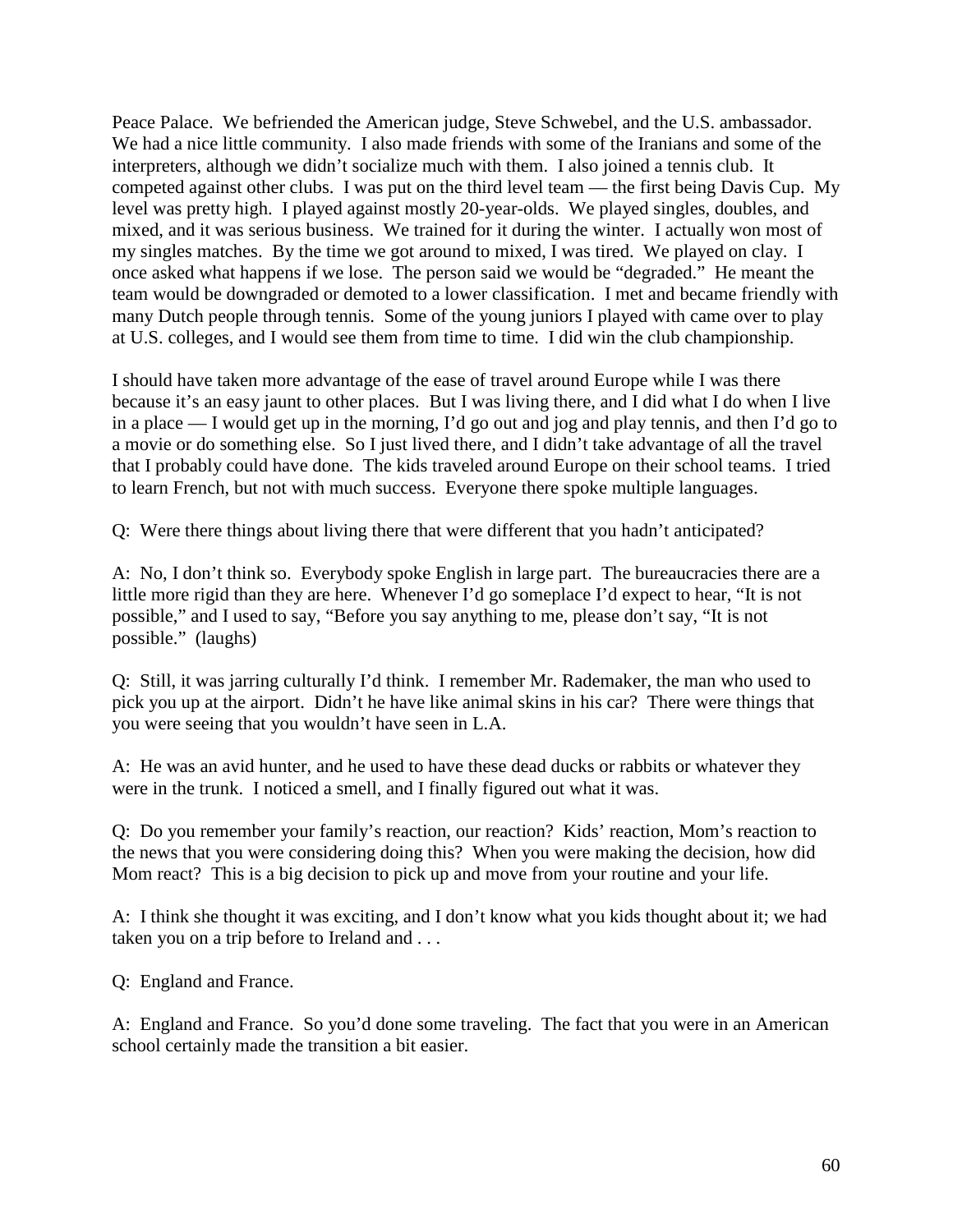Q: Had you given any consideration to putting us in a Dutch school?

A: I thought it would have been a nice idea, but you were not that proficient in languages as I recall.

Q: I wonder where that came from. So this was an enormous undertaking. You were essentially setting up an entirely new court.

A: Exactly.

Q: Were there snags, things in retrospect you would have done differently? Were there lessons learned? What was the experience like?

A: There are always snags. Nothing operates smoothly. We were dealing with hostile governments. There were language barriers, although we had interpreters, and access to evidence was difficult. Different legal systems were involved. We had to choose third-country arbitrators, who were pressured from each side. It was a formidable task, and the fact that it started up and ran and issued awards and stayed together — it's still operating as a matter of fact — is amazing. All these years people assume that the United States and Iran have had no dealings with each other at all, and it's not true. We dealt with the American government and the Iranian government continuously, and they dealt with each other in connection with these claims at the Tribunal. Also, the Tribunal probably produced more authorities on international law than had ever been produced before. Just the separate opinions, a number of which the governmentappointed judges wrote, are a great resource.

Q: And everybody on both sides has honored the work of the Tribunal, that when the Tribunal said, "You must pay," they paid?

A: There was a security account into which Iran had to put money, and sometimes Iran was derelict in putting its money in. But all the claimants who received awards have been paid.

Q: Did this experience change your views on what you wanted to do with your career? How did it shape what followed?

A: I had hoped to get involved with international arbitration. I probably knew more about it than most people, certainly in California, and I remember going back to the law firm. I had been one of the better business-getters there, and when I got back all my clients had been gobbled up by others. So I thought about generating an arbitration practice. The firm really wasn't that interested, and I was a little disappointed in that. I had to start over.

However, if somebody thought about an international arbitrator in Los Angeles or California I would certainly be on their list, and I did get involved in some international arbitrations. I was picked as one involving a Saudi company and a California company, and we went to Saudi Arabia. I remember they had asked about the visa for an on-site visit to Saudi Arabia, and they said if you put "Jewish" down there you won't get in. I wanted to go, so I wondered if I should stand on principle even if no one cared what I put down. I thought about putting down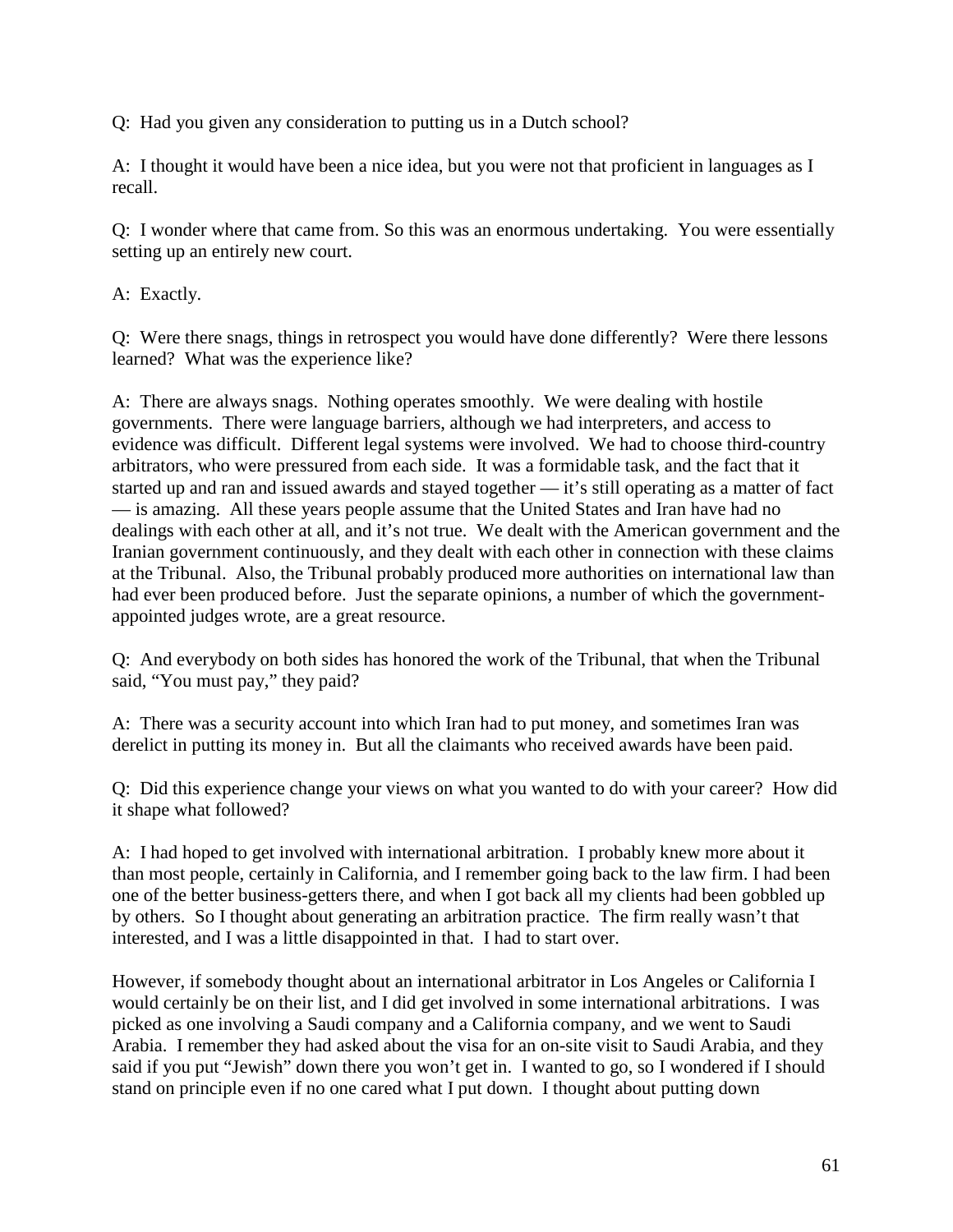something like "Reform" or "protestant" (with a lower-case "p" to indicate "one who is protesting") — I did put down "Protestant." Then I went to Saudi Arabia and checked into the hotel, and there they ask your religion. You're there, so what are you going to do?

## Q: What was that experience like?

A: It was very interesting. I met a person who works now for the Saudi government named Armand Habiby. He was one of my co-arbitrators. He was a Palestinian, and it was a very congenial group. We had a Canadian chairman, Neil McKelvey, who became president of the International Bar Association. I was the party-appointed arbitrator designated by the California company. It had to do with mobile homes sold by the California company to a Saudi company. I had some other international arbitrations. I had some international arbitrations in Paris, Zurich, Munich, and London, and then sometime later after the Iraq invasion of Kuwait had been repulsed, there was set up a United Nations Compensation Fund containing a percentage of Iraq oil revenues and out of which claimants would be compensated. I was retained by the law firm representing the government of Kuwait to assist it. I was retained partially to help the law firm land the job because many of the people with the commission were alumni of the Iran–U.S. Tribunal. So I made a pitch and talked about our experience and my experience.

I went to Kuwait several times. The first time, I actually flew around the world in three or four days — returning via Asia. This time, when they had the visa question about religion, I said to the law firm, "You fill it out, I'm not going to do it." So I guess whatever they put in it, got me in. We ended up getting the job. I went over there a couple of times and consulted on various claims by the government of Kuwait. That was an interesting process. It was not a complete adversary system. Iraq did not fully participate, and hearings were truncated. I assisted to help ensure that the evidence clearly supported the claim — especially as to the amount of damages. But there wasn't enough international arbitration to make a full-time practice, and so I had to do the same things that I did before in practice. I did have to return repeatedly to the Tribunal to deal with cases I had heard under what became known as "the Mosk Rule" — i.e. an arbitrator who resigns should continue on the cases he or she heard. I also heard a case as a substitute arbitrator when one of the Americans was ill.

One interesting thing that happened related to the Tribunal concerned a case I heard involving Reynolds Tobacco in my first stint at the Tribunal. As a matter of fact, somewhere along the line after an award to Reynolds, the Iranians got so incensed they actually started to beat up the Swedish arbitrator, and then they had to resign. It was kind of a messy situation; an odd way for a judicial panel to work. But later on I had a private arbitration involving Reynolds Tobacco concerning the smuggling of cigarettes into Lebanon. Reynolds prevailed, and the Lebanese company filed a lawsuit in France saying I should have disqualified myself because I had sat in a Reynolds case in the Tribunal and had not disclosed it.

I didn't feel I had to disclose that because it was part of a judicial system. It wasn't as though I was picked by Reynolds Tobacco in that case. I was picked by the United States government. In any event, I'm told it went all the way to a high appellate court in France, and it agreed with me. It did not vacate the award; so apparently my decision not to disclose was upheld. Another case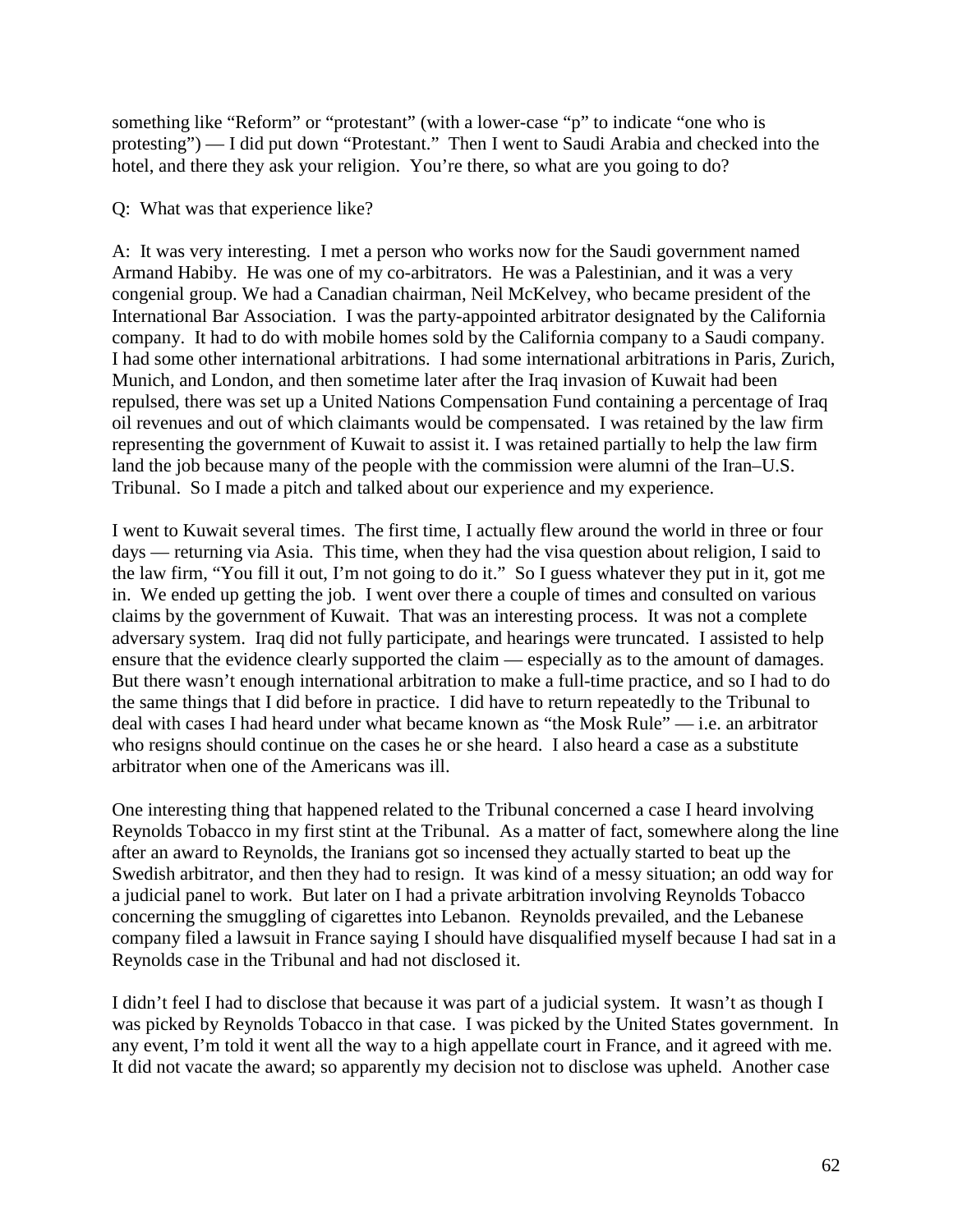in which I was an arbitrator involving Iran and Cubic Defense Systems ended up in the United States Supreme Court on enforceability issues.

Q: Before we stray too much further from Holland, while you were in Holland your grandmother and your mother both passed away. Is there anything you wanted, your recollections of hearing that news, your last contact with your mother? Do you remember what it was?

A: No. I knew she was not in good shape; I didn't realize that she was going to die. And when I was informed that she had died and had made arrangements to fly back, the Iranians asked some of the Americans, "Does he know?" And the Americans found that curious. I guess in Iran, they don't quite flat out tell you, "Your mother died." They beat around it a little bit. They say, "I think it's probably in your best interest to get back now." So they have a different way of presenting the bad news.

Q: What is the last time you remember being with your mother or talking to her? Do you recall?

A: No. I actually don't. I'm sure I talked to her before we went to Holland. She had had this cancer for a long time, breast cancer, which metastasized. But a lot of the women in my mother's family have had breast cancer.

Q: Minna?

A: Minna? Minna died at 92 or something like that.

Q: Can you remember . . .

A: And my grandfather had passed away.

Q: . . . talking to Stanley about it? He was pretty choked up about Minna dying, wasn't he?

A: Yes. It was his mother, and he and his brother Ed had basically supported her all the years, and she was a very nice woman, very supportive.

Q: Didn't he make some comment about being an orphan?

A: I don't recall.

Q: When she died, Stanley said, made some remark about now — I think it was Ed Lewison who told me about that — "now I'm an orphan."

A: I say that, too.

Q: So you come back from Holland, and you're essentially finding yourself in the position of having to go back and drum up private work and do the same stuff you had been doing before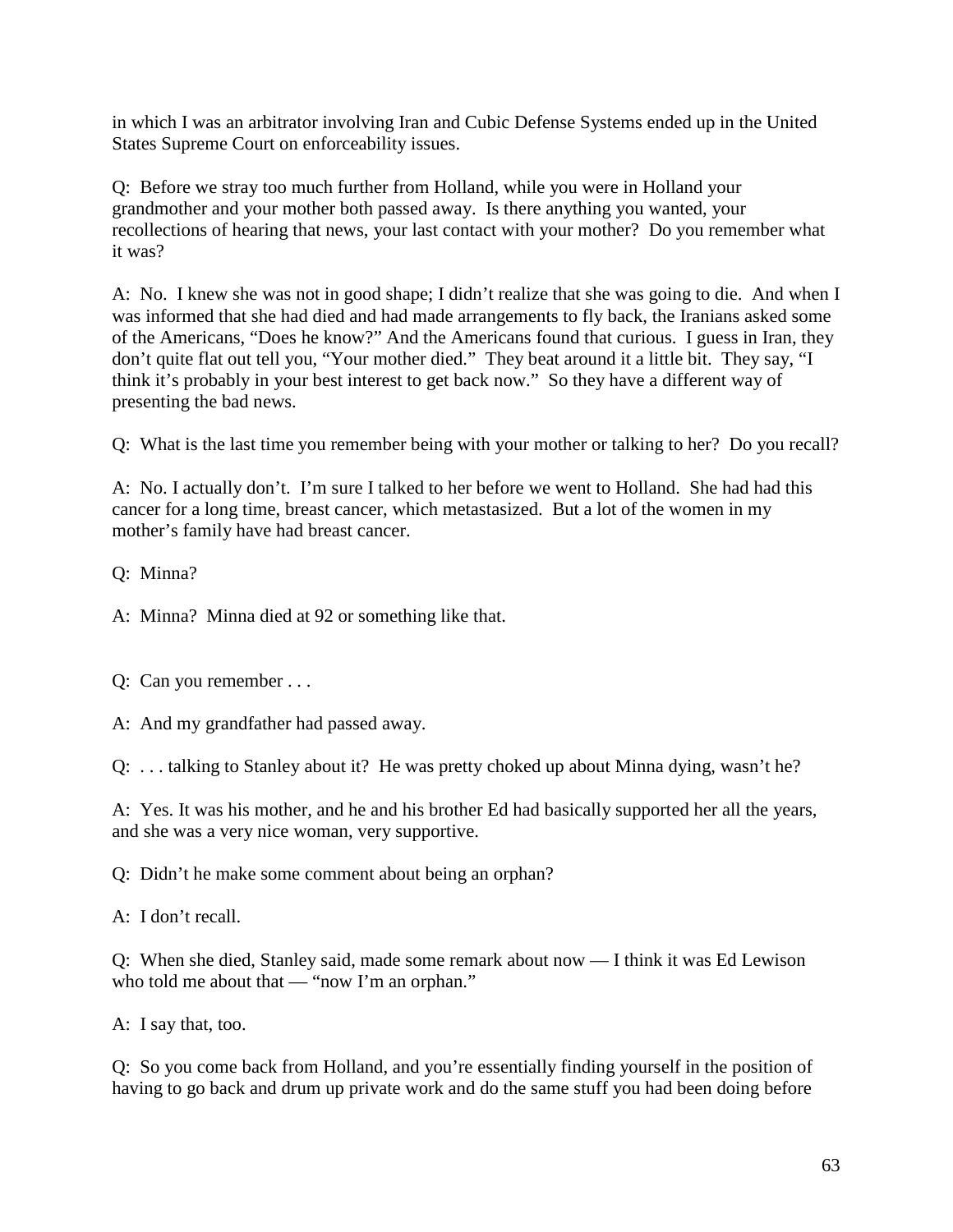this incredible experience of starting a whole court system essentially on your own. What did you do?

A: As I mentioned, I kept my fingers in the Tribunal by virtue of the "Mosk Rule" and being a substitute arbitrator. I kept going back, so at least it wasn't the usual mundane work. I should mention that Ted Olson, a top aide to the attorney general, came over when I was in The Hague, and I spent time with him showing him the Tribunal. Then when I came back going through Washington, Ted was kind enough to invite me up to have lunch at the private dining room with Attorney General William French Smith and him. I like Ted Olson. He is a very renowned Supreme Court lawyer these days. I also dropped in on Bill Clark, who was then secretary of the interior.

When you have had such an experience, you think most people would be interested in it. But actually most people aren't interested in it. They don't want to hear about it particularly. People in the Foreign Service advised me about that. The Foreign Service officers bounce around from place to place, and people aren't interested in whatever they've done, no matter how interesting it might be. I remember going back to the law firm and walking in for the first time and people would just look up and say, "Oh, how you doing?" And not like, "What did you do, and what were your experiences." There were interrogatory answers waiting for me on my desk, and it was just back to the same old thing.

I helped Stanley in connection with Supreme Court retention elections. In 1966 they had the first retention election involving Stanley. The voters are asked to vote yes or no to retain appellate justices, who first must fill out the term of the justice they succeed, and then they are voted on for retention every twelve years. That was the first time that they mounted a campaign against incumbent justices. It was because of their decision on the California Fair Housing Law, the Rumford Act. The author, Justice Paul Peek, got something like a 42 percent no vote, and I think Stanley got a 40 percent no vote. There was a campaign against them. Prior to that, they had around a 20 percent or 15 percent no vote, so it showed that with any kind of a campaign this was a dangerous area.

I think in '78, he was back on the ballot again, and there was a little bit of a campaign by a fellow named Wakefield, an assemblyman — a law and order thing, but it wasn't too serious. But in 1986, because Rose Bird was on the ballot and very controversial, the conservatives really were engaged. They started off with a campaign to get rid of the "Gang of Four" which consisted of Supreme Court justices Rose Bird, Cruz Reynoso, Joe Grodin and my father. I thought, "This is pretty dangerous," because how hard is it to get from 42 percent to 50 percent?

So I went and talked to some of the Republicans behind this thing. I talked to Stu Spencer, a well-known Republican and said, "I'm not in favor of this at all, but I'd like you to leave my father out of it, if you could, because he knows what he's doing. He'll take care of himself, and you'll have your hands full with him. He's run for office." They liked him personally. He'd always gotten along with Republicans, and he had shown some independence; i.e. not always voting with the "liberals" — his position on *Bakke*, and he'd voted to affirm some death penalty cases. And ultimately they left him out of it, and Republican Governor Deukmejian actually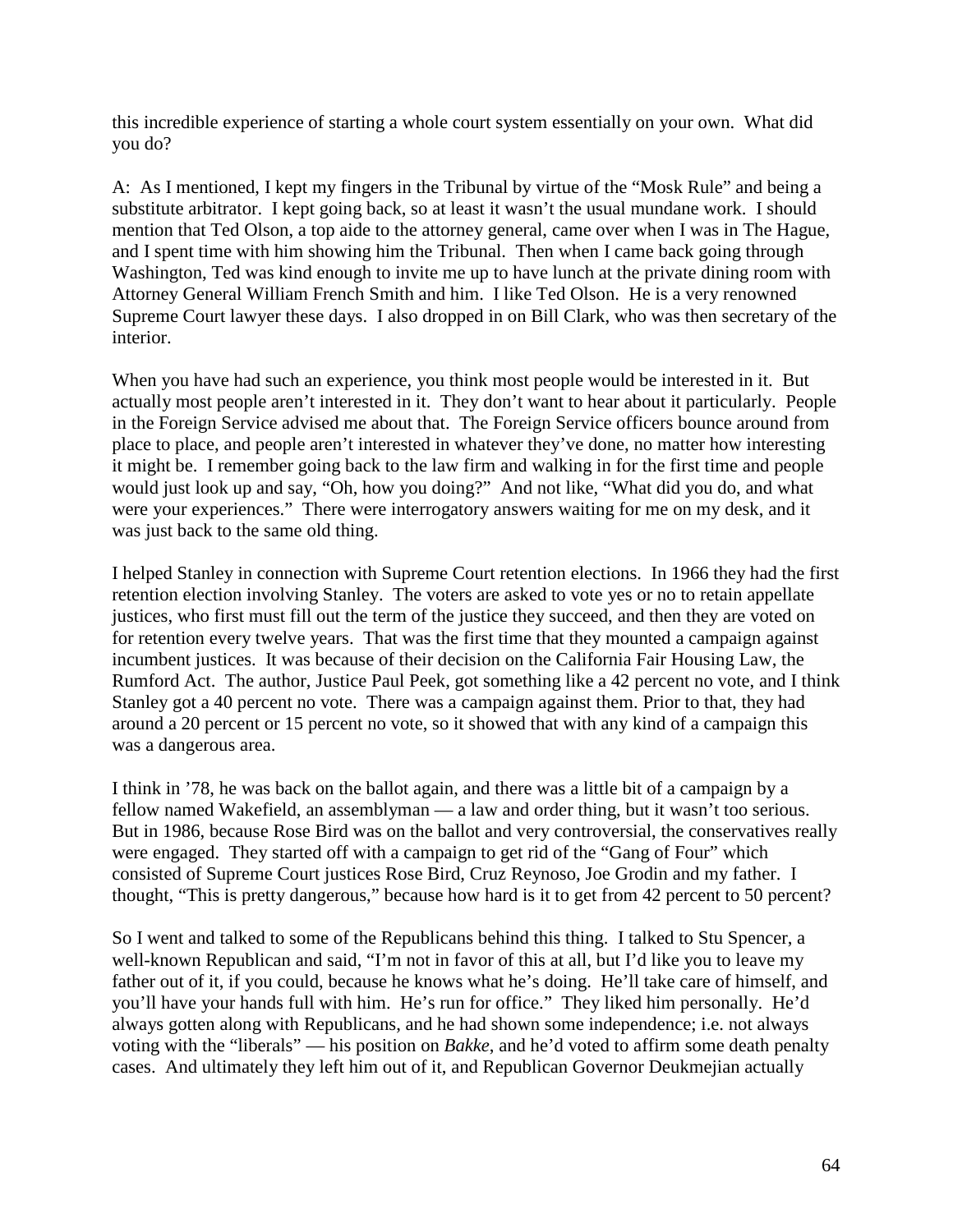recommended a yes vote on him. So he was out of the fray. The electorate ultimately knocked Rose Bird and the other two off, and my father received a 75-percent yes vote.

Q: When you say they left him out of it, so when they sent literature around, when they did advertising, they focused on the three and not him.

A: Right.

Q: Do you think if you hadn't gone to them that might not have happened?

A: I don't know. There were other things that were done. He waited until the last moment to declare if he would seek retention, thereby delaying any possible campaign against him. As the senior justice, by custom, he would normally be just below Rose Bird, the chief justice, on the ballot, an element that could cause him to be dragged down by her. I undertook research of systems around the country to come up with examples of rotating the candidates, so that the secretary of state would have some basis for doing that here. He sent this research to the secretary of state, March Fong Eu, a friend, and suggested rotation of the candidates on the ballot. There being no statutory requirement and armed with the authorities he sent to her, she did so. He publicly announced that his only campaign expenditure would be the postage to send in his filing papers. These were pretty clever maneuvers. Incidentally, the replacements on the Supreme Court now resulted in my father being in the minority on many more cases. He said, however, that the court was much more congenial than it had been under Rose Bird. Stanley's last retention election was when he was 86 years old. This was dangerous because a 12-year term for an 86-year-old could be viewed dimly by the electorate. He wavered on whether to run. I said he should because he would no longer be a justice if he retired or if he lost — it didn't make a difference. He did not want to lose an election. Nevertheless, he gambled and ran. He went around to newspapers to show he was still in good shape. I got him on slate mailers and got him various endorsements. Somehow, miraculously, his age never came up, and he was retained.

Q: We've gone a little bit out of your order here, but I don't know if you wanted to add anything about USC. You started to do some teaching at USC?

A: I taught a class on litigation at USC, and I actually didn't enjoy it all that much, frankly. I worked hard at it, and I don't think I was that good at it, but it was the first time.

Q: Was this a sort of trial balloon for you to see if you might want to go be a law professor?

A: No. I think it was just something to do.

Q: What didn't you like about it?

A: I thought the students were so grade-hungry then. I'd say, well, now we're going to get into an area, and they'd say, "Is this going to be on the final?" I'd say, "I don't know." They'd say, "We don't want to hear about it if it's not on the final." They'd say, "What's going to be on the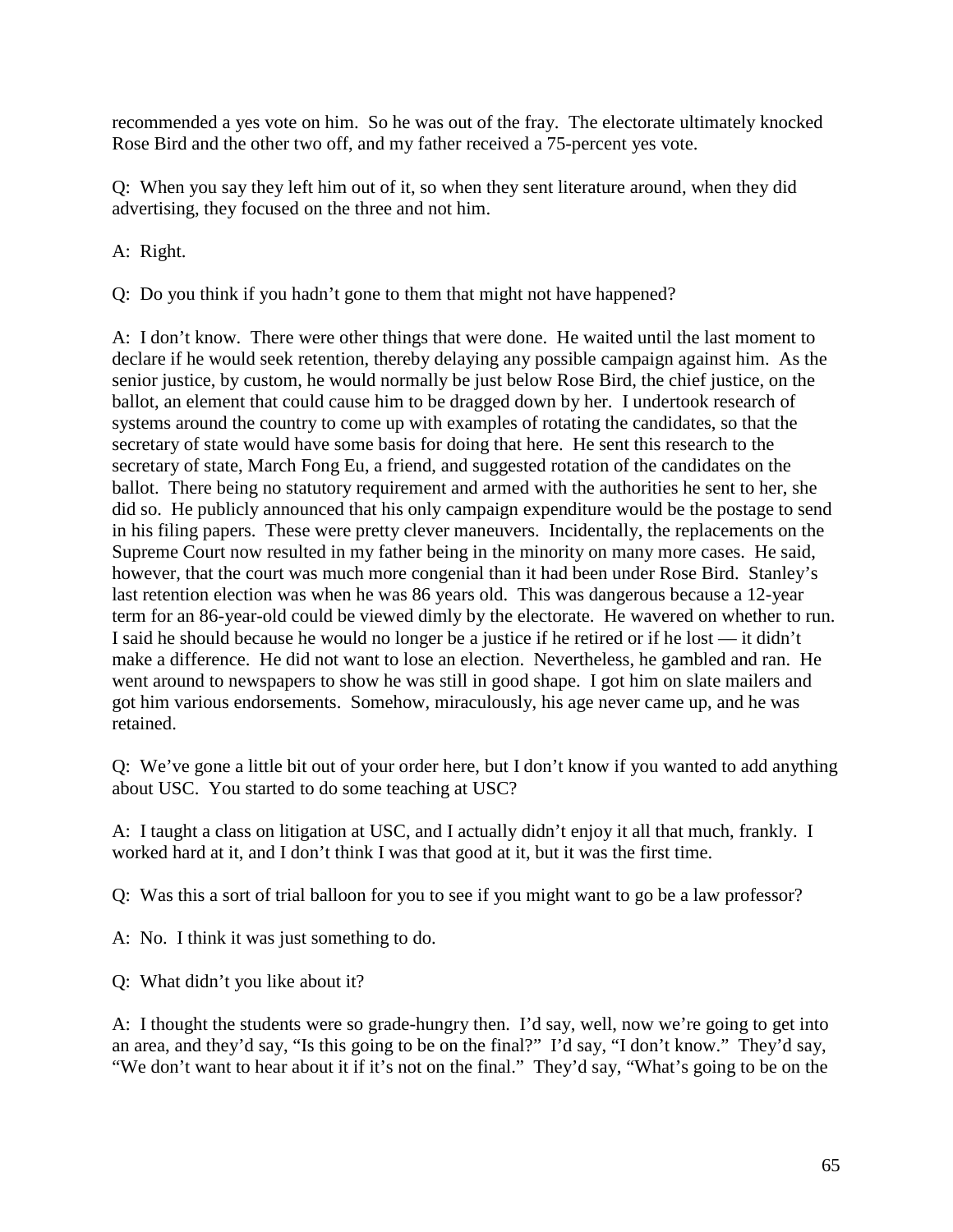final?" And I'd say, "What kind of test is that?" It just seemed to be an obsession with grades at that time, and I don't think they just had the burning desire to listen to my great wisdom.

By the way, I did book reviews for the *Riverside Press Enterprise* for a number of years always non-fiction. I also wrote a number of articles for scholarly legal publications and op-ed pieces for newspapers.

Q: Explain what the *LA Weekly* is, and how you dealt with it.

A: It's a weekly newspaper here that's sort of a throwaway. But it has entertainment and local gossip. For example, my father had had a fund set up for his political career, and he kept it going after he went on the bench. He used to make donations from the fund to political campaigns. He said, "I have to stand for office; this is for my political career, a separate fund that has trustees." But when it came to why it was considered to be inappropriate, I remember Reagan commenting about how judges shouldn't be contributing to candidates, and candidates shouldn't be taking from judges.

They didn't have computers in those days. I went down to the County Hall of Administration to look at the records, and I pored through all of Reagan's contributions, and I found some of them from sitting judges. So I made that public, and Governor Reagan seemed to cease his criticisms.

At one time in 1970 my father thought about running for the Senate, and I took a poll. I paid for a poll out of this fund, and it showed him winning the Senate seat against the incumbent George Murphy. So he started to make some rounds on radio programs.

He always wanted to be a senator. "But all in all," he used to say, "Even if I'd won the Senate in '64 I'd probably have been beaten for reelection by Robert Finch" — who was lieutenant governor. He'd always figure, "Maybe I wouldn't have won, and then where would I be? I'd have to go practice law," which is something he didn't want to do.

Q: At this stage you're acting really as his lawyer.

A: Yes. But it was a mutual thing. Many of my opportunities were generated as a result of him, and I did what I could to protect him.

Q: Did you ever talk about that with him? Or he wasn't that type of person, it didn't seem like, who would — he wanted your help, he'd call you routinely with things that were going on, advice? He wrote you. I remember seeing letters arrive all the time from him. Can you talk about how that relationship matured at all?

A: We used to talk every day or every other day about things, not about ourselves necessarily. If I needed help, he would do it, whatever it was. Usually he didn't ask for any help. I would just do it. He wouldn't always do what was in his best interest, so I tried to do it for him. When disclosure laws for public officials were new, I would remind him from time to time to put down small things like this or that dinner.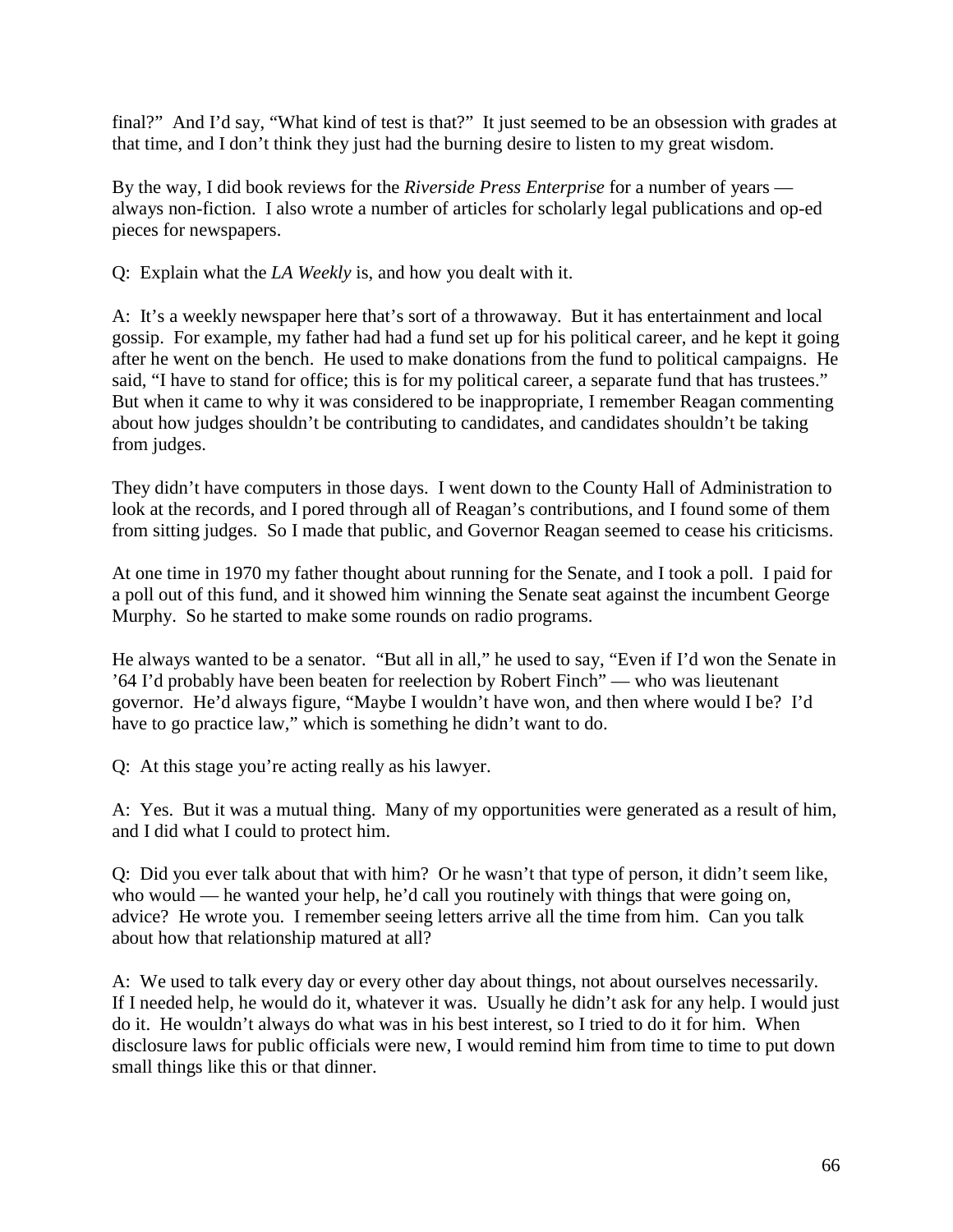Q: After the L.A. riots, you had a unique opportunity. Is that what led to the Christopher Commission?

A: After Rodney King. It wasn't the riots. Rodney King was chased by some police officers, and when he resisted they beat him with their clubs, and this was caught on a videotape. So there was a call for an investigation of the Los Angeles Police Department. Chief of Police Gates had his own commission that he named, including a retired Supreme Court justice, John Arguelles, a wonderful person. Arguelles asked me to be on it, probably because of my father.

Mayor Bradley had his own commission. He named Warren Christopher as its chairman. Finally it was decided to merge the two commissions. Christopher was agreeable. He and I had been running together at 5:00 a.m. at a track and thus had gotten to know each other better. It was really an outstanding group of people. It included Mickey Kantor, who became secretary of commerce and trade representative; Christopher, who of course became secretary of state; Andrea Ordin, who had been the U.S. attorney and later became the Los Angeles county counsel; and others from academia and the professions. It also had a superb staff of the best and brightest lawyers from this area, led by John Spiegel of Munger, Tolles & Olson. (He is a former Stanford tennis player.)

Q: What was the mission?

A: The mission was to investigate and report on the Los Angeles Police Department and particularly discipline and conduct issues and to make recommendations. It was first to see if there were problems in the police department and, second, to make recommendations on how to deal with them.

Q: The purpose of the Christopher Commission?

A: Was to ascertain if there were problems with the LAPD in terms of the way it treated people, and in turn make recommendations on how to deal with any such problems. My only real contact with local law enforcement prior to this, other than as being a criminal defense lawyer, was former Los Angeles Chief of Police Tom Reddin. His wife had worked with my mother as a real estate broker, and I represented him in his private career. After he left as chief of police he started a security company. So I used to ask him about police issues. I guess those of us who were appointed by Chief Gates were a little more tolerant of Chief Gates than the others were. But ultimately we all went along, and it was a unanimous report. I'd say Christopher did quite an outstanding job. This Commission has had a profound effect on law enforcement in Los Angeles, and has led to a number of reforms.

Q: Talk a little bit about when you started into this. What were your impressions of the police based on Rodney King and everything that had happened? And how did they evolve over the course of this commission?

A: My impressions of the Los Angeles Police Department were that we were and are underpoliced in this community. We have fewer police per person than, say, New York, and we have a much larger area to police. I guess it was believed that the police could only control crime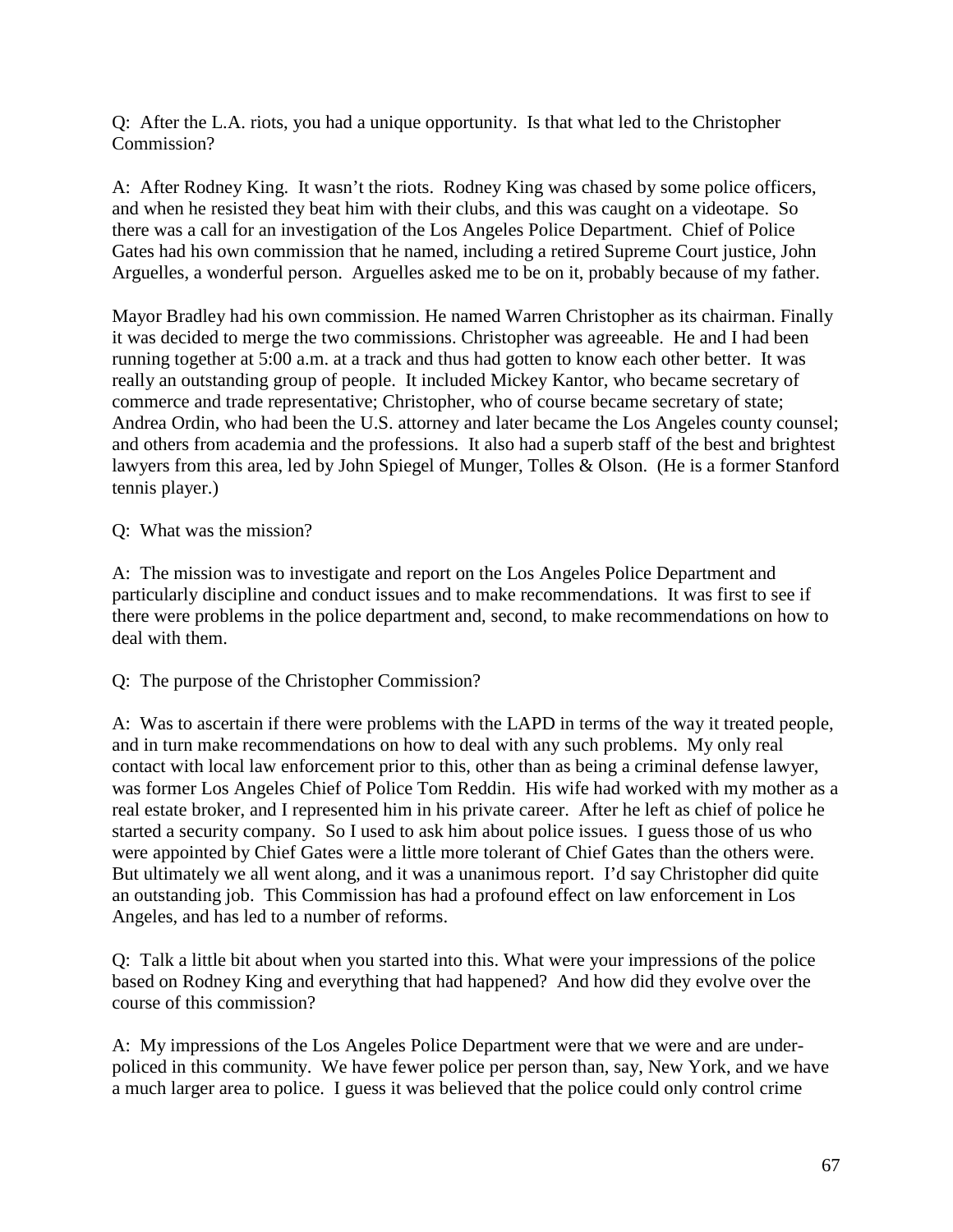under these conditions by being "militaristic." They dressed in black uniforms and were in good physical shape, were well-trained, and were forceful. The problem was, in being forceful, especially in the minority communities, they antagonized those communities. So it's a difficult balance to draw. The Commission believed there were too many officers who had been disciplined who continued to be out there active in the force and were dangerous in that respect.

I guess the statistics bore that out to a certain degree; we did a lot of studies.

Q: What do you do about that? When you say there were reforms that changed the department, what kind of things were implemented?

A: I think there was an inspector general, methods of tracking discipline, more emphasis on hiring in the minority community and so-called community policing, and other reforms. I don't remember them off the top of my head, but I do know that even to this day when there are discussions of the LAPD in the *L.A. Times* or otherwise, there's always reference to the Christopher Commission and implementing its recommendations. Warren Christopher did a masterful job in bringing about unanimity and in promoting the recommendations. He had a follow-up meeting after the report was issued to see whether or not the reforms had been implemented and helped get a necessary ordinance enacted. We ended up recommending that no police chief serve more than a certain specified number of years or two terms, and it led to the retirement of Chief Gates, who was always a bit bitter about it. I remember that those of us who had been appointed by Gates went to see him about it, and he was angry about the Christopher Commission recommendations. We told him it could have been a lot worse for him and that we did the best we could to keep it as balanced as possible. The *Los Angeles Times* has said of the Christopher Commission that it helped "transform" the Los Angeles Police Department by identifying structural flaws in the department and that it restored the department's reputation after the Rodney King beating. So the Commission has been viewed as successful. (My Christopher Commission papers are at USC.)

Q: You had a case around this time that went to the U.S. Supreme Court. Was that the only case you argued in the U.S. Supreme Court?

A: Yes. A friend of mine from college was having his nails done, and the lady doing his nails said that her boyfriend or erstwhile husband, whatever, had a case up in United States Supreme Court. So my friend said, "Why don't you go see Richard Mosk?" She said, "Mosk, Mosk! There's a judge named Mosk who wrote an opinion that led to my husband's release from prison," which was the genesis of this case.

My father had written an opinion that said there was a lack of substantial evidence that Juan Venegas had murdered somebody in Long Beach. Venegas got out, and then sued the City of Long Beach for, among other things, violation of his civil rights by virtue of its police arresting and having him prosecuted. He hired Johnnie Cochran of O.J. fame (trial of O.J. Simpson). And Cochran struck a deal that it was a 40-percent contingency and didn't cover the appeal, or any appeals. It was sort of like shooting goldfish in a bowl. It was a couple of days of trial, and Cochran didn't even try it; one of his associates tried it. I think they won \$2 million plus attorney's fees. The court awarded \$135,000 in attorney's fees, something like that. And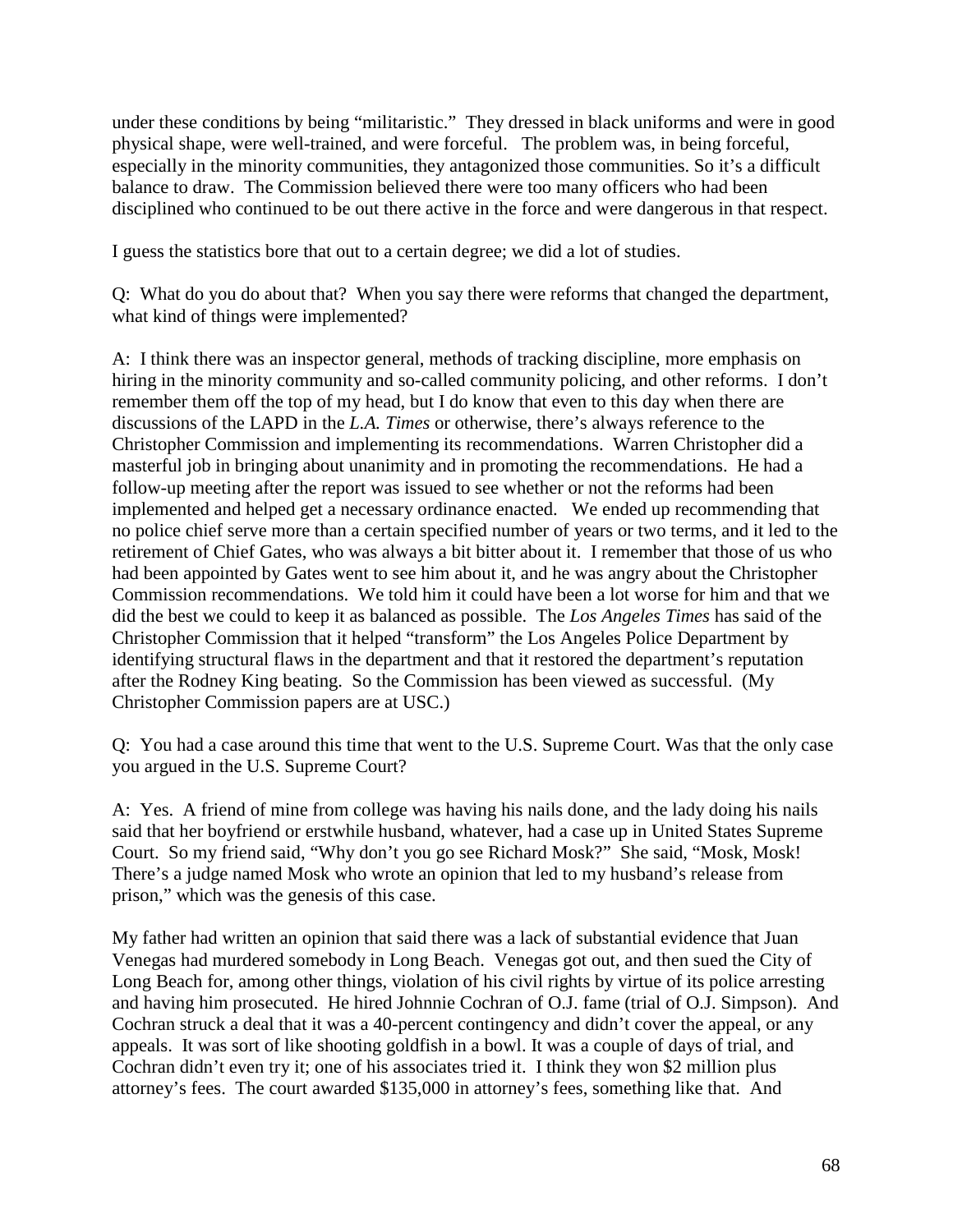Cochran said, "Thank you for my \$800,000 and something; and if you want me to handle the appeal that will be more."

Venegas used the lawyer who had represented him in the original criminal appeal that reversed his conviction. The case involved Cochran's right to the contingency. This lawyer now lived in Sag Harbor, New York, and was a one-man operation. Ultimately, the lawyer filed a petition for certiorari to the U.S. Supreme Court on the issue of whether a contingency could be superseded by an award of reasonable attorney fees in a civil rights action. It was granted because there was a conflict in the circuits as to whether or not the award of attorney's fees was the exclusive amount of attorneys' fees or whether or not a lawyer could still get his contingency notwithstanding a Civil Rights Act attorney fee award.

When Venegas called and said I'd been recommended for a case in the Supreme Court, I was thinking, "He just has a petition for cert." When he said cert was granted, I said, "Come on over!" So he did come over, and of course the lawyer in New York was upset because this was his chance to argue in the Supreme Court. So we reached an accommodation whereby he would be first on the brief, but I would do the oral argument. We had to fend off solicitations from socalled Supreme Court lawyers who were trying to get another case on their résumés.

I went back and argued, and we lost 9–0. The idea that at that level lawyers win or lose is misleading. Even the most brilliant appellate advocates lose, and the weakest lawyers win. At the Supreme Court level, the Court has all the resources to review the records and do legal research. That isn't to say effective advocacy plays no role. But to say a lawyer has won or lost doesn't mean much. At least that is the way I looked at it.

Q: But you went in to the Supreme Court and it was your time for oral arguments, and how much of your argument did you get out of your mouth before they started firing questions at you?

A: Almost immediately. They asked a lot of questions. We didn't have the money to afford or pay for a mock hearing, but I did one or two at a law school and other places. But . . .

Q: Who was the toughest justice?

A: Obviously, they weren't going with me, so they were all pretty tough. Justice Scalia asked some questions, and he was good. He was smart, right on top of it. The thing I was disappointed in is that even if under the statute the award of attorneys' fees was not the exclusive amount that an attorney could get, and even if the lawyer could get his contingency, I felt they ought to have addressed the question about whether or not the court below had the inherent authority in regulating fees to determine if these fees were excessive. The court had determined that \$135,000 was a reasonable amount of attorneys' fees; that would suggest that \$800,000 plus more for an appeal was unreasonable. But their position was, a deal was a deal, and that's the deal he made.

Q: Can you describe at all the experience of going to the Supreme Court, and there's a lot of pomp and circumstance that accompanies that?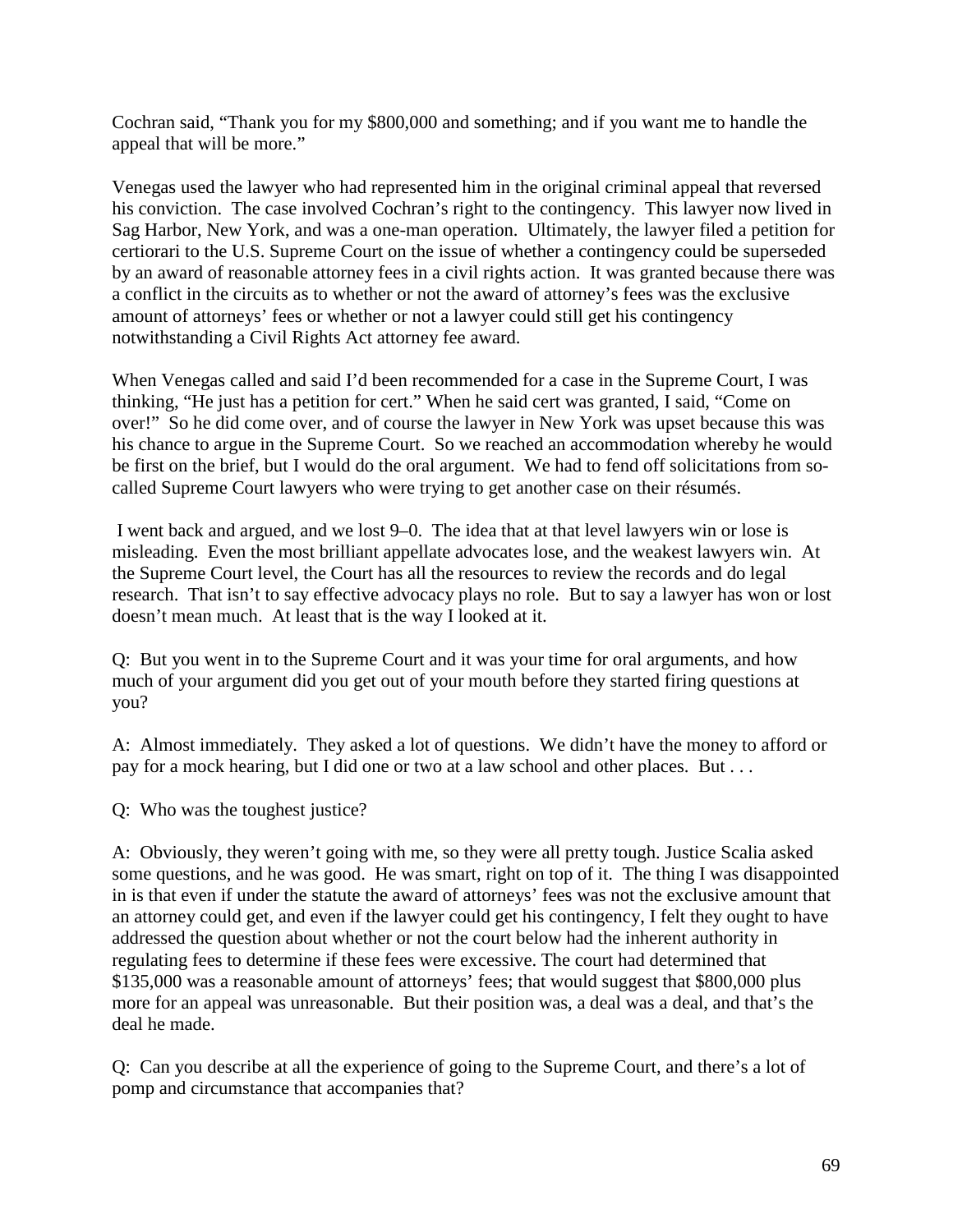A: I'd spent a lot of time in the Supreme Court building when I was at the Warren Commission. As I mentioned, the next time was when I was in the U.S. Naval Reserve JAG unit, and they flew us back to be sworn in.

That was the last time I'd been in there. I think I spent some time the day before looking at arguments just to see what they were like. Because I had so many questions thrown at me, I ran out of time, so I didn't have any time for rebuttal. I should have tried to save some time. They don't give you any leeway at all on time, at least in those days. I understand that Chief Justice Roberts is a little more lax about that. In those days when the red light went on, the argument ended. I remember Chief Justice Rehnquist was having back problems, and he'd go behind the curtain and lie down during part of this argument, which was disconcerting.

By the way, there is one thing I forgot to mention about arguing that case in the Supreme Court. I've recently inquired as to whether or not there is any family that has had three members of its family argue before the United States Supreme Court. I've been unable to find that answer.

But I argued a case. And my father, although he was not listed as the oral advocate, he did in fact argue, at least introduced counsel and took questions, in *Arizona v. California* — a water case before the U.S. Supreme Court. And my Uncle Ed argued two cases, the *Konigsberg* cases, which involved the right of the State Bar to require an attorney to answer whether or not he had been a member of the Communist Party or whether he could refuse to answer any questions about his affiliations.

So we did have three members of the Mosk family argue before the U.S. Supreme Court, and I just recently wrote the Supreme Court Historical Society to ask if we were unique. They said they had no indication that any other family had but didn't know; they said they would note my observation. That's just a little sidelight.

Q: After this period you were presented with an opportunity to work in a totally different area, in the Motion Picture Association. How did that come about?

A: In 1994, my college and law school classmate and law school roommate Bill Kartozian got me that position. I'd helped him get a job early in his career with the Attorney General's Office and then United Artists Theatre Circuit as a general counsel. I had been offered the job, but turned it down and recommended Bill. As I mentioned, had I taken it, I would have become quite wealthy. Bill also had me appointed to the Stanford Athletic Board, which I enjoyed. Bill ended up owning his own theaters and making a tremendous amount of money. He was also a head of the National Association of Theatre Owners, NATO. They used me as an attorney from time to time. NATO and the Motion Picture Association were ostensibly the co-operators of the rating system for motion pictures, the "PG" and "R" and so forth, although it was really administered in large part by the Motion Picture Association.

Jack Valenti was looking around for a new chairman of the organization, and Kartozian recommended me. Ultimately Valenti retained me. Valenti had been an aide to President Johnson. He became head of the MPAA (Motion Picture Association of America) and made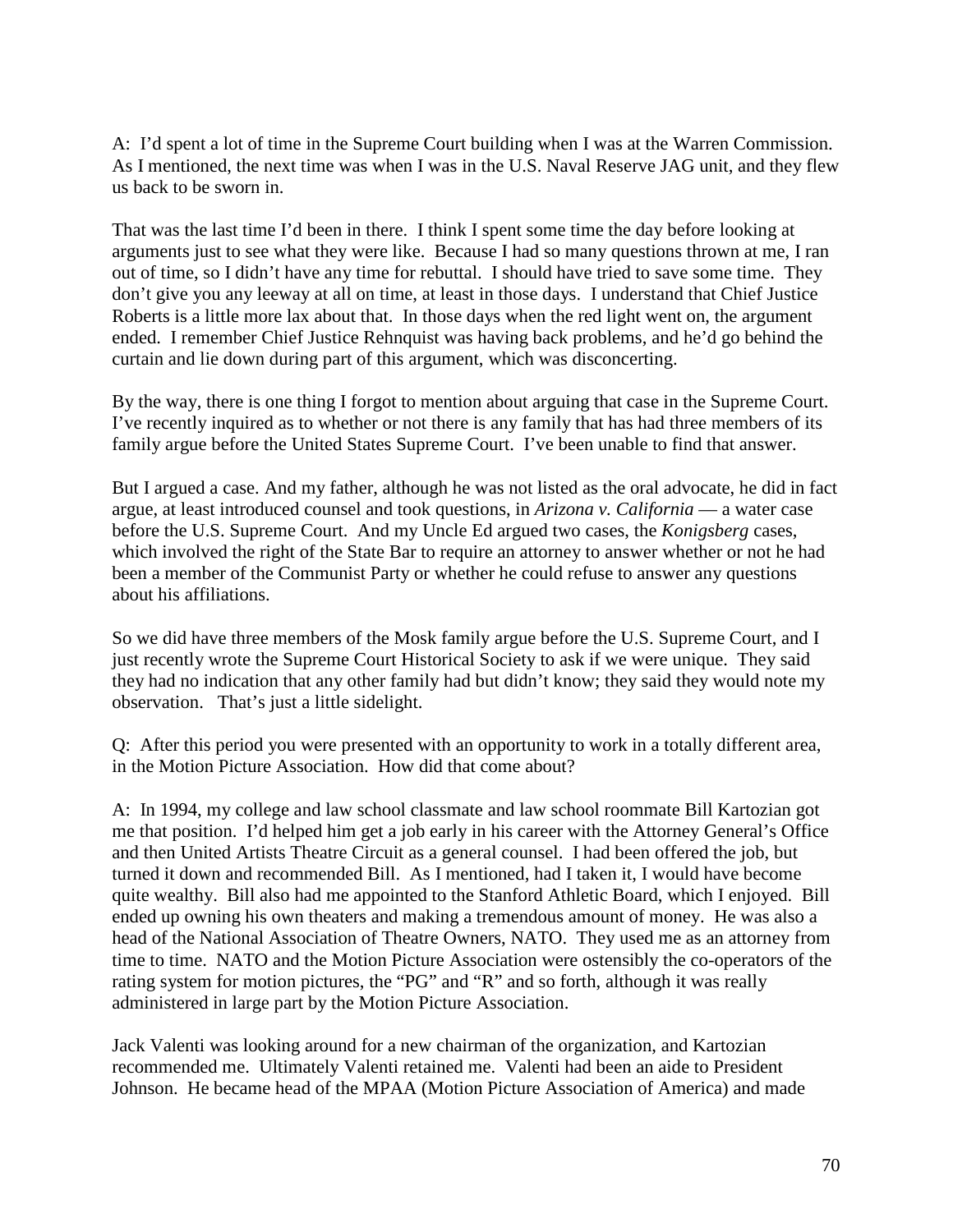himself a celebrity. The MPAA is a lobbying organization, so Jack, as a celebrity, was very effective. He was a flamboyant fellow and quite bright.

The rating system is composed of parents who watch movies and give them ratings based on what they think is appropriate for children. It was a brilliant process conceived by Valenti, because in the earlier days there were government censors. The problem was, they had censors all over the country, and different censors and different ratings, and it was a mess. Actually, the Motion Picture Association itself was a heavy censor in the past — the old Hays doctrine, which in effect dictated that there could be no bad language and no suggestion of sex. (Hays was the former head of the MPAA.) Ultimately the system started breaking down, with movies like *Who's Afraid of Virginia Woolf* and others that came out. Valenti saw this happening, and he wanted to get rid of the local government rating censors. In order to get rid of those censors, Valenti came up with this voluntary rating system. He said, "Leave it to the parents to decide, and we'll give them the information, rather than government."

Ultimately government censoring bureaus disappeared. My job was to hire the parents and to oversee the ratings and to see that the operation ran well.

So I did it. I used to go from my office to the MPAA. It had its own theater. We had parents they had to be parents — but some of them had been there for a number of years. The idea was to have some turnover, but there often wasn't the turnover. We needed senior people who had a history with ratings and could deal with producers and studios. I would go watch a movie or two movies, and I would deal with people who would complain or come to see us before the ratings to see what needed to be done in order to get a certain rating.

Q: Who would come to see you? Like the director or the producer?

A: Yes, either or both. Spielberg came and Katzenberg and ...

Q: Can you describe what an interaction like that was? Do you remember what the movie was that Spielberg came in on?

A: I think he came over on *Saving Private Ryan* because . . .

Q: It's a very violent movie.

A Yes, there was some war violence in there, and he wanted to make sure that it wouldn't be a problem or what could be done.

Q: So how did he do it? Do you remember what he said?

A: Well, he talked about it, the historical aspect of it, and I don't remember quite the details but ultimately . . .

Q: But he came and said, I'm making a movie that's going to depict in a realistic way the D-Day landing and the war?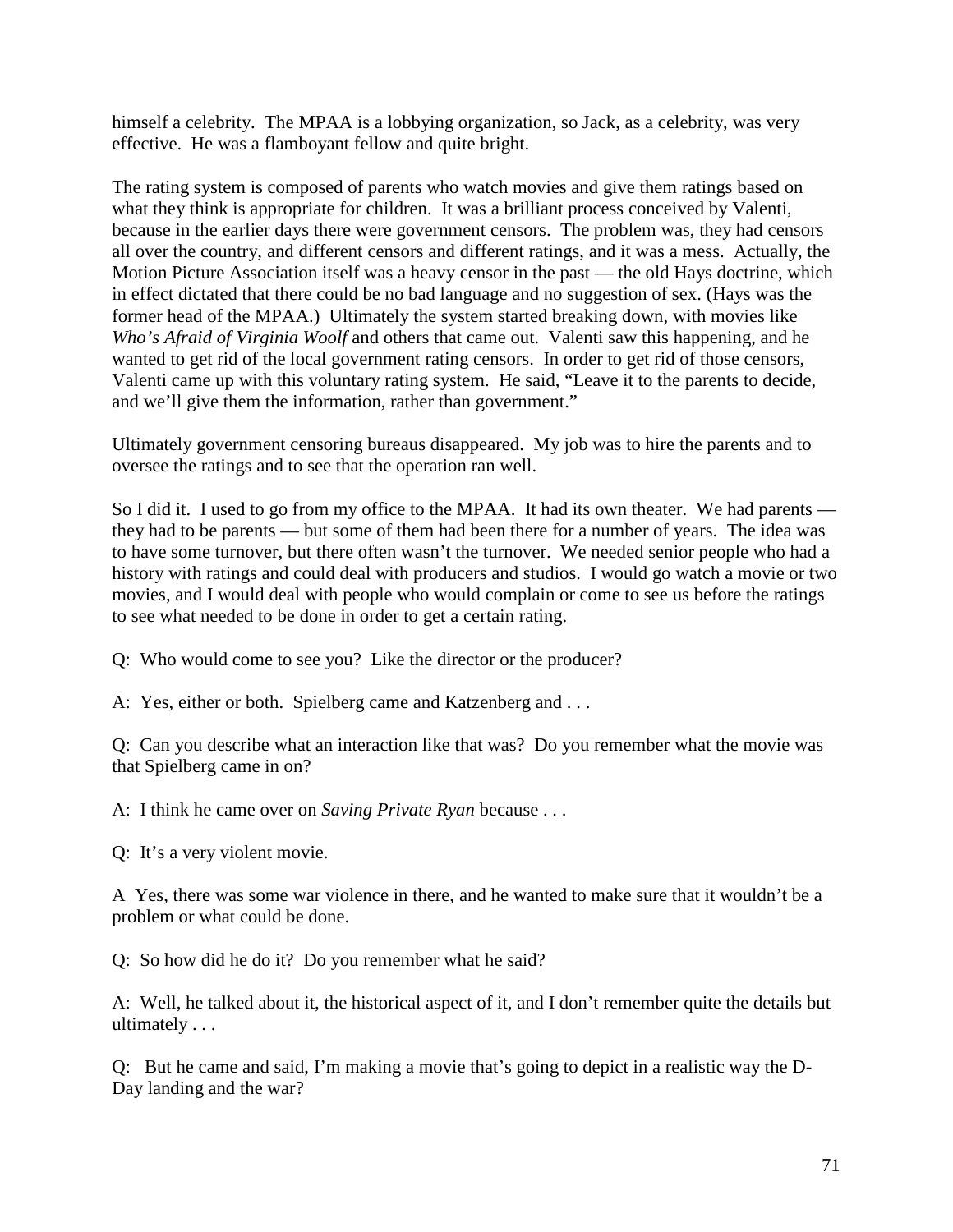A: He'd already made it. He was coming over either as we saw it or after we saw it. They can always edit certain things in a way to get rid of anything that might be objectionable.

Q: Do you remember your reaction to that movie when you watched it?

A: Yes. I thought it was — it was violent, but I thought it was a very well done picture.

Q: So he came over to make sure that it was going to get a certain rating?

A: Yes. He wanted to make sure it did not get an "NC-17." If it gets an "NC-17," which is "No Children Under 17," that results in a death knell financially in this country because many theaters will not run pictures that are "NC-17" (even though *Midnight Cowboy* won an Academy Award with an "X" rating — the predecessor of "NC-17"). In other countries, major theaters run pictures restricted to adults.

Q: So he wanted to make sure that you weren't going to push it over the top because of the violence?

A: Right. He was very pleasant and likeable.

Q: And do you remember what Katzenberg came over . . .

A: No, I don't remember what . . .

Q: These guys would come in and they'd essentially try and justify to you if there was violence or explicit content in the movie why it needed to be there and how they could edit it in such a way that the ratings . . .

A: Right. If we gave someone a stricter rating, they'd want to see what they could do to satisfy us. And sometimes there was an appeal process, and that I always found somewhat disagreeable because we made our decision, and why should there be an appeal to industry people? The whole idea was what parents think. On the other hand, Valenti wanted to make sure when he put this in the system that there wouldn't be some great injustice. So this was supposed to be a failsafe — at least from the viewpoint of producers.

I thought if you want to have parents do it, then parents should do it and not some other board.

Q: Any particularly memorable movies that came up that you objected to or aspects that you did  $\overline{\text{or}} \dots$ 

A: There were issues that I would discuss with Valenti. For example, should smoking prevent a picture from being a "G" or a "PG"? We discussed whether gay sexual activity ought to be viewed differently than heterosexual activity, and he felt not, although realistically speaking, the average parents would probably object more to gay sex. On the other hand, I suppose if you go back in time you could say the same thing about race. It wouldn't be right to be harder on the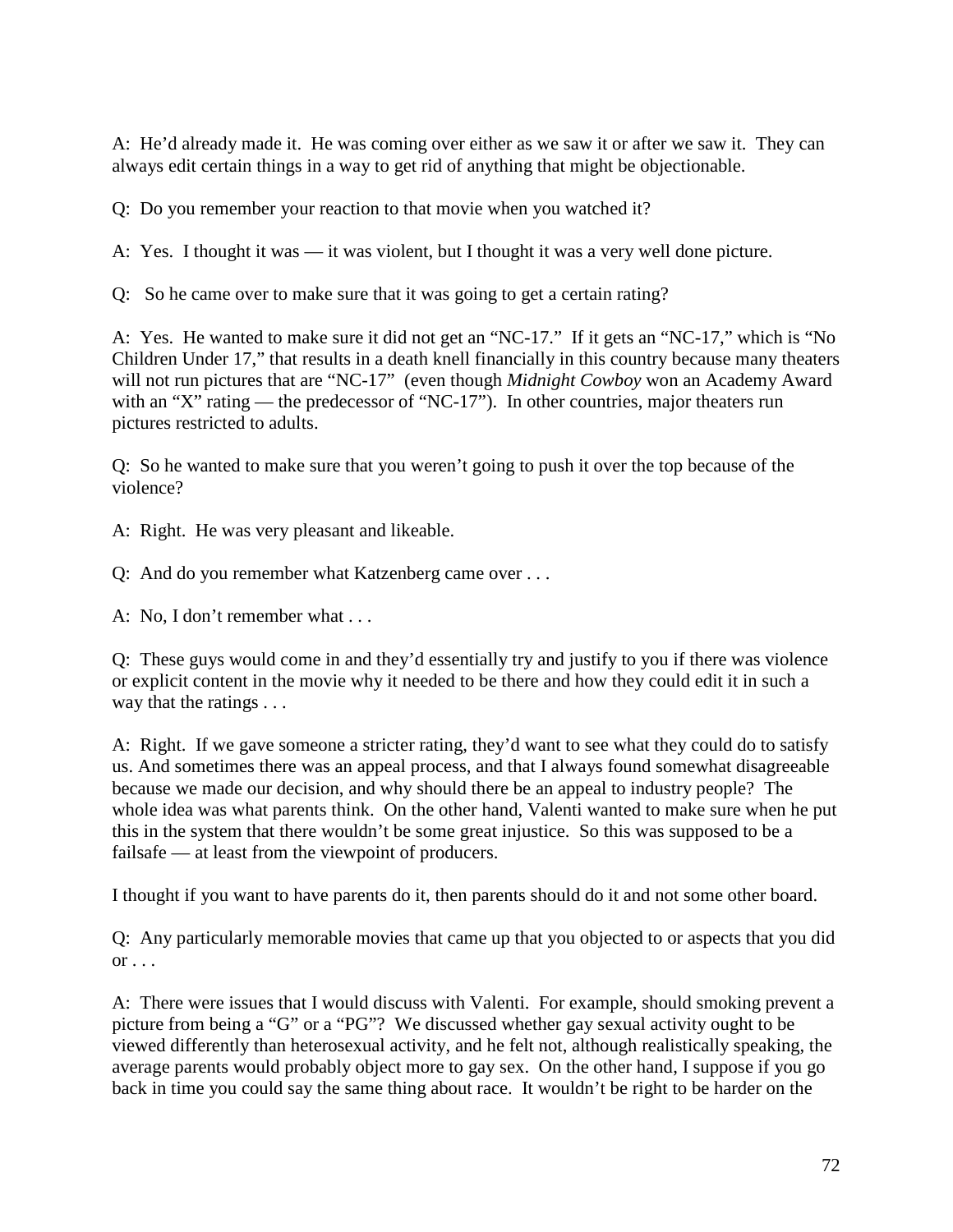picture because there was black-and-white sex as opposed to white-and-white sex or black-andblack sex. So maybe the same principle should apply to gays and heterosexuals.

So those were issues I remember discussing with him, and there were specific pictures where there were difficulties — Clint Eastwood's *Bridges of Madison County* for example, because of language. There was one fellow named James Toback, a director, who was particularly critical of me and the Board when he didn't get his way, and he was quite outspoken. He has done a few well-received pictures.

Q: These were big, cultural, 30,000-foot-view kinds of questions. Did you leave the Board with any feelings about how violent movies are and violence in the culture versus the sexual content of movies? Did you leave with any feelings about where we are as a culture on those topics?

A: There used to be 70 percent of the pictures "R"-rated, and now it's flipped so that 70 percent are "PG-13." Certainly sexual mores have changed substantially. In the old days if a woman just let her hair drop, then you knew what was going to happen, and nowadays they go into pretty explicit activity. As far as violence is concerned, pictures have gotten more violent, no question about it. People feel that maybe we were harder on sex than we were on violence. I don't think so, but I do think that the average American parent would probably be more concerned about sex than violence.

They also have a language rule about no more than one use of the F-word if it were to be a "PG-13," with certain exceptions. There were arguments over that. I remember directors saying, "Well, they had their focus groups, and when they used the F-word the people liked it better," and so they tried to justify the use of the F-word. People found that odd. Why should language be a disqualifier when specific sex or violence wasn't? Valenti's view was that middle America reacted strongly against profanity in movies.

Those were all the issues, and there have been some scathing reviews of the rating system and the raters. But people seem to be satisfied with it. As Jack Valenti said, "It's worked for a long time."

I made the ratings panel more diverse. While I was there, there was little controversy and the system ran efficiently and economically. We tried to keep the religious community involved so that it would support the system. I also promoted the system, including slides and trailers in the theaters and with websites. When I left I recommended some further improvements in the system, but I do not believe they have been implemented. There are things that can be done to deal with criticisms and to make the system better. It is true, as Valenti has said, the system has endured. That is why he was slow to change it. But, as we are learning, one cannot take anything for granted. Institutions and beliefs change. Everything has to adapt to be relevant. That includes the rating system, if necessary.

Q: This was in many ways a desirable job. Were there things about going to the movies every day that got burdensome or tiring or what was your reason for leaving ultimately?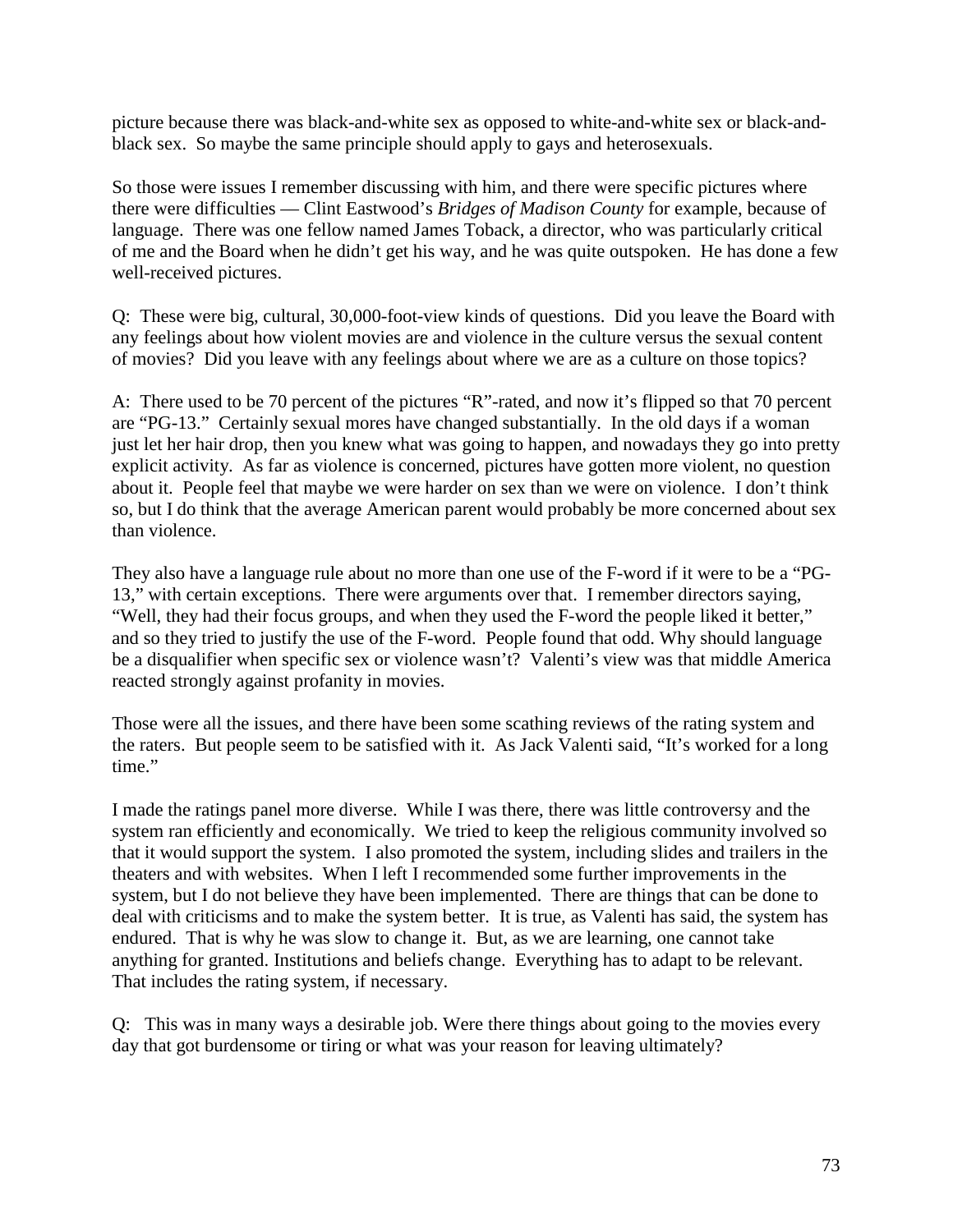A: Well, people used to say, "Aren't you bored watching all those movies?" A lot of them were just straight-to-video movies. I'd say, "Sitting in depositions isn't so interesting either." My grandchildren might be impressed that in my first year with the MPAA, *Entertainment Weekly* rated me number 84 of "Hollywood's Hottest Players," ahead of the actress Meg Ryan. But after six years there, ultimately the decision was made that perhaps there was no imperative to renew my contract. (My MPAA papers are with the Academy of Motion Picture Arts and Sciences. The MPAA wants to keep some of that material confidential, and I have allowed it to do that.)

I was doing a lot of things. My firm had merged into an Oakland firm called Crosby Heafey, and I didn't go with it. I continued to act as an arbitrator or lawyer in domestic and international cases.

I had been reappointed to the Iran–U.S. Claims Tribunal in 1997 by the Clinton Administration. Rather than living in Holland, I decided to try to commute, which I did once a month. So I had that, and I was doing some arbitrations and I was doing the motion picture work. I think Valenti decided that it was time for a change (he had already elevated Joan Graves to be my cochairman). That was fine with me. I was probably doing too much at that time.

Q: You were essentially doing three full-time jobs at the same time.

A: Correct.

Q: What made you start your own law firm?

A: This happened in 1987. It was part of my "change for change's sake every now and then." Ed Sanders who had been in the Carter White House and my old friend Irwin Barnet asked me if I wanted to join the firm they had established. They originally had been partners in Irell & Manella. It was a small firm, and I decided to do it. The practice changed. We didn't have a mass of associates, so I had to do a lot of work that I normally would divert to young associates. But on the other hand, we all shared equally, and it was a congenial group. It was not as large a practice, but I found it to be interesting.

Q: Was there a guiding mission for the firm, what kind of work you guys wanted to do, your goals? Did you want to build it into a big L.A. firm?

A: No. On the contrary. The idea was not to expand. We added somewhat, but there was not an idea of growing into a large firm.

Q: And was it successful? Did the firm do well?

A: Yes. It depends; it's all relative. I mean big firms make much more money, but it was certainly a decent living.

Q: And you had a case with the Lakers when you were at the firm?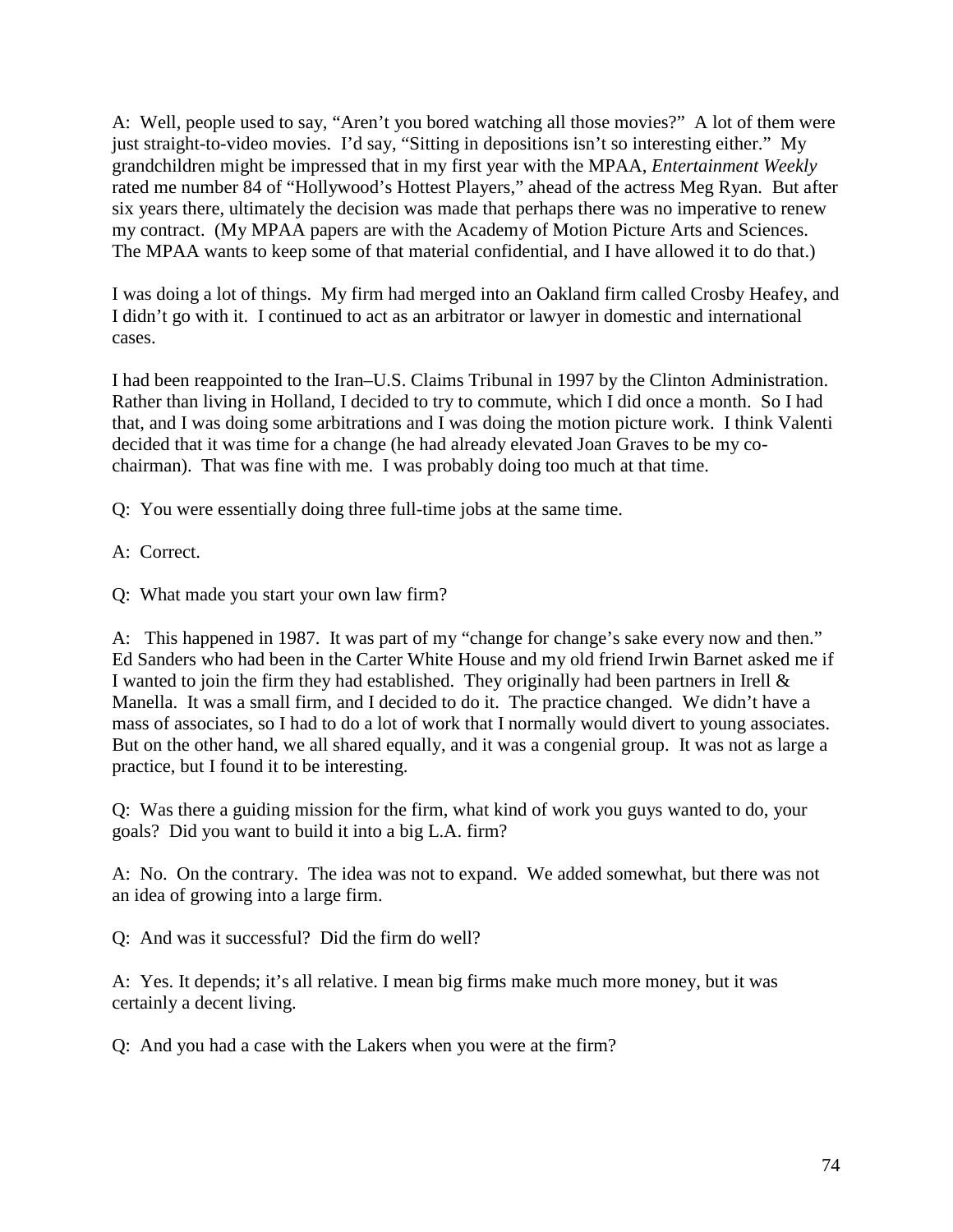A: Yes. We represented the Los Angeles Lakers basketball team on behalf of Vlade Divac who played for the Lakers. They were both on the same side in this dispute. He was a Serbian star, who played on the Lakers, and a team in Serbia claimed that he signed an agreement with it. And so it sued. It turned out that it had fraudulently placed his signature on a contract.

We figured it out that they had actually superimposed his signature on an agreement. He was a very nice person, and I remember that some witnesses came over from Bosnia-Herzegovina, and they were giants. I said, "You're awfully tall people." One said, "We are among the tallest people in the world." I guess the Dutch are the tallest behind maybe tribes in Africa, such as the Watusis. But in any event, they are very tall people and they produce a lot of basketball players.

Q: You went back to the Tribunal?

A: I was appointed to go back on the Iran–U.S. Claims Tribunal. Warren Christopher was secretary of state. (It is amazing how people seem to enter and re-enter one's life at various periods.) I guess those in the State Department's Legal Adviser's Office thought I performed well enough in my first stint. Bill Clark and Alexander Haig had praised my work.

Q: Had things changed there?

A: When I went back to the Iran–U.S. Claims Tribunal, many of the same people were still there. It was suggested, perhaps by Secretary of State Christopher, that I had tried to speed up the process during my first tenure, but now that the U.S. was generally a defendant, I should slow down. I'm afraid that was not my nature. There were changes, and the president was now a Polish fellow by the name of Krzysztof Skubiszewski, who had been anti-Nazi during World War II, and had been anti-Communist during the Soviet expansion, the Iron Curtain. He was a very courageous guy. He was a tough nut and very bright, and an expert in international law. He had been the Polish foreign affairs minister under Lech Walesa. He had a rough time with the Iranians. The American judges included Charles Duncan (whose father was the original Porgy in *Porgy and Bess*), a civil rights pioneer, government lawyer, and law school dean. Charles Brower, a leading international arbitrator also served on the Tribunal. George Aldrich was still there. I had helped Brower succeed me in 1984 and to succeed Duncan. The cases now pending were less of the claimant cases and mostly the disputes between the two governments. There were billions of dollars at stake, and at some point, maybe after I'd left, I said, "The Iranians have not lived up to all their obligations all the time, and this may be a no-win situation for the United States." The Tribunal is credited with many accomplishments. I hope its longevity and handling of the intergovernmental cases do not diminish those accomplishments.

But the U.S. opted to remain involved and engaged in this even though I think they had grounds to pull out (failure to make payments and to replenish the Security Account, and meritless, repetitive challenges to third-country judges) and avoid possible liability. I discussed this with the legal adviser after leaving the Tribunal. It is hard to imagine the U.S. appropriating money to pay Iran. After leaving office, that legal adviser issued the same warning in an op-ed piece. Perhaps he could have done something about that when he was in office. When he was legal adviser he expressed concern about the image of the United States if it is not seen as complying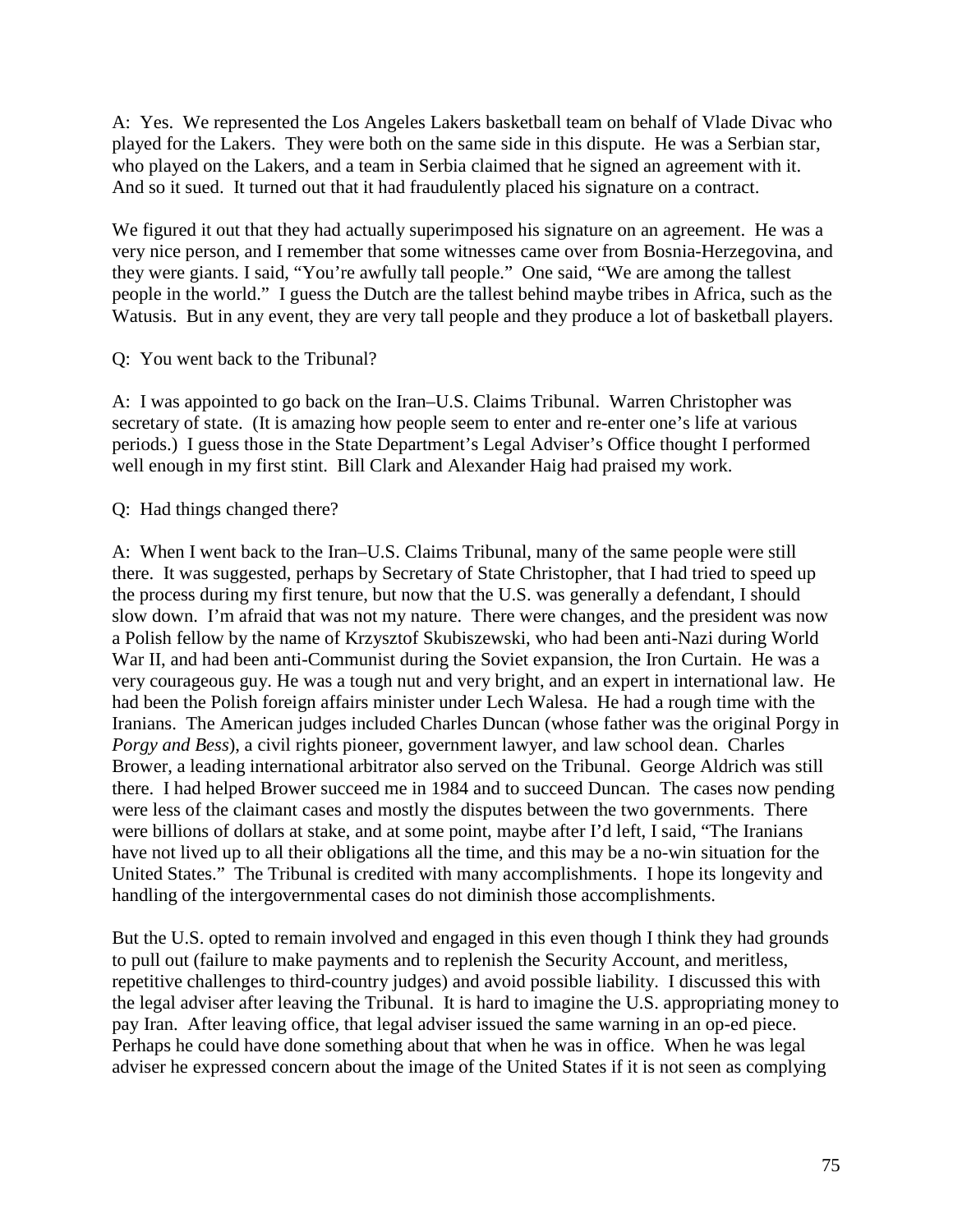with its international obligations — certainly a tenable position (although not paying awards against it would have the same result).

There were some interesting cases that came up after my return involving disputes between the central banks, questions about the right of an Iranian retiree for his American dual-national wife to claim some of his pensions, and others. I've been very fortunate in the legal assistants I had. My first legal assistant was a fellow by the name of Mark Clodfelter who is a very prominent attorney. He had been a Michigan legislator and White House Fellow; David Caron, who is a professor at Boalt Hall; and Tom Ginsburg, a professor now at University of Chicago. I also had one who is a law professor at Wisconsin and another who was with the Justice Department. I'm fortunate to have had the legal assistants that I had there. Many of the American legal assistants have become part of the next generation of legal scholars, especially in international law and international arbitration.

Q: Did you have contacts with other international institutions in The Hague?

A: Yes, I knew some of the International Court of Justice judges and some of the judges at the Yugoslav war crimes tribunal (including former D.C. Circuit Judge Pat Wald). There were a number of international legal institutions in The Hague. One American ambassador who had us over was Jerry Bremer, whom President Bush first sent over to run matters in Iraq.

Q: Over the course of this period after your mother died, Stanley twice remarried.

A: Yes.

Q: Did you want to talk about that?

A: No. It's always tough for a son to see his father or his mother remarry. It's a difficult situation, and these were not the easiest of relationships, but nothing of great significance.

Q: Also during this period I guess is when Stanley passed away.

A: Yes. He started to feel as though he could not perform well. He stayed until he was 88, almost 89, and then he determined that he was going to retire. We talked about what he was going to do. He'd written some chapters, and he'd submitted them for a book, but he didn't get any bites.

Q: A memoir?

A: A memoir. The chapters have been published in *California Legal History*, as has his correspondence with his brother Ed during World War II.

Q: He was showing some signs of his aging, right? He had a little fender bender in the parking lot and he seemed a little depressed about growing older?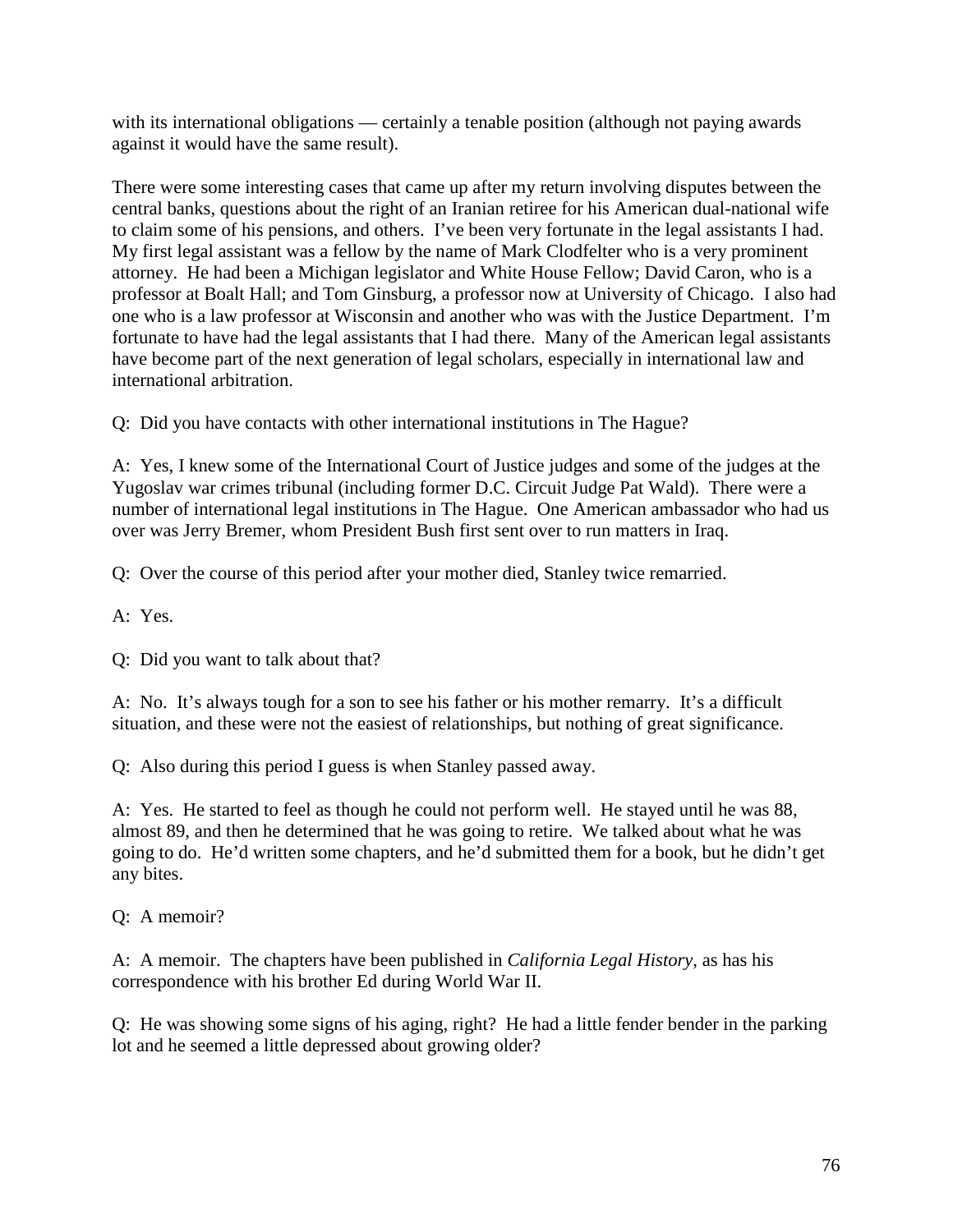A: Yes. I remember he wanted to drive, and he finally cracked into a state car in a parking lot, and I told the chief justice, Ron George, "You should take the state car away from him," which he did. The Highway Patrol would pick him up and take him to work. I thought that was great. I'd prefer not to drive myself, but he liked the idea of driving. It was just like my mother; I was in Holland when he died. I had to fly back immediately for that. He died the very day he submitted his resignation from the Court.

I must say I took a role in getting some buildings named for my father. With the help of Supervisor Zev Yaroslavsky, the main civil county courthouse was named the Stanley Mosk Courthouse, and State Senate President John Burton helped get the main library and courts building up in Sacramento named the Stanley Mosk Library and Courts Building. And recently with the help of Steve Zimmer on the Los Angeles Board of Education, a Los Angeles public elementary school was named after Stanley Mosk. I have helped the school financially and otherwise. I've tried to help a couple of authors do a book on Stanley, which is due to be published in a year or so — a biography of Stanley Mosk. The authors are Jerry Uelmen, the former dean of the Santa Clara Law School, and Jacqueline Braitman, who has taught history.

Q: Why did you feel it was important that he be remembered this way, with his names on these buildings and on the school? What was the significance to you for that to happen?

A: I thought he was a major figure in California history. I'm not sure he received all the credit that he deserves — certainly not in some of the books on California history. I just felt that he had devoted sixty years to California, and he was involved in every aspect of California government and politics for that whole period of time. He was and is considered one of the leading state court jurists, and many of his cases have been reprinted in law school casebooks. He was a trailblazing attorney general. So I thought he deserved it. And he and my mother were good parents to me.

Q: Gray Davis, then the governor, came to his funeral, and did that event plant the seeds for your appointment to the court?

A: I was on the Tribunal, and I was doing these arbitrations, and I thought, "What's my next act?" And so I sent in an application for a Court of Appeal judgeship, recognizing that Gray Davis had the same policy, that everybody had to be a trial court judge first. But I thought I'd put it in, and I mentioned that I had been a judge on the Iran–U.S. Claims Tribunal, which tried cases, and I'd been an arbitrator. My cousin Jon Mitchell had influence with Gray Davis, and I think my father had talked to him before he died.

I was interviewed by Burt Pines who was his judicial appointments secretary. I had helped with Burt's successful campaign for city attorney years earlier. I said, "Burt, we've known each other for forty years." And he said, "I have to interview you anyway," and he asked me about my positions on matters. Also, the death penalty was something that Gray Davis had made a litmus test. So I thought, "Here we go again, like Dianne Feinstein." But I must say, when Burt got to that question he just skipped over it. I think they were a little worried that I'd be too liberal or radical or like Rose Bird. They were very risk-averse on judges. Jerry Brown's appointment of Rose Bird remained an obstacle to his political career — although not insurmountable. Jerry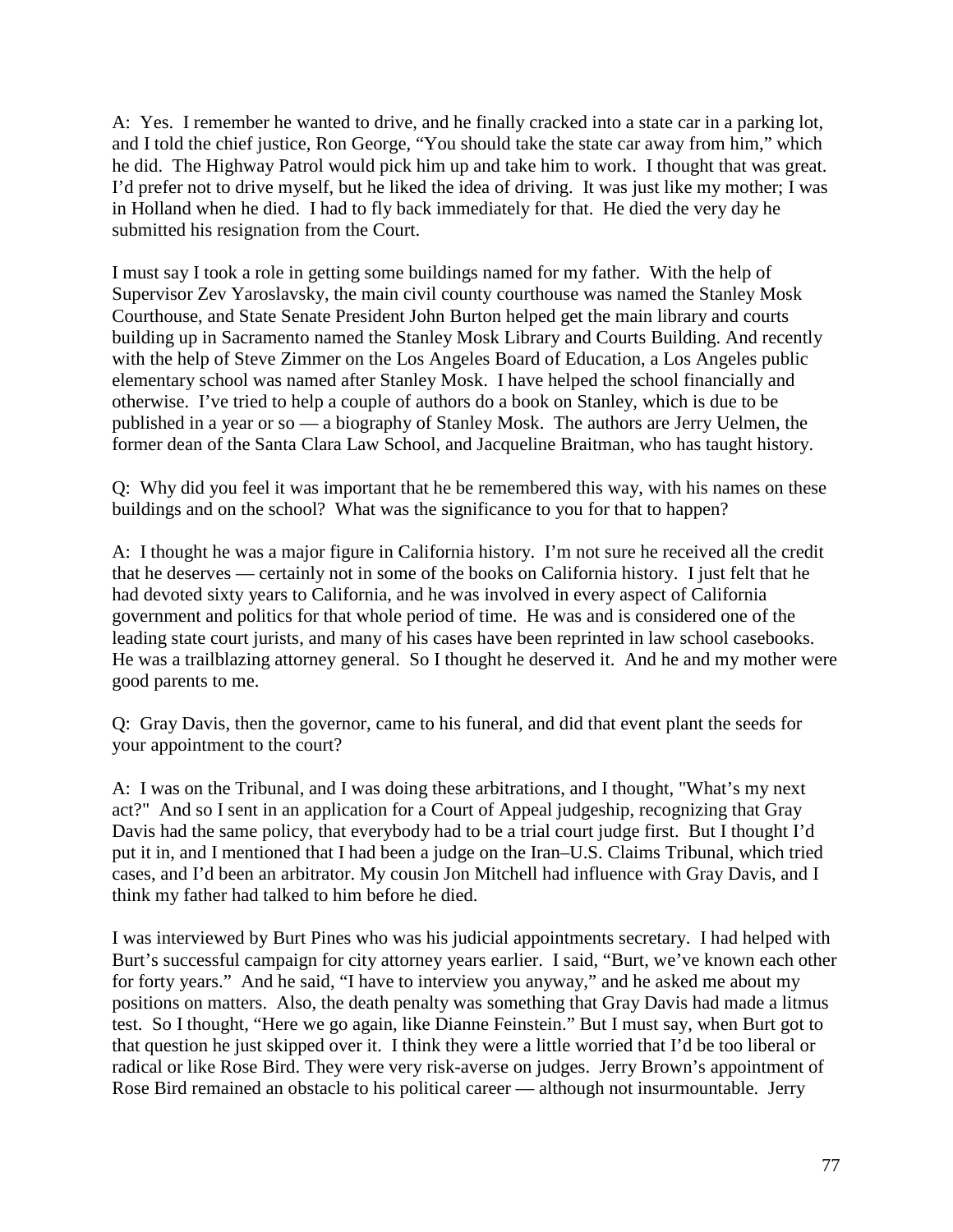now says — at least to me — he should have appointed my father. Because of the Davis Administration concerns, I think they ultimately put me in a division in which they said I couldn't do any harm — I guess meaning a conservative one. I think considering older, more experienced lawyers for judicial positions has merit. They are not as likely to leave to become private judges or arbitrators.

Q: I don't know what the coinciding timing was with Stanley passing away and you . . .

A: Shortly thereafter.

Q: Did Stanley know this was in the works?

A: I don't think so. I mean, I think he knew that I had an application, and he'd certainly put in his good word for it, but I don't know that he knew anything was imminent.

Q: When you were sworn in to be a judge, there was something that happened with Stanley's judicial robes, right? Did you wear them for your first appearance?

A: Yes, and I still wear them. I'm too cheap to buy my own. They fit. Ron George, whom I've known for many years and who was the chief justice, was kind enough to swear me in, and I had to go through the JNE [Judicial Nominees Evaluation] Commission, which is a commission of the State Bar that rates prospective judges as well-qualified, exceptionally well-qualified, qualified; or unqualified; and fortunately I was rated "exceptionally well-qualified," so that helped.

Q: Obviously you spent a lot of time around the courts, you clerked, you'd been on the Tribunal. Were there any aspects of becoming a judge that surprised you or that caught you off-guard or unexpected? What was it like, going to the court for the first time?

A: When I was on the Iran–U.S. Claims Tribunal, we orally deliberated cases, maybe endlessly — we talked and talked them out. I don't know how many minds were changed, but nevertheless that seemed to be the process. Certainly in the arbitrations — tripartite tribunals — I've been involved with, we spent a lot of time with all three arbitrators deliberating. It did surprise me, at least in my division, that there wasn't much formal oral deliberation. It was mostly done in written form.

I was appointed a couple of times to sit *pro tem* on the state Supreme Court, one case being the *Intel-Hamidi* case, which had to do with whether or not somebody could be stopped from sending e-mails to employees. There was an ex-employee who bombarded all the employees, and Intel wanted to stop that. I felt they could, and wrote a dissenting opinion, in which the chief justice joined.

But my point is, even at the Supreme Court, the deliberations seemed to be perfunctory. The justices had staked out their views in writing, and there really wasn't much discussion in the formal deliberations. In a way, maybe it's not efficient to have a lot of oral deliberations, but on the other hand I think it's desirable. Some divisions in our district do have significant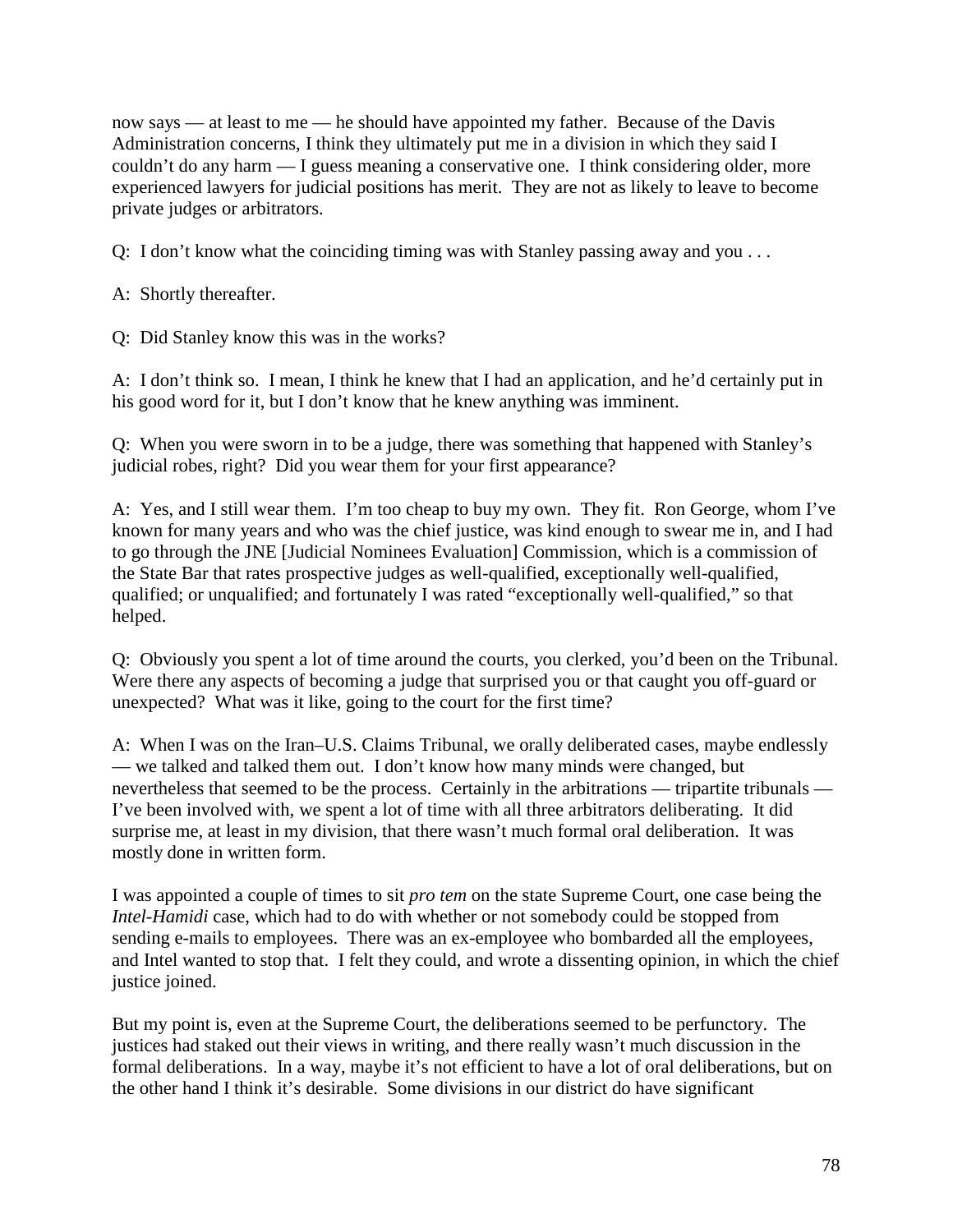deliberations, and some don't, and ours does not. We talk among each other one-on-one occasionally, but for the most part things are done in written form.

Q: When you went to sit in on the state Supreme Court, what was that experience like, having a Mosk back on the Supreme Court?

A: It was interesting. The cases that they have selected to be heard are ones that are of some significance. When you're in an intermediate appellate court, you take them all. The emphasis in the intermediate appellate court has gone more heavily criminal and dependency in recent years. I think arbitration has sucked out a good number of the important civil litigation cases from the system. This may hinder the development of the law. A lot of the civil litigation is employmenttype cases. So the issues are not quite as fascinating all the time as they are on the state Supreme Court. The reduction in significant civil cases could adversely affect the development of the law.

When I was appointed to the court, one thing I had to give up, in addition to resigning from the Tribunal, was any type of arbitral role. I'd been put on the panel of the Court of Arbitration for Sports. It deals with international sport or athletic disputes. So I was designated, at least as an alternate, to be on the panel at the Salt Lake City Winter Olympics. And when disputes arise over doping or whatever, and they need immediate arbitrations to find out who gets the gold medal or who is disqualified, I could have sat on a panel. I was pretty excited about that, but I had to give that up by going on the Court of Appeal.

Q: Did you get a chance to do it?

A: I never got a chance. I also was involved with the U.S. Anti-Doping Agency, which dealt with athlete doping issues — I had to resign from that also.

Q: How long have you been on the Court of Appeal now?

A: I've been on over ten years, since 2001. I've had to stand for a retention twice, and that's always a nerve-wracking thing because you never know what might happen. There has been some opposition to the Democrats, for example. It's always sort of annoyed me that some of these commentators on the radio come out and say, "Vote no on all the Democrats who are justices." Why? I mean, why would you vote no on Democrats? Have they not been good judges? We don't get into partisan issues, and it's not like we're a Supreme Court. We're not often deciding questions on social values. But nevertheless they do it. And I must say, my no vote has been a little higher than some of the other justices, maybe because my name is well known as being a Democratic name, so Republicans vote against it.

Also, it's now an unusual name. One of my colleagues is named Orville "Jack" Armstrong, and he always gets the highest total votes — great name. Ethnic-sounding names have lower totals. Women get more votes than men. People with funny names end up with lower totals. People don't know anything about the justices, so it's sort of an irrational system.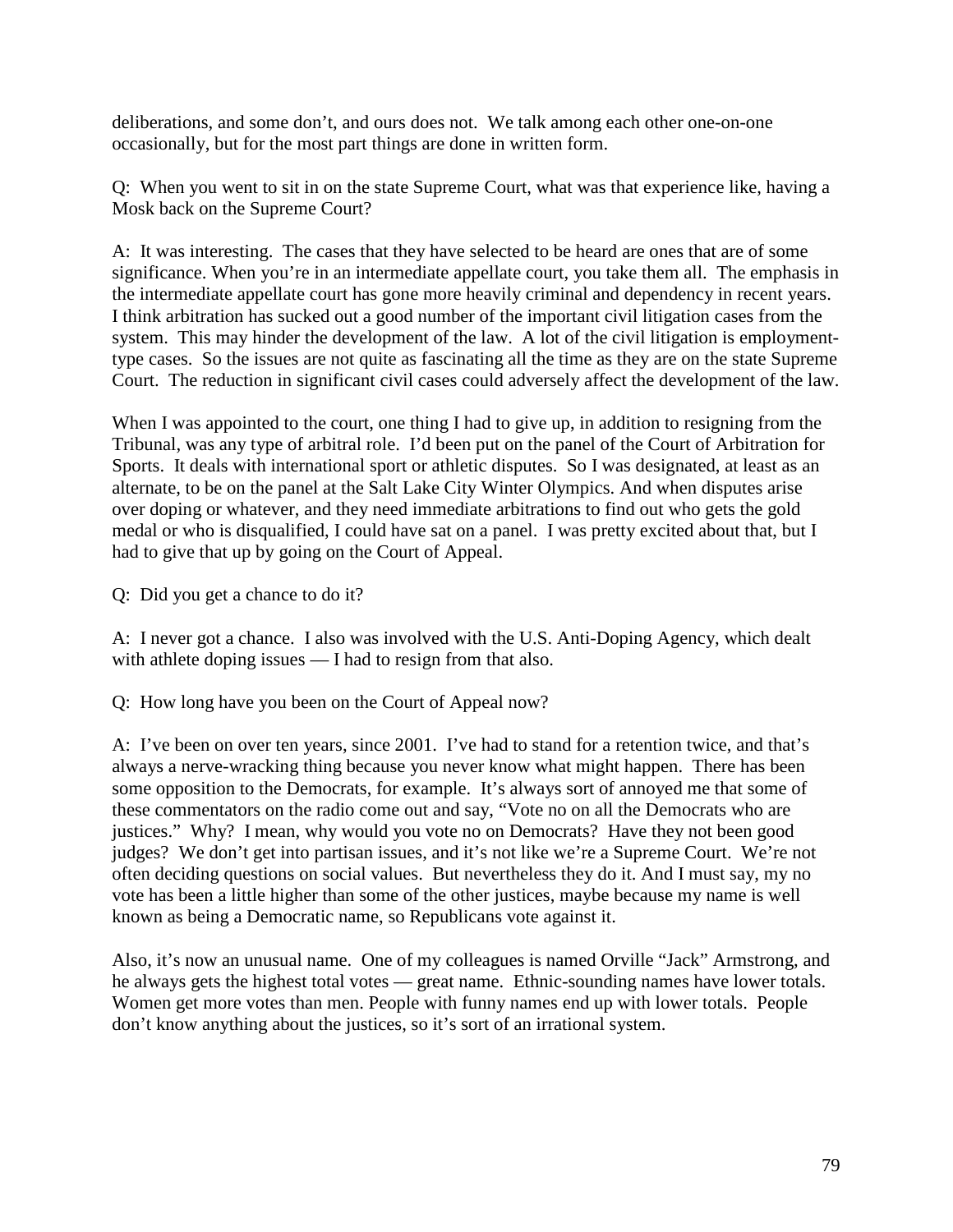- Q: How many justices are there in your division of the appellate court?
- A: In my division there are four justices.
- Q: How many divisions are there?
- A: There are eight divisions in this district, which covers several counties.
- Q: Do you always work with the same justices?
- A: Same division, the same four. Three of those four sit on any one case.
- Q: What's that experience been like?

A: The ones that I sit with have different backgrounds than mine. We get along fine. Socially we don't get together. We have different philosophies. They've been appointed by Republican governors. One has worked in a law firm, the other two have been long-time judges. It's a group of different types of people. I generally socialize with justices from other divisions. Some from the different divisions and I lunch together almost every day. It is important that appellate justices, like trial judges, have a good temperament. They have to get along with each other even if they have different points of view and philosophies. The book *Scorpions* by Noah Feldman about the personal conflict of the Roosevelt appointees on the U.S. Supreme Court highlights this. I make a point in my dissents of generally not arguing with or even mentioning the majority opinion. I just set forth my point of view. Biting and personal opinions do not enhance the judicial image.

Q: Are there any cases that have come before you that are particularly memorable? Have there ever been any surprises in the courtroom, anything that's happened in the courtroom that you remember that stuck with you?

A: I sat on a case in another division because somebody was disqualified, which had some notoriety. It dealt with whether or not somebody could sue a law firm for malicious prosecution. In that case I said no, but I was a dissenter. It generated a lot of interest by lawyers who felt this made it too risky for lawyers. I tended to agree, but the Supreme Court did not grant a review of that case. Some cases that I've had have gone up to the Supreme Court, so they have obviously been of some consequence. I have published opinions on virtually every area of the law — civil, criminal, family law, dependency, and others. Most of our cases are unpublished, but can be obtained on Westlaw or Lexis. The criminal and dependency cases often contain depressing fact scenarios — gang evidence, child molestation, etc. Every now and then we have a case for which there is little or no authority on point. For example, in one case a woman's identity was stolen and used to purchase a house. The lender foreclosed, but the value of the house had increased. The issue was who was entitled to the proceeds above the loan amount from the sale of the house. The lender did not claim it. The trial court gave it to the county. We awarded it to the woman. It is rare to have such a novel case.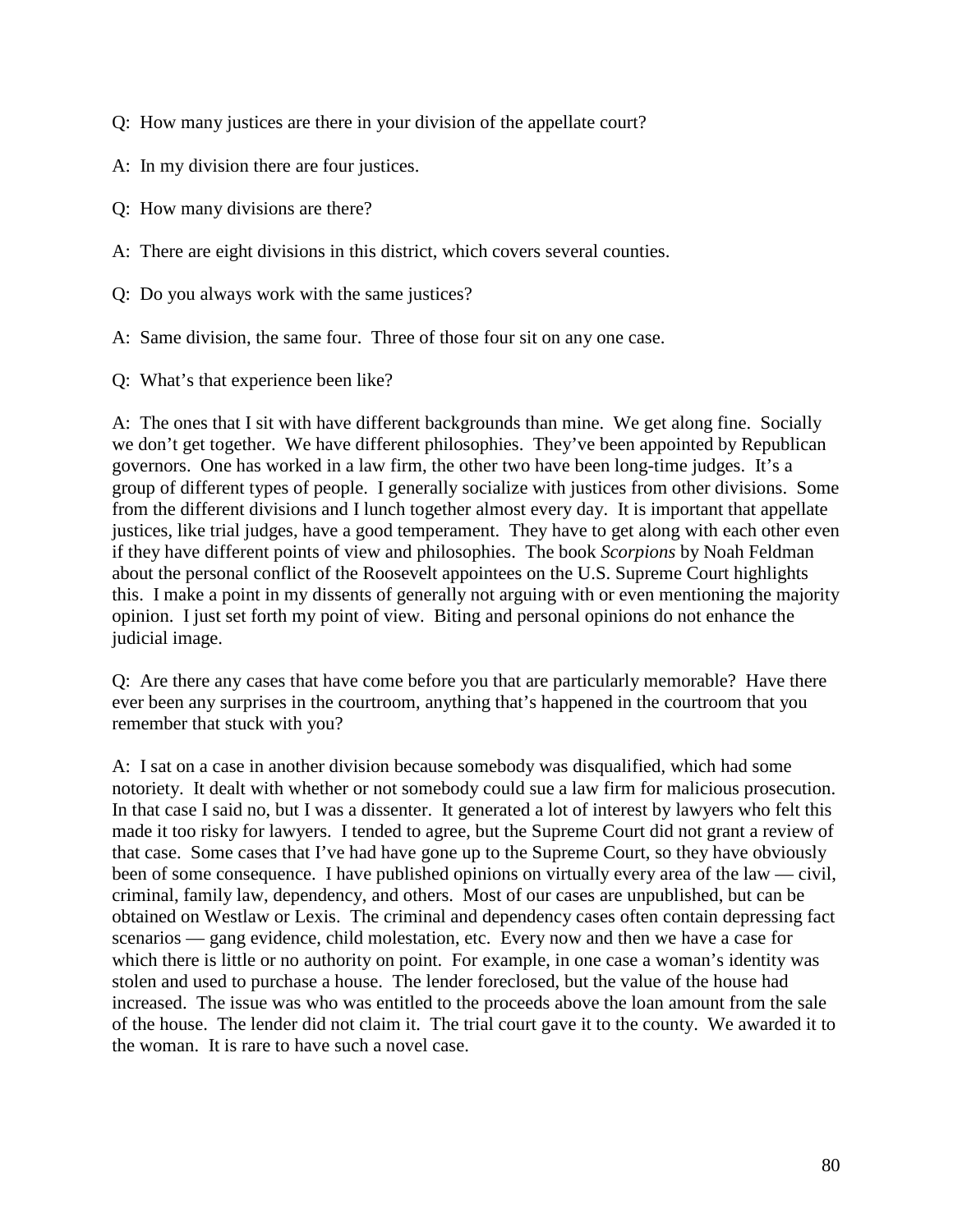I am fortunate to have a fine staff. My assistant, Lori Jankovic, started with me in 1980. Our research attorneys generally stay for years. As I mentioned, unlike when I clerked, the California appellate courts generally no longer use recent law graduates for a one-year clerkship. I guess it is felt it is more time-consuming to train a new clerk every year. Some use law student externs for a semester. I have done so but generally do not because I teach at USC.

Q: Do you ever find yourself moved emotionally in a criminal case?

A: No. I find the sentences are so draconian — so tough. These Three Strikes rules operate sometimes in a fashion that seems unfair. But there it is; I carry it out whatever it is. But sometimes I cringe at some of the criminal sentences. And we're paying the price now because the jails and prisons are overcrowded, and the prisons and jails have turned into basically taking care of the mentally ill.

Q: What's the most frivolous crime that's been someone's third strike that they've wound up going to prison over?

A: Well, we've seen some that have been like shoplifting or stealing a couple of videos, and because it's their third strike it's a life sentence. The U.S. Supreme Court has upheld these sentences.

Q: All this time you maintained a healthy tennis career during all of this, and your friendships have endured.

A: Yes, all of us who grew up together and played against each other and still socialize with each other. My closest friends emerge from the tennis world. We still play. Most of us are still alive and able to play, and I've known these people for fifty, sixty years. It's quite remarkable. We still get together and have social events together and play tennis together, and it's a great experience. The tennis accomplishments of my group include a variety of junior, collegiate and senior national championships, high rankings in the U.S. and even a Wimbledon quarterfinalist. Two won NCAA singles, doubles and team championships. Another won the team championship. One won both the 15's and 18's national championships. There are at least 5 All-Americans and 4 that were ranked in the top 13 in the U.S. Quite a group. And I still am in touch with Leslie Epstein. His son, Theo, was the wunderkind general manager of the Boston Red Sox and brought them to the World Series to overcome the "Curse of the Bambino." He is now with the Chicago Cubs. I see them from time to time.

Q: Tennis is the glue?

A: Tennis is the glue. I did play basketball, but had too many injuries.

Q: You have mentioned an Iranian lawyer?

A: When I was at the Tribunal, a lady appeared representing the Central Bank of Iran, the Bank Markazi, and she was very good — spoke perfect English, and she was there arguing cases. We thought very highly of her, and then she was gone. And the rumors were that maybe she was a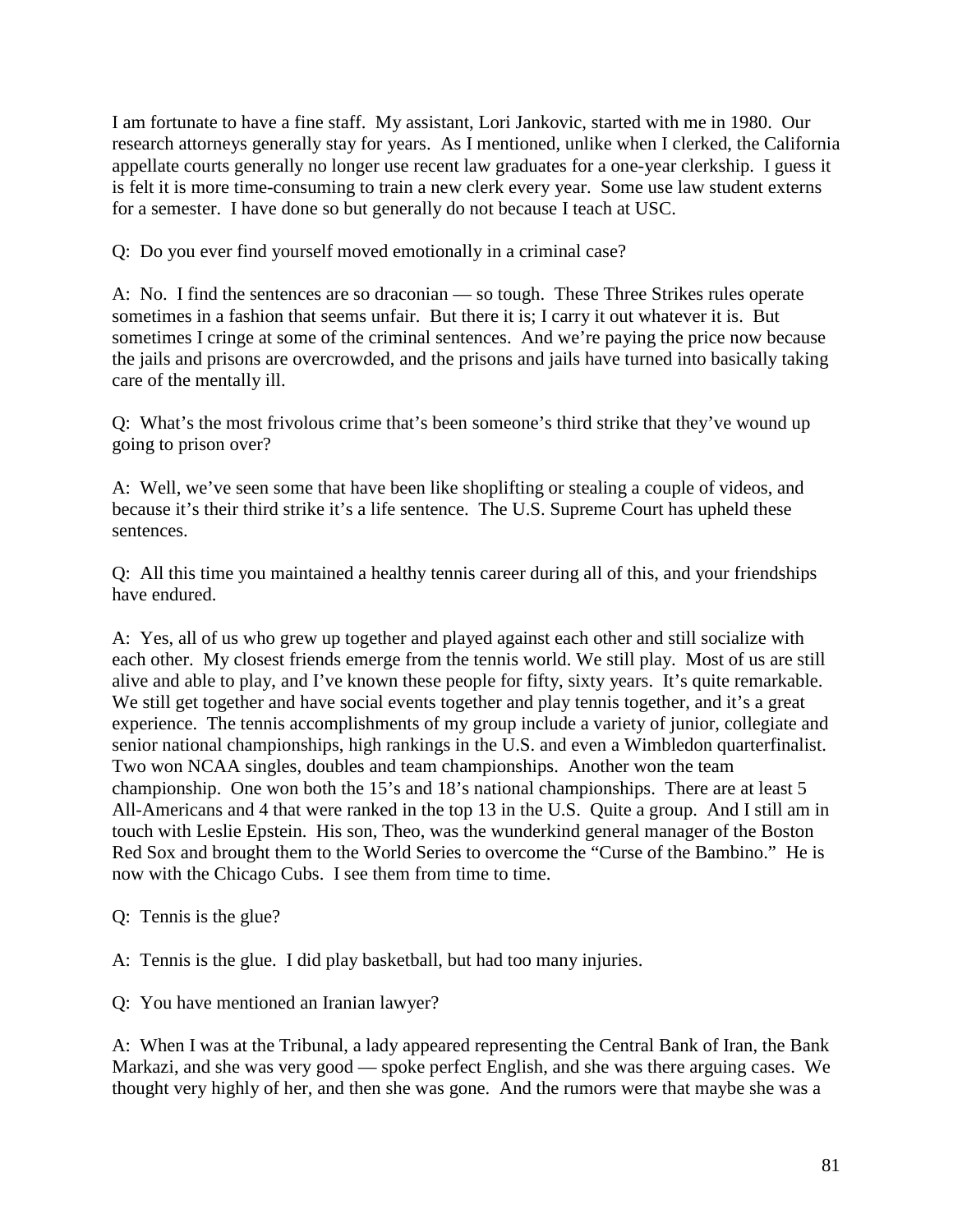Bahai or some reason why she was yanked back. In any event, I bumped into her here in Los Angeles, and she had immigrated and married a doctor here. I've stayed in touch with her. She interprets for the Nobel Peace Prize winner, Shirin Ebadi, whom I have been with on a couple of occasions.

I also stay in touch occasionally with former Massachusetts Governor Mike Dukakis when he comes to town to teach at UCLA. We get together sporadically.

Q: How did that start? How did you know him?

A: I met him through Ed Sanders, who was active in his presidential campaign. He was the Democratic nominee for President in 1988 and would have been a fine President. He is smart and principled. Then I heard he was teaching part-time at UCLA, so I called him up, and we routinely have lunch when he comes out here. I also saw Warren Christopher until he died. We went to Stanford–UCLA basketball games, and I had lunch with him once in a while. I admired Christopher. He always exhibited the perfect temperament and had great judgment.

Q: Despite your earlier experience teaching law at USC with the grade-grubbing students who always wanted to know what was going to be on the final, you resumed some teaching. What brought you back to that?

A: I gave a course in international arbitration in Brisbane at the University of Queensland, T.C. Beirne Law School. I gave a course at The Hague Academy of International Law, which is considered a prestigious undertaking. My course was published in its publication. I gave a course at Duke University Law School in Geneva. I'd lectured around in different places on international arbitration and was able to get some interesting travel in the process.

I was asked to teach a class on international arbitration at USC, and I decided I really wasn't interested in teaching law there. But I said maybe an undergraduate class. So I have taught a freshman seminar, and they said I could do it on any subject I wanted. I said, "Fine, I'll do it on sports," because I'm kind of a sports junkie. They said, "You are a judge." So for the first few years I did teach somewhat law-related matters, Law and Morality. And then taught sports for a couple of years. And this last year I have gone back to the Law and Morality. So I keep varying it from time to time.

Q: Is that a for-credit course?

A: Two units, and it's a pass/fail. I don't have to mess around with exams or papers.

Q: What do you teach them about sports?

A: Oh, I teach them ethical and moral issues that arise in the sports world, and legal cases that emanate from sports. I've had plenty of cases myself when I was in private practice.

Q: Can you share one of those issues you teach? What's your favorite?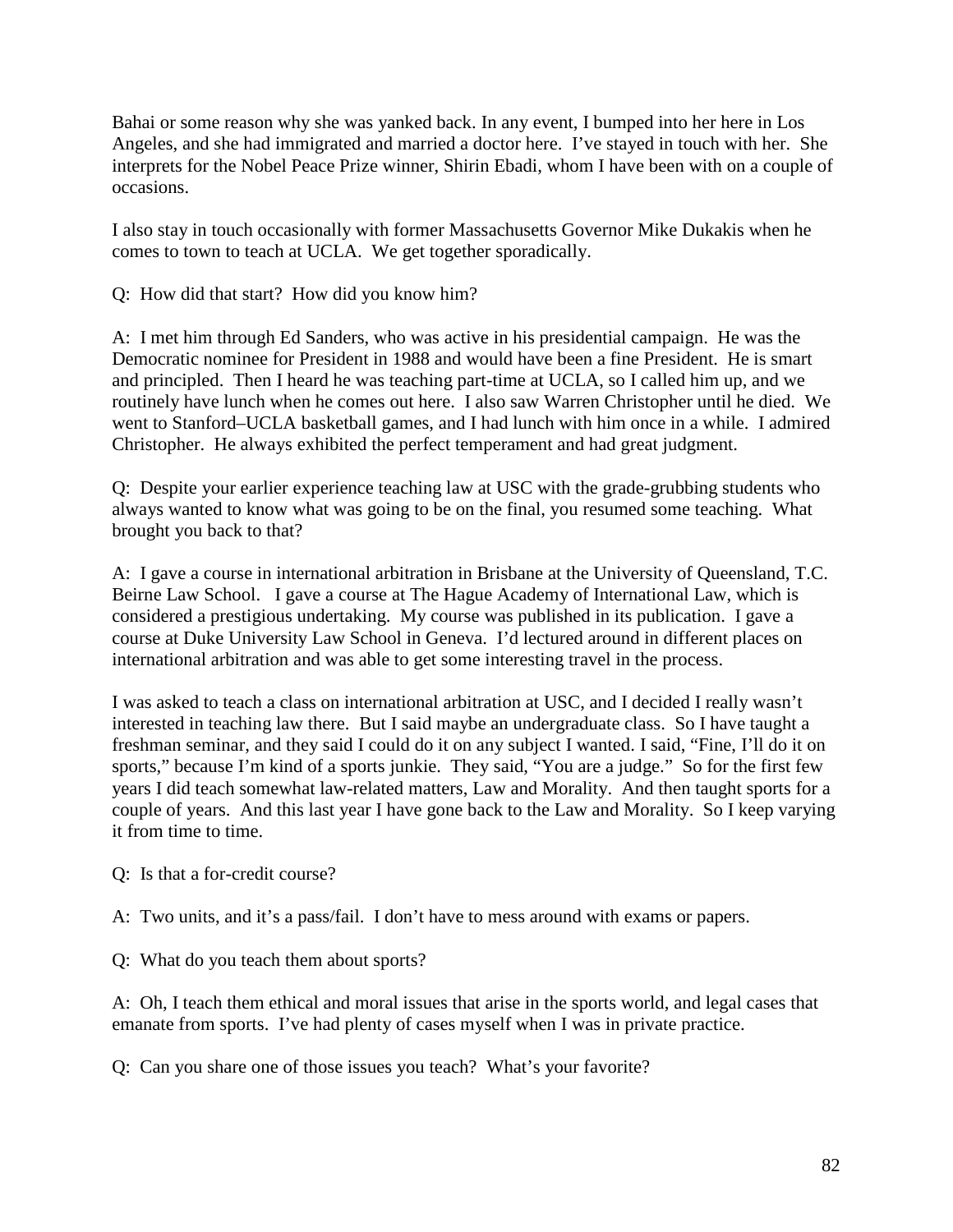A: Well, there were some that actually came up before our court, when for example a college baseball player was told by his manager to retaliate and aim for the head of an opposing batter, which is called "head-hunting." I joined an opinion which said the college could be sued for that action — that it was actionable to seek to injure an opposing player — just like in hockey, if you take a stick and bash somebody. It went up to the California Supreme Court, and it held that the batter assumed the risk. Head-hunting is part of the game. I disagree.

Then there was a case in a different division in which a batter used a metal bat, and the pitcher got hit by the ball off the bat. His claim was that he assumed the risk of a normal metal bat, but this metal bat was of some composite so the ball came off the bat much faster, just like hockey sticks these days, and so he did not assume that risk. The court held that the pitcher stated a cause of action.

So those are interesting cases. Then there are morality cases or ethical cases. A USC player is credited with a game-winning touchdown for catching a ball in the end zone, but actually the ball first hit the ground. He rolled over it and held it up as if he caught it. He said a couple years later he hadn't caught it, but he was trained by his coaches to roll over and hold it up as if he had caught it. That raises the question about whether this kind of activity is character building. Is it something that we ought to do?

Most people think that's part of sports, just like flopping in a basketball game or ...

Q: Taking a dive in a soccer game?

A: Yes, the fake injuries, and all that sort of stuff. In sports, we no longer really adhere to the fiction that it builds character. I think sports is a wonderful thing. My old partner Ed Medvene used to say, if he's going to hire somebody, he wants somebody who's competed, whether it be in sports or violin competition or something; if you've gone through competition you're going to be a better lawyer and maybe a better — more effective in your occupation.

Q: If your grandchildren or great-grandchildren see this someday, are there lessons from your life that you want to share with them, or advice or guidance that you have for them?

A: You only go through once, and seems to me the idea is to try to change course every now and then, experience as much as you can, whether that be different jobs or something else. I haven't changed wives. We took one of these private jets around the world, and went to the wonders of the world, three and a half weeks, and it was a great experience. We went with my old friend Justice Arthur Gilbert and his wife as part of a group of about eighty people. I just think as many things as you can experience, you ought to try them. Most of our vacations are not so elaborate. Every year for decades, we have gone to Lake Sunapee in New Hampshire — a place we really enjoy. There, by the way, we became friendly with a Boston lawyer who became ambassador to Norway. We recently visited him and stayed at the residence in Oslo.

I pointed out, many of the great industrialists, the Armand Hammers and Norton Simons, are risk-takers. I never have been much of a risk-taker, and I've always felt that avoiding calamity and disaster and pain and poverty is key. I'd rather not risk having those situations even if I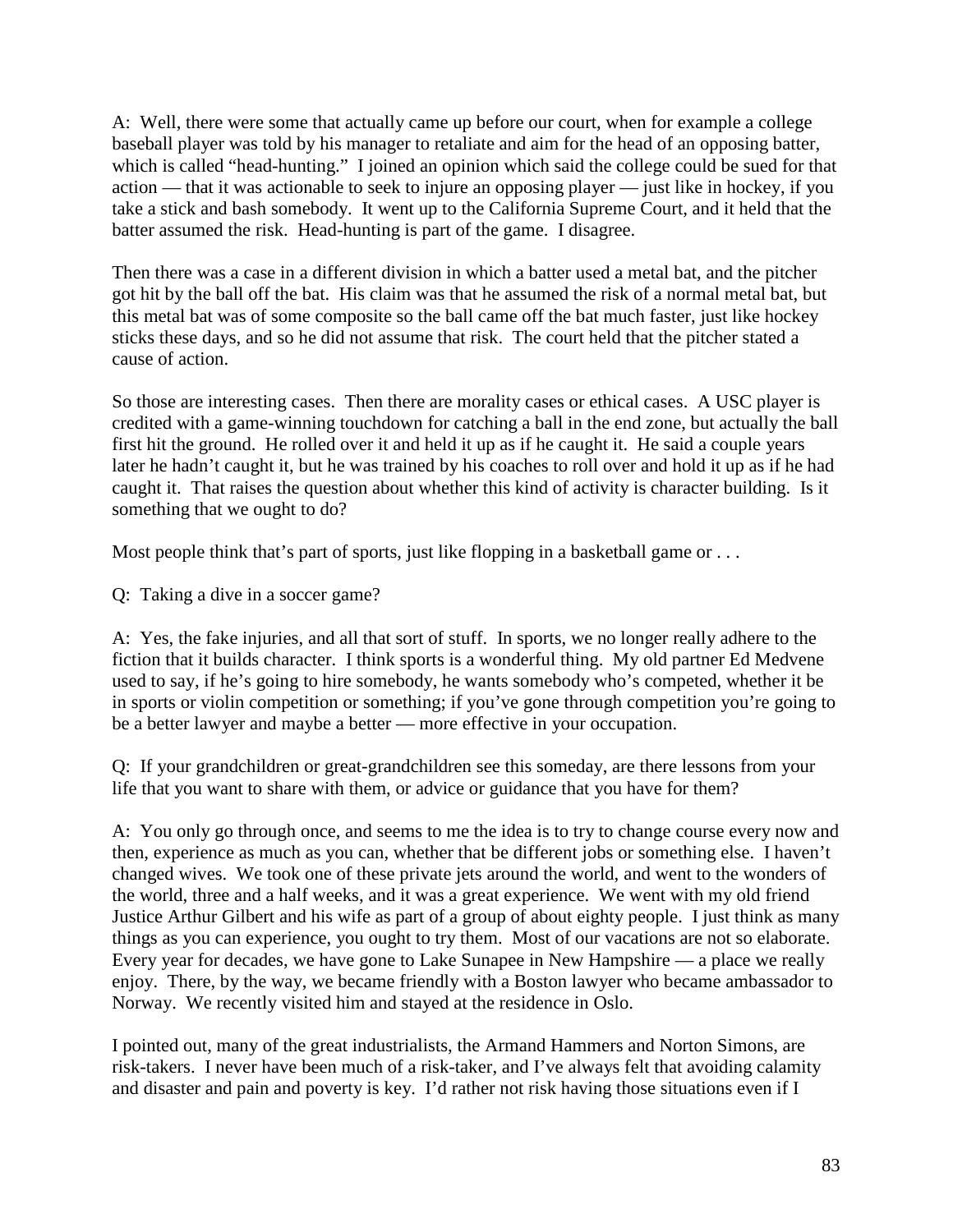forego gaining great wealth and great success. I was a little more cautious because I think so few people who do gamble actually win the bet or the gamble.

Someone can say, "I want to be a Supreme Court justice." But how many people get to be a Supreme Court justice? Or, "I want to be head of a Fortune 500 company." How many people get there?

I guess a lot of people have gone into banking and Wall Street, and many became wealthy — or if you go to Silicon Valley, certain areas and occupations. But it's difficult out there. Finally, I can remember each instance when I didn't do the right thing. I hope there are not many. But the point is to do what is right and proper.

Q: Your generation —I think about how you and Uncle Stan (husband of Mom's identical twin) both went into law, and yet all of his children and all of your children went into careers that aren't big money-making careers, that are more for the love-of-the-job kind of careers. Is there a right way, do you think? A better approach?

A: Law to a certain extent was sort of a default choice. I did not think I was adept at science or business, and I ruled out academia. So what does that leave for me? To follow one's passion is again risky. If you want to be a violin player, the chances of becoming first violin in any major orchestra are very slim. If you want to be a ballet dancer, the chances of getting into a top ballet company are very slim. The competition now for anything is so difficult. At least with a profession, whether it be law or medicine or business, the chances are that one is going to make out all right. Law leaves the opportunity for government service and judgeships and other possibilities. The legal practice has become lucrative for some, but has become a much more hazardous occupation in the sense that success is not based necessarily on talent but on businessgetting ability.

You might notice how the same people keep popping up in my life. Keeping in contact with friends is psychologically satisfying and can be rewarding, personally and career-wise. By the way, health is a critical matter. There is longevity in the family, but also heart disease, cancer and digestive problems. So healthy living, diet, exercise, and control of stress are important ingredients for a successful life.

Q: You said you liked to make changes every ten years. Do you have a . . .

- A: Five-to-ten years.
- Q: . . . any idea what the next change will be?

A: It has been over ten years since I've been on this court. But the problem is that at an elevated age the opportunities become significantly less. The California Constitution, as interpreted wrongly I believe, prohibits a judge from holding any public position during the term for which he or she is elected (this issue is still being litigated). That would preclude me from any state or local service until 2018 and thus restricts my opportunities further. But who knows what might come. I have tried to keep constant my friendships. I still socialize with people with whom I